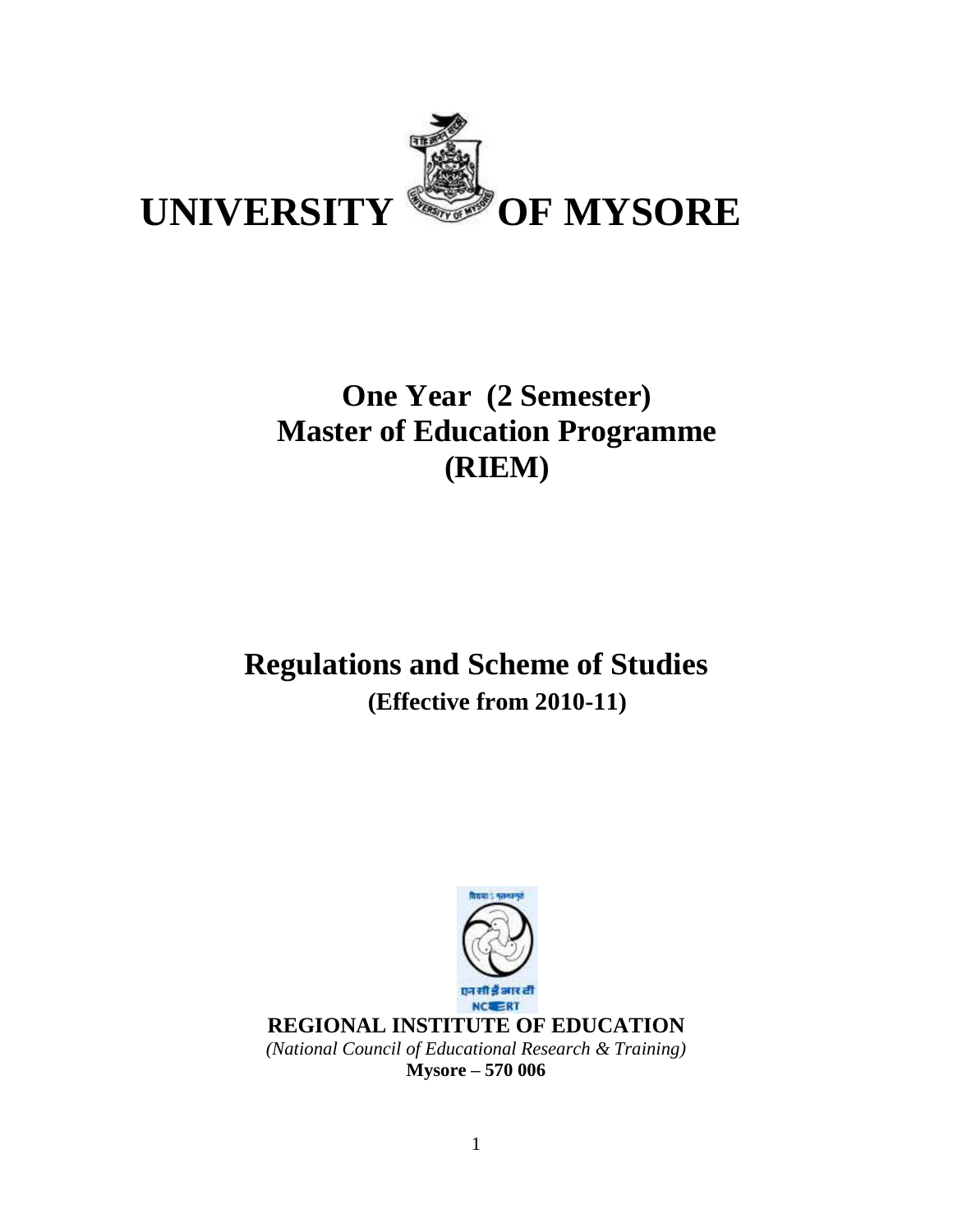#### **1. The Approach:**

RIEs as centres of excellence in teacher education are expected to create a unique platform for organising teacher education courses with a national perspective by preparing teacher educators and teachers who teach in teacher education institutions and schools located in states, but also carry a multilingual national outlook developed in them through such teacher education programmes. The post-graduate programmes in education needs to take note of diversity of contexts in which the teacher training institutions, University Departments of Education and schools located in various states are functioning in terms of variety of subject content; pedagogy needs, perspectives of foundation component/theory and their link with practices and practicals. The epistemological perspectives, perspectives of educational development and process of school education and teacher education could be considered as the central focus of M.Ed. programme.

#### **1. Need to Reformulate Epistemological Perspectives of School Education**

There is a need to restate the epistemological perspectives of school education. 'Reformulated epistemology' needs to address the 'concerns' arises from 'vision of school education and teacher education', 'vision of great educators of India', the multiples contexts in which the schools and teacher education institutions are working and emerging dimensions of school and teacher education rather than theories/concepts borrowed from Philosophy, Sociology and Psychology, Management, Economics etc in an isolated way. While drawing epistemological premises, it is also necessary to include the emerging issues such as 'social purposiveness in education', 'Human development Index' at international level, changed relationship of education system with political process such NPE: 1986/1992 and implementation of educational development. It should also highlight the nature of knowledge in subjects and disciplines cognate to education and theoretical understanding of education. The following critical issues need to be highlighted:

The knowledge of disciplines cognate to education such as Philosophy, Psychology, Sociology, Economics, and Management etc is generally considered as foundation courses/theories for understanding the nature education and its linkage with allied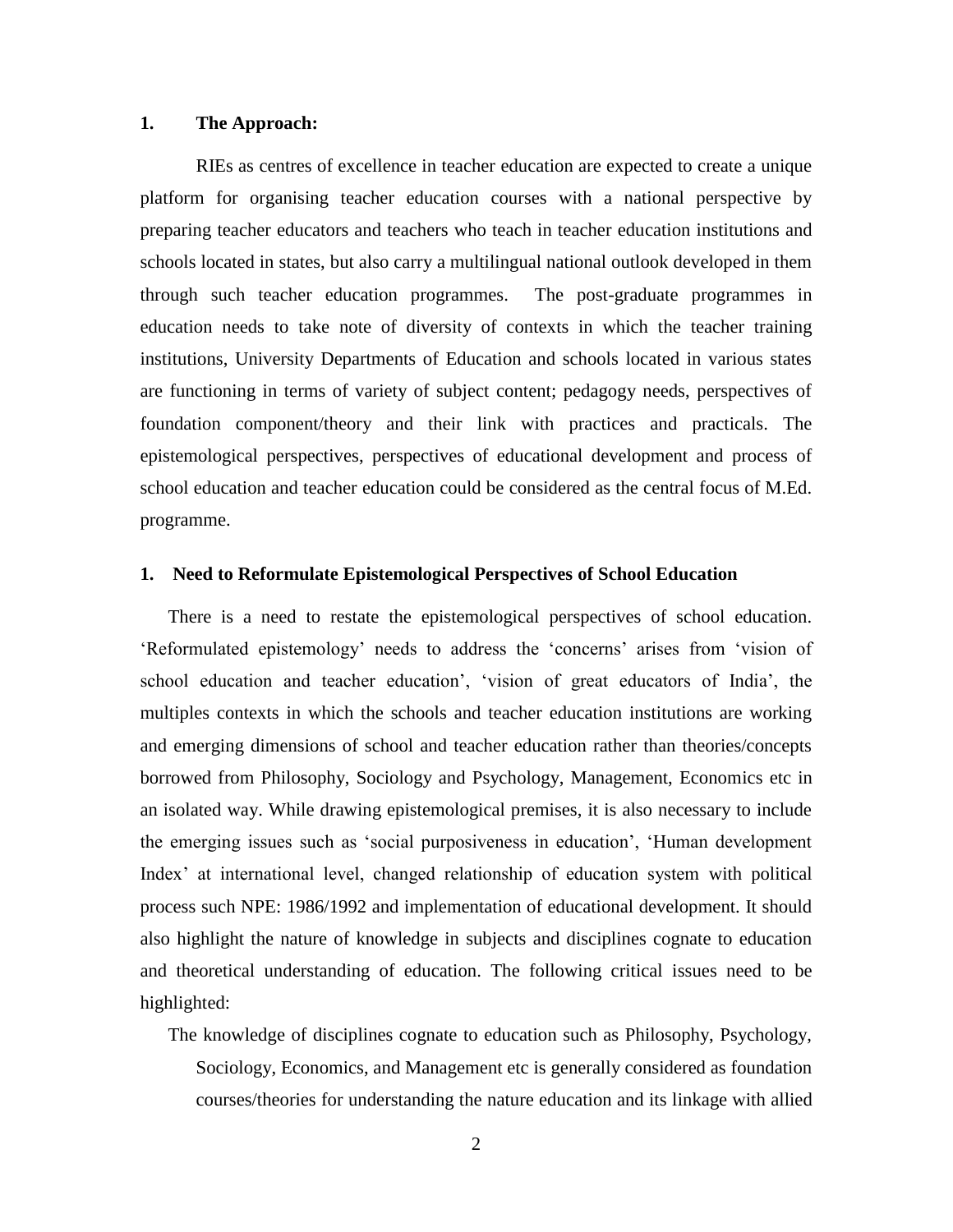subjects. The concepts/issues derived from cognate disciplines would facilitate building a 'vision' of education and conceptualization of the 'Process of Education.' The selected knowledge derived from cognate disciplines needs to be utilized for building 'vision of education' and its process organization created through support system. The discourses in theoretical knowledge and concepts drawn from various cognate disciplines like Philosophy, Sociology and Psychology etc are based on the perspective of original disciplines wherefrom they have been borrowed rather than transferring them suitably in perspectives of teaching-learning in schools located in multiple contexts. The stereotyped practical components of PG programme have little relevance to teachinglearning of varying school situations.

- Education is purposive by nature and socially devised.
- Educational reality is influenced by social, cultural; economic, management and contextual factors.
- Education is purposive and visioned; it influences both individual development and social transformation.
- Education personnel need to practice proactive and value based socialization roles.
- Multiple evidences, factors, interpretation are likely to influence the findings of educational research.
- Education is futuralistic and change prone. Therefore educational reality is not static like many other sciences.
- Change oriented inputs will be required to strengthen its process. Experimentation on learning theories, critical pedagogy, value-oriented socialization in schooling etc are the areas where urged researches needs to be undertaken as development research.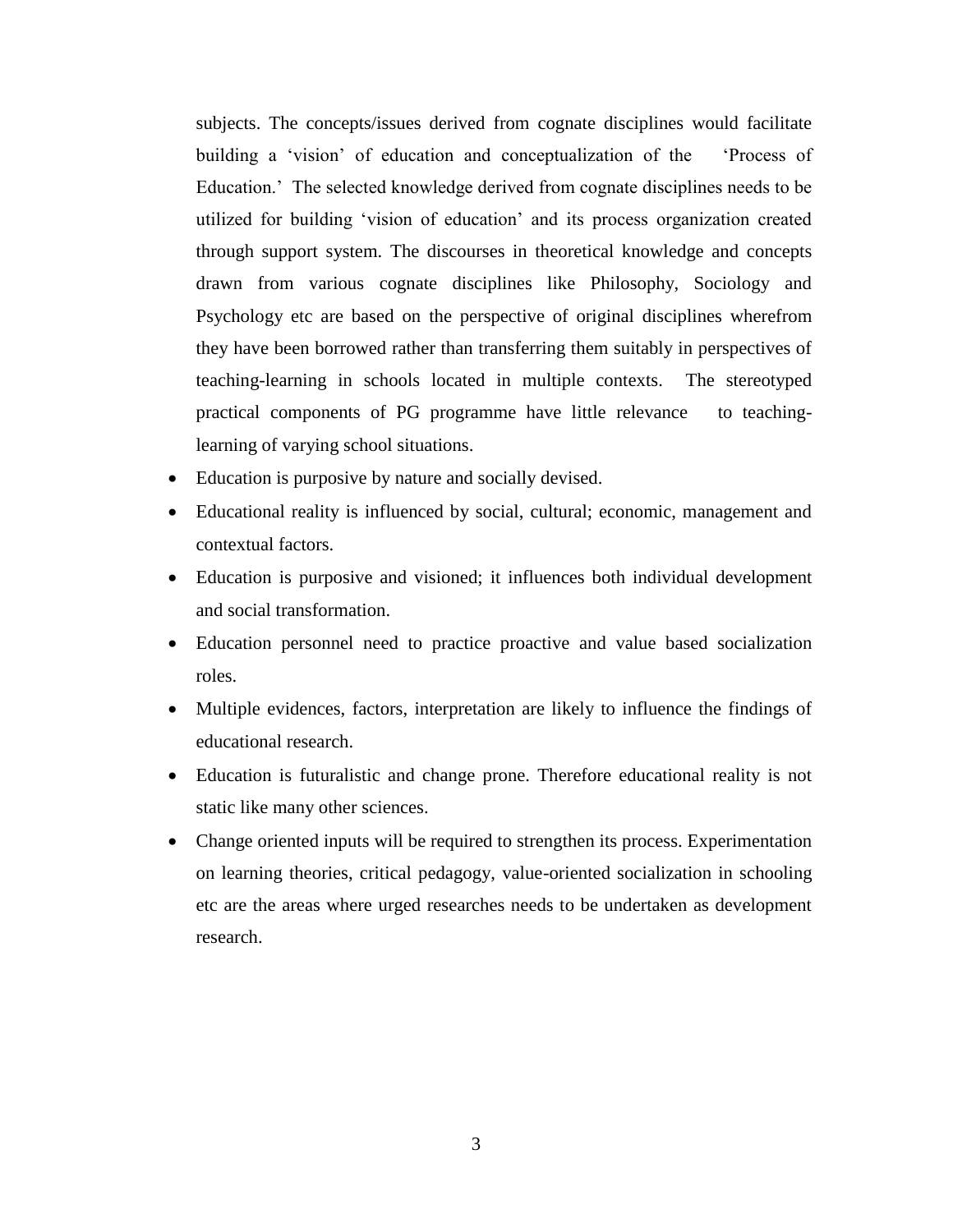#### **2. In Search of a Vision for School Education and Teacher Education**

The M.Ed. course needs to spell out the vision of school education and teacher education, which should be central focus. Every learner has his/her unique way of learning. The learner would require freedom to explore, enquire and investigate. This would require development of certain abilities like critical thinking, problem solving, logical reasoning and meaning making. The process of learning is facilitated by the teachers and teacher educators. In order to create such a situation a lot of diversity in pedagogy, andragogy, assessment, school organization, creation of an enabling learning environment and community involvement would require. The vision of the school is characterized by constructivist view of education and learning. Since education is evolutionary in nature, the vision of education would focus certain changes in the process of education related to both conceptual and organizational support system, which include teacher education, evaluation and assessment, administration, planning monitoring etc. The vision of school education needs to emerge from analysis and synthesis of various schools of thought, educational thought of great educators, and linkage between education and development sectors, emerging dimensions of school education and the multiple contexts under which the schools are functioning. The vision should also highlight how national aspirations get translated into education goals, evolving pedagogy for various stages, nature of andragogy, curricular decisions and strategies to translate these into actions.

Since learning in one of the central concept of education, there is a need for adequate focus on constructivist view of learning and its application in multiple learning contexts.

Knowledge in education basically refers to individual development in terms of knowledge, understanding, skills, competencies and value orientation. The form of individual development is society specific or more appropriately in the specific context of a democratic, secular, socialist and egalitarian society. This education is to devise a social arrangement through which individual engage themselves in knowing, acquiring skills, competencies and values. Education tries to ensure that the use of knowledge and life competence is based on human values and norms of the society.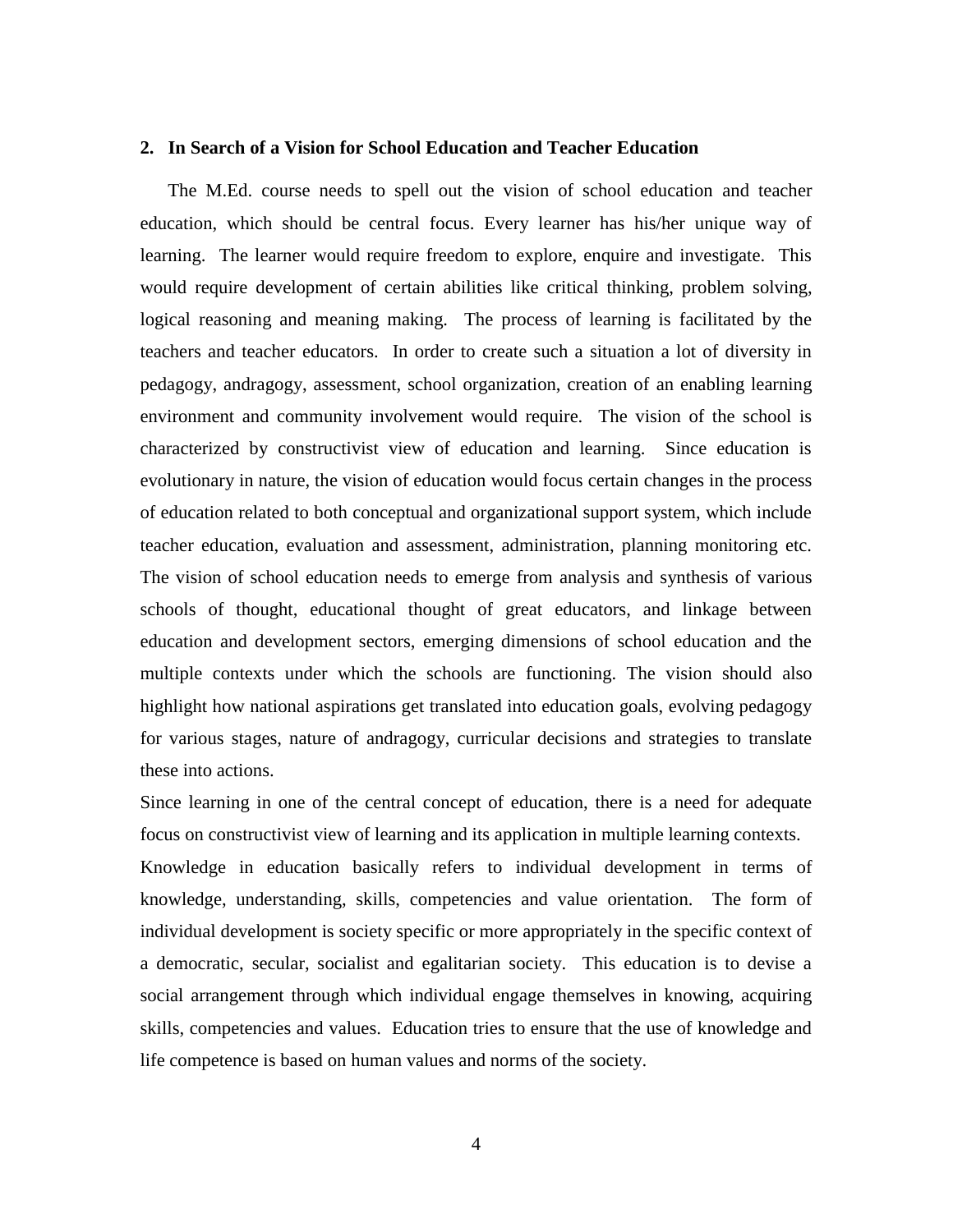#### **3. Nature of Education as a Discipline**

Is education an independent discipline? Is education an interdisciplinary subject? Or both? Education is slowly emerging as a distinct area of study with its multi-disciplinary knowledge base. The involvement of numerous support systems to education makes the endeavor of education multi-sectoral and complex in nature. The students of P.G. courses need to address such critical issues in depth.

M.Ed. course needs to be so organized that it covers teacher and development of other educational personnel relevant for all stages as well as the system of education as a whole.

It is not very clear fully till this date as how the two P.G. courses such as M.Ed. and M.A. in Education are different from each other. Can PG level study of education be divided into two parallel courses with reference to education reality, 'epistemology', 'Ontology' and even course content by making a vague demarcation line between two courses such as M.A. in education (which is generally considered as a liberal discipline oriented academic course) and one year M.Ed course (which is considered as a professional course). Such critical issues need to be discussed at M.Ed. Level.

#### **4. Basic Principles for Formulation of Syllabus for M.Ed Programme**

For reformulation of the M.Ed. Programme the basic principles, issues, trends and perspectives have been derived from the following:

- 1. Report of Committee for Review and Reformulation of Teacher Education Programmes in RIEs, 2007
- 2. National Curriculum Framework (NCF) 2005, NCERT.
- 3. Position Papers of National Focus Groups, 2005, NCERT.
- 4. Research feedback on Teacher Education.
- 5. International Experiences on Teacher Education
- 6. Chattopadhay Commission's Report on Teacher Education.
- 7. Constitution of India.
- 8. Constitutional amendment to make elementary education as a fundamental right and expansion of ECCE sector.
- 9. Draft Teacher Education Curriculum Frameworks prepared by NCERT, 2006 in collaboration with NCTE.
- 10. The M.Ed. Programme will be linked to newly formulate two years B.Ed. Programme for RIEs.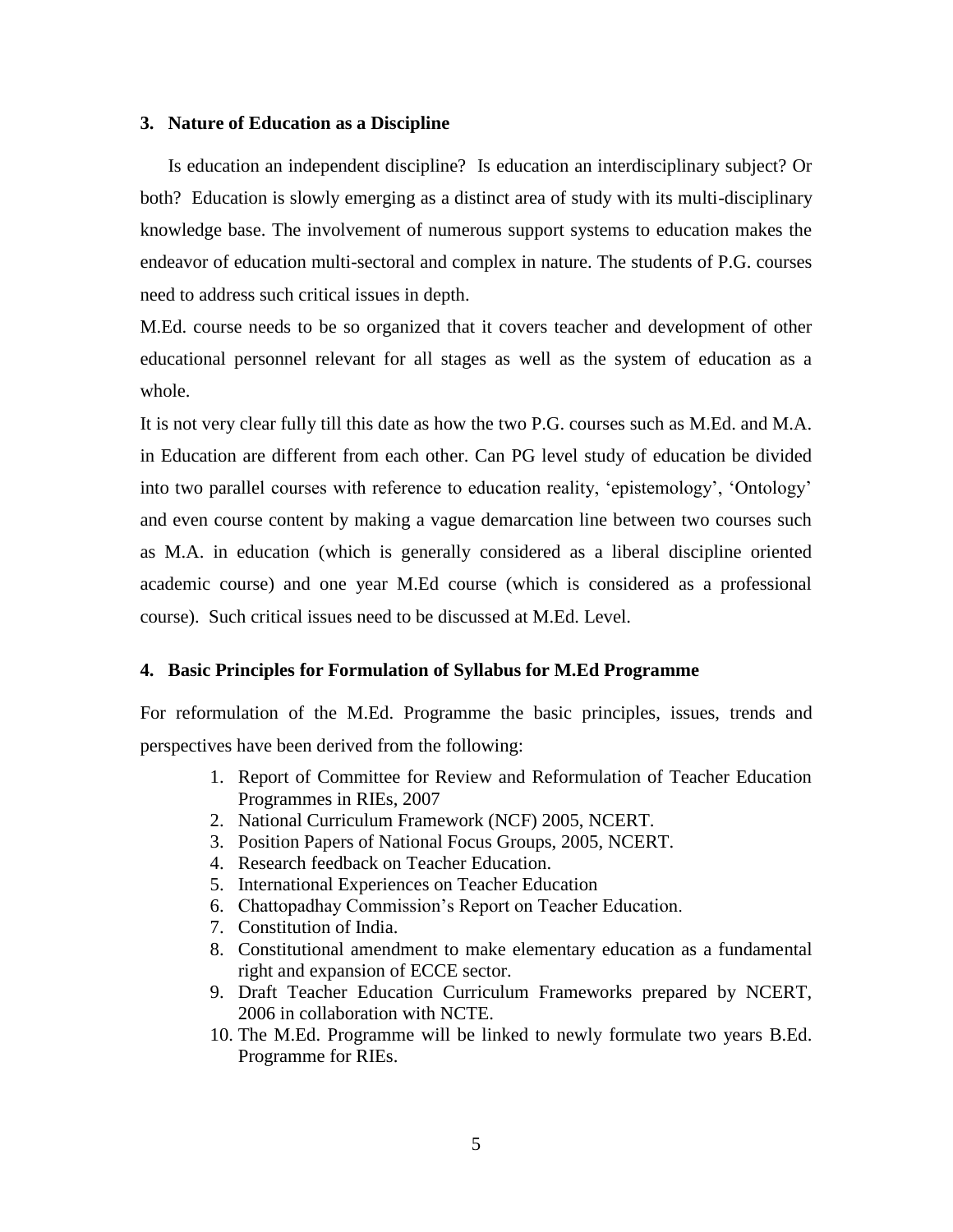### **5. Objectives of the M.Ed. Programme**

The students will be helped to:

- Understand the nature of education as discipline/area of study.
- To encourage understanding of the basic concepts/issues of education especially with reference to the kind of concerns that NCF, 2005 has raised in the context of understanding-oriented teaching.
- Understand how concepts theories/issues drawn from disciplines cognate to education, i.e. Psychology, Sociology, Philosophy, Economics and Management etc; could be used/practiced suitably in the perspectives of teaching-learning in schools.
- Appreciate the challenge of theorizing education and identify relationship between theory and practices;
- Understand the need of teacher education in the context of changing needs of school education.
- Learn the skills required for playing a leadership role in different areas of school education;
- Understand the linkage between education and national development;
- Gain an understanding on cognitive Psychology and the process of learning;
- Develop a rational conceptualization of educational research;
- To reflect on the multiple contexts in which the schools and teacher education institutions are working.
- Integrate information and communication technology to teaching-learning and training transaction;
- Develop skills among students to manage internship, practicals and in-service training programmes;
- Develop competency in students in development of curriculum, syllabus, textbooks, and instructional materials, evaluation and assessment.
- Develop ability to analyse and reflect upon his professional experience.
- Equip the students with different innovative modes of training transaction.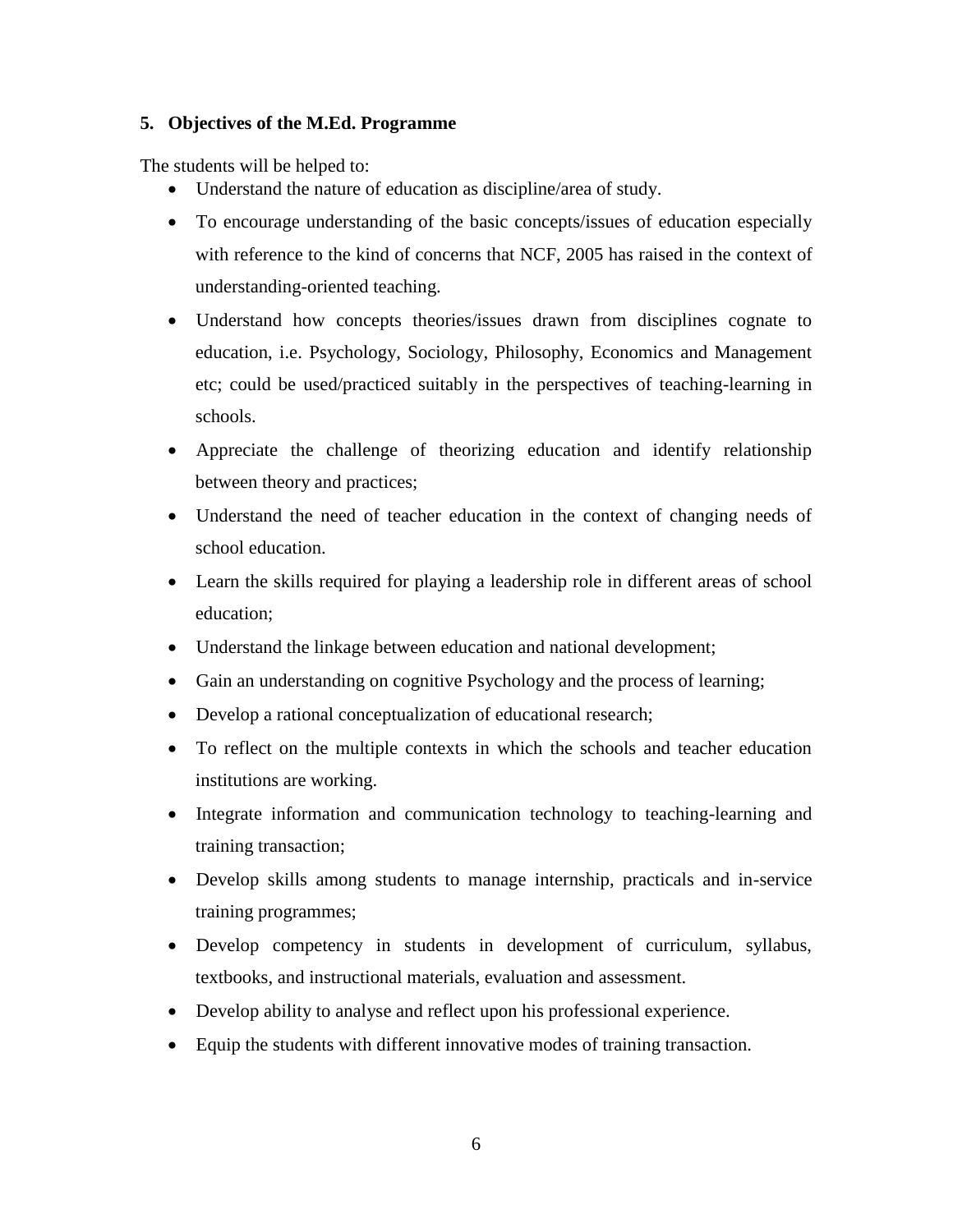- uTo understand the process of school education and teacher education and the various factors enriching the processes.
- To understand the emerging vision of school education.
- To sharpen epistemological, axiological and ontological perspectives of school education and teacher education for enhancing conceptual understanding of education.

#### **7. The Clientele**

Basically the products of M.Ed. programmes are employed as teacher educators in CTEs, IASEs, DIETs, B.Ed. colleges and University Education Departments. Further, a sizeable number of products of M.Ed. (general) Course have been employed by Boards/Councils of Secondary/Higher Secondary Education, Directorates of Education/Inspectorates, Schools affiliated to CBSE/Kendriya Vidyalaya Sangathan/Navodaya Vidyalaya Samiti, SCERTs as Curriculum Experts, Evaluation Experts, Population Education Experts, Inspectors/Sub-inspectors of Primary/Secondary Schools, Education Officers, Head Masters/Principals, Statistical Officers/Planning Officers etc. who would require professional expertise/knowledge in curriculum formulation/evaluation/educational planning and management/supervision and educational administration. In addition, there is a need of teacher educators to train teachers/instructors at different levels such as institutions dealing with alternative schooling, distance education and adult education. Ideally though it is worthwhile to formulate M.Ed. programmes to cater the needs of stage specific and category specific preparation of teacher educators and job specific preparation of trained professional manpower to run various departments /sectors of education but in job market it may create problem unless the recruitment rules of various states are changed, professional qualification of teacher educators are made stage specific/category specific, and the equivalence of stage specific and category specific M.Ed degree are sorted out by statutory bodies/universities. Again, the professional competency/existing profile of faculty members of IASE's/CTE's/Universities Education Departments may not facilitate the conduct of stage – specific and category specific preparation of teacher educators. The products of M.Ed. (Elementary) course of RIE's could not get employment in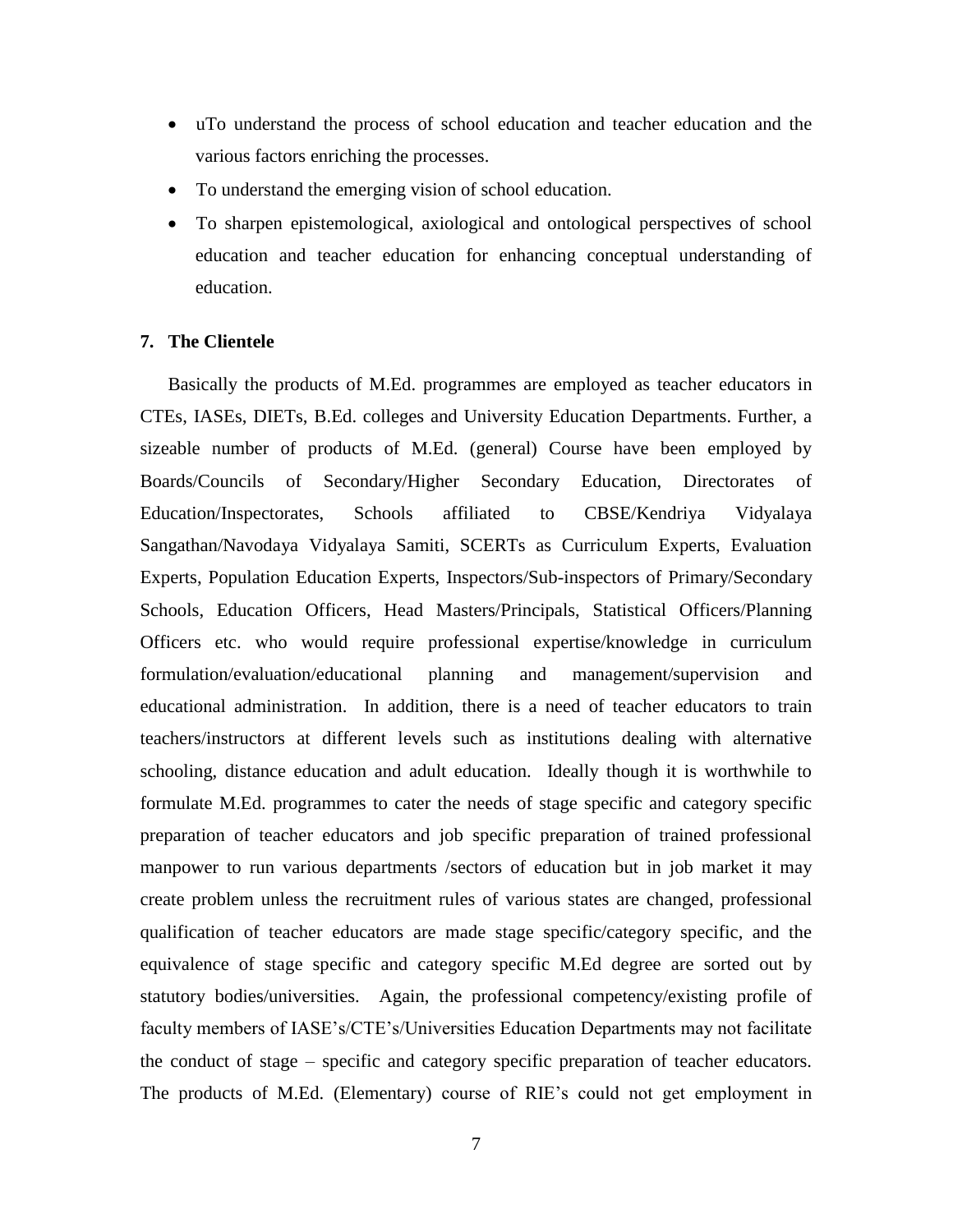DIET/DPEP/SCERT due to rigidity of old recruitment rules in the states and imperfections of the market. Recruitment rules of states/various organisations are yet to prescribe stage specific/job specific professional qualifications. In view of the above, reformulated M.Ed. Programme should basically cater to the needs of professional preparation of teacher educators at various stages of education and simultaneously for job specific preparation of trained professional manpower to run various departments of education/education institutions. Due to heterogeneous clientele, there is a wide range of professional and academic needs to which the course has to cater.

### **Credit System**

For successful completion of the M.Ed course a student is required to complete a minimum of 40 credits The scheme of the course for semester -I and Semester -II of M.Ed programme shall be as under

|                | <b>Sl.No</b> Paper                          | <b>Title</b>                                                                                                                                                                                                                                                                                                                                                                                                                                                                                                                                                                                                                                      | <b>Credits</b>                                    |
|----------------|---------------------------------------------|---------------------------------------------------------------------------------------------------------------------------------------------------------------------------------------------------------------------------------------------------------------------------------------------------------------------------------------------------------------------------------------------------------------------------------------------------------------------------------------------------------------------------------------------------------------------------------------------------------------------------------------------------|---------------------------------------------------|
|                | <b>Hard-Core</b><br>(Compulsory)            | RIEMEDHC1. Perspectives on Education<br>RIEMEDHC2. Psychological Foundations of<br>Education-I<br>RIEMEDHC3. Methodology of Educational Research<br>RIEMEDHC4. Statistical Methods for Data Analysis                                                                                                                                                                                                                                                                                                                                                                                                                                              | 3 credits each<br>Total 12 Credits                |
| $\overline{2}$ | <b>Soft Core (Elective)</b><br>Any one area | 1.<br><b>Elementary Education</b><br>RIEMEDSC1.1 Introduction to Elementary<br>Education<br>RIEMEDSC1.2 Issues and Problems in Elementary<br>Education<br>2.<br><b>Teacher Education</b><br>RIEMEDSC2.1 Introduction to Teacher Education<br>RIEMEDSC2.2 Preservice Teacher Education<br>3.<br>Curriculum Studies<br>RIEMEDSC3.1 Curriculum Studies<br>RIEMEDSC3.2 Curriculum Development<br>Guidance and Counseling<br>4.<br>RIEMEDSC4. Guidance in School<br>RIEMEDSC4.2 Counselling Process and Strategies<br>5.<br><b>Inclusive Education</b><br>RIEMEDSC5.1Introduction to Inclusive Education<br>RIEMEDSC5.2 Education of the Disadvantaged | 4 Credits each<br>paper<br><b>Total 8 Credits</b> |

### **Semester –I**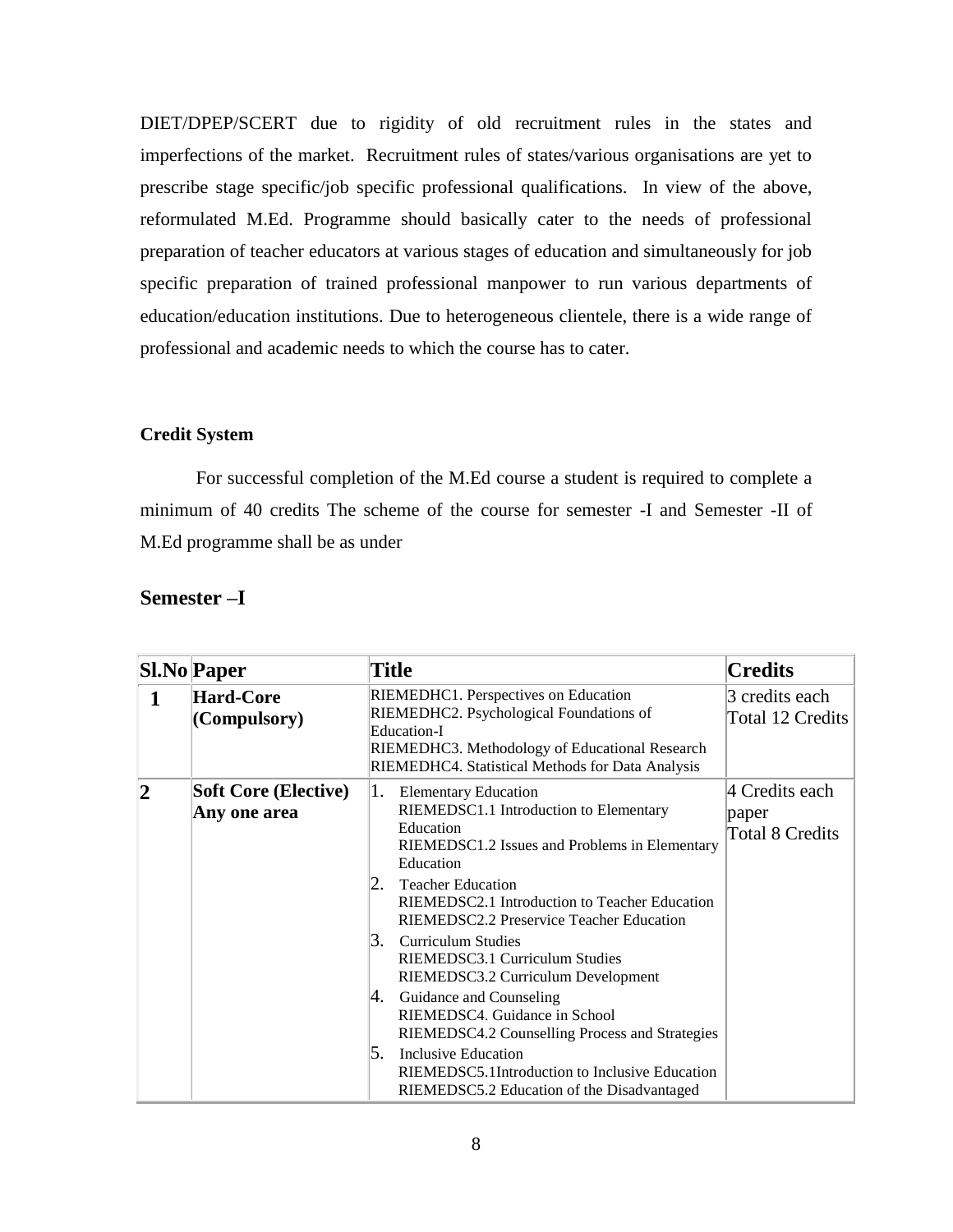| <b>Total number of credits</b> | <b>Dissertation Proposal</b>                                                                                                                                                                                                                                                                    | 2 credits<br> 22 credits |
|--------------------------------|-------------------------------------------------------------------------------------------------------------------------------------------------------------------------------------------------------------------------------------------------------------------------------------------------|--------------------------|
|                                | Groups<br>Educational Technology & ICT in Education<br>RIEMEDSC6.1 Educational Technology<br>RIEMEDSC6.2 ICT in Education<br>7. Language Education<br>RIEMED SC7.1 Theoretical Foundations of Language<br>and Learning<br><b>RIEMED SC7.2 Policy Formulations and Curriculum</b><br>Development |                          |
|                                |                                                                                                                                                                                                                                                                                                 |                          |

# **Semester II**

|                | <b>Sl.No</b> Paper                                 | <b>Title</b>                                                                                                                                                                                                                                                                                                                                                                                                                                                                                                                                                                                                                                                                                                                                                                                                                                                                                                                                                                                                                                                                                                                              | <b>Credits</b>                                    |
|----------------|----------------------------------------------------|-------------------------------------------------------------------------------------------------------------------------------------------------------------------------------------------------------------------------------------------------------------------------------------------------------------------------------------------------------------------------------------------------------------------------------------------------------------------------------------------------------------------------------------------------------------------------------------------------------------------------------------------------------------------------------------------------------------------------------------------------------------------------------------------------------------------------------------------------------------------------------------------------------------------------------------------------------------------------------------------------------------------------------------------------------------------------------------------------------------------------------------------|---------------------------------------------------|
| $\mathbf{1}$   | <b>Hard-Core</b><br>(Compulsory)                   | <b>RIEMEDHC5 Process of Education</b><br>RIEMEDSC6 Psychological Foundations of Education-II                                                                                                                                                                                                                                                                                                                                                                                                                                                                                                                                                                                                                                                                                                                                                                                                                                                                                                                                                                                                                                              | 3 credits each<br><b>Total 6 Credits</b>          |
| $\overline{2}$ | <b>Soft Core (Elective)</b><br>Any one area        | 1. Elementary Education<br>RIEMEDSC1.3 Curriculum and Evaluation in<br><b>Elementary Education</b><br>RIEMEDSC1.4 Elementary Teacher Education<br><b>Teacher Education</b><br>2.<br>RIEMEDSC2.3 Professional Development and<br><b>Inservice Teacher Education</b><br>RIEMEDSC2.4a Elementary Teacher Education<br><b>OR</b><br>RIEMEDSC2.4b Secondary Teacher Education<br>3. Curriculum studies<br>RIEMEDSC3.4 Curriculum Transaction<br>RIEMEDSC3.5 Curriculum Evaluation<br>4. Guidance and Counseling<br>RIEMEDSC4.3 Carrier Development and Guidance<br>RIEMEDSC4.4 Assessment and Appraisal in Guidance<br>and Counseling<br>5. Inclusive Education<br>RIEMEDSC5.3 Inclusive of Children with Special<br><b>Educational Needs</b><br>RIEMEDSC5.4 Inclusive Strategies and Education for<br>6.<br>Children with Diverse Needs<br>7. Educational Technology & ICT in Education<br>RIEMEDSC6.3 Computer Software<br>RIEMEDSC6.4 Courseware Development<br>Language Education<br>7.<br>RIEMED SC7.1 Principles and Methods of Language<br>Acquisition and Learning<br>RIEMED SC7.2 Teaching and Learning of Language<br>and Literature | 4 Credits each<br>paper<br><b>Total 8 Credits</b> |
| 3              | Open / Self study<br>electives (Add-on<br>courses) | RIEMEDOE1 .Mathematics Education<br>RIEMEDOE2 Research Data Analysis<br>using Computer Software<br>RIEMEDOE3 Social Science Education                                                                                                                                                                                                                                                                                                                                                                                                                                                                                                                                                                                                                                                                                                                                                                                                                                                                                                                                                                                                     | 3 Credits<br>each                                 |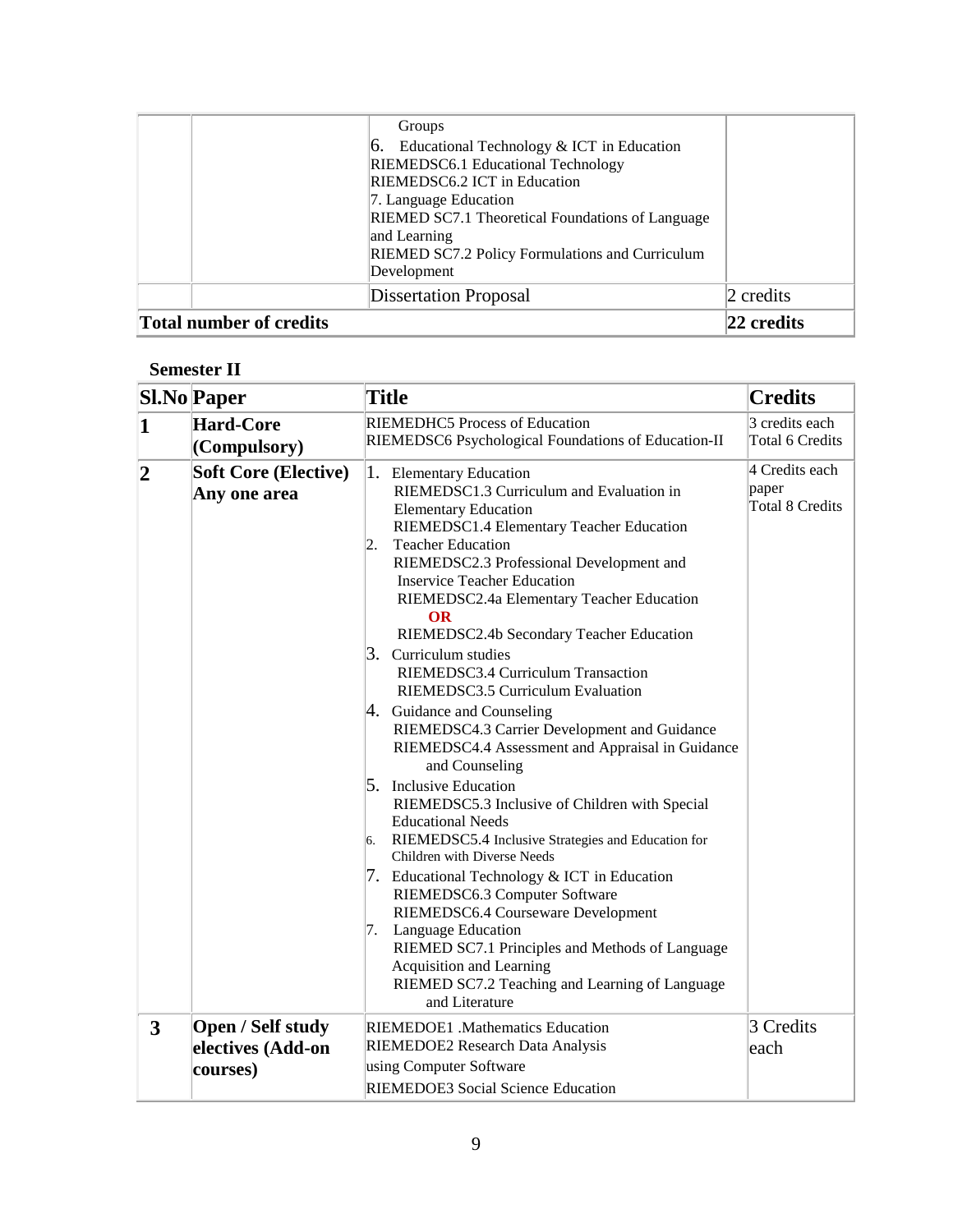|                                | <b>RIEMEDOE4</b> Science Education<br><b>RIEMEDOE5</b> Language Education |              |
|--------------------------------|---------------------------------------------------------------------------|--------------|
|                                | Dissertation Report and Viva                                              | $ 4$ credits |
| <b>Total number of credits</b> |                                                                           | 18 credits   |

# 7.**Assessment: Distribution of credits and marks**

### **Assessment Scheme**

| <b>Component</b>                           |         |         | Units covered Weightage Period of Continuous assessment |
|--------------------------------------------|---------|---------|---------------------------------------------------------|
| Mid term assessment $1 \vert 1,2 \vert$    |         | $125\%$ | End of $8th$ week                                       |
| Mid term assessment $1 \quad  3,4 \rangle$ |         | $125\%$ | End of 16th week                                        |
| Semester end                               | 1,2,3,4 | 150%    | End of Semester                                         |

# **Semester I**

|                                      | Sl. No Nature of paper and Course Title                                                                                                                                                                                                                                                                                                                                                                                                                                                                                                                                                                                             | Credits                                    | Mid term<br>Assessment        | Semester end<br>Assessment    | Total<br>marks                             |
|--------------------------------------|-------------------------------------------------------------------------------------------------------------------------------------------------------------------------------------------------------------------------------------------------------------------------------------------------------------------------------------------------------------------------------------------------------------------------------------------------------------------------------------------------------------------------------------------------------------------------------------------------------------------------------------|--------------------------------------------|-------------------------------|-------------------------------|--------------------------------------------|
| Hard<br>Core                         | RIEMEDHC1. Perspectives on<br>Education<br>RIEMEDHC2. Psychological<br>Foundations of Education-I<br>RIEMEDHC3. Methodology of<br><b>Educational Research</b><br>RIEMEDHC4. Statistical Methods for<br>Data Analysis                                                                                                                                                                                                                                                                                                                                                                                                                | 3 credits<br>each<br>(Total 12<br>credits) | 50 x 4<br>$= 200$ Marks       | 50 x 4<br>$= 200$ Marks       | $100 \text{ x}4$<br>$=400$<br><b>Marks</b> |
| Soft<br>Core<br>(Any<br>one<br>area) | 1. Elementary Education<br>RIEMEDSC1.1 Introduction to<br><b>Elementary Education</b><br>RIEMEDSC1.2 Issues and Problems<br>in Elementary Education<br>2. Teacher Education<br>RIEMEDSC2.1 Introduction to<br><b>Teacher Education</b><br>RIEMEDSC2.2 Preservice Teacher<br>Education<br>3. Curriculum Studies<br>RIEMEDSC3.1 Curriculum Studies<br>RIEMEDSC3.2 Curriculum<br>Development<br>4. Guidance and Counseling<br>RIEMEDSC4. Guidance in School<br>RIEMEDSC4.2 Counselling Process<br>and Strategies<br>5. Inclusive Education<br>RIEMEDSC5.1Introduction to<br><b>Inclusive Education</b><br>RIEMEDSC5.2 Education of the | 4 credits<br>each<br>(Total 8<br>Credits)  | $50 \times 2$<br>$=100$ Marks | $50 \times 2$<br>$=100$ Marks | $50 \times 2$<br>$=200$<br><b>Marks</b>    |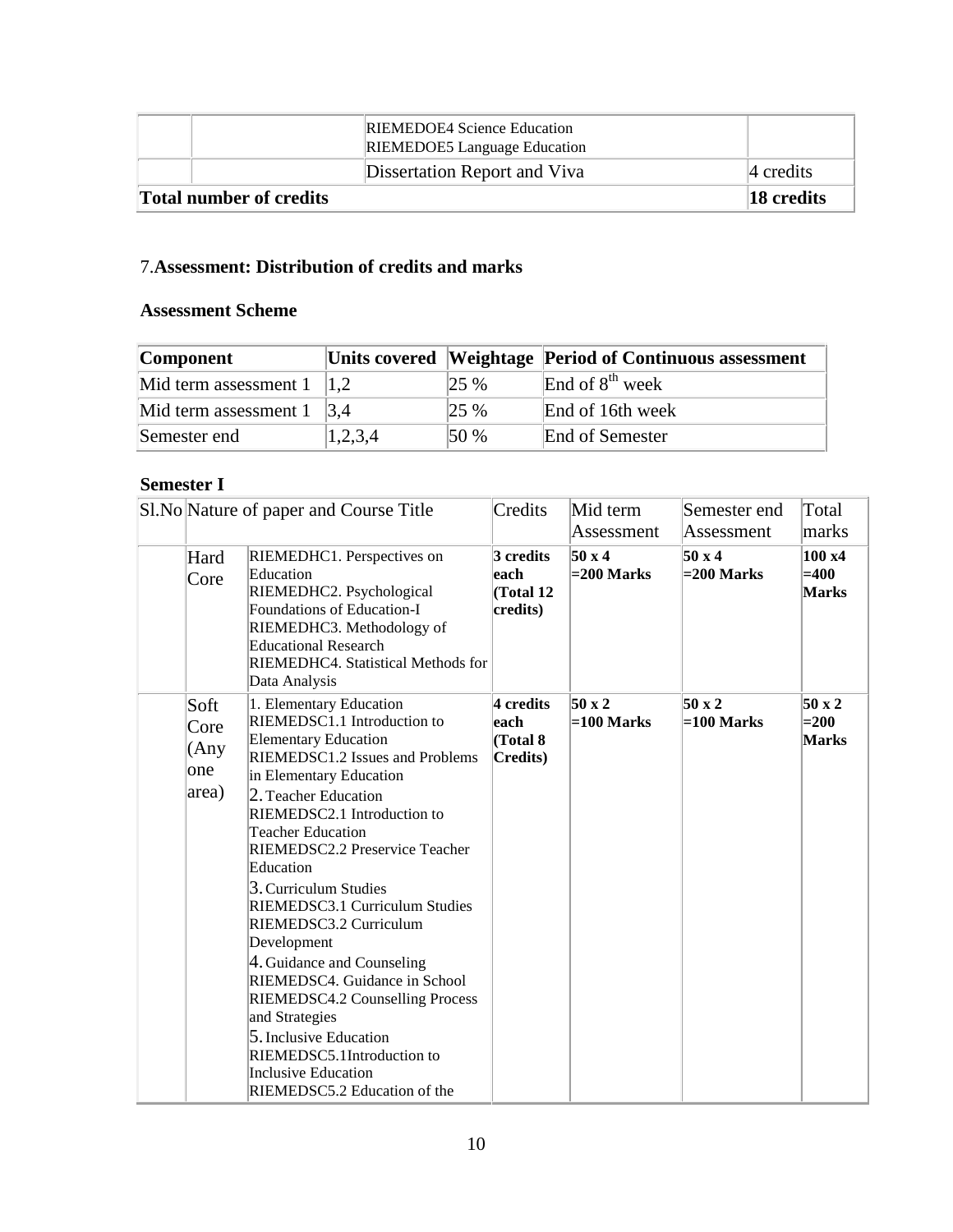# **Semester II**

| Assessment                    | Assessment | Total<br>marks                                   |
|-------------------------------|------------|--------------------------------------------------|
| $50 \times 2$<br>$=100$ Marks |            | $100 \text{ x}$<br>$=200$<br><b>Marks</b>        |
| $50 \times 2$<br>$=100$ Marks |            | 50 x 2<br>$=200$<br><b>Marks</b>                 |
|                               |            | 50 x 2<br>$=100$ Marks<br>50 x 2<br>$=100$ Marks |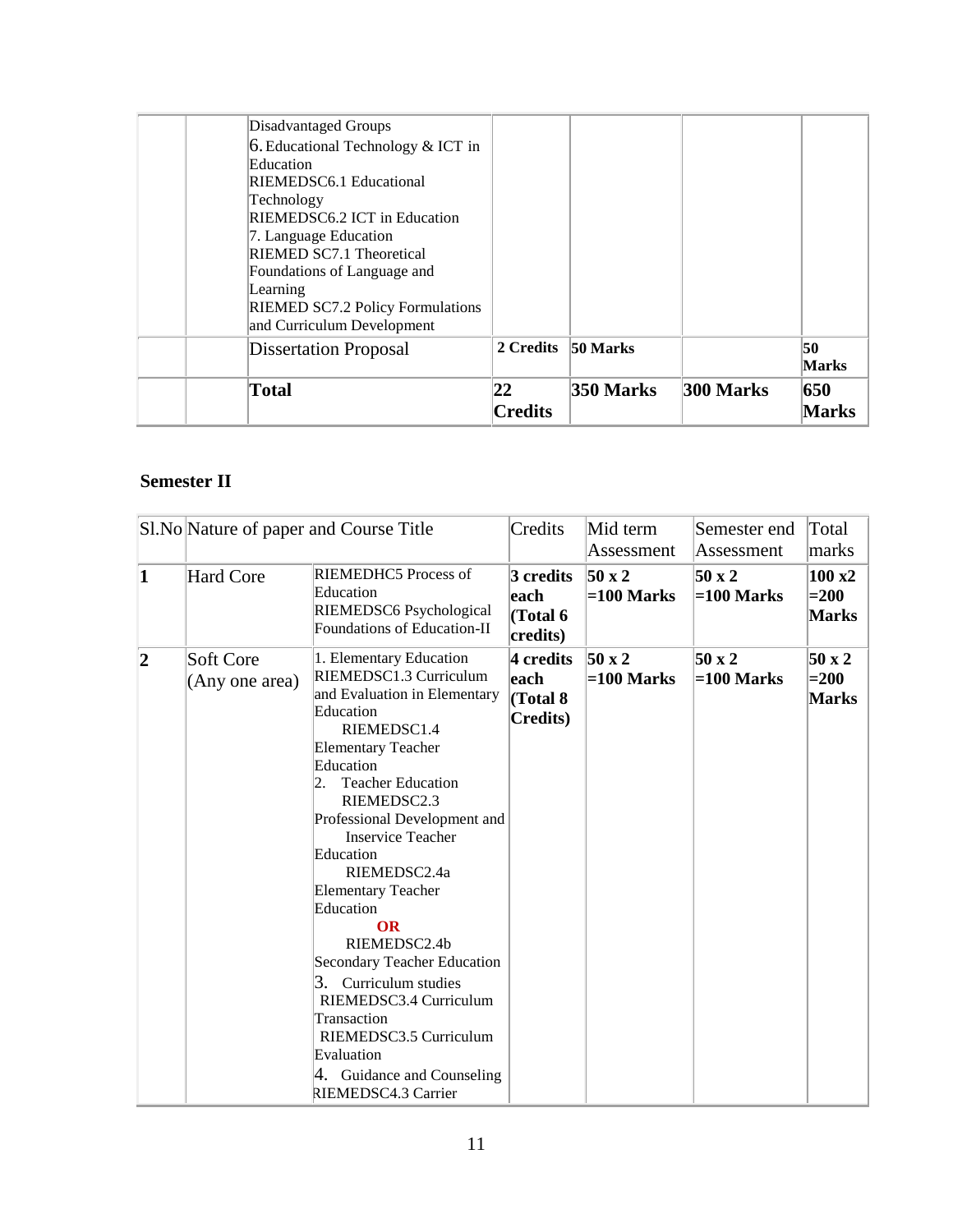|                       |                                                       | Development and<br>Guidance<br>IEMEDSC4.4 Assessment<br>and Appraisal in Guidance<br>and Counseling<br>5. Inclusive Education<br>RIEMEDSC5.3 Inclusive of<br>Children with Special<br><b>Educational Needs</b><br>RIEMEDSC5.4 Inclusive<br>Strategies and Education for<br>Children with Diverse Needs<br>6. Educational Technology &<br>ICT in Education<br>RIEMEDSC6.3 Computer<br>Software<br>RIEMEDSC6.4 Courseware<br>Development<br>7. Language Education<br>RIEMED SC7.1 Principles<br>and Methods of Language<br>Acquisition and Learning<br>RIEMED SC7.2 Teaching<br>and Learning of Language and<br>Literature |                       |           |                     |                     |
|-----------------------|-------------------------------------------------------|--------------------------------------------------------------------------------------------------------------------------------------------------------------------------------------------------------------------------------------------------------------------------------------------------------------------------------------------------------------------------------------------------------------------------------------------------------------------------------------------------------------------------------------------------------------------------------------------------------------------------|-----------------------|-----------|---------------------|---------------------|
| 3                     | Open / Self<br>study electives<br>(Add-on<br>courses) | RIEMEDOE1 .Mathematics<br>Education<br>RIEMEDOE2 Research Data<br>Analysis<br>using Computer Software<br><b>RIEMEDOE3</b> Social Science<br>Education<br><b>RIEMEDOE4 Science</b><br>Education<br>RIEMEDOE5 Language<br>Education                                                                                                                                                                                                                                                                                                                                                                                        | $3$ credits           | 50 Marks  | 50 Marks            | 100<br><b>Marks</b> |
| $\boldsymbol{\Delta}$ |                                                       | Dissertation Report and<br>Viva                                                                                                                                                                                                                                                                                                                                                                                                                                                                                                                                                                                          | 4 credits             | 150 Marks |                     | 150<br><b>Marks</b> |
|                       |                                                       | <b>Total</b>                                                                                                                                                                                                                                                                                                                                                                                                                                                                                                                                                                                                             | 18.<br><b>Credits</b> | 350 Marks | 200<br><b>Marks</b> | 550<br><b>Marks</b> |

The candidate will not be permitted to take the written examination if he / she fails to secure minimum marks in the Internal Assessment of each paper (35%). Such candidates are eligible to repeat the course in the immediate succeeding academic year and under no circumstances this benefit shall be further extended.

### 7. **Duration**

One Academic Year with two semesters of 18 weeks each.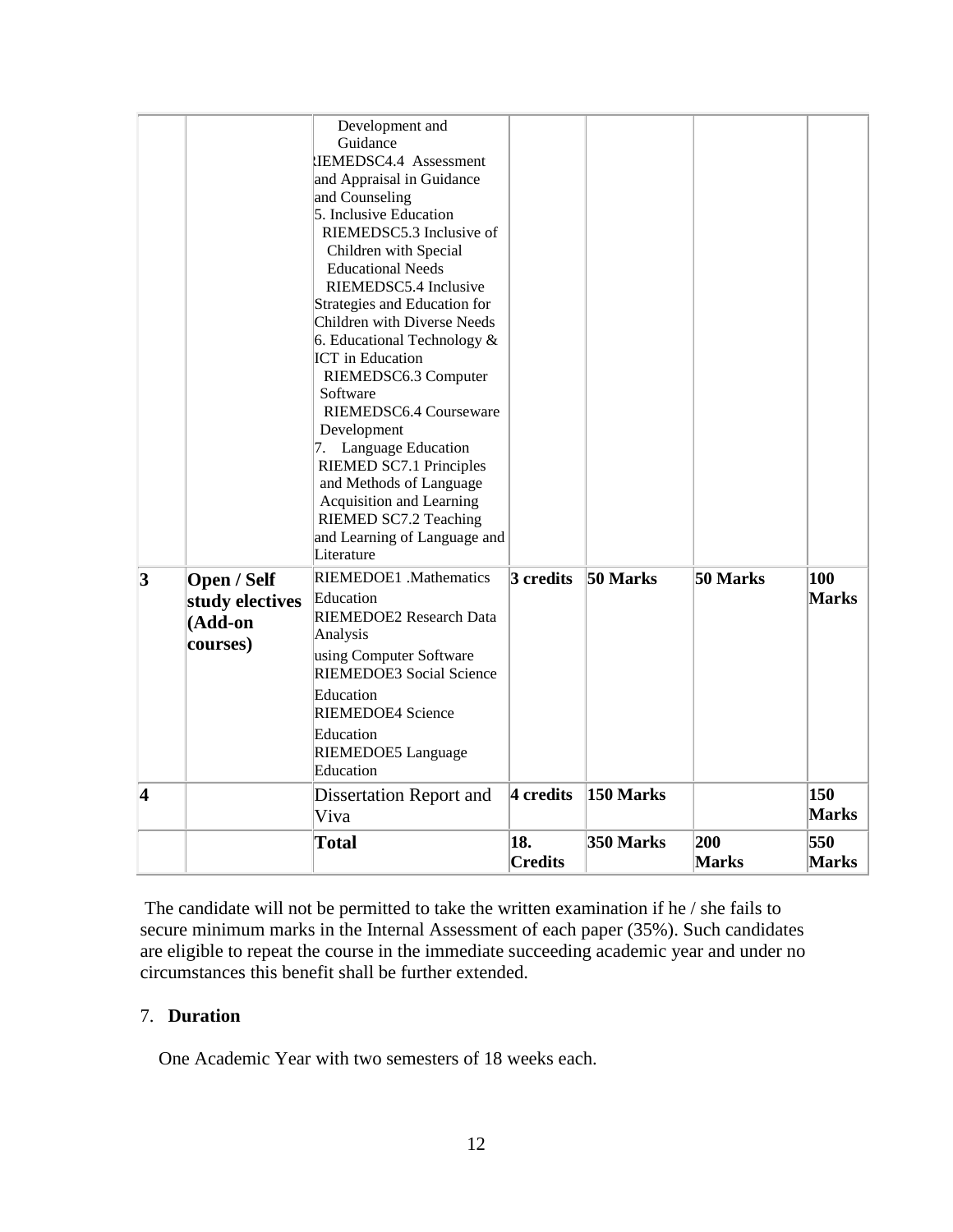#### 8. **Number of Seats**

Forty students will be admitted to the programme every year. The seat matrix will be worked out every year for making provisions to different States/UTs. Reservation of Seats will be made to ST/ST/OBC/ PH as Govt.of India provisions

### 9. **Eligibility for Admission**

- Candidates seeking admission to M.Ed course must have passed one year B.Ed/2 yrs. B.Ed./ 4 yrs.integrated B.A.Ed/B.Sc.Ed/ /M.Sc.Ed/ or any other degree recognised as equivalent thereto by the University with 50% marks in the aggregate (in case of integrated degree course, 50% aggregate marks in Education papers only). However, relaxation up to 5% marks shall be given in the case of SC/ST candidates.
- Additional weightage shall be given to (i) candidates with post-graduate degree in

Sciences/Humanities/Social Sciences

### 10. **Attendance**

Each semester shall be taken as a unit for the purpose of calculating attendance and a student shall be considered to have put in the required attendance for the Semester, if he has attended not less than 75% of the number of working periods (lectures, seminars and practical taken together) during each semester.

Shortage of attendance up to 15% or prescribed percentage may be condoned by the Vice-Chancellor on the recommendations of the Chairperson of the Department on payment of fee prescribed by the concerned University from time to time. There shall be no condonation if attendance is below 60% during any semester.

A candidate who does not satisfy the requirement of attendance shall not be eligible to take examination of the concerned semester.

A candidate, who fails to satisfy the requirement of attendance in a semester, shall rejoin the same semester.

#### 11. **Medium of Instruction**

The medium of instruction and examination shall be English.

The Regulations regarding the awarding marks and converting them in to grades and declaring the result will be added here after they are finalized by the university.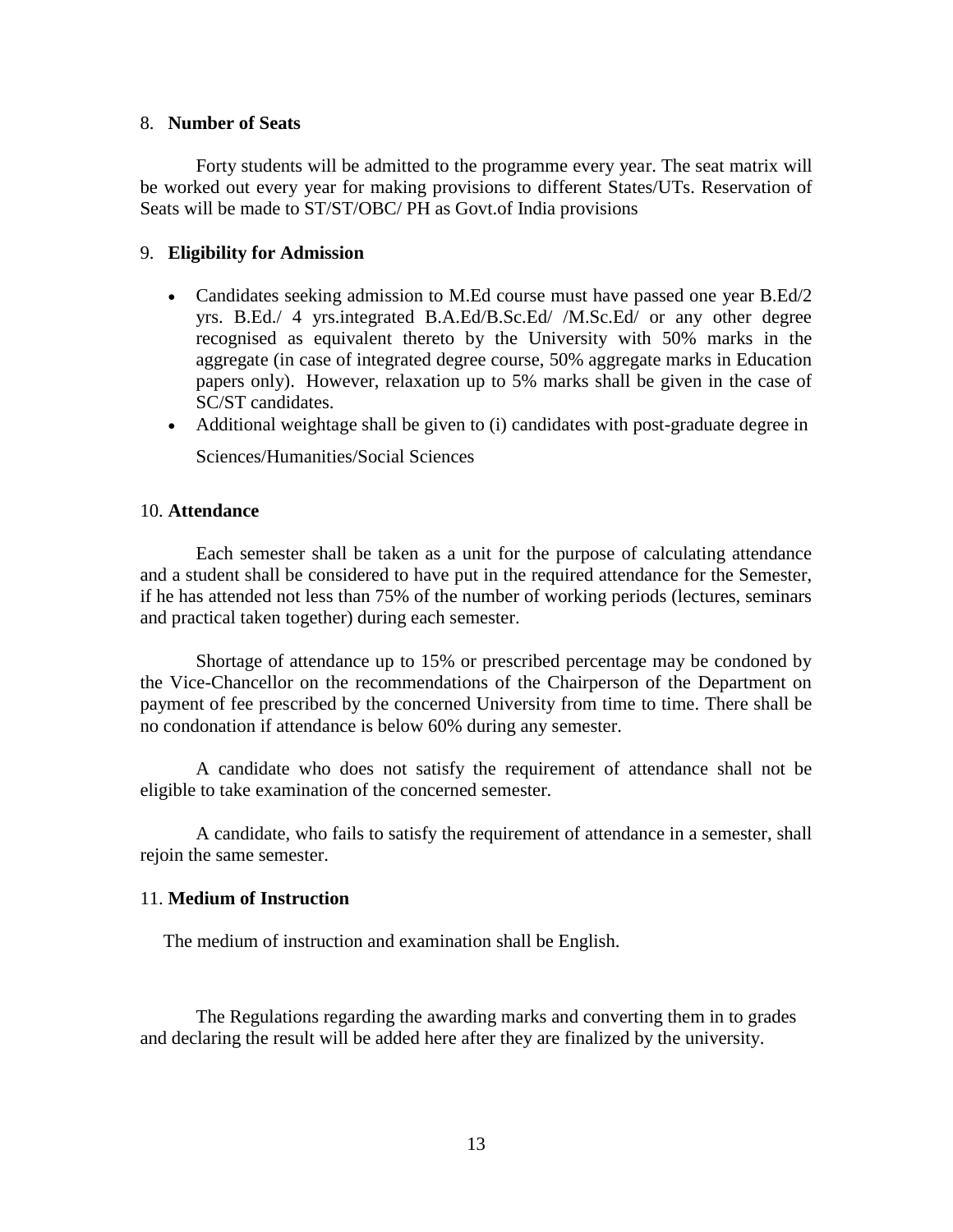### **HARD CORE PAPERS IN FIRST AND SECOND SEMESTERS**

### **M.Ed First Semester**

### **RIEMEDHC1-Perspectives on Education**

**Credits: 3 Max.marks: 100 Examination Duration: 2 Hours Internal: 50 Contact hours per week: Lectures: 2+Tutorials: 2 External: 50**

#### **Objectives**

The students will be able to

- Understand and appreciates the theoretical development in Education in their proper perspectives
- Analyze the concept and the relevance of education by reflecting on various educational thoughts and visions

Analyze the social and the cultural dimensions of education and the issues related.

Critically examine the past and the contemporary issues in Education and make an attempt at formulation of their own viewpoints.

Critically examine the normative dimension of education in perpetuating values.

### **Unit I: Concept and aims of education**

 **Basic Concepts and Reflections on education**: Reflections on different educational thoughts and visions of great educators from classical to the contemporary (like, Plato, spinazo, Froebel, Rousseau, John Dewey Montessori, Paulo Friere,Gandhi, Tagore, Krishnamurthi,and Sri Aurobido); concept of education according to different schools of thoughts: essentialism, idealism, realism, pragmatism, naturalism, Existentialism and Phenomenology Reflections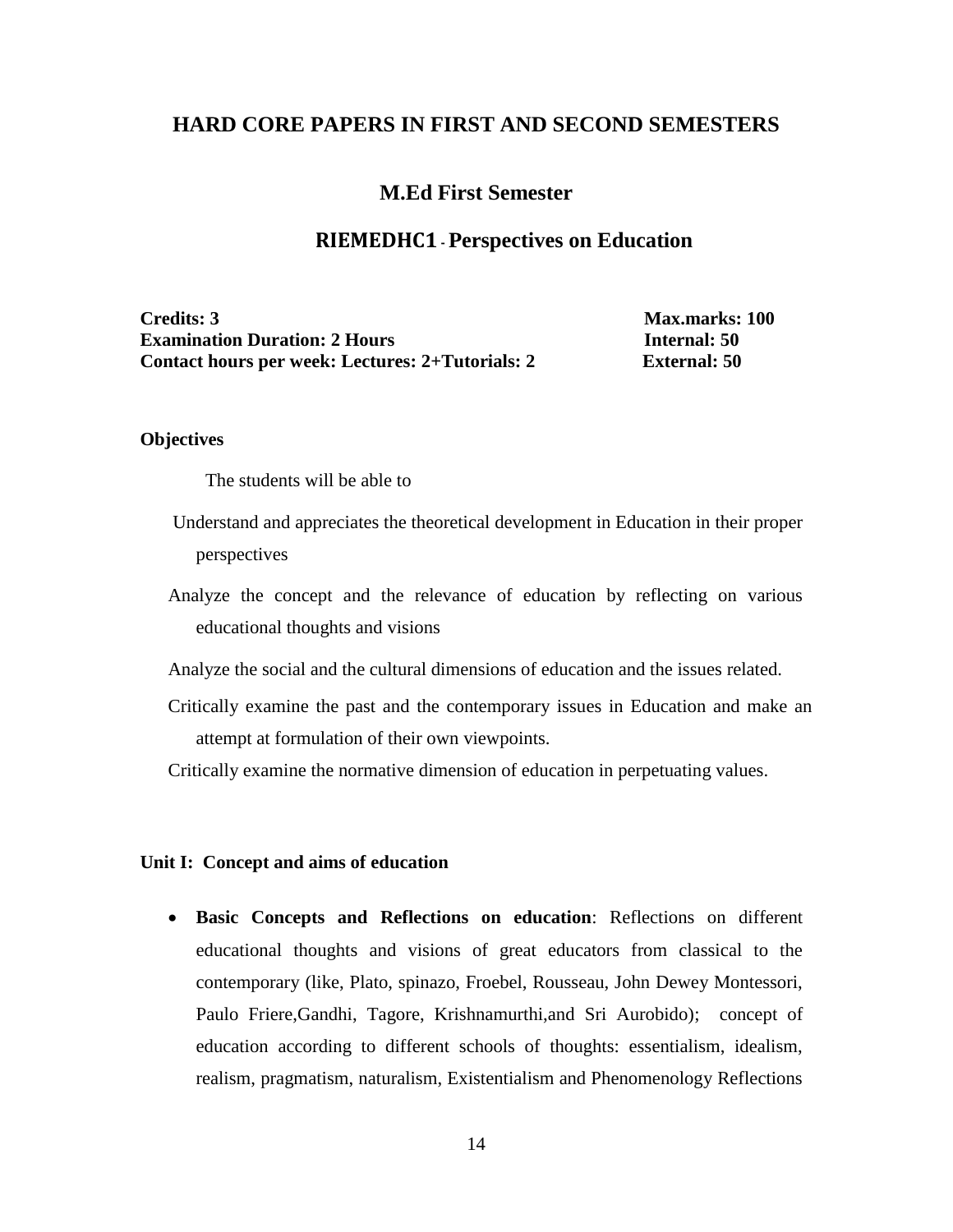on the meanings, criteria and justifications- analytical schools (based on RS Peters, Paul Hirst, O.Connor and Dearden);

- **The aims of Education:** Logic of aim; analysis of aims of education **from** according to Dearden, O'Connor and Alfred North White Head); Reviewing educational aims in the light of Perennialism vs. Pragmatism, Modernism vs. Post- Modernism and Globalization vs. Regionalism. Prioritizing the aims of education in the context of a democratic, secular egalitarian and a humane society.
- **Analysis of Educational concepts**: conceptual analysis in Education(school, teacher, teaching, training, instruction, educated man, freedom of the child and the teacher, authority, learner and learning, curriculum, autonomy and authority) criteria involved in conceptual analysis. And analysis of educational theories

### **Unit II. Knowledge generation in Education**

- **Nature of Knowledge**: Meaning of Knowledge, knowledge and information, knowledge and knowing, Differentiate between knowledge, belief and truth; Knowing Process: different ways of knowing; Indian epistemological views-Pramanas: their sources from orthodox and Heterodox philosophical systems; western epistemological views ; their validity; theories of knowledge
- knowledge construction; what is involved in knowledge construction? What are the relative roles of knower and the known in knowledge transmission and construction;
- **Forms of knowledge:** Typology of Knowledge forms , structure of Disciplines; their characteristic attributes; Basic and applied disciplines; Explanatory theories and practical theories; Assumptions in educational theory; Status of Education as a Discipline; Education as interdisciplinary knowledge base-Interface between education and the cognate disciplines. Challenges of theorizing education;

### **Unit III: Social and cultural context of Education**

 Cultural functions of Education- diffusion, acculturation; Cultural lag; Cultural conflict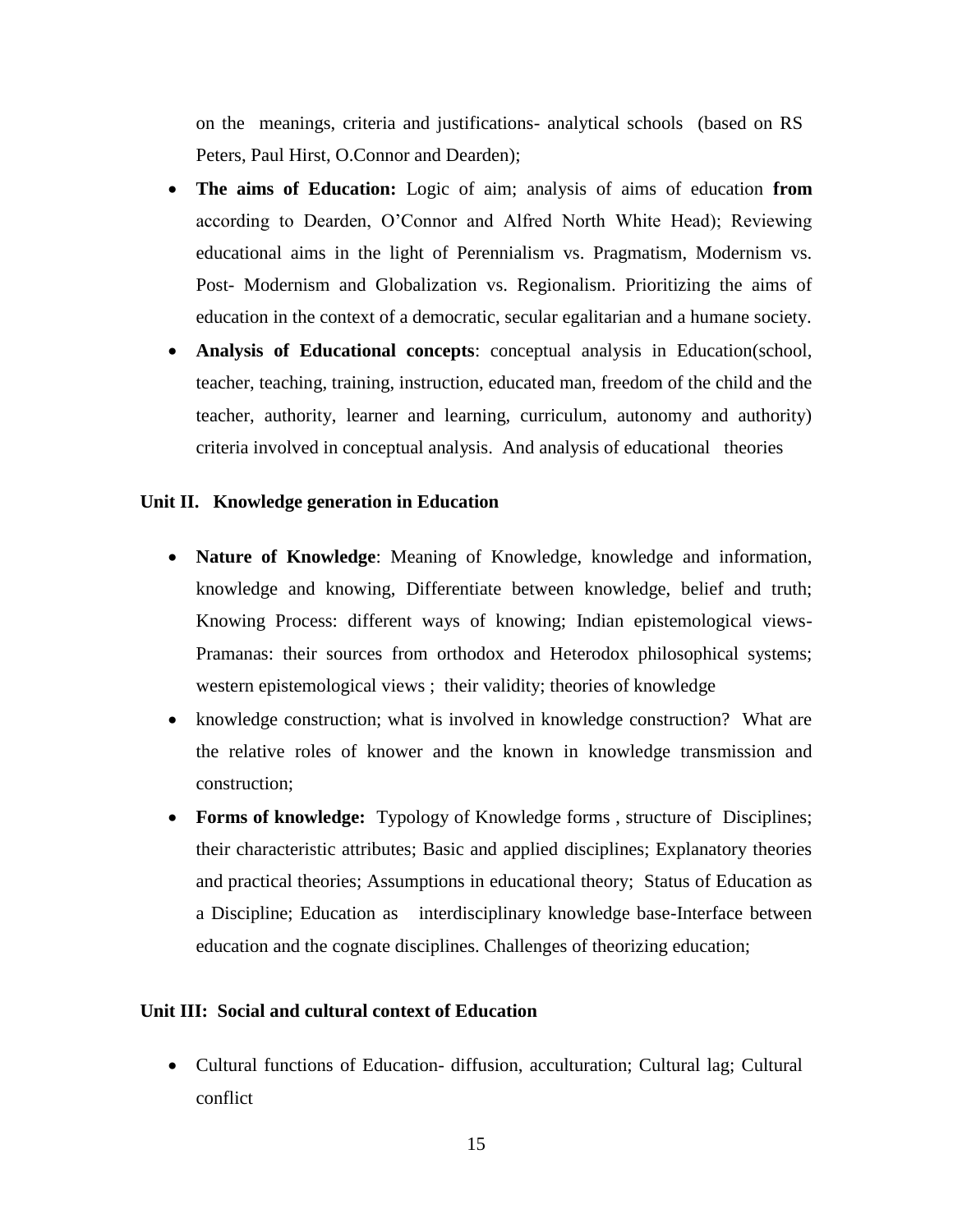- Social purpose of Education; Understanding Indian society with reference multicultural and multilingual classrooms; Educational challenges of a multicultural and a multilingual society
- Role of Education in addressing the technological culture, privatization and globalization.
- Interrelationship between education and sustainable development
- Equality in Educational opportunity- critical analysis of the ways in which schooling, teaching-learning and curriculum contribute to social inequality; Right to Education
- Education of socio-economically deprived groups and differential disabilities as seen in the society; Relevance of Education in social policy and policy of inclusion.

# **Unit IV: Normative dimension of Education**

- Education is a normative endeavour –its meaning and relationship to value formation.
- **Reflection on Indian value system** and their educational relevance (illustrations from ancient Indian scriptures)
- Indian ethical views : purusharthas and Panchakosas; Heterodox schools (Buddhism and Jainism) and their concept of value and values essential for man; perpetuation of values through Education ;
- kinds of values to be developed through education according to Gandhi, Tagore, and Krishnamurthy
- Western ethical views from different schools of thoughts; hierarchy of values; types of values; Immanuel Kant's categorical imperative;
- Value development in children
- Potential of Education to contribute to transformation of values in society.
- Education, Peace and Development
- Role of Education in sustaining Human Rights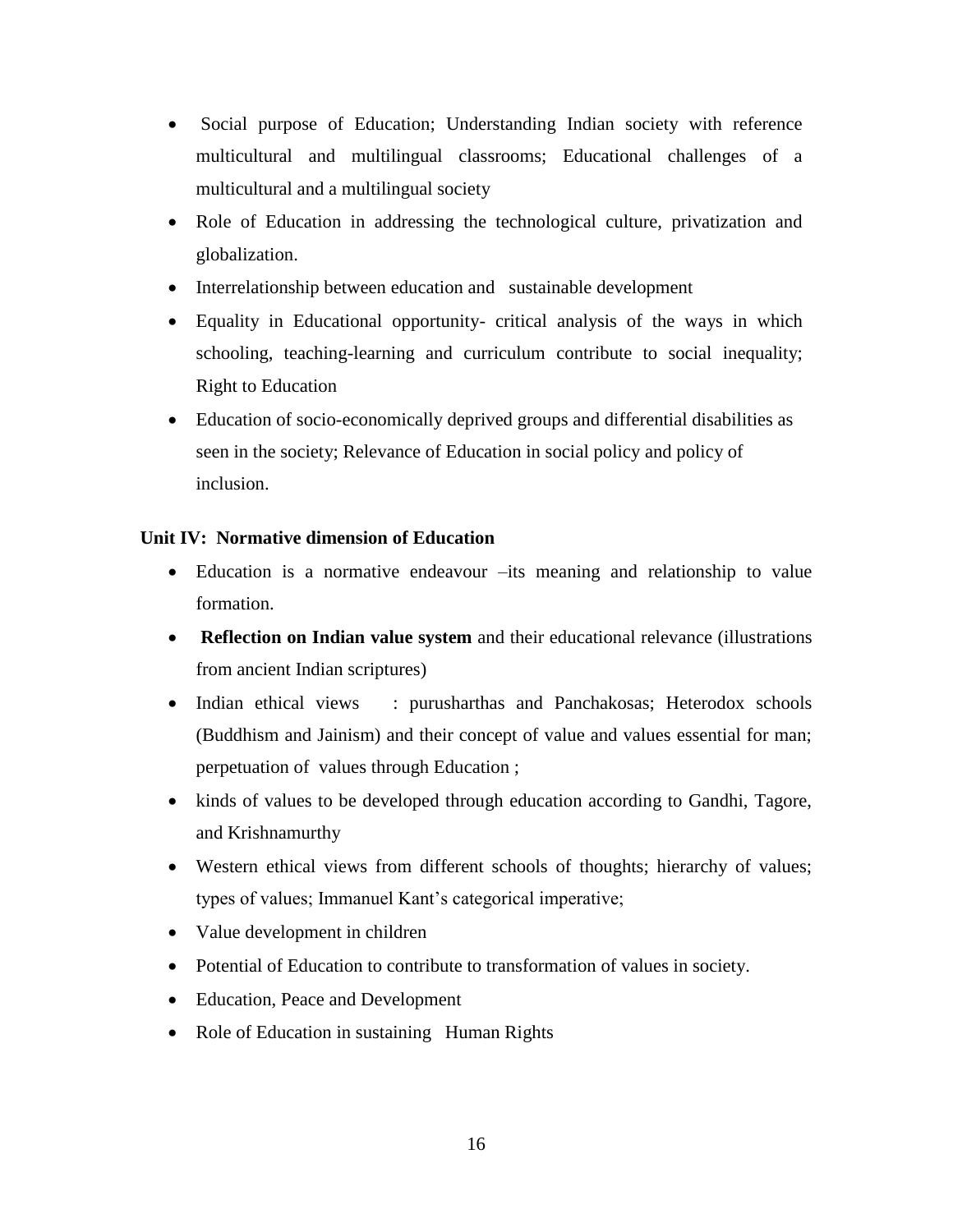### **Sessional activities**

- Workshop sessions to analyze the identified educational concepts.
- Seminar presentations on identified great thinkers on Education
- Assignments based on self-study on identified themes such as policy perspectives on inclusion and Right to Education, Human Rights and education of the socially disadvantaged groups.

# **References:**

- Archambault, R.D. Philosophical analysis and Education (1965) Routledge and Kegan Paul, London,.
- Bowen, J and Hobson, P.R (1974) Theories of Education, John Wiley and sons, Australia Pvt. Ltd., London.
- Broudy, H.S. (1977) Types of knowledge and purpose of education. In R.C. Anderson, R.J., Spiro and W.E. Montanaque (eds) schooling and acquisition of knowledge (PP.Hillside, NJ; Erlbaum)
- Deaden. R.F (1984): Primary Education. Routledge K Kegan & Paul
- Dewey, J (1963) Democracy and Education, Macmillan, New York.
- Dewey, J. (1956) The school and Society, University of Chicago Press.
- Freire, P (1970) Cultural action for freedom, Penguin education Special, Ringwood, Victoria, Australia.
- Freire, Paulo (1993): Pedagogy of the oppressed, new revised edition, Penguin books.
- Hiriyanna: Concept of values
- Hospers, John: An introduction to Philosophical analysis
- Illich, Ivan : Deschooling society
- International Encyclopedia of Education. (1994)  $2<sup>nd</sup>$  edition. Vol.10. Perganon Press.
- Peters, R.S (ed), (1975): The Philosophy of Education, Oxford University Press,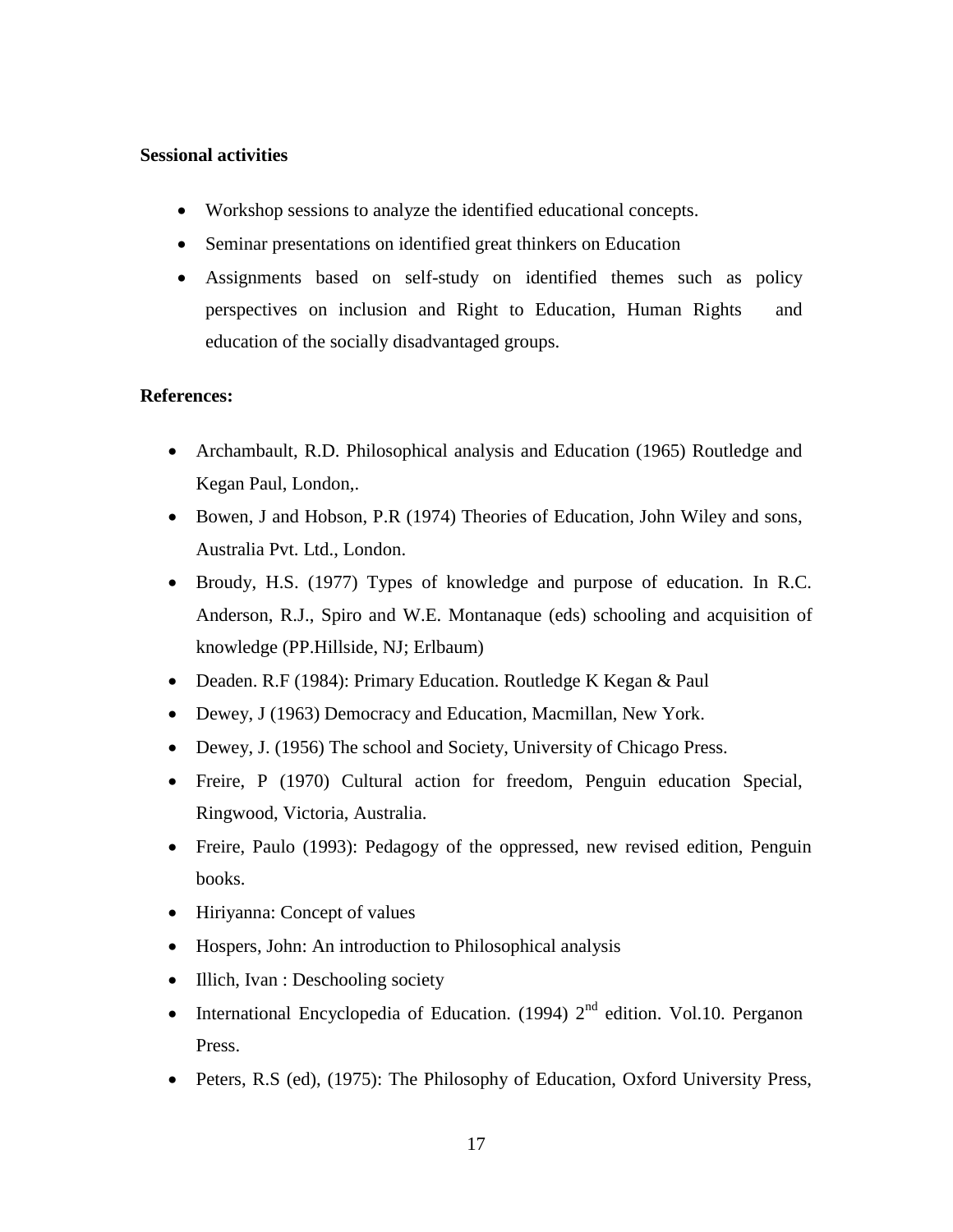and London.

- Peters, R.S.(ed), (1975). Concept of Education. Oxford University Press, London.
- Peters, R.S.(ed), (1975). Ethics and Education. Oxford University Press, London.
- Scheffler, Israel (1973): Reason and Teaching, International Library of the Philosophy of Education, Routledge & Kegan Paul Ltd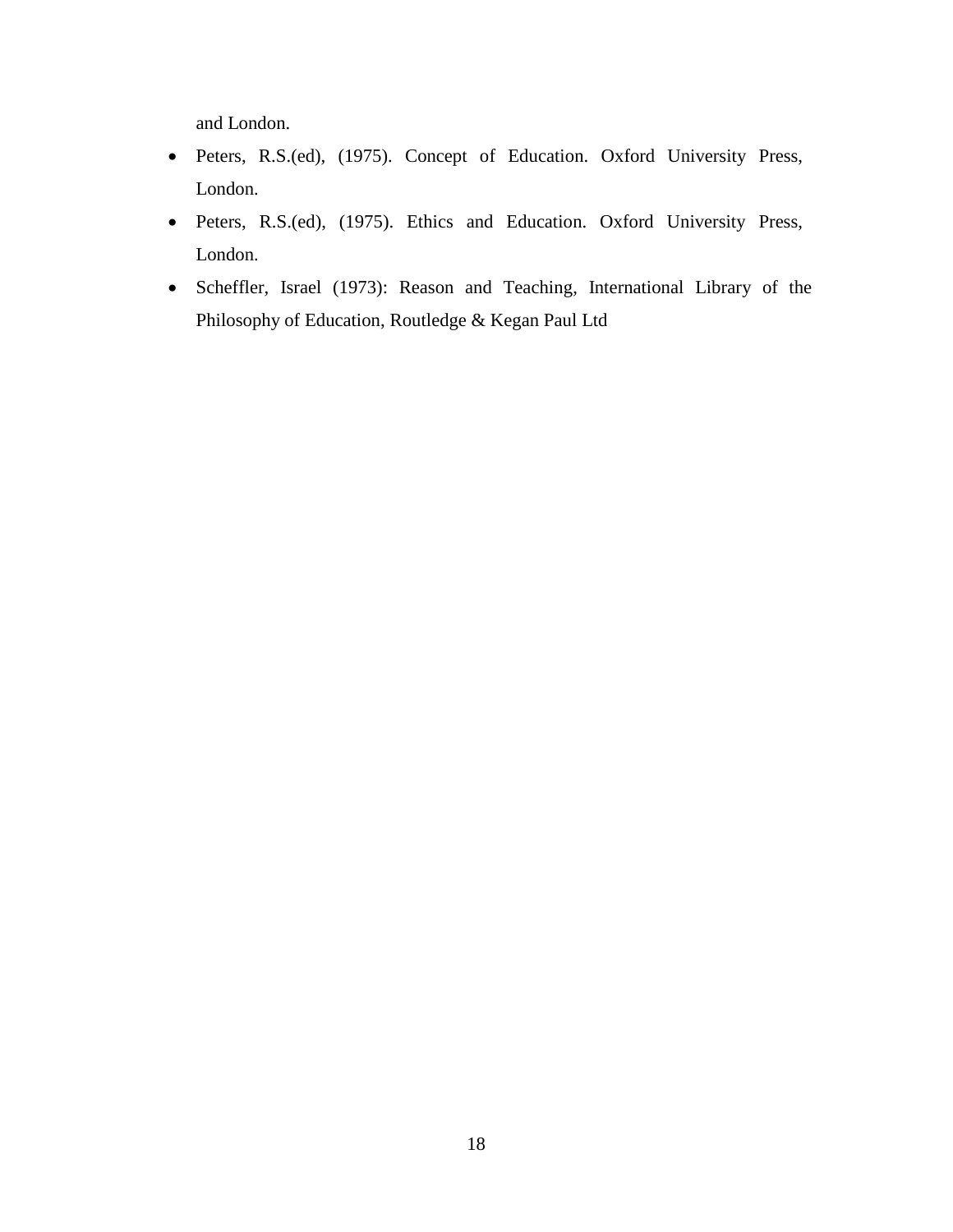# **RIEMEDHC2-Psychological Foundations of Education-I Semester-I**

**Credits: 3 Max.marks: 100 Examination Duration: 2 Hours Internal: 50 Contact hours per week: Lectures: 2+Tutorials: 2 External: 50**

### **Objectives**

- To understand the human behaviours and factors influencing them
- To understand the developmental process of an individual in various dimensions
- To reflect on strategies of motivating learners

### **Unit I: Relationship Between Psychology and Education:**

- Basic Premises of different schools of psychology
- Nature and Characteristic of Human Behaviour
- Scientific methods of studying behaviour
- Factors determining human behaviour Heredity, Biological and Socio-
- cultural Environment.
- Role of schools in modifying the behavior of students

# **Unit II: Cognitive Development of the Individual**

- Stages of cognitive development Theories of Piaget and Vygotsky
- Adolescent social cognition Elkind's work
- Structural Cognitive Modifiability & Mediated Learning Experience
- Repertorie of Mediated Learning vies of Feuerstein  $&$  Tan
- Trends in development of cognitive process (Attention, Learning, Strategies, Knowledge base & Metacognition)
- Information Processing view of cognitive development
- Language Development Biological, Cognitive and Social Learning Explanations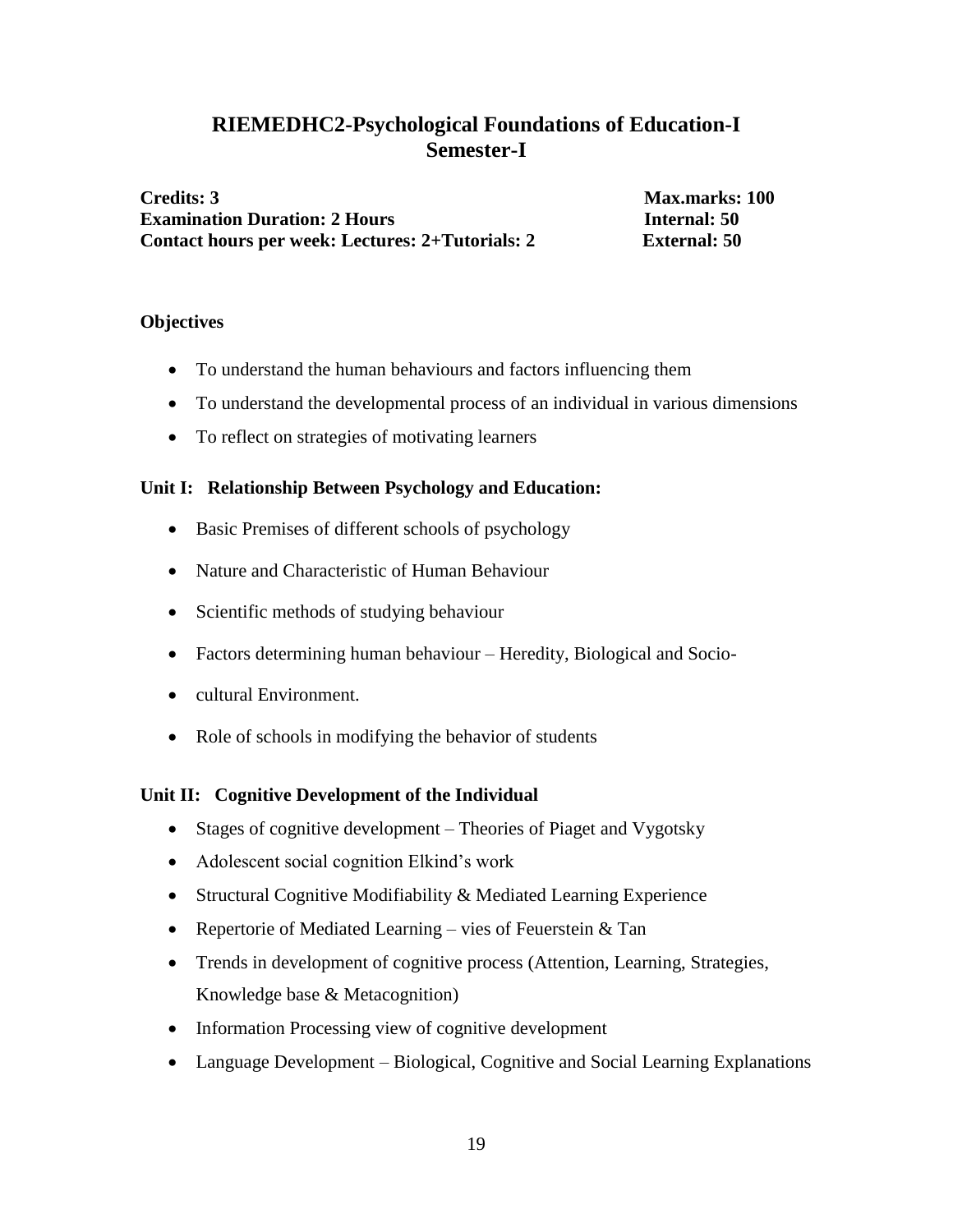### **Unit III: Personal, Social and Moral Development of Individual**

- Personal Development-Nature of Self-concept and self esteem, factors influencing their development; trends in the development of Emotions and affective reactions.
- Psychological Development: Erikson's theory, Marica's Identity status theory, Development of perspective taking (Selman) and Prosocial Behaviour (Eisenberg).
- Development of Moral Reasoning Theories of Piaget, J Kholberg and Gillman; Development of Moral Behaviour-Lickona Model.

### **Unit IV : Motivation of Students and Psychological Needs of Students**

- The Motivation-Learning Connection.
- Arousal as Necessary and Determinational factor to Learning
- Types of Motivation Intrinsic and Extrinsic Motivation
- Essential Ingredients to Motivation Value and Expectancy
- Personal Expectations to Motivation: Self Efficacy Theory of Bandura
- Explanation to Achievement Motivation- Attribution Theory, Covington's selfwith model
- Murray's Taxanomy of needs**;** Maslow's Hierarchy of Needs; Phenomenological approach to understand student behavior (combs and syngg)
- Conductive class room climate for motivating and meeting the needs of students Principles and Strategies

# **Sessional Work:**

- Review of Research related to pupil characteristics and diversity and their implications for planning further research
- Psychological assessment of Individual differences in Learners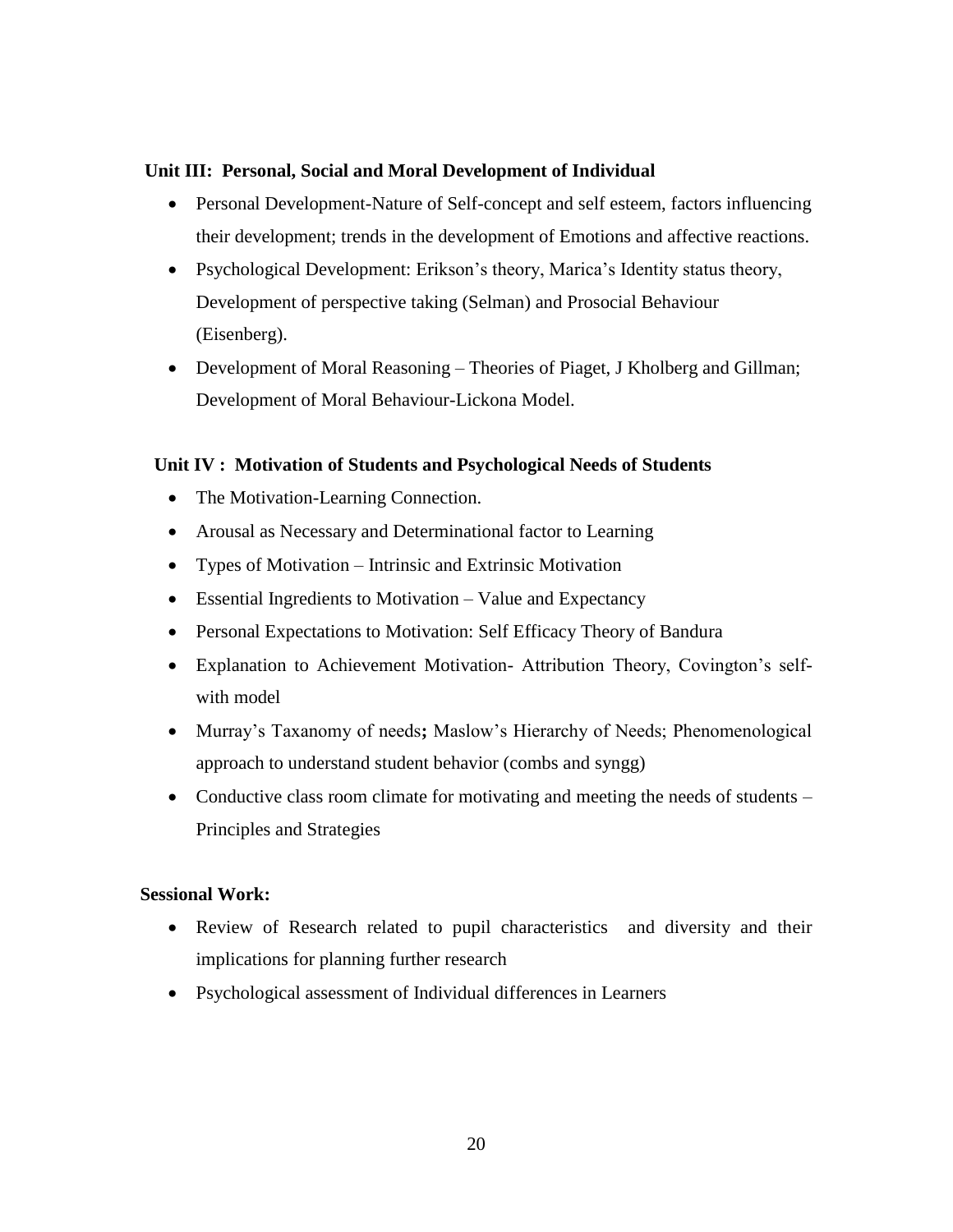### **References:**

- Anita Woolfolk (2000); Educational Psychology (Eighth Edition), A Pearson Education Company
- Barbara M Newman & Philip R Newman (2007). Theories of Human Development, Lawrence Erlbaum Associates, Inc.
- Carson, Butcher & Mineka (2000) Abnormal Psychology and Modern Life (Eleventh Edition), Allyn & Bacon
- E G Parameshwaran & C Beena (1988), Invitation to Psychology, Tata McGraw-Hill Publishing Company Ltd.
- James P Raffini (1993), Winners without Losers; Structures and Strategies for increasing student Motivation to Learn, Allyn and Bacon.
- Jeanne Ellin Ormrod (2000) Educational Psychology, Developing Learners, Prentice-Hall, Inc.
- Kenneth T Henson & Ben F Eller (2005), Educational Psychology For Effective Teaching, Wadsworth Publishing Company
- Paul R Pintrich and Dale H Schunk, (1996) Motivation in Education: Theory, Research & applications Prentice- Hall, Inc
- Richard J Whelan (1998), Emotional & Behavioural Disorders- A 25 year Focus, Love Publishing Company.
- Tan Oon Seng and Colleagues, (2003) Educational Psychology, A Practioner-Researcher Approach, An Asian Education, Thomson Learning, a division of Thomson Asia Pvt. Ltd.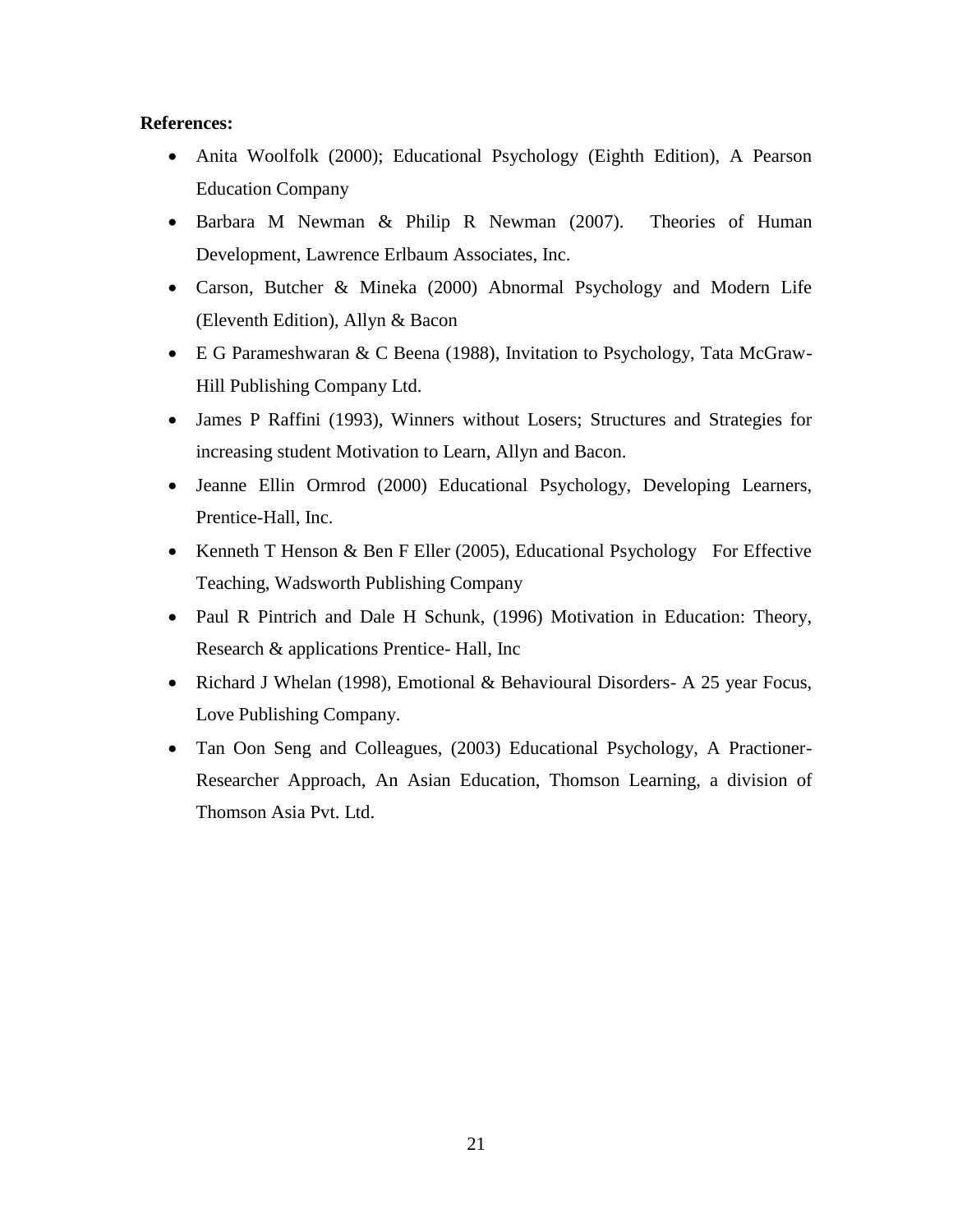# **I Semester**

# **RIEMEDHC3-Methodology of Educational Research**

| Credits: 3                                       | <b>Max.marks: 100</b> |
|--------------------------------------------------|-----------------------|
| <b>Examination Duration: 2 Hours</b>             | <b>Internal: 50</b>   |
| Contact hours per week: Lectures: 2+Tutorials: 2 | <b>External: 50</b>   |

### **Objectives**

On completion of this course, the students will be able to:

- describe the nature, purpose, scope, areas, and types of research in education.
- explain the characteristics of quantitative, qualitative and mixed research.
- select and explain the method appropriate for a research study
- conduct a literature search and develop a research proposal
- explain a sampling design appropriate for a research study
- explain tool design and procedure for collection of data
- explain the importance of documentation and dissemination of researches in education

# **Unit I: Research in Education: Conceptual Issues**

- Meaning, purpose and areas of educational research
- Kinds of educational research: basic & applied research, evaluation research and action research, and their characteristics. Research paradigms in education: qualitative, mixed and, quantitative, and their characteristics, Types of research under each paradigm
- Source of knowledge, The scientific approach to the knowledge generation: basic assumptions of science, scientific methods, Theory, nature and functions, The principle of evidence
- Planning the research study: Sources of research problems, Review of the literature-purpose and resources; conducting the literature search: using databases and internet tools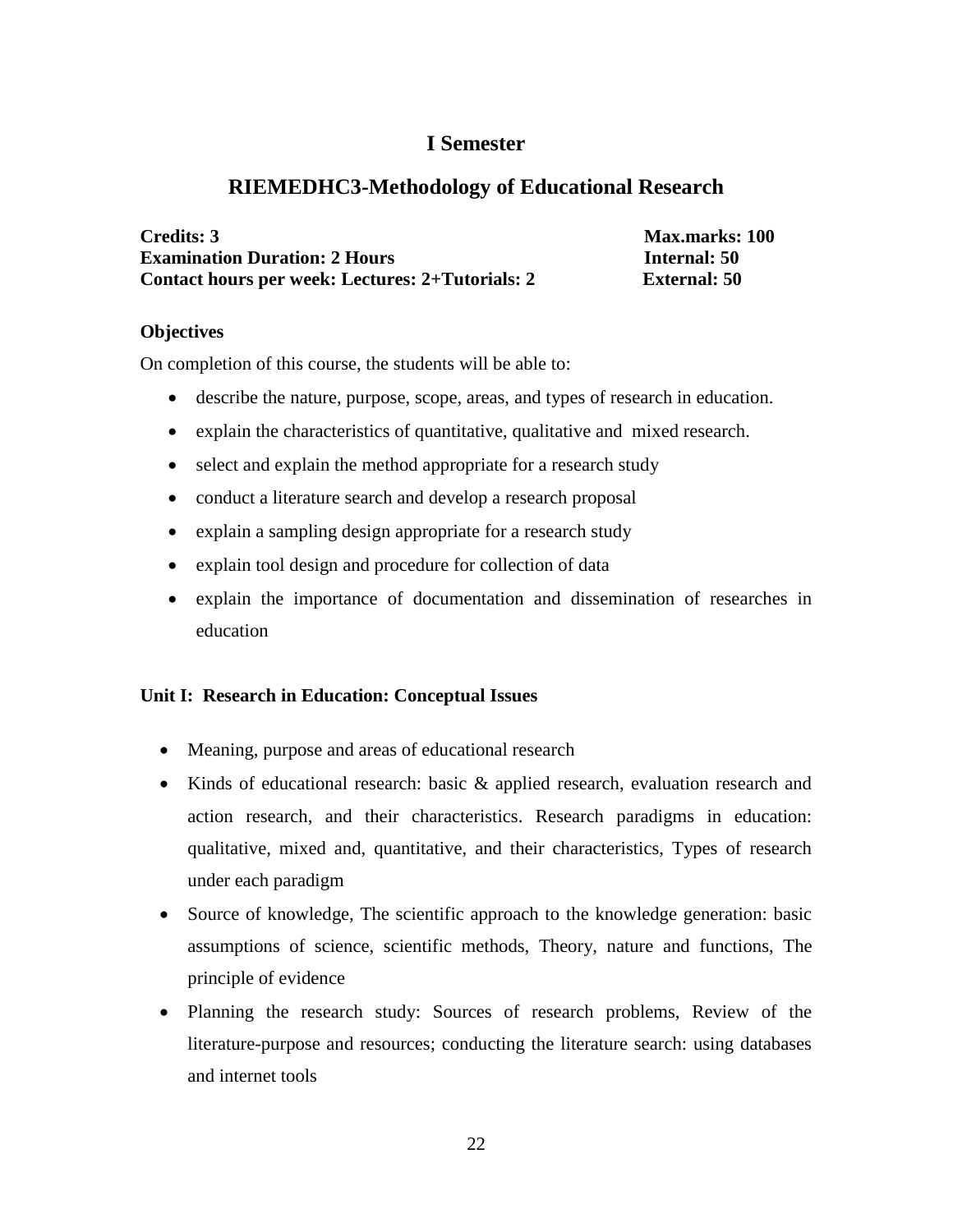- Identification and Conceptualisation of Research Problem: statement of problem, purpose, and research questions in qualitative and quantitative research
- Formulation of Hypotheses: Types and Characteristics
- Preparation of a Research Proposal: Framework of the research proposal and strategies for writing the research proposals

# **Unit II: Methods of Research in Education**

# **Experimental Research**

- Nature of experimental research, Variables in experimental research -independent, dependent and confounding variables; ways to manipulate an independent variable, purpose and methods of control of confounding variables
- Experimental Research designs: Single-Group Pretest-Posttest Design, Pretest-Posttest Control-Group Design, Posttest only Control-Group Design, and Factorial Design
- Quasi-Experimental Designs: Nonequivalent Comparison Group Design, and Time-Series Design
- Internal and external validity of results in experimental research.

# **Non- Experimental Research**

- Steps in Non-Experimental Research
- Simple cases of Casual-Comparative and Correlational research; necessary conditions for causation
- Techniques of control: matching, holding the extraneous variable constant and statistical control
- Classification by Time: Cross-sectional, Longitudinal (Trend and Panel studies), and Retrospective; and classification by research objectives-Descriptive, Predictive and Explanatory

# **Unit III: Qualitative Methods of Research**

Qualitative Research: meaning, steps and characteristics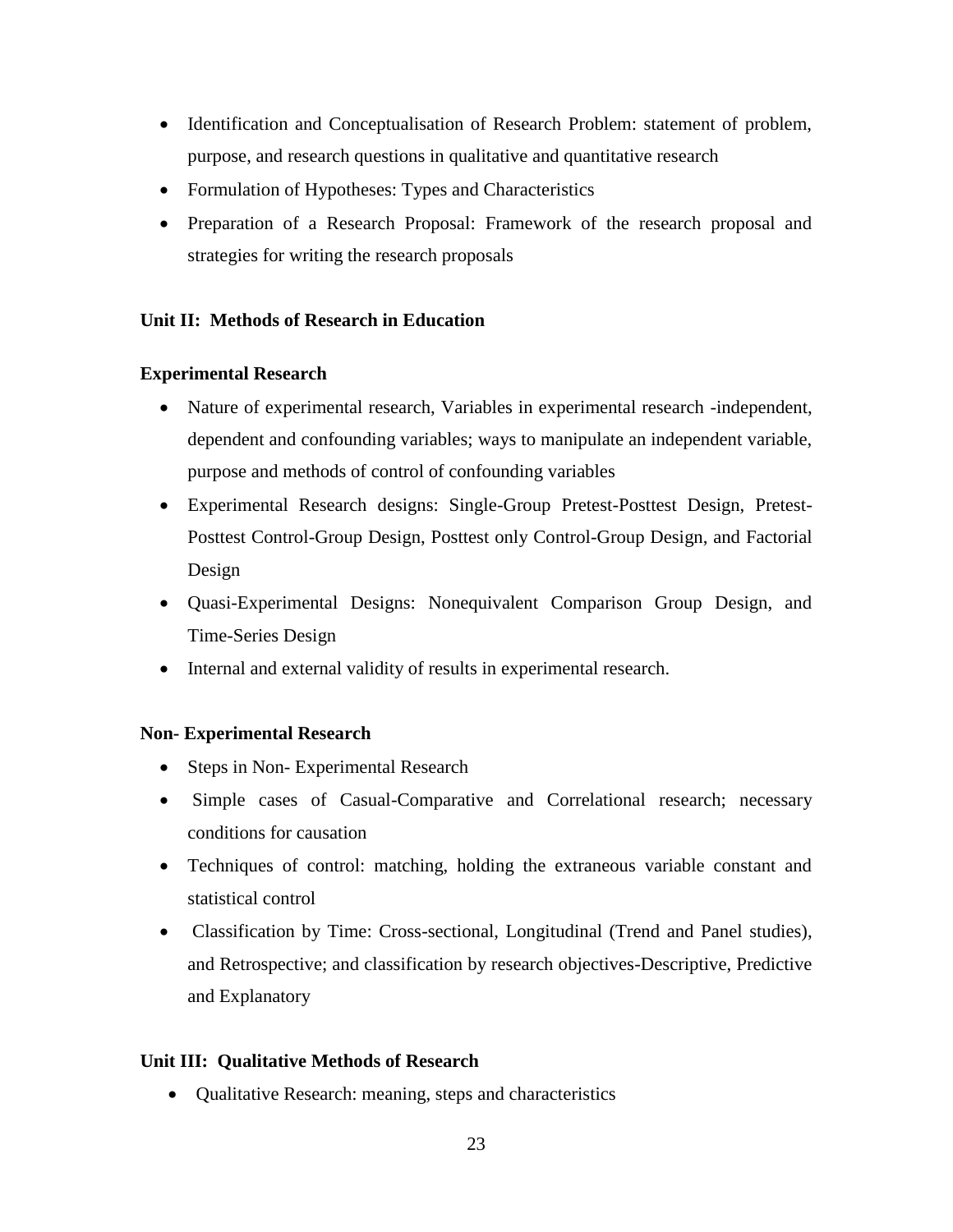- Qualitative research approaches-Phenomenology, Ethnography, Case studies and Grounded theory-characteristics, types, data collection, analysis and report writing
- Historical Research-meaning, significance, steps, primary and secondary sources of information, external and internal criticism of the source
- Mixed Research-meaning, fundamentals principles, strength and weaknesses, types and, limitations

# **Unit IV: Sampling and Methods of Data Collection**

- Concept of population and its type, and sample, sampling unit, sampling frame, sample size, sampling error, representative and biased samples
- Random Sampling Techniques: simple random sampling, systematic sampling, stratified random sampling, cluster sampling, and multi-stage sampling
- Non- Random Sampling Techniques, convenience sampling, purposive sampling, quota sampling and snowball sampling
- Determining the sample size when using random sampling
- Sampling in qualitative and mixed research
- Tests, Inventories and scales: types and their construction and uses, Identifying a tool using reliability and validity information
- Questionnaire: forms, principles of construction and their scope in educational research, administration of questionnaires
- Interview: types, characteristics and applicability, guidelines for conducting interviews
- Qualitative and quantitative observation: use of the checklist and schedules, time sampling, field notes, role of researcher during observation, focus group discussion
- Secondary (existing) data: sources

# **Transaction Mode**

Lecture-cum-Discussion, Brain Storming, Group Discussion, Presentations; Panel discussion; Seminar presentations, research exercises.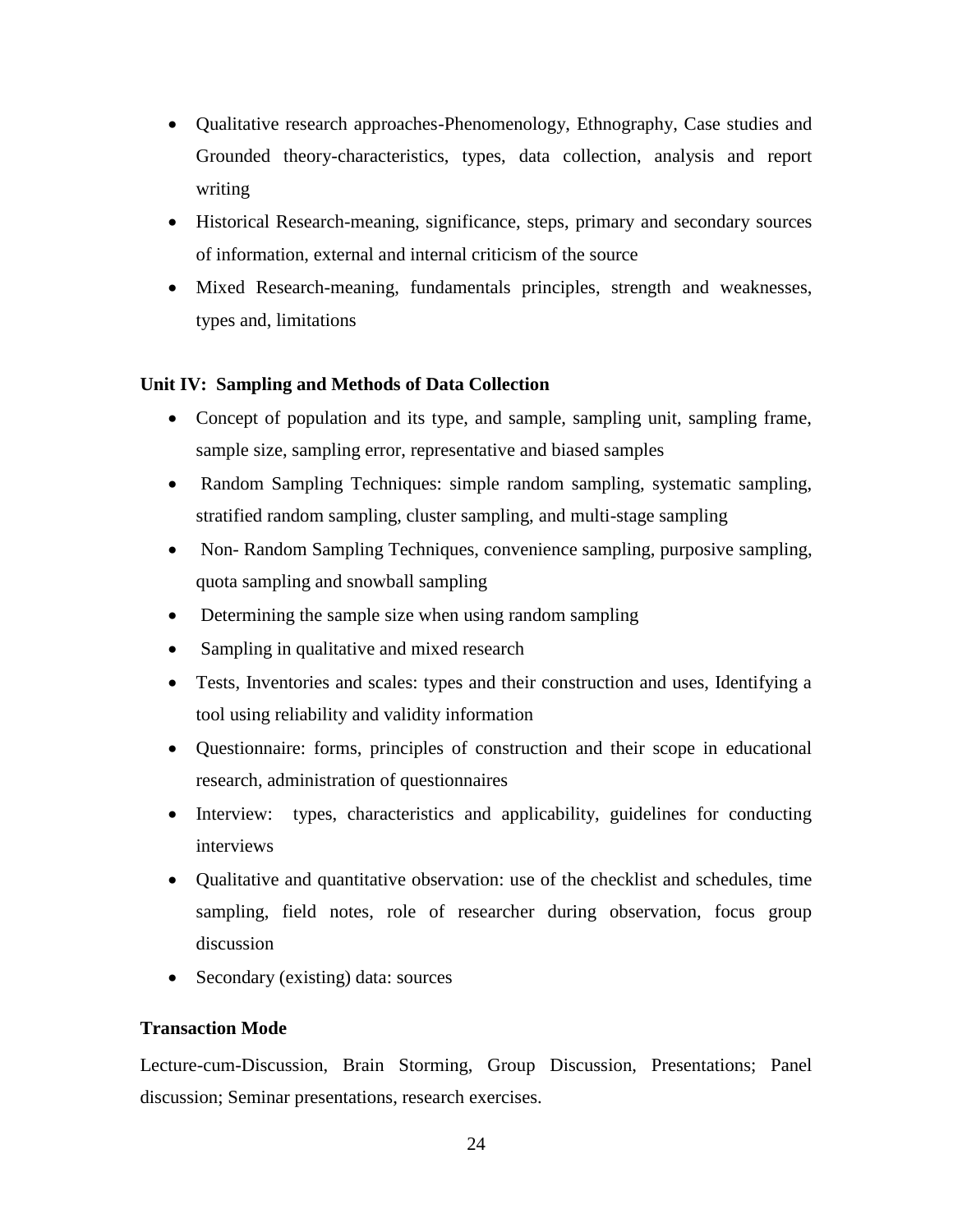**Sessional Work:** The students may undertake any one of the following activities:

- Development of a Research Proposal on an identified research Problem
- Preparation, Try Out and finalization of a tool
- Identification of variables of a research study and classification of them interms of functions and level of measurement
- Preparation of a sampling design given the objectives and research questions/hypotheses of a research study
- Preparation of a review article
- Use of Internet in Reviewing the Literature in the area of study
- Review of Research report.

### **References**

- Best J.W. (1999). *Research in Education*, New Delhi: Prentice Hall of India Pvt. Ltd.
- Borg, W.R. and Gall, M.D. (1983). *Educational Research – An Introduction,* New York: Longman, Inc.
- Christensen, L. (2007). Experimental Methodology. Boston: Allyn & Bacon.
- Clive Opie (2004). *Doing Educational Research- A Guide for First time researchers*. New Delhi: Vistar Publications.
- Fraenkel, J.R., Wallen, N.E. (1996). *How to Design and Evaluate Research in Education*. New York: McGraw Hill.
- Jill Porter & Penny Lacey (2005). *Researching Learning Difficulties- A Guide for Practitioners*. Paul Chapman Publishing.
- Kaul, Lokesh (1984). Methodology *of Educational Research*. New Delhi: Vikas Publications.
- Kerlinger, F.N. (1986). *Foundations of Behavioural Research*. Fort Worth, TX: Harcourt Bmce Jovanovich.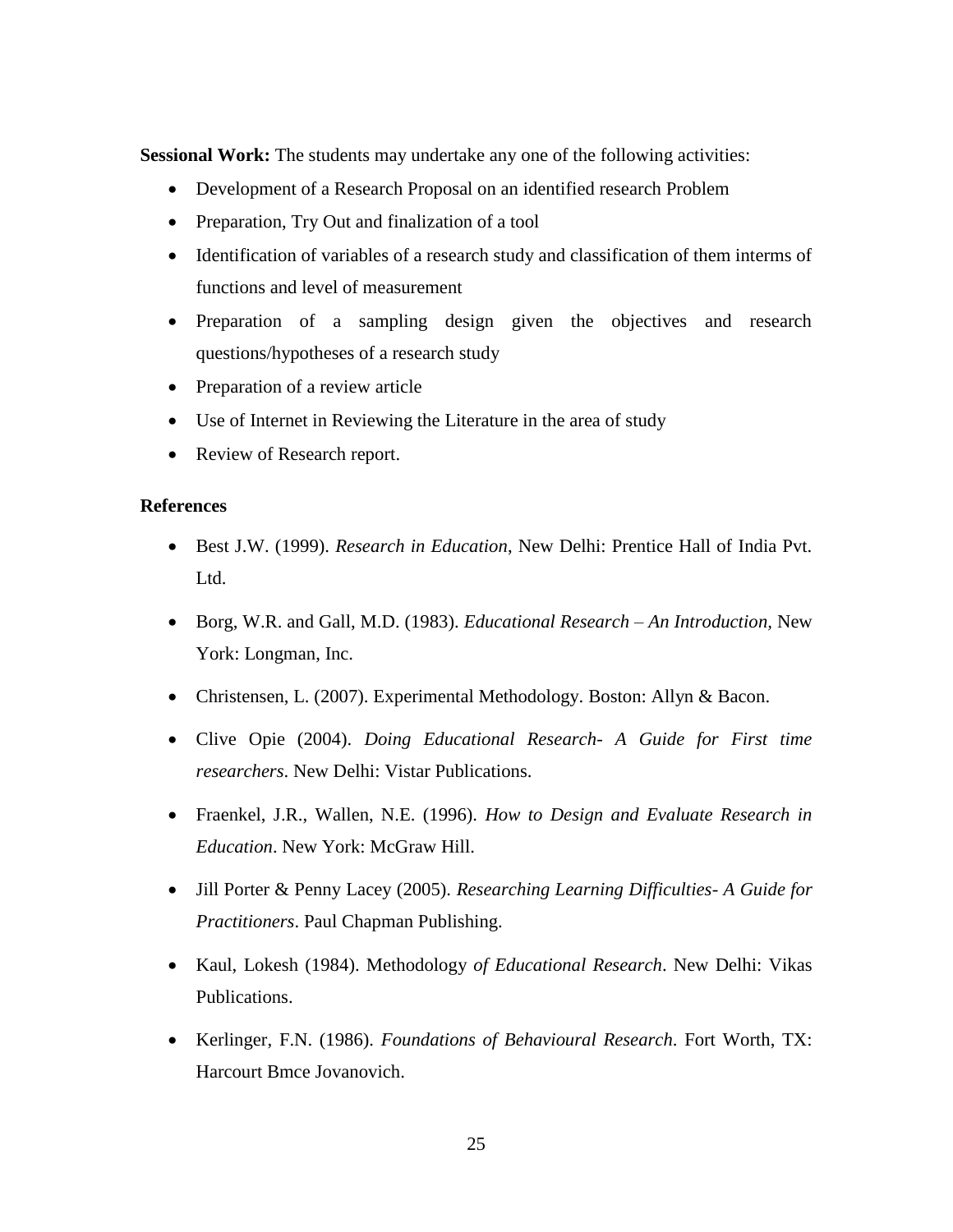- Kirkapatrick, D.L. (2005). Evaluating training Programmes: The four Levels. San Francisco: Brrett-Kochler.
- Pamela Maykut & Richard Morehouse (1994). *Beginning Qualitative Research- A Philosophic and Practical Guide*. The Falmer Press London. Washington D.C.
- Patton. M.Q. (2002). Qualitative Research and Evaluation Methods. Thousand Oaks: C.A: Sage.
- Reason, P. & Bradbury, H. (Eds) (2006). Handbook of action research: Concise paperback edition: Thousand Oaks, CA: Sage.
- Scott, David & Usher, Robin (1996). *Understanding Educational Research.* New York: Rout ledge.
- Shank, G.D. (2002). Qualitative Research. Columbus, ott: Merill, Prentice Hall.
- Sharma, Bharti (2004). *Methodology of Educational Research*. New Delhi: Vohra Publishers and Distributors.
- Sharma, S.R. (2003). *Problems of Educational Research*. New Delhi: Anmol Publications Pvt. Ltd.
- Stake, Robert E. (1995). *The Art of Case Study Research*. Thousand Oaks: C.A: Sage.
- Travers, Robert M.W. (1978). An Introduction to Educational research (4<sup>th</sup>) edition). London: MacMillan.
- Van Dalen, Debonald, B. and Meyer, William J.(1979) Understanding *Educational Research: An Introduction*. New York: McGraw Hill.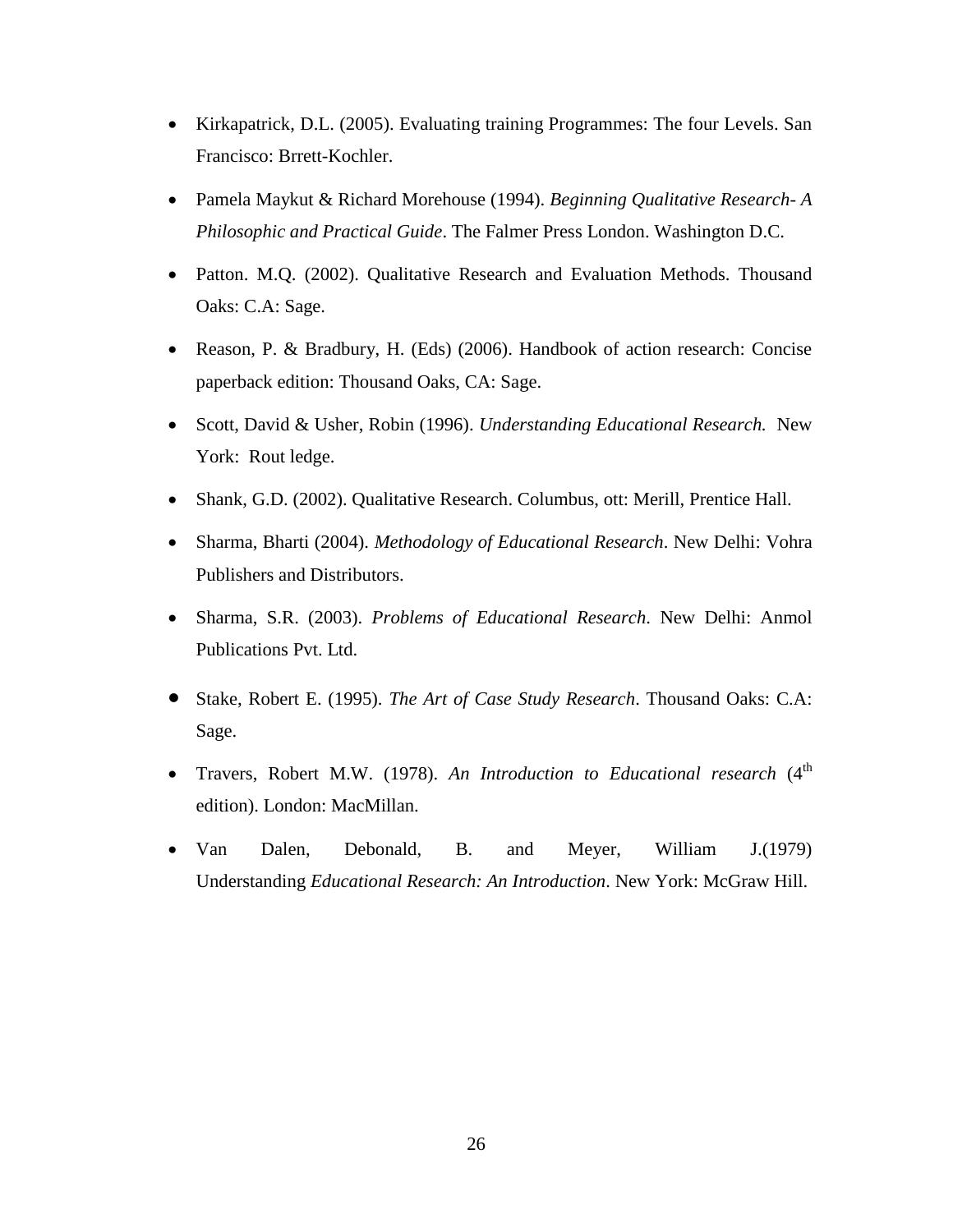# **RIEMEDHC4**- **Statistical Methods for Data Analysis of Educational Research**

**Credits: 3 Max.marks: 100 Examination Duration: 2 Hours Internal: 50 Contact hours per week:6 (2L + 4 P/T) External: 50**

### **Objectives**

On completion of this course, the students will be able to:

- convey the essential characteristics of a set of data by representing in tabular and graphical forms and computing relevant measures of average and measures of variation
- examine relationship between and among different types of variables of a research study
- explain or predict values of a dependent variable based on the values of one or more independent variables
- estimate the characteristics of populations based on their sample data
- test specific hypotheses about populations based on their sample data
- use appropriate procedures to analyse qualitative data
- demonstrate competence in the use of statistical packages for analysis of data

# **Unit I: Descriptive Analysis of Quantitative Data**

- Data types: Nominal, Ordinal, Interval and Ratio; Data Levels: individual and group
- Graphical representation of Data
- Description and comparison of groups: measures of central tendencies and dispersion, assumptions, uses and interpretation
- Normal Distribution: Theoretical and empirical distributions, Deviation from normality and underlying causes, characteristics of Normal Probability curve and its applications
- Relative Positions Percentile Rank z-scores.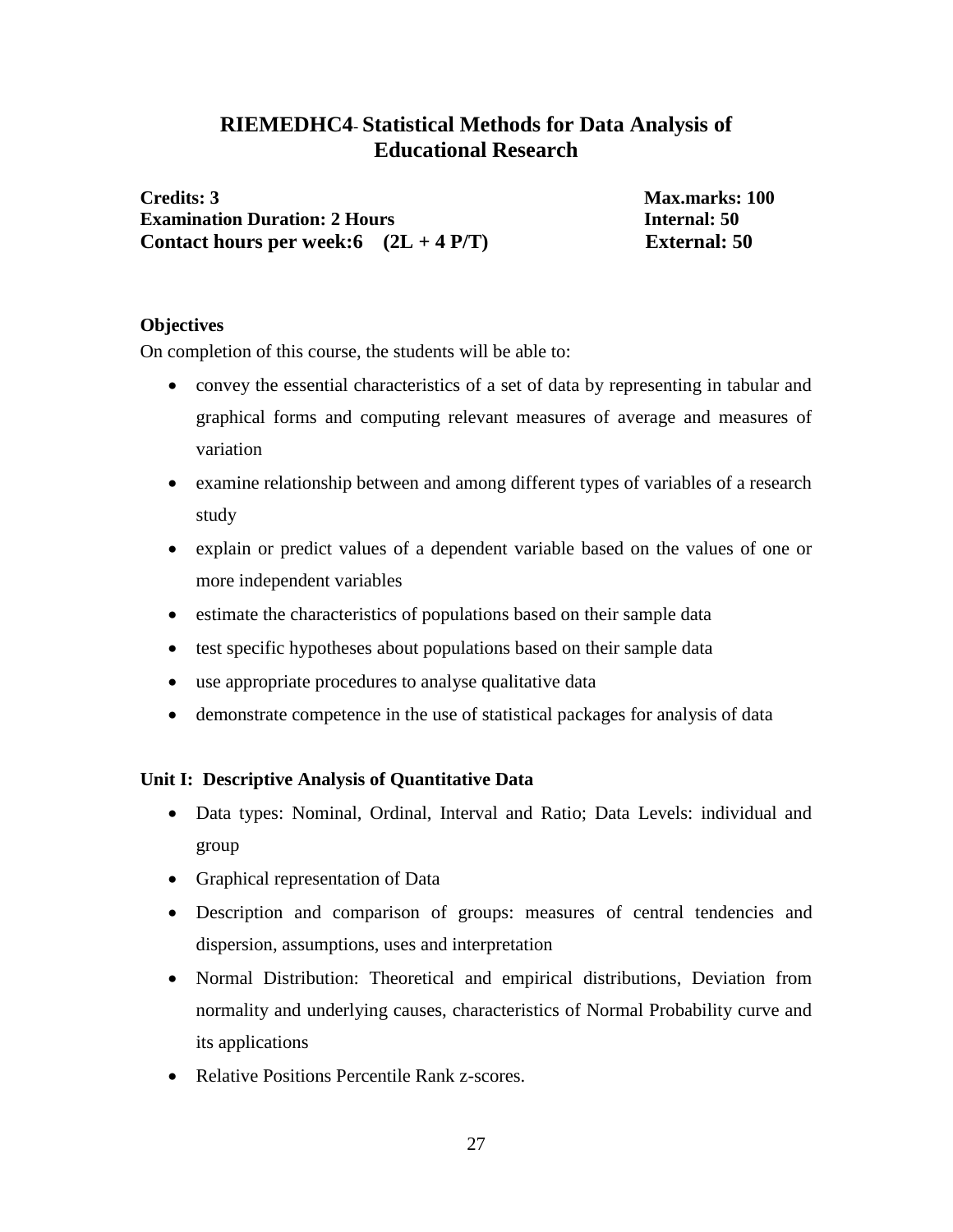- Examining Relationships: Scatter plots and their interpretation Product Moment, Rank, Biserial, point-biserial, Tetra-choric, Partial and Multiple correlations
- Linear Regression Analysis-concept of regression, regression equation, regression line and their uses, accuracy of prediction

### **Unit II: Inferential Analysis of Quantitative Data-1**

- Estimation of a Parameter-Concept of parameter and statistics, sampling error, sampling distribution, Standard Error of Mean
- Testing of Hypotheses-Null and Alternative Hypotheses, Directional Alternative Hypotheses, Testing of Null Hypotheses, types of Error, Levels of Significance, testing the Significance of difference between the following statistics for independent and correlated samples: Proportions, Means (including small samples), Variances

### **Unit III: Inferential Analysis of Qualitative Data-2**

- Analysis of variance and Co- variance (ANOVA and ANCOVA)-concept, assumptions and uses
- Analysis of Frequencies using Chi-square-Chi-square as test of goodness of fit and test of independence, contingency coefficient and its uses
- Non-Parametric statistics: assumptions and uses of sign test, rank test and median test

### **Note:**

- 1. The Research Data Analysis may be taught by using the statistical packages available to the college. To mention a few SPSS, STATISTICA, OPENSTAT4, NCSS, STATPAC, MINITAB, VISTA etc.
- 2. Some of the free statistical packages can be downloaded from the website: [www.freestatistics.tk](http://www.freestatistics.tk/) or http://freestatistics. altervista.org/stat.php. The statistical package, OPENSTAT4 is one among them. This package is free for personal use. The operating manual and statistics book are also available free of cost. (Courtesy Prof. William G. Miller, Program originally developed by him, whose E-mail [addressis:openstat@msn.com\).](mailto:addressis:openstat@msn.com.)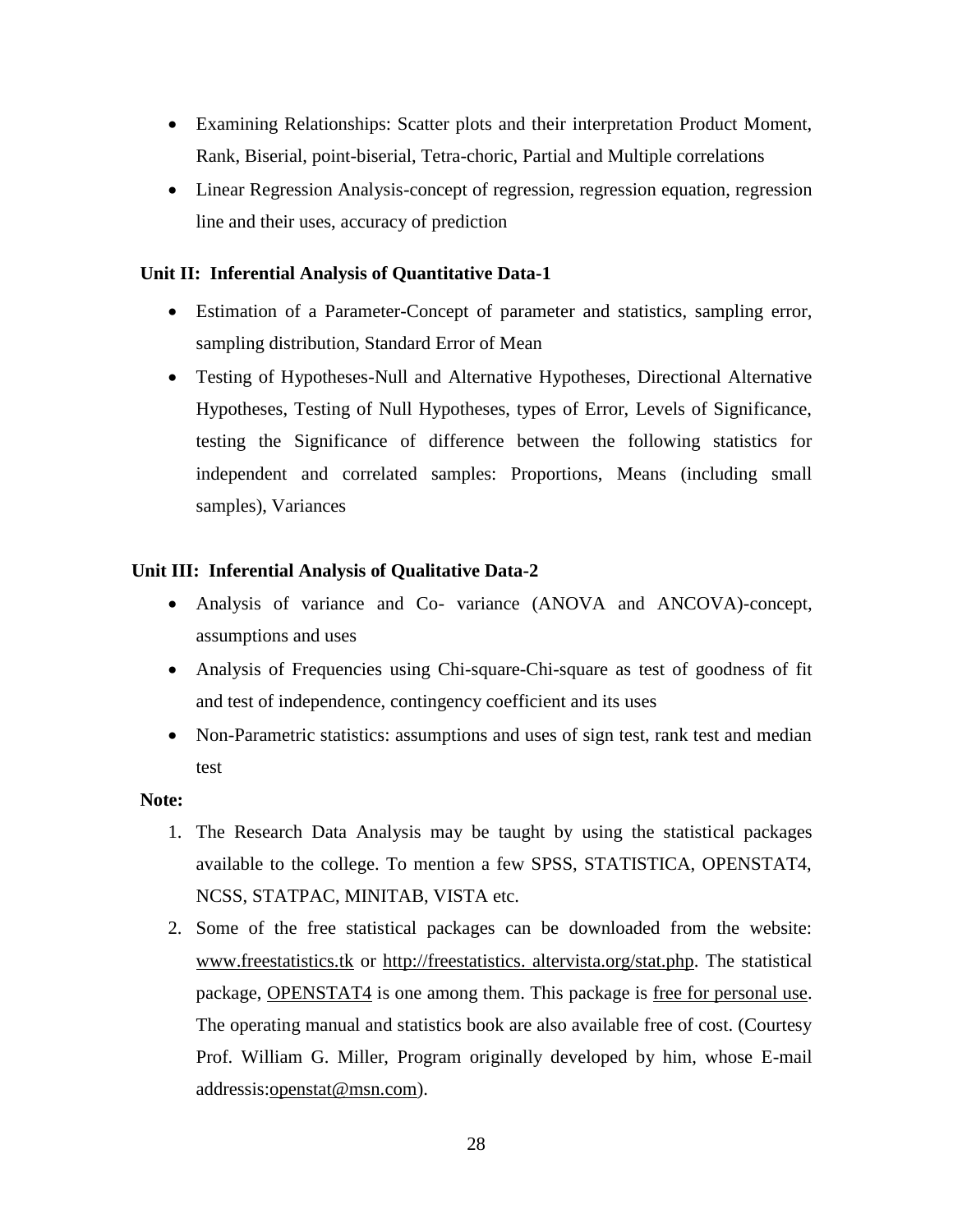### **Unit IV: Data Analysis in Qualitative and Mixed Research and Report Writing**

- Memoing, Analysis of visual data, segmenting coding and developing category systems; Enumeration, identifying relationships among categories, constructing diagrams, corroborating and validating results
- Report Writing: General Principles, Format and Style, Preparation of Research Abstracts/Executive Summary and References and Bibliography.

### **Transaction Mode**

- 1. Presentation, Demonstration and discussion, reading additional resources provided on web-based students study sites, individual and group exercises, study of published empirical research article, and development of a statistical analysis plan on the topic selected for dissertation.
- 2. Each Unit has to be discussed/ taught with demonstration followed by student practical. At the end of the course a Report should be submitted by each student showing the evidence of practical done.

### **Sessional Work:**

The students may undertake any one of the following activities:

- A critical assessment of statistical techniques used in a research report
- Preparation of graphic designs of data obtained in a research study
- Selection and description of appropriate statistical technique(s) for answering a research question or for testing a given hypothesis
- Analysis of data using Statistical Packages like SPSS, N6, Excel etc

# **References**

- Cononver, W.J. (1971). Practical Non-Parametric Statistics. New York: John Wiley & Sons Inc.
- Ferguson, G. (1981). *A Statistical Analysis in Psychology and Education*, New York: McGraw Hill.
- Gibbons, J.D. (1971). Non-Parametric Statistical Inference. New York: McGraw Hill.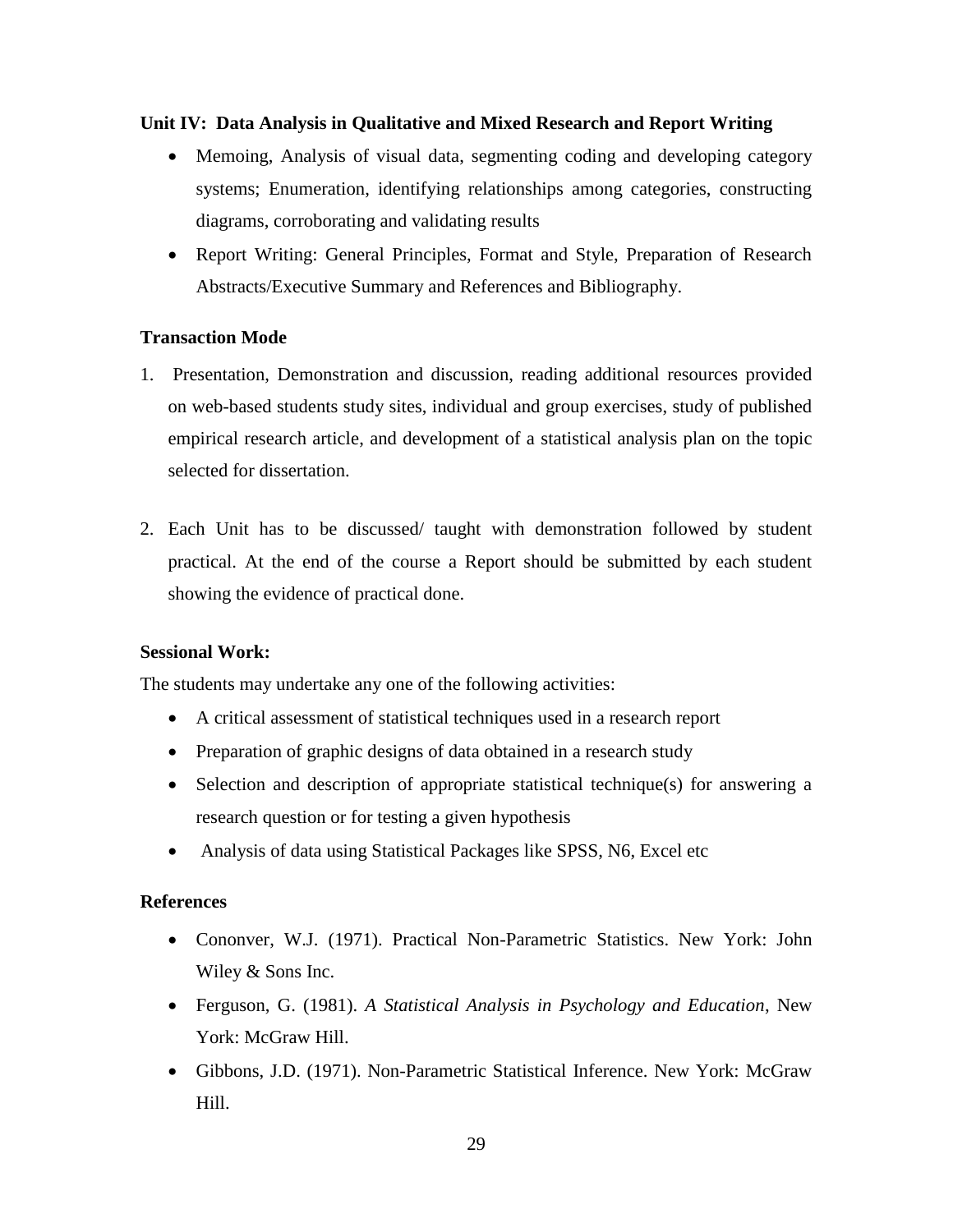- Glan, G.V., & Hopkins, K.D. (1996). *Statistical Methods in Education and Psychology*, (3<sup>rd</sup> edition). Boston: Allyn & Bacon.
- Guilford, J.P., and B. Fruchter. (1987). *Fundamental Statistics in Education and Psychology*. Tokyo: McGraw Hill (Student-Sixth edition).
- Henry, G.T. (1995). Graphing data: Techniques for display and analysis. Thousand oaks, CA: Sage.
- Howell, D.C. (1997). Statistical Methods for Psychology. Belmont, CA: Duxbury Press.
- Huck, S.W. (2007). Reading Statistics and research. Boston: Allyn & Bacon.
- Miles, M.B., & Huberman, A.M. (1994). Qualitative Data Analysis: An expanded Sourcebook. Thousand Oaks, CA: Sage.
- Popham and Sirohic (1993). *Educational Statistics-Use and Interpretation*, New York: Harper and Row.
- Siegal, S. (1956). *Non-parametric Statistics for Behavioural Science,* New York: McGraw Hill.
- VanLeeuwen, T., & Jewitt, C. (Eds). (2001). Handbook of Visual analysis. London: Sage.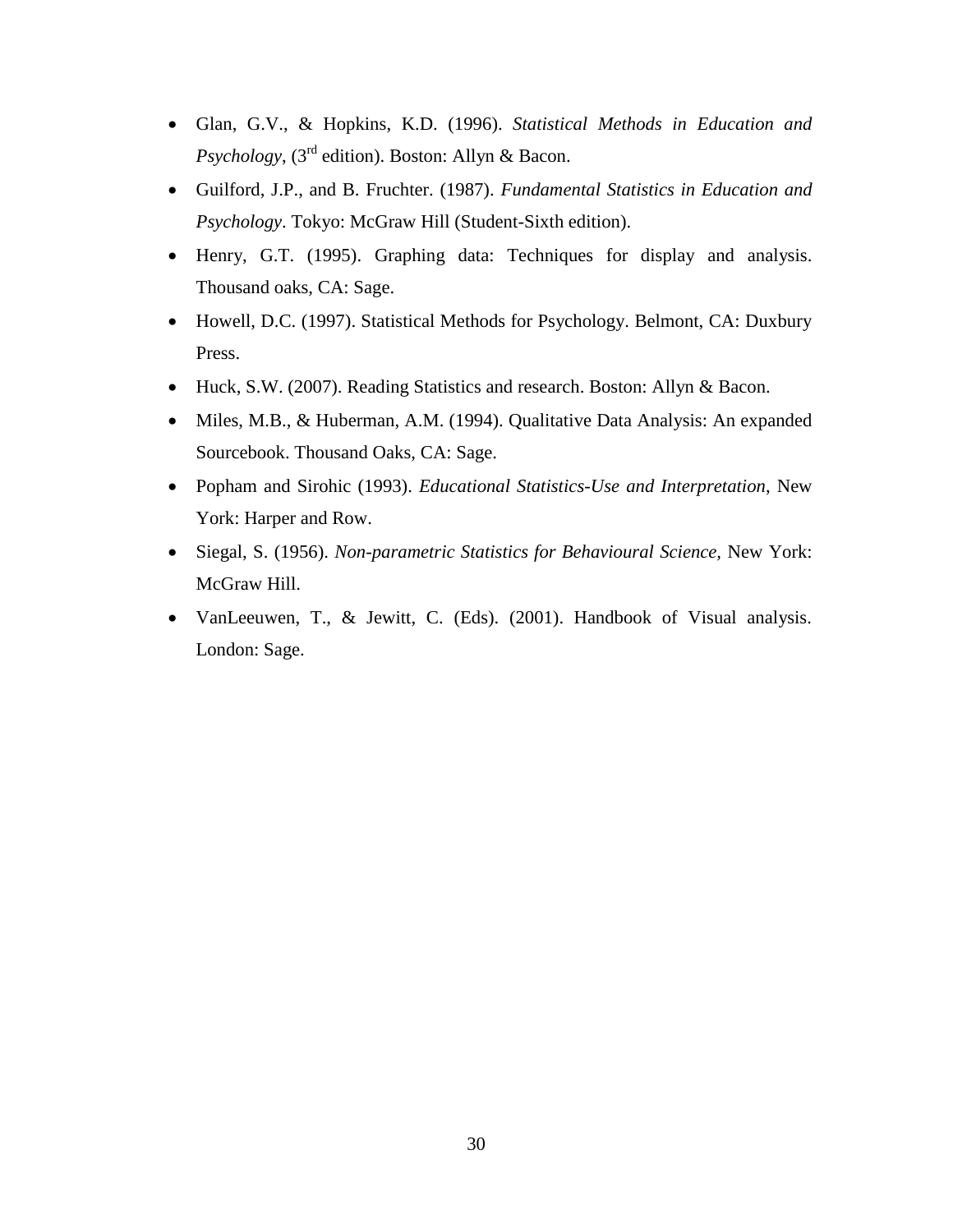# **II Semester**

# **RIEMEDHC5 - The Process of Education**

| <b>Credits: 3</b>                                |
|--------------------------------------------------|
| <b>Examination Duration: 2 Hours</b>             |
| Contact hours per week: Lectures: 2+Tutorials: 2 |

**Credits: 3 Max.marks: 100 Example 150 External: 50** 

### **Objectives**

On completion of this course, the students will be able to:

- understand the nature of connections and interaction involved in the process of education.
- understand the multiple perspectives of pedagogy
- understand the process of andragogy and its linkage with pedagogy
- understand the application of the methods of interaction and dialogue of Socrates, Plato, Upanishad, J Krishnamurthi and Paulo Freire,
- identify, analyse and reflect on the multidimensional nature of the roles of the teacher and the teacher educator.
- discover intellectual challenge, stimulation and enjoyment in the context of one's professional learning.
- develop and refine communication skills through discussion, presentation and different forms of writing.

# **Unit I: Pedagogy**

- Meaning of Child Centered Pedagogy and its importance; paradigm shift from teacher-centeredness to child centeredness.
- Process of Education as conceived in the Indian thoughts (ancient scriptures such as Vedic education and Upanishads) and western thoughts
- Process of Education according to Behaviourists' and cognitivists' schools of learning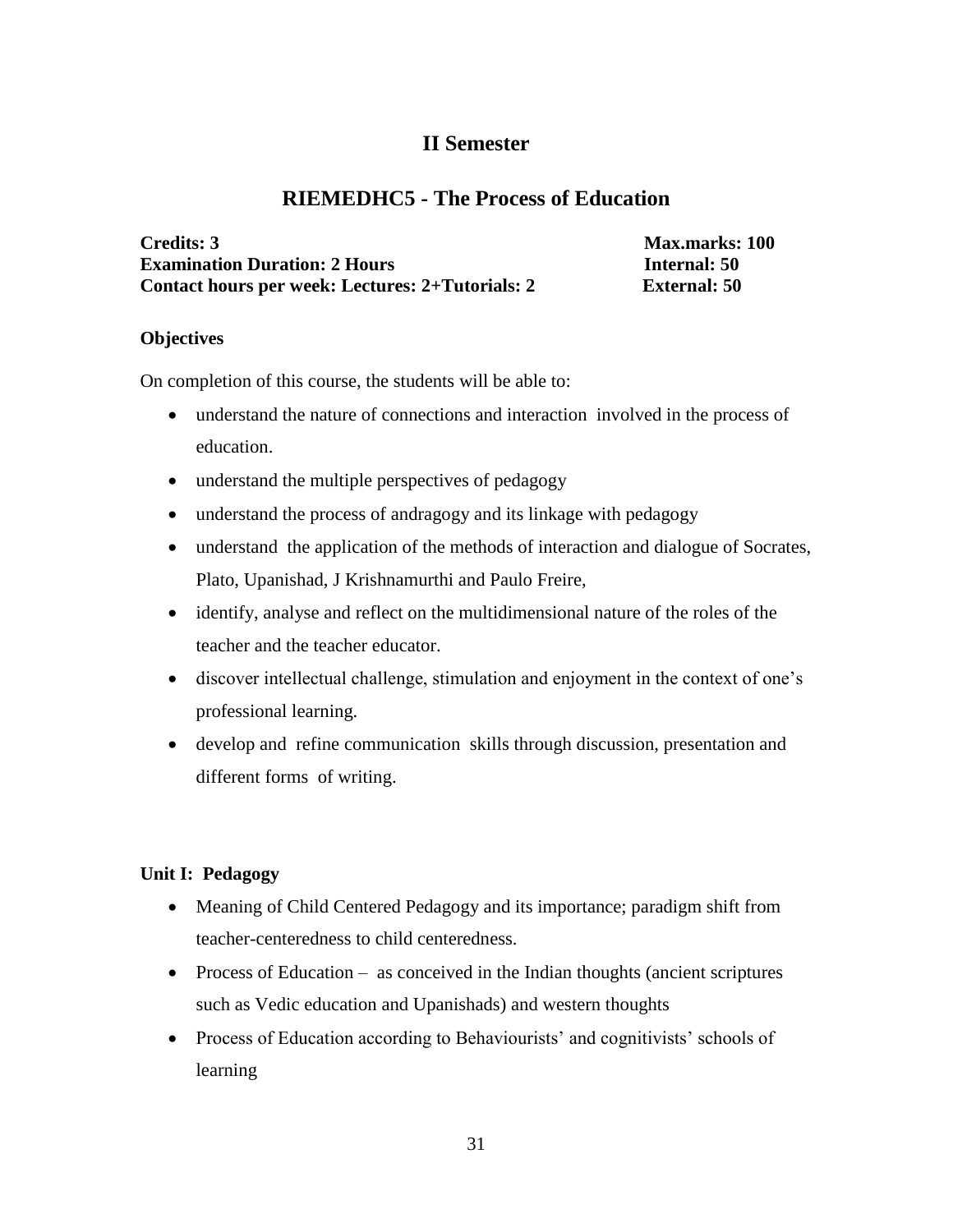- Process of knowledge construction for development of concepts, understanding, logical reasoning, critical thinking and problem solving.
- Critical Pedagogy- contribution Paulo Frieri and its importance to Indian context of Education
- Critical analysis of the pedagogy and methods of interaction as reflected in the educational thoughts of Tagore, Gandhi, J Krishnamurthy, Sri Aurobindo, Gijubhai, John Dewey and Socrates (dialogue), and their applicability in school context.

### **Unit II: Interactions in the processes of Education**

- Nature of components interaction/interdependence and contextual issues: Between the child and the environment; school practices with life outside the school; Integrating assessment with classroom practices; Relating; subject knowledge with real life experience of the child; Between knowledge and practices; Between content with pedagogy; Between ICT and teaching-learning
- Forms of learner's engagement : observing, exploring, discovering, analyzing, critical thinking g and reflection, contextualization, multiple interpretations, cognitive negotiability, situated learning, cognitive apprenticeship and metacognition in the process of learning
- Cooperative and Collaborative learning- its need and importance in social constructivists context of learning.
- Curriculum Frameworks ( 1988,2000,2005): thrust and views on learner centeredness and on process of education in the context of cognitive, social and cultural contexts.

### **Unit III : Teacher preparedness in the process of education**

- Pedagogical analysis of the subject content: need, importance and the process involved.
- Visualizing and creating learning situations and contexts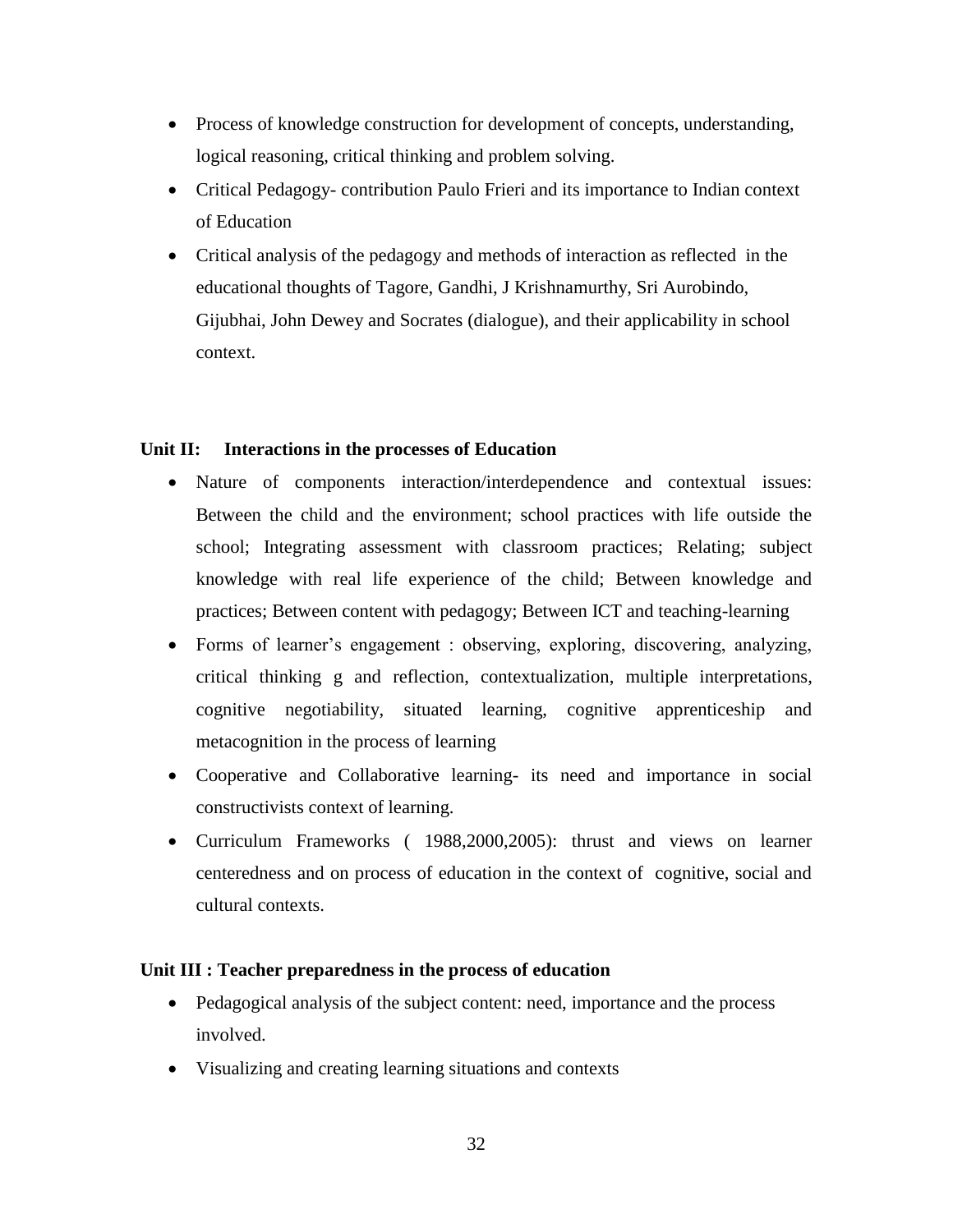- Planning Learning objectives: Generic skills, task analysis, specification of standards
- Requirement of content, pedagogic and content-pedagogic competencies; skills of integrating ; contextualizing learning; skills and attitudes required for teaching-learning; social sensitivity; Professional commitment and work ethics; Accountability ; autonomous status of teacher effective communication skills; participation in academic endeavours
- various pedagogical methods that help in knowledge construction among learners: Use of constructivists principles in designing learning situations; Bybee's 5E and Organization of learning experiences: individualized learning, group learning, self-learning, learning through electronic media, and combination of modes as stated. Role of a teacher as a facilitator
- Assessment and evaluation at different stages
- School based experiences

# **Unit IV: Process of Andragogy**

- Concept of andragogy; its origin; principles of androgogy; characteristics of adult learners and their implications to androgogic techniques for teacher training; Androgogic model of Knowles;
- Experiential Learning and Field interactions; Reflective thinking as aim and method; classroom as reflective continuity;
- Teacher experiences as the basis of training; Reconstruction of experiences into meaningful wholes; Status of teacher education programmes with reference to their curriculum and transactional procedures; Need for restructuring the transactional modes of teacher education programmes based on androgogical processes.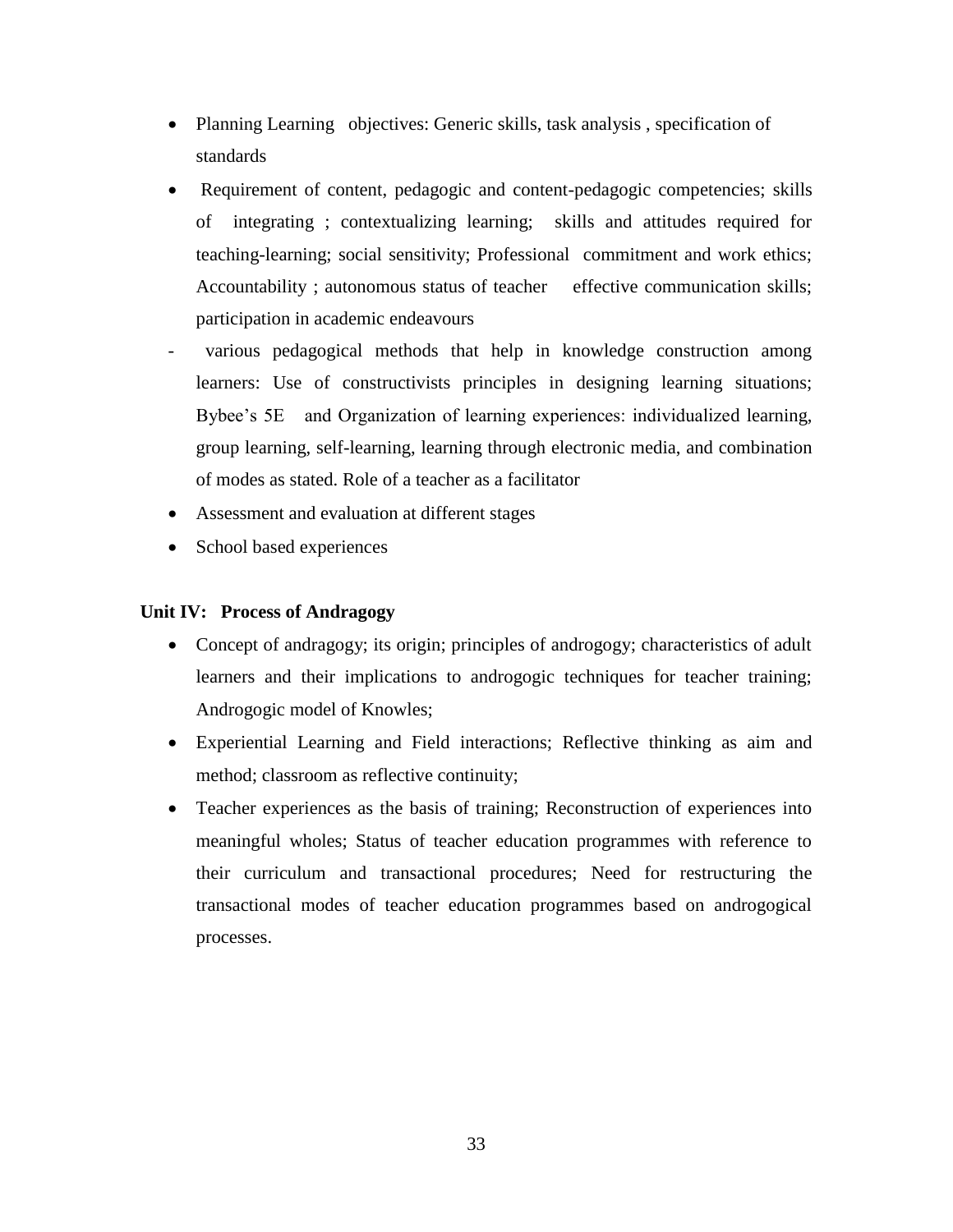### **Sessional activities**

The students may under take the following activities----

- Critical appraisal of one of the selected programme /event/te4acher practices based on the ideas of great educator and reporting the same.
- Visit to schools and classroom located in rural, urban tribal areas, critical analysis of events and presentation.
- Critical analysis of a curriculum/syllabus of a particular school stage and the presentation.

### **References**

- Bonks, J.A. (2001) Cultural diversity and education. Foundations curriculum and teaching  $(4<sup>th</sup>$  ed.). Boston: Allyn and Bacon.
- Bruner, J.S. (1960/1977). The Process of education. Cambridge, M.A.: Harward University Press.
- Bruner, J.S. (2006). In Search of pedagogy Vol. I and II (The selected works) Routledge, London.
- Das, Manoj, (1999). *Sri Aurobindo one education*. NCTE, New Delhi.
- Edgerton, Susan Huddleston (1997). *Translating the curriculum*: *Multiculturalism into the Cultural Studies*. Routledge.
- Eqan, Kiran (1986). *Individual development and the curriculum*. Hyperion Books.
- Etta, R. Hollins (1996): *Transforming curriculum for a culturally Diverse Society*. Lawrence Erlbaum Associates Publishers. Mahwah, New Jersey.
- Gardner, Howard (1993). *Creating minds*. New York: Basic Books.
- MHRD, GOI, *National policy on education*.
- NCERT (2005) National curriculum framework.
- Noddings, Nel (2007). *Critical lessons: what our schools should teach*. Cambridge University Press.
- Ornstein, Allen C. & Francis P. Hunkins (2003). *Curriculum, foundations, principles and issues*.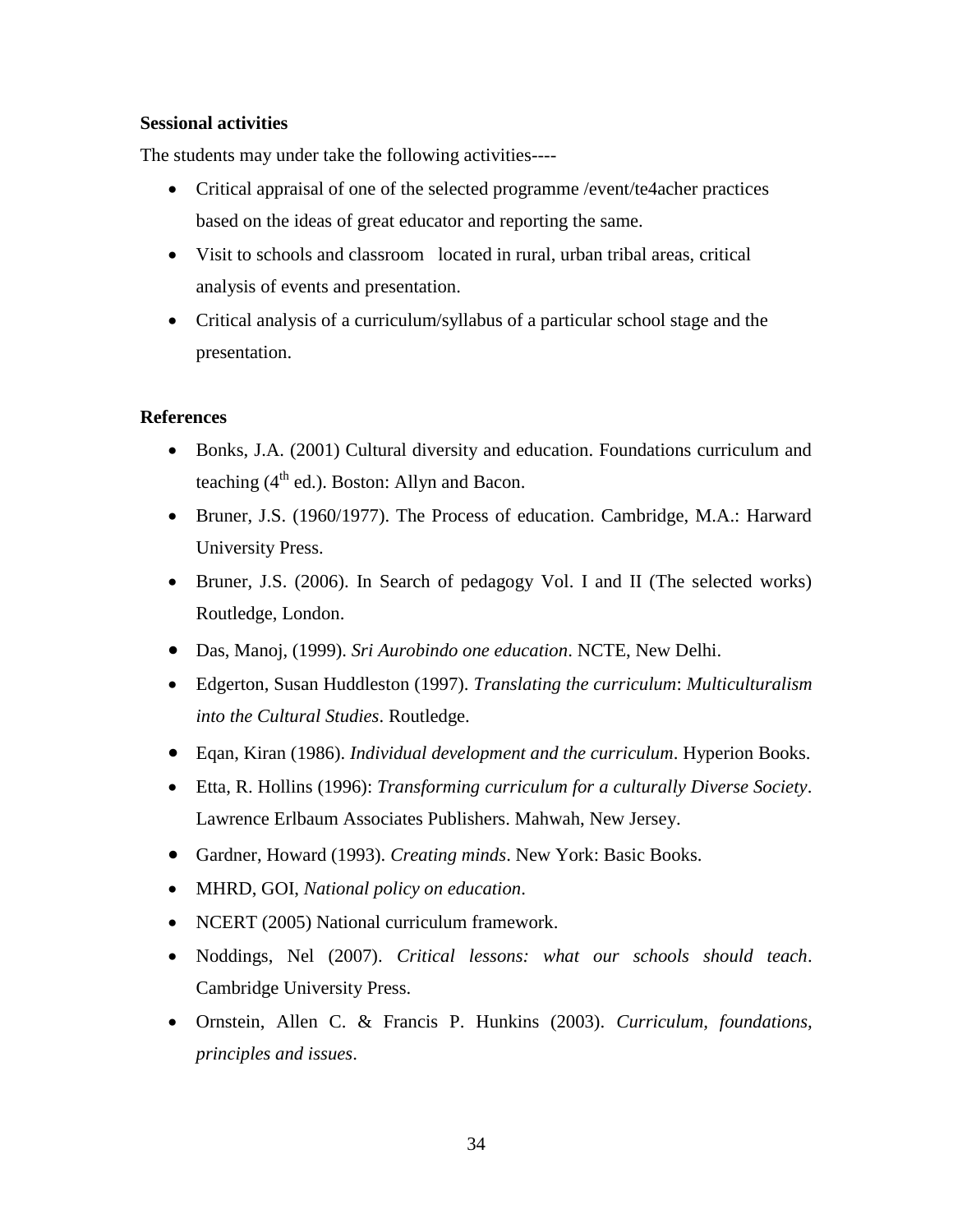- Ornstein, Allen C., Edward F. Pojak & Stacey B. Ornstein (2006). *Contemporary issues in curriculum*. Allyn & Bacon.
- Slattory (1995): *Curriculum development in postmodern Era*. (Critical Education & Practice).
- Wiles, Jon (2004). Curriculum essentials- a resource for educators. Allyn & Bacon.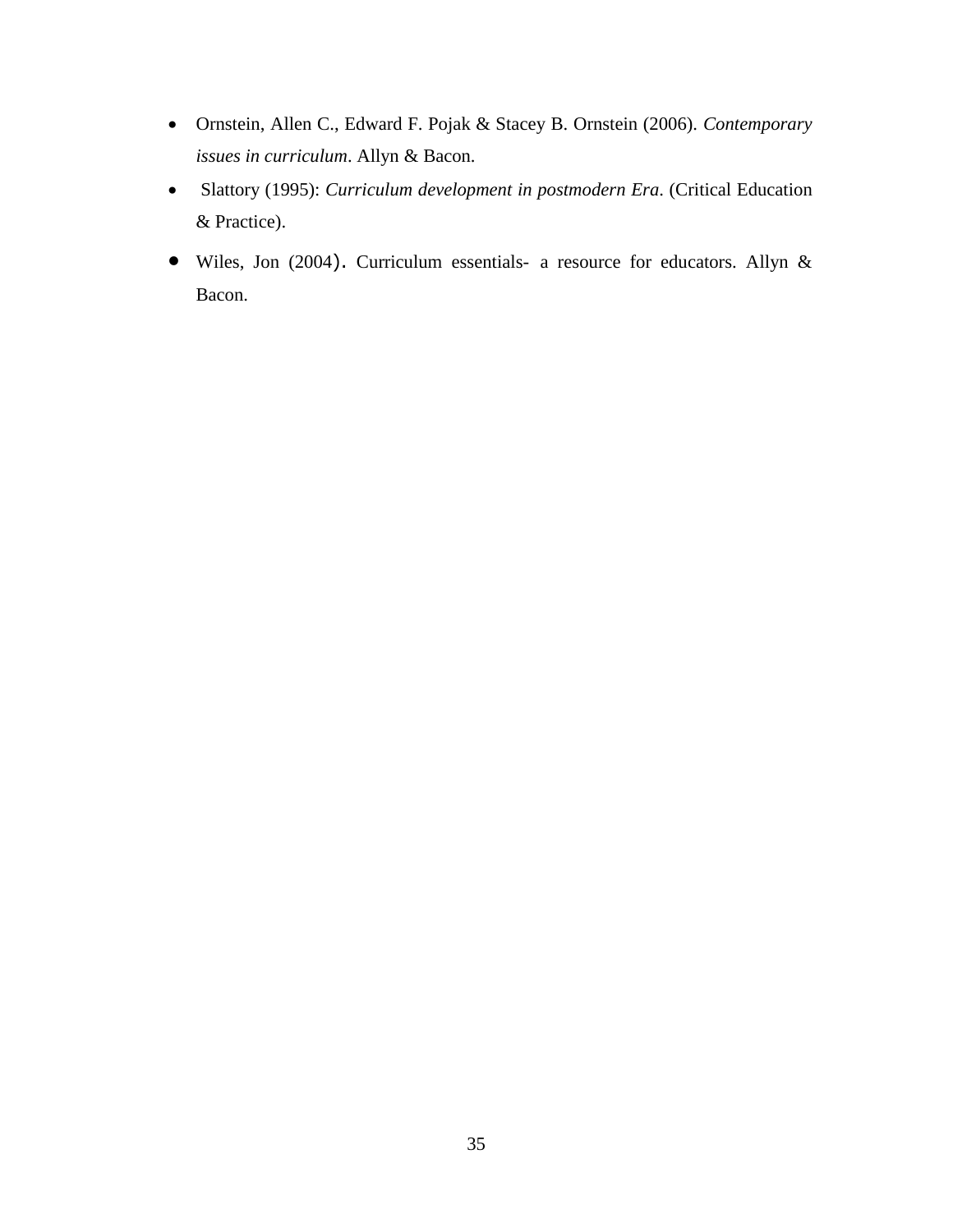# **RIEMEDHC6 : Psychological Foundation of Education-II**

# **Semester-II**

**Credits: 4 Max.marks: 100 Examination Duration: 2 Hours Internal: 50 Contact hours per week: Lectures: 3 and Tutorials: 2 External: 50**

### **Objectives**

- View the nature of learning from different perspectives
- Reflect on strategies to facilitate learning
- Foster higher level thinking among students
- Undertake preventive and curative roles regarding problems to mental health

# **Unit I:** . **Nature of Learning and Cognitive Processes**

- Learning as a change in behavior; Learning as a change in Mental Associations
- Nature and Process of Learning from behaviourist perspective and classroom applications
- Nature and Process of Learning: Neo-Behaviourist views Social Learning Theory of Bandura, Application of Cognitive Behaviour Modification Technique in Classroom setting
- Role of perception in learning and types of knowelde
- Information Processing Model for human learning and implications for classroom teaching Dual code theory, cognitive Behaviour modification, schema theory, Cognitive Structuralism; Learning via Insight (Bruner); Meaningful Reception Learning and Advance organizer (Ausubel)
- Gagne's Phases of Learning and the supporting instructional events

# **Unit II: Higher-level Thinking Skills and Knowledge Construction**

- Nature of Higher-level Thinking
- Critical thinking (concept and types)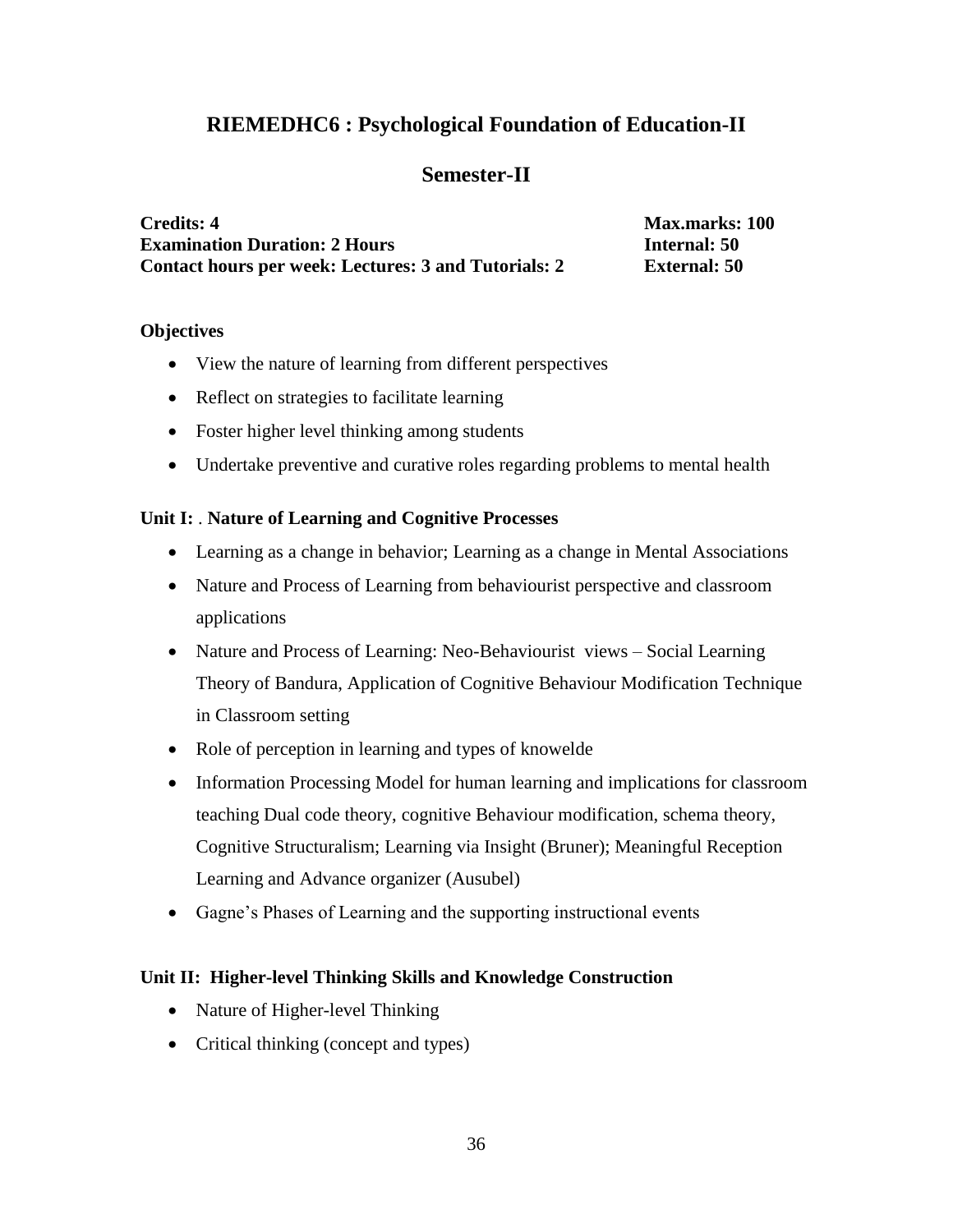- Creativity and creative problem solving: Facilitating Creative Thinking in classroom
- Considering Diversity in Higher Level Thinking Processes; Promoting Higher level thinking skills in the classroom
- Knowledge Construction Constructive process in Learning and Memory, organizing knowledge- concepts, schemas scripts, personal Theories; promoting effective knowledge construction; promoting Conceptual change **10Hrs**

#### **Unit III: Nature and Development of Personality of Individuals –**

- Nature and Development of Personality: Psychoanalytic use of views of personality.
- **a) Adjustment problems in students:** Concept of adjustment, Characteristics of maladjusted individuals, causes for maladjustment in the students, Role of School in enhancing adjustment of the students

#### **10 Hrs**

#### **Unit-4 Mental Health Problems in the Individuals**

- Concept of Mental Health: Characteristics of Mentally Healthy Individuals
- Nature of Personality disorders Common symptoms of Personality disorders, Types of Personality disorders and specific symptoms, High risk individuals and vulnerability to develop personality disorders, Role of Schools in prevention of personality disorders.
- Psychological deviations during childhood and adolescence Classification, Symptoms, causes and interventions
- Handling common emotional and behavioural problems in school setting: Approaches, Principles and Strategies

#### **Sessional Work:**

- Assessment of Personality, Adjustment and Creativity
- Identification of students with adjustment problems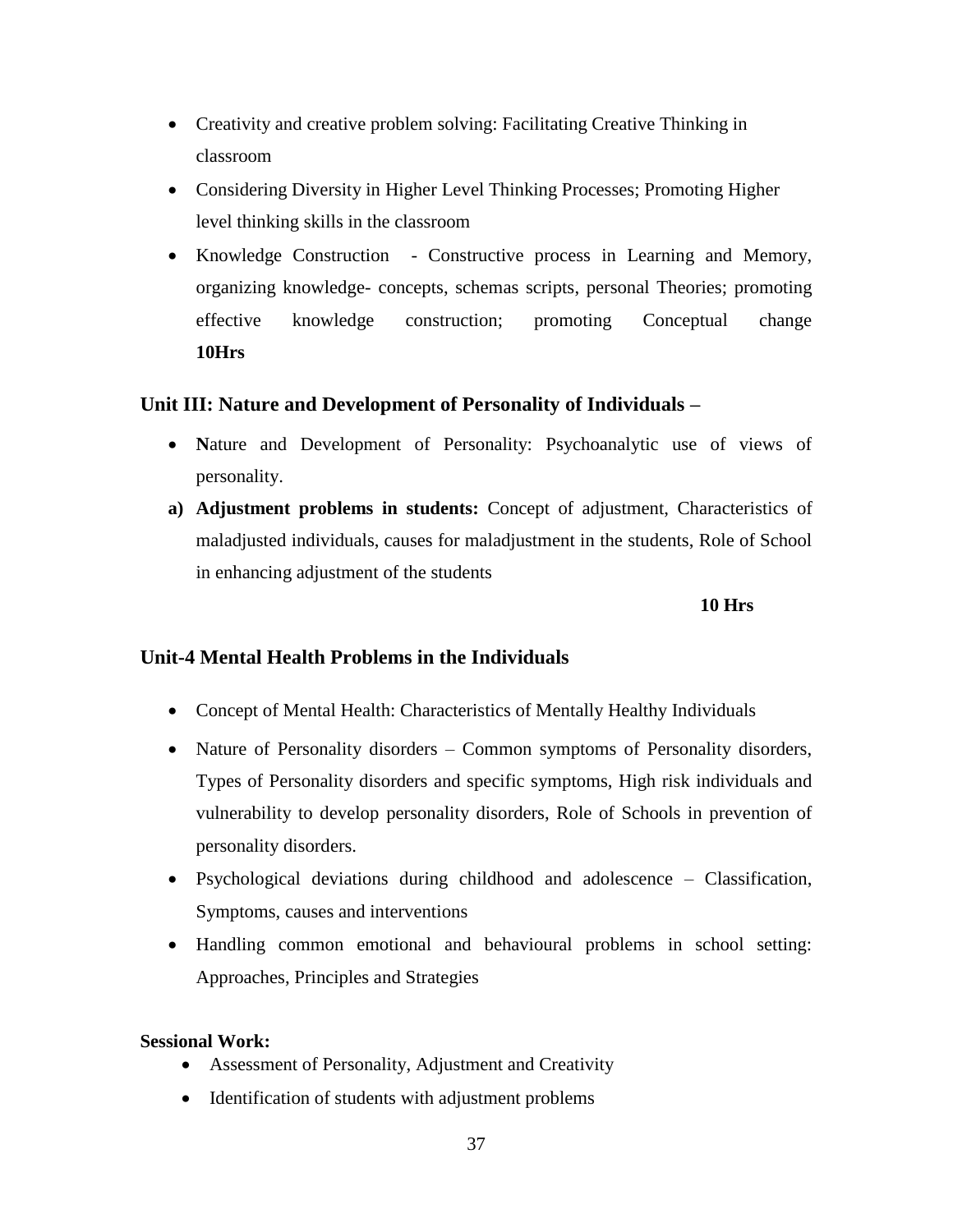Visiting Institutions handling mental health problems and preparing a report

#### **Reference:**

- Anita Woolfolk (2000); Educational Psychology (Eighth Edition), A Pearson Education Company
- Barbara M Newman & Philip R Newman (2007). Theories of Human Development, Lawrence Erlbaum Associates, Inc.
- Carson, Butcher & Mineka (2000) Abnormal Psychology and Modern Life (Eleventh Edition), Allyn & Bacon
- E G Parameshwaran & C Beena (1988), Invitation to Psychology, Tata McGrow-Hill' Publishing Company Ltd.
- James P Raffini (1993), Winners without Losers; Structures and Strategies for increasing student Motivation to Learn, Allyn and Bacon.
- Jeanne Ellin Ormrod (2000) Educational Psychology, Developing Learners, Prentice-Hall, Inc.
- Kenneth T Henson & Ben F Eller (2005), Educational Psychology For Effective Teaching, Wadsworth Publishing Company
- Paul R Pintrich and Dale H Schunk, (1996) Motivation in Education: Theory, Research & applications Prentice- Hall, Inc.
- Richard J Whelan (1998), Emotional & Behavioural Disorders- A 25 year Focus, Love Publishing Company.
- Tan Oon Seng and Colleagues, (2003) Eucational Psychology, A Practioner-Researcher Approach, n Asian Education, Thomson Learning, a division of Thomson Asia Pvt. Ltd.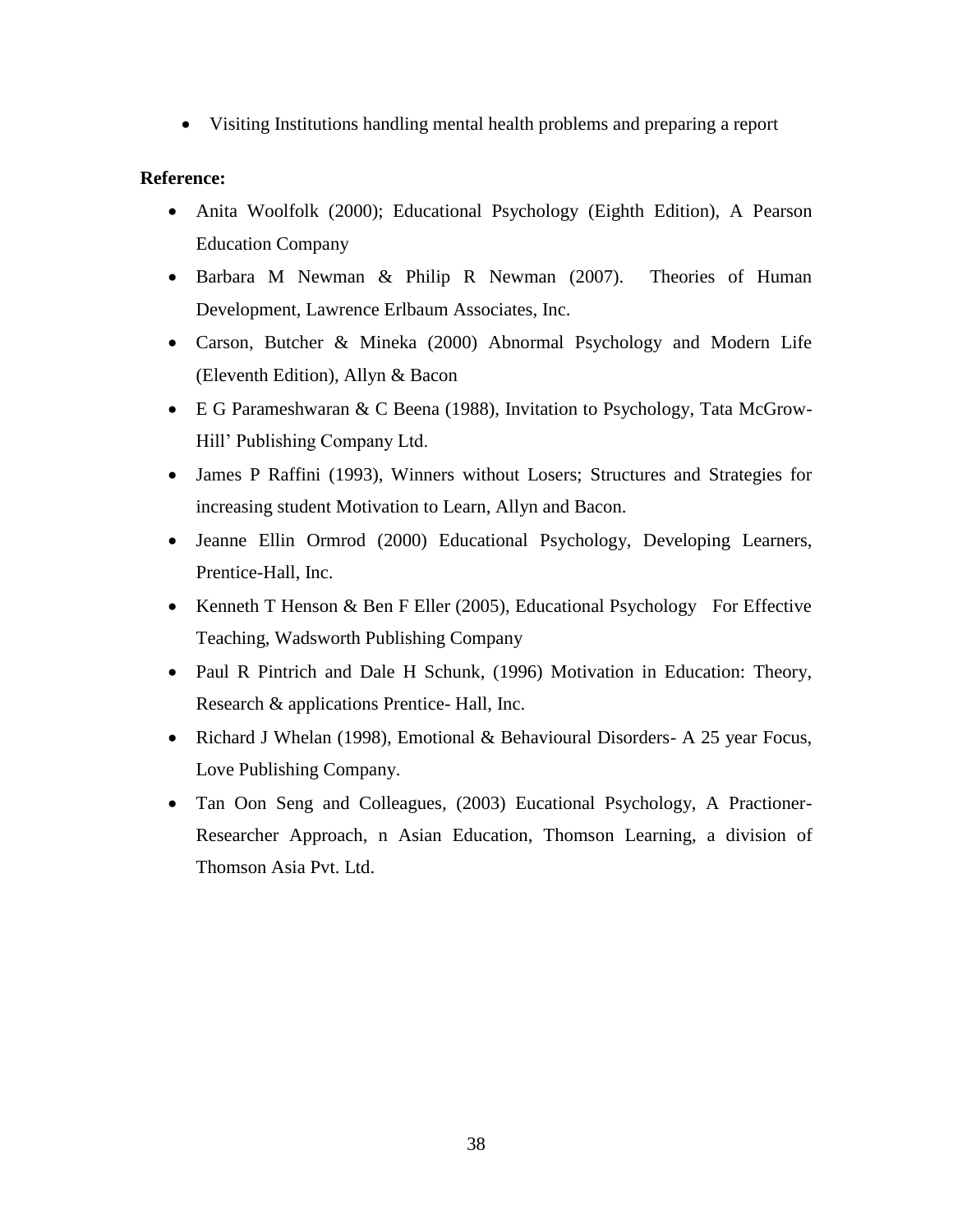# **SOFT CORE PAPERS SOFT CORE AREA1: Elementary Education**

## **I Semester RIEMEDSC1. Paper I: Introduction to Elementary Education**

**Credits: 4 Max.marks: 100 Examination Duration: 2 Hours Internal: 50 Contact hours per week: Lectures: 3 and Tutorials: 2 External: 50**

#### **Objectives**

On completion of this course, the students will be able to

- understand the concept and context of Elementary Education
- describe the objectives and development of Elementary Education in India since independence
- understand the objectives and challenges of Universalisation of Elementary Education reflect on strategies and programmes in Elementary Education
- Reflect on strategies sand programme in Elementary Education

#### **Unit I : Introduction**

- Concept, nature and importance of Elementary Education in the context of teaching through mother tongue, contextualisation, multilinguism, heterogeneous socio-cultural backgrounds.
- Developmental tasks. Influence of home, school and community related factors on child's development.
- Conceptual analysis of learner and learning, learner centred approach, activity centred approach, freedom and discipline
- Reflection on current practices in Elementary Education

#### **Unit II : Development of Elementary Education**

- Nature and focus of Elementary Education after independence.
- Relevance of educational thought of Mahatma Gandhi and Tagore to elementary education.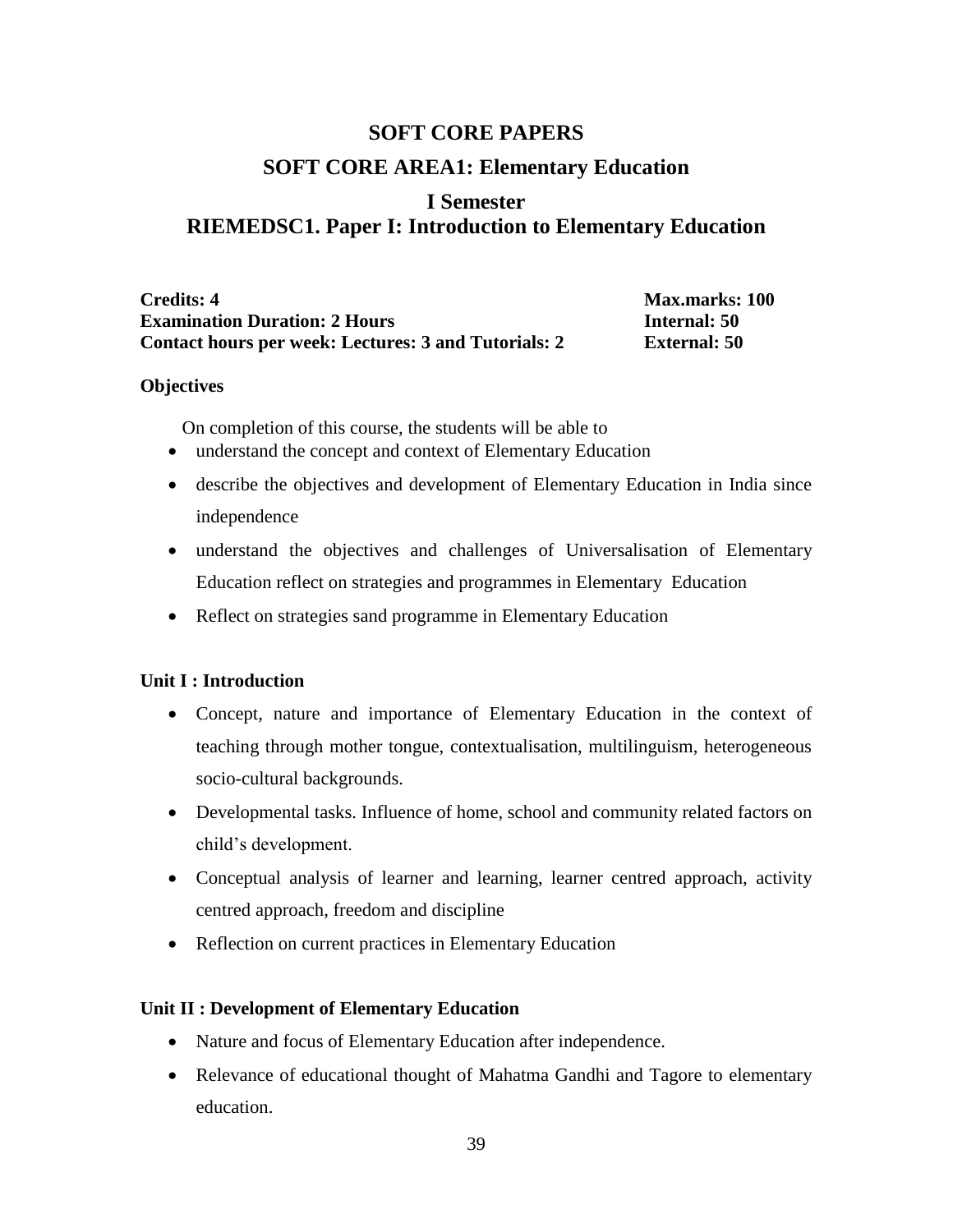- Constitutional provision for education and Directive Principles related to elementary education and their implications. Right to education (Education as a fundamental right)
- Elementary education as referred to in NPE-1986, POA-1992, National Curriculum Framework (NCF)-2005.

## **Unit III : Universal satin of Elementary Education (UEE) : Objectives and challenges.**

- Concept, objectives, meaning and justification of UEE.
- Critical appraisal of current status of UEE (access enrolment, and retention) with reference to the equity principles: differential across habitation, gender, caste and other socially disadvantaged groups including first generation learners and migrant population.
- Access and enrolment of different types of learners-issues and challenges.
- Dropout rate-meaning and computation; reasons for drop out.
- Achievement levels of different types of learners-status and issues.
- Differently abled children-types, access, issues and challenges; critical appraisal of inclusive education as a solution

#### **Unit IV : Strategies and Programmes in Elementary Education**

- Decentralised educational planning and management. Community mobilization, micro planning, district primary education programme – goals and strategies, involving local bodies and community in educational planning and management, village education committees – roles and functions.
- Sarva Shiksha Abhiyan goals and specific programme interventions at national level and in respective states to improve access, enrolment, retention/participation and achievement.
- Monitoring, research and evaluation of specific schemes like midday meals, incentive schemes, etc.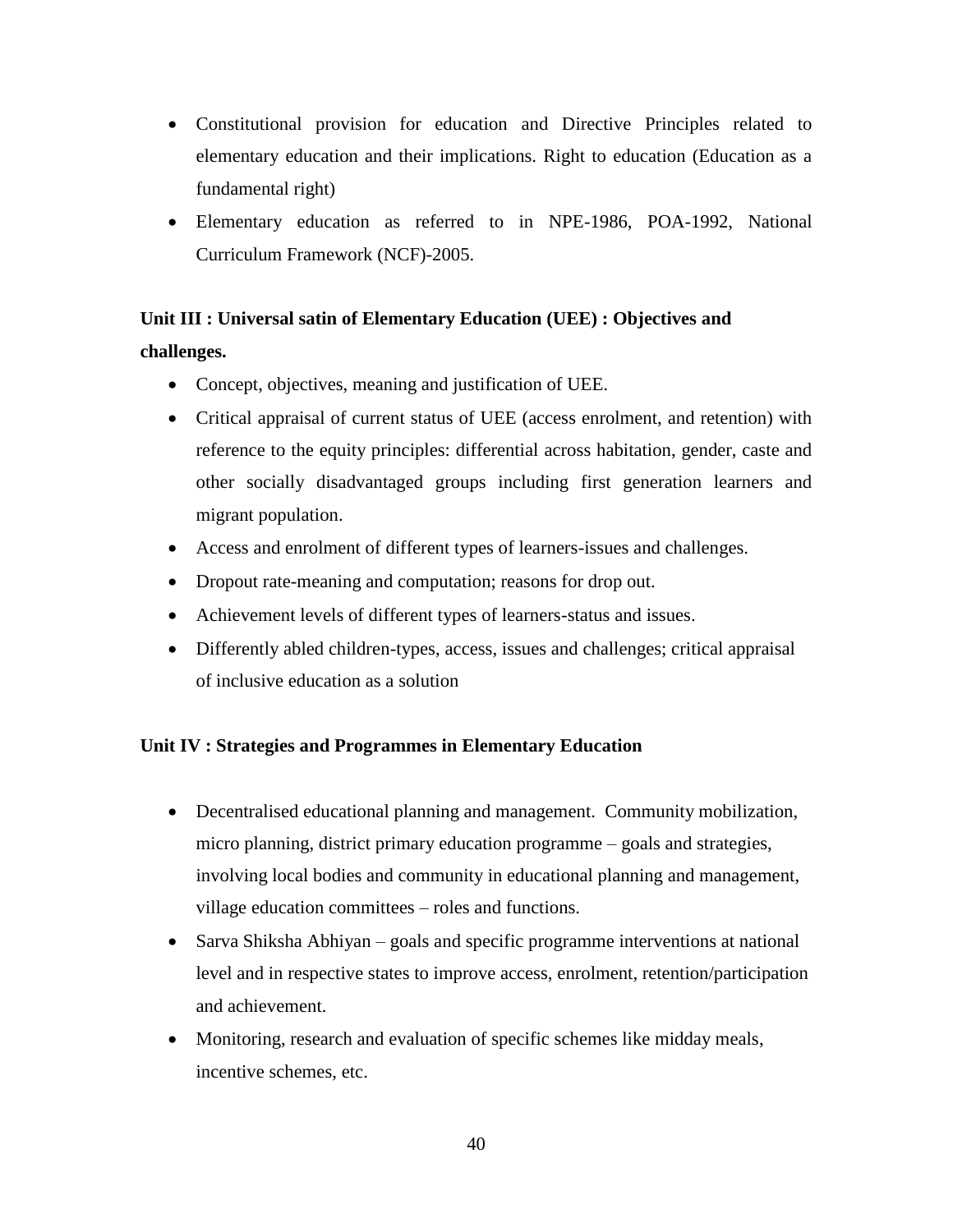#### **Sessional work:**

The students may undertake any one of the following activities:

Each student is required to prepare and present in a seminar a status report on elementary education in a chosen state or district with reference to classroom process, access, enrolment, retention/participation, dropout and learning achievement and present in a seminar.

- Celin Richards (1984). The Study of Primary Education and Resource Book. Vol. I.
- Government of India (1986) National Policy on Education, New Delhi, MHRD.
- Government of India (1987) Programme of Action, New Delhi: MHRD.
- Government of India (1987) Report of the Committee for Review of National Policy on Education, New Delhi, MHRD.
- Hayes, Denis (2008): Primary Teaching Today: An Introduction. Routledge Publications, U.K.
- Hurlock, E. (1995). Child Development. McGraw Hill Book Company, USA
- Kabra, K.M. (1977) Planning Process in a District, New Delhi: Indian Institute of Public Administration.
- Kurrian, J. (1993) Elementary Education in India, New Delhi: Concept Publication.
- Lewis, Ramón (2008): Understanding Pupil Behaviour. Routledge Publications, U.K.
- MHRD (2001): Convention on the Right of the child. New Delhi.
- Mohanty, J. N. (2002): Primary and Elementary Education. Deep & Deep Publications, New Delhi
- National Curriculum Framework (NCF)-2005 NCERT, New Delhi.
- Rao, V.K. (2007): Universatisation of Elementary Education. Indian Publishers, New Delhi.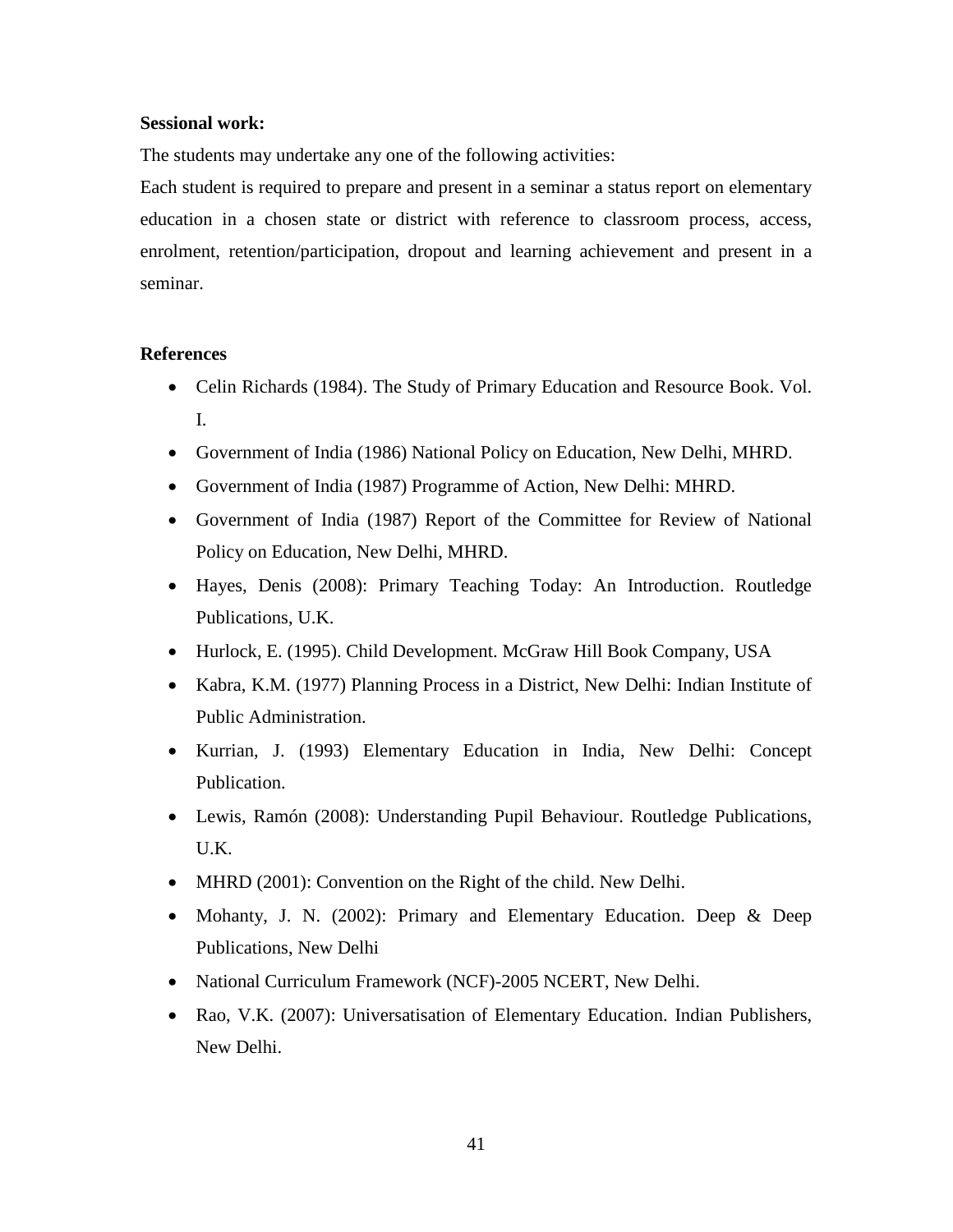- Rita Chemicals (2008): Engaging pupil voice to ensure that every child matters: A practical guide. David Fultan Publishers.
- Sharma, Ram Nath (2002): Indian Education at the cross road. Shubhi Publications.
- Singhal, R.P. (1983) Revitalizing School complex in India, New Delhi.
- Tilak, J.B. (1992) Educational Planning at gross roots, New Delhi.
- UNESCO (2005): EFA Global Monitoring Report on Quality of Education Finance.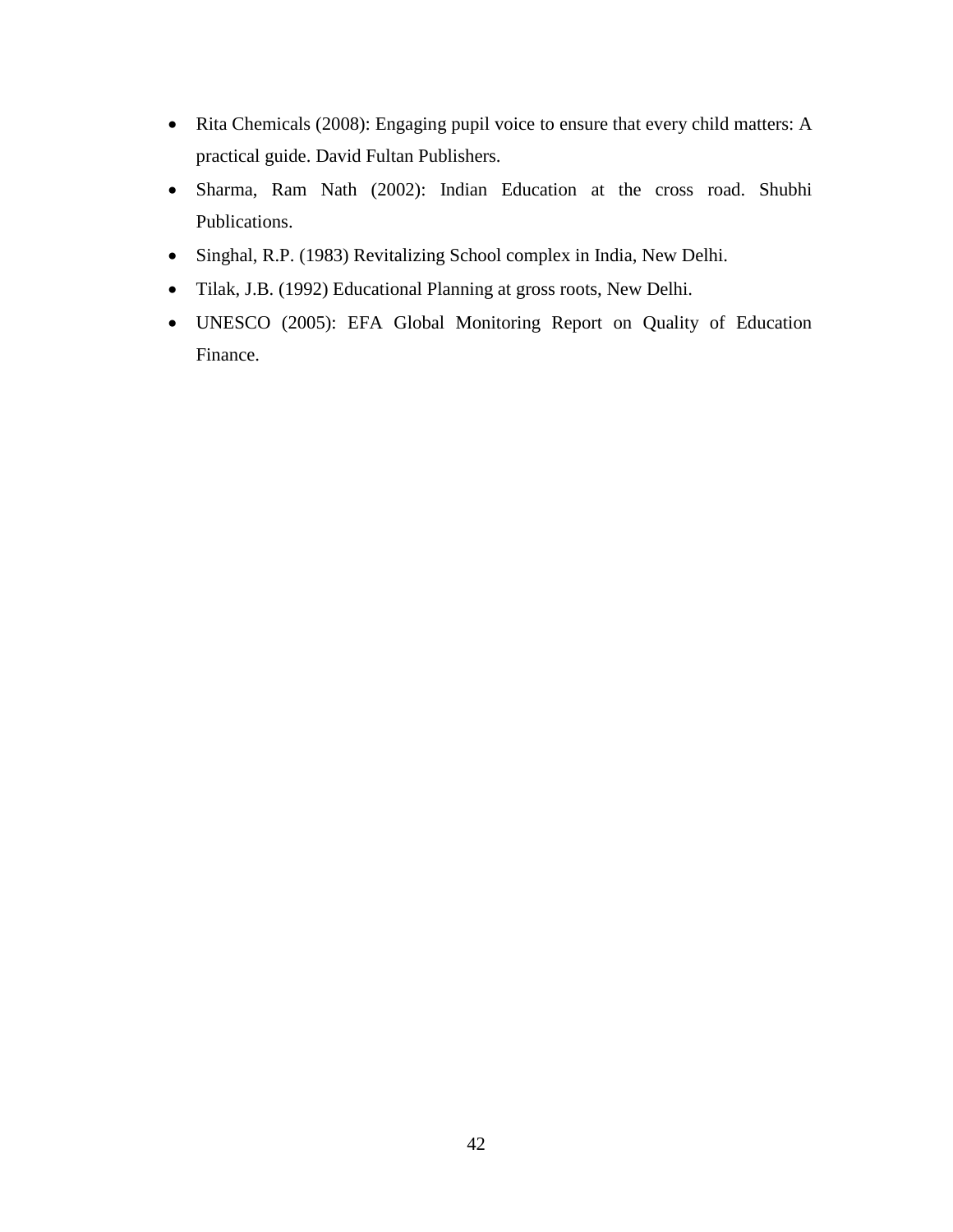### **I Semester**

## **RIEMEDSC1.2 Paper II Issues and Problems in Elementary Education**

| <b>Credits: 4</b>                                    | <b>Max.marks: 100</b> |
|------------------------------------------------------|-----------------------|
| <b>Examination Duration: 2 Hours</b>                 | <b>Internal: 50</b>   |
| Contact hours per week: Lectures: 3 and Tutorials: 2 | <b>External:</b> 50   |

#### **Objectives**

On completion of this course, the students will b de able to

- understand the concept and context of Elementary Education
- describe the objectives and development of Elementary Education in India
- since independence
- understand the objectives and challenges of universalisation of Elementary
- Education reflect on strategies and programmes in Elementary Education
- Reflect on strategies sand programme in Elementary Education

#### **Course Content**

## **Unit I : Early childhood care and Education: Policies and its implications for Elementary Education**

- ECCE concept, meaning, importance in Elementary Education
- ECCE in India : Policies and programmes in NPE 1986 and POA 1992, National Plan of Action for Children 1992 and 2005, National Curriculum Framework 2005.
- ECCE in Global perspective : United Nations Convention on Rights of the Child
- (UNCRC 1989), Millennium Development Goals (2000), Global Monitoring Report (UNESCO 2007) concerns and issues.

#### **Unit II : Factors influencing learning of children at Elementary stage.**

- Developmental characteristics and norms physical, cognitive, language, socioemotional during preliminary stage.
- Child nearing practices and their influence on child development and construction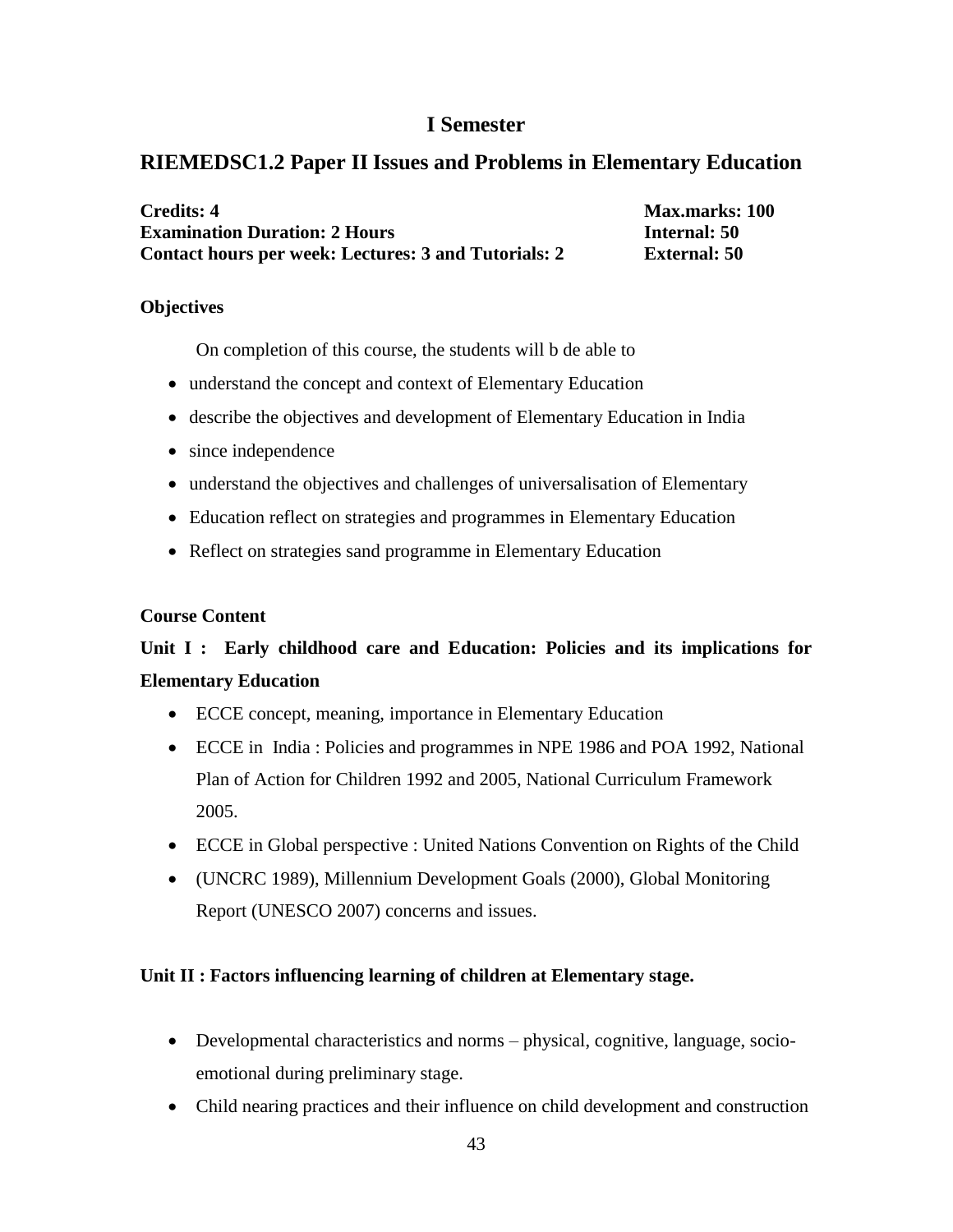of knowledge

- Attitude of parents and society towards Elementary Education
- Transition from home to school Socio-cultural context in schools, issues and concerns.

#### **Unit III : Curriculum for Elementary Education**

- Importance of curriculum input
- Need for plurality in curriculum to meet the needs of heterogeneity of elementary school children
- Curriculum approaches at elementary stage meaning, nationale, selection criteria and methods of transaction, implications and different approaches to constructional of knowledge.
- Identification and utilisation of local specific community resources concerns and issues

#### **Unit IV : Monitoring for Quality Improvement in Schools**

- Monitoring meaning, objectives and significance
- Monitoring mechanism at different levels

#### **Transaction Mode**

- Group Discussion ;Book/Report/Document reviews and analysis; Case studies of children and observation
- Visit to pre-school, Anganwadies/ICDS centers and pre-school Teacher Education institutions
- Film show
- Seminar presentation
- Research review and criticism
- Development of research proposal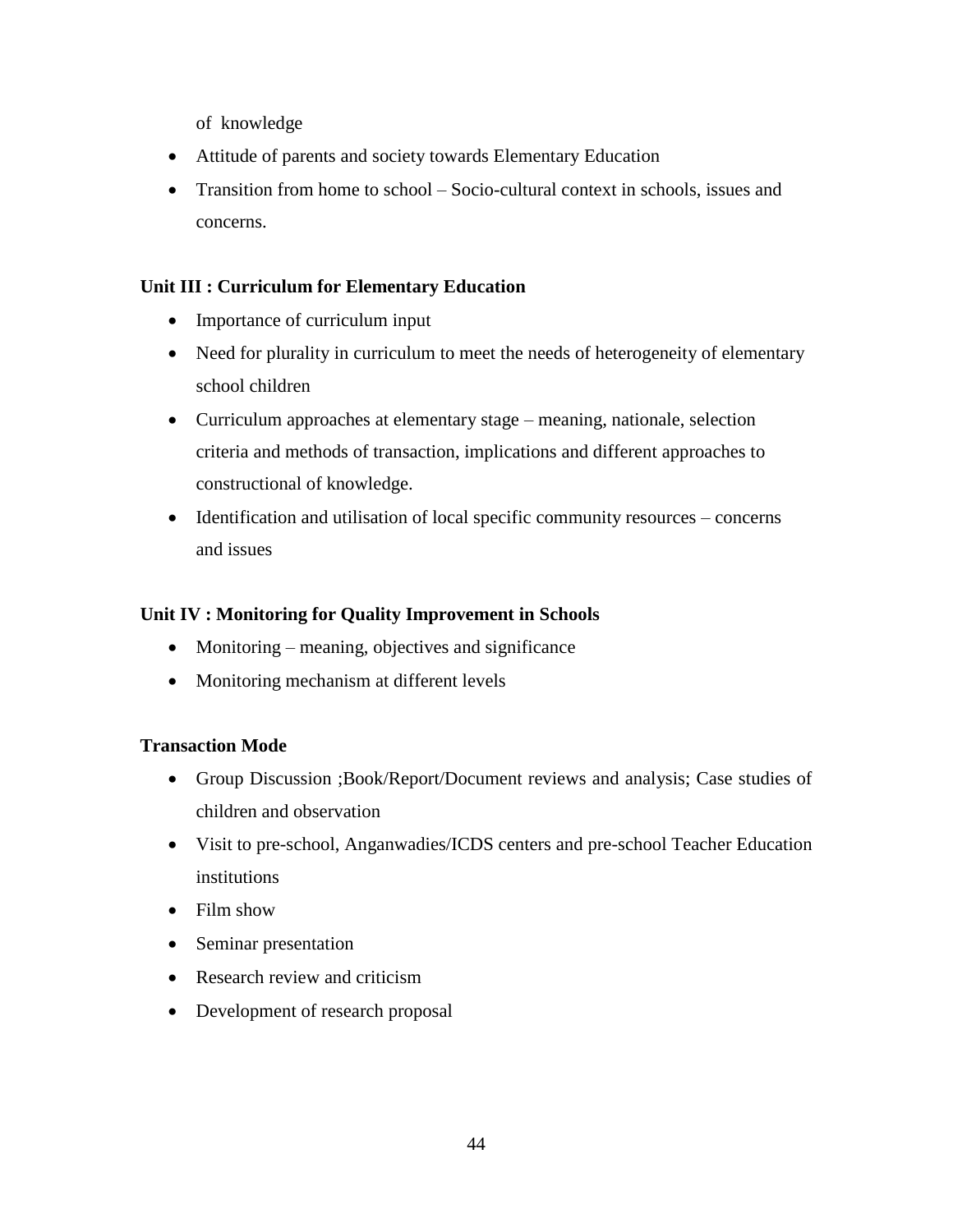**Sessional Work:** The students may undertake any one of the following activities:

- Case study of Anganwadi, pre-school centers
- Assignment on selected themes from the course
- Study of present status of ECCE in State/Region/District
- Collection of information on infrastructure of ECCE centers and comparison with NCERT minimum specifications (1992)
- Reflection on literature on equality ECCE services of one western country (internet, journals)
- Writing of journal articles on different issues on ECCE
- Survey of play materials and comparing with the socio-cultural set-up
- Survey of child rearing practices in different cultures

- Aggarwal, J.C. and Gupta, S. (2007). Early Childhood Care and Education (Ist Ed.). Shipra Publications, New Delhi.
- Government of India (1986). National Policy on Education, Department of Education, New Delhi.
- Govt. of India (2005). National Plan of Action for Children, 2005: Department of Women and Child Development, New Delhi
- Mishra, R.C. (2005). Early Childhood Education Today, Prentice Hall Publisher
- NCERT (2005). National Curriculum Framework, New Delhi.
- NCERT (2005). Position Paper of the National Focus Group on Early Childhood Education, NCERT, New Delhi.
- NCTE (2005). Report on ECCE Teacher Education: Curriculum Framework and Syllabus Outline, New Delhi
- NIPCCD (2002). Children in Difficult Circumstances: Summaries of Research, Resource Centre on Children, New Delhi.
- Pugh, G. (1996). Contemporary Issues in Early Years: Working Collaboratively for Children (2nd Ed.) National Children's Bureau, London.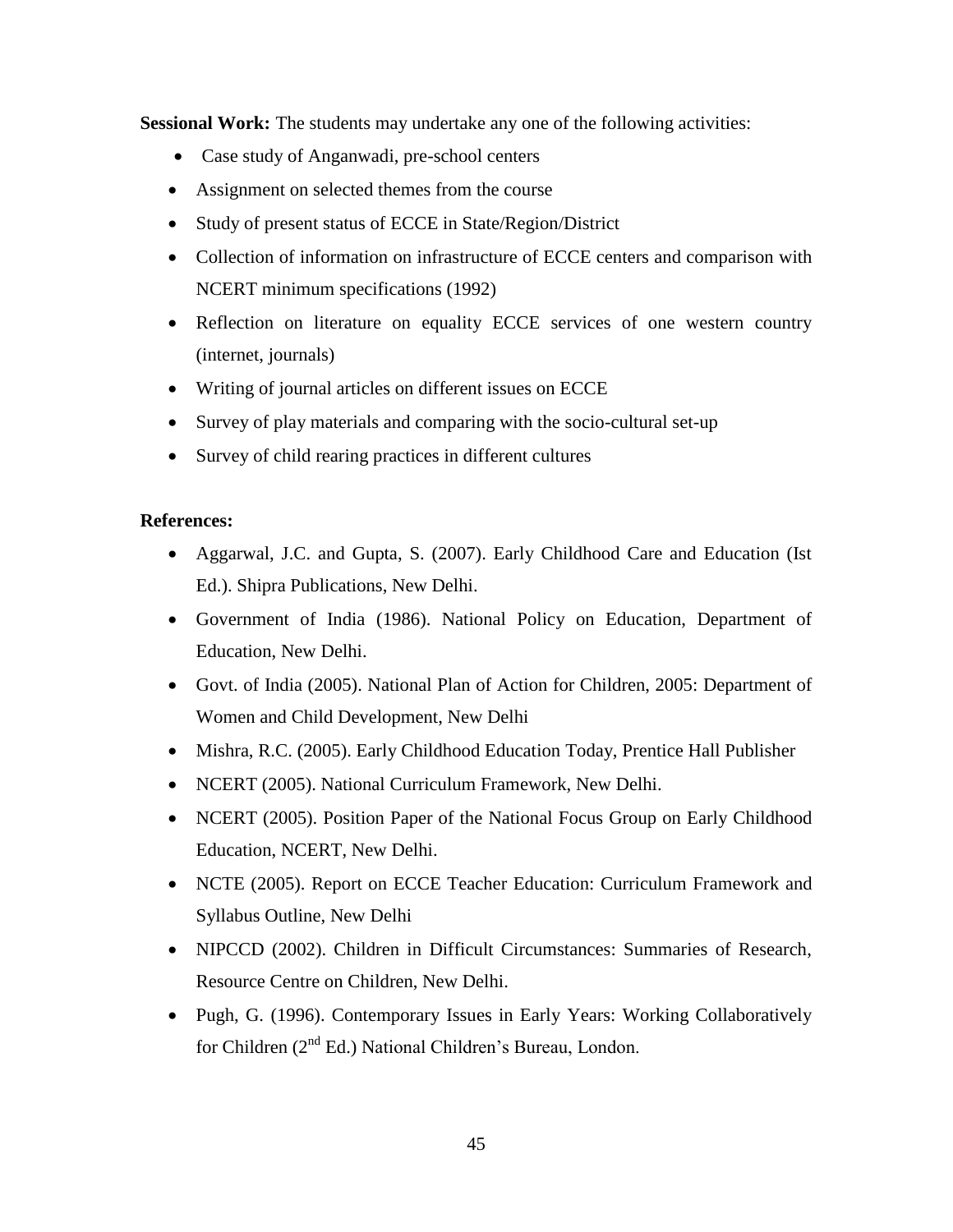- Seefeldt, Carol (1990). Continuing Issues in Early Childhood Education, Merrill Publishing Company, Columbus, Ohio.
- Swaminathan, M. and Daniel, P. (2000). Activity-based Developmentally Appropriate Curriculum for Young Children, Indian Association for Pre-school Education, Chennai.
- Swaminathan, Mina (1998). The First Five Years: A Critical Perspective on Early Childhood Care and Education in India.
- UNESCO (2007). Strong Foundations: Early Childhood Care and Education, Paris, UNESCO.
- UNESCO (2007): Strong Foundations: Early Childhood Care and education. Paris.
- UNICEF and MHRD (2001). Early Childhood Care for Survival, Growth and Development, New Delhi.
- World Bank (2004). Reaching out to the Child: An Integrated Approach to Child Development, New Delhi, Oxford University Press.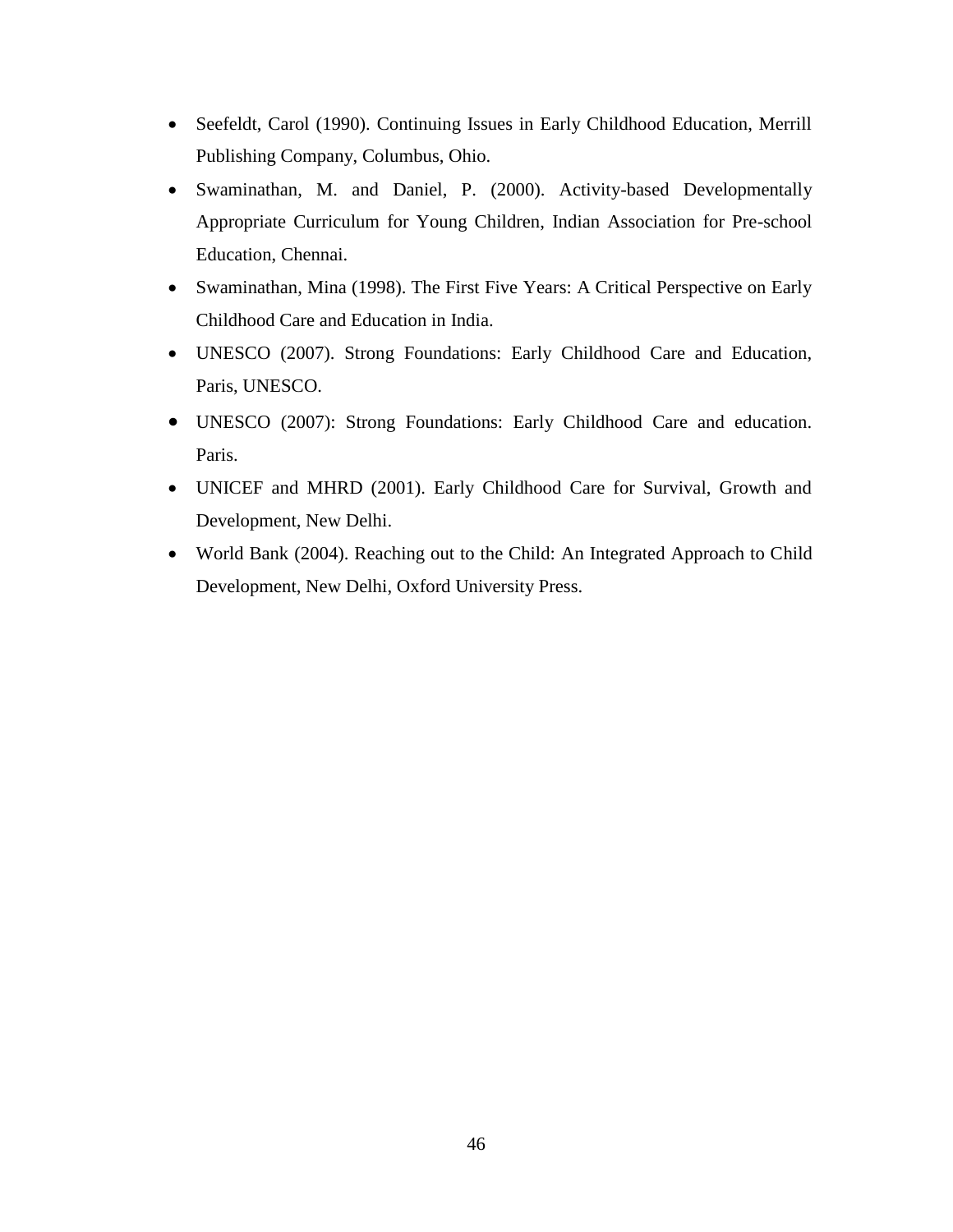## **II Semester RIEMSC1.3 Paper III: Curriculum and Evaluation in Elementary Education**

**Credits: 4** Max.Marks: 100 **Examination Duration: 2 Hours Internal: 50 Contact hours per week: Lectures: 3 and Tutorials: 2 External: 50**

#### **Objectives**

On completion of this course the students will be able to

- develop an understanding of underlying principles of curriculum development and evaluation at elementary stage
- reflect on the need and importance of work experience, art education and health and physical education
- understand the importance of teaching of language and mathematics at elementary level
- develop the capability to use effectively various methods and approaches of teaching language, mathematics and EVS elementary level
- develop research insight for curriculum development in elementary education.

## **Unit I: Principles of Elementary School Curriculum and Non-Scholastic areas of Learning**

 Concept, components and determinants of curriculum; principles of curriculum construction, criteria for selection and organisation of content and learning activities; different perspectives to curriculum and their synthesis – behaviouristic, cognitive and constructivist; evaluation of curriculum – formative and summative; techniques and tools of assessing cognitive abilities, affective learning, skills and processed and motor abilities. The relevance to NCF, 2005 and autonomy in developing curriculum with regard to local specific issues and challenges.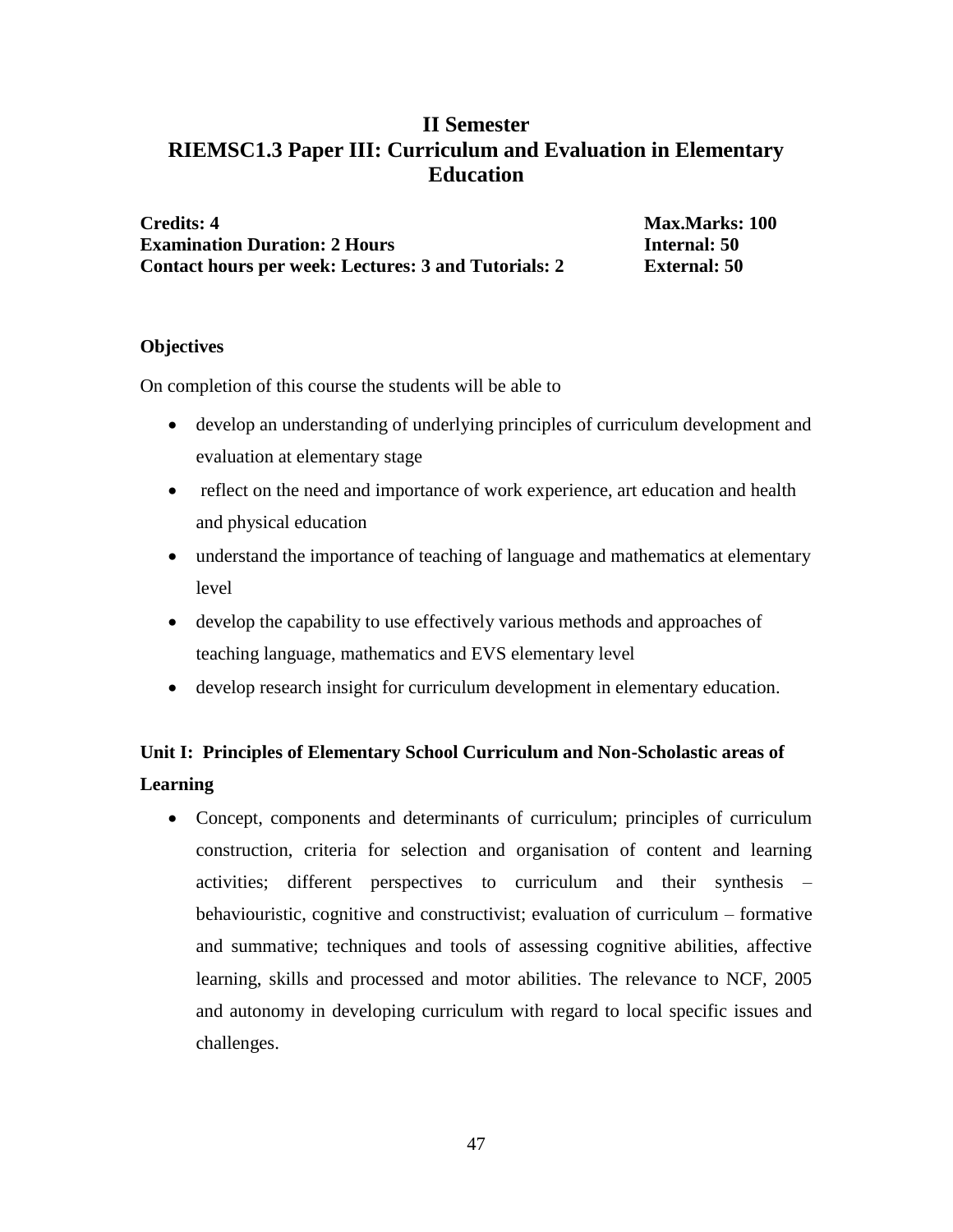- Place of Work Experience in curriculum, objectives, planning and organisation of learning experiences, methods, media and activities, teacher's role, evaluation issues and challenges in evaluation of co-scholastic areas
- Place of Health and Physical Education in the elementary school curriculum; objectives – knowledge, skills, attitudes; content and process of health and physical education; instructional strategies; conditions for effective motor learning; evaluation in health and physical education – issues
- Evaluation of different programmes in elementary schools work experience, art education, health & physical education

#### **Unit II: Language(s)**

- Place of language in elementary school curriculum, objectives of teaching mother-tongue/language(s) - listening, reading, speaking and writing; psycholinguistic and socio-linguistic aspects of language learning and factors influencing language development; listening skills: nature, types, guidelines for teaching listening – listening sessions and activities; speaking skills: attention to speaking skills, instructional setting and situations; reading skills: speed at different levels of comprehension; writing skills: writing and experience, developing writing skills, spelling in the writing programme, developing handwriting skills.
- Evaluation and remedial teaching with reference to the above language skills

#### **Unit III: Mathematics**

- Place of mathematics in elementary school curriculum, objectives, mathematical readiness of a child and its implications for teaching
- Content and process in learning mathematics; strategies for teaching concepts, principles, computational and drawing skills and problem-solving abilities in mathematics; laboratory approach to learning mathematics, use of mathematics kit
- Evaluation of learning in mathematics; diagnosis and remediation of difficulties in learning mathematics
- Preparation and use of different types of curricular material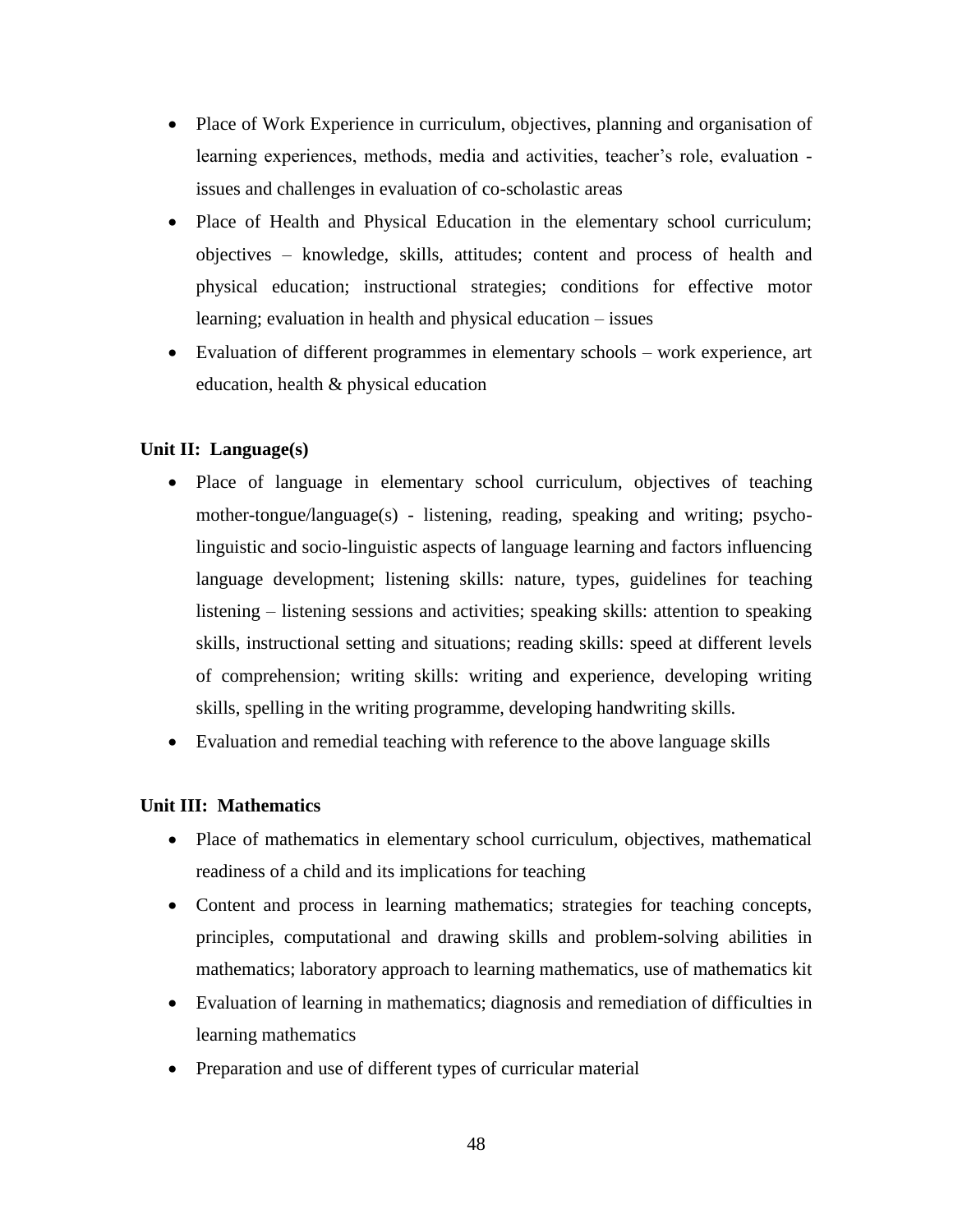#### **Unit IV: Environmental Studies/ Social Sciences and Natural Sciences**

- Need for developing environmental awareness, population awareness, family welfare awareness; place of environmental studies/social sciences and natural sciences in elementary school curriculum; objectives, content and process in learning, organisation of learning experiences, observation, investigation and exploration of the social world and environment of the child, evaluation of student's learning in EVS programme
- Preparation and use of different types of curricular material

#### **Sessional Work:**

The students may undertake any one of the following activities:

- Evaluate a textbook of elementary class with reference to its adequacy and appropriateness in achieving expected learning outcomes in any subject
- Design an instructional plan of a unit in a subject at elementary level
- Prepare unit-test, administer the test, determine gaps in attainment of objectives and plan remedial instruction for non-masters
- Evaluation of art education/health and physical education programme as existing in any school

- Baur, G.R & others (1976): Helping Children Learn Mathematics: A Competency Based Laboratory Approach. Cummings Publishing Co.
- Chastain, K. (1970): The Development of Modern Language Skills Theory to Practice. Rand Menally & Co., Chicago.
- Erickson, H.L. (2002): Concept-based Curriculum and Instruction. Crown Press, Inc. California.
- In-service Teacher Education Package for Primary and Secondary Teachers (1988), Volume I & II, NCERT, New Delhi.
- National Curriculum for Elementary and Secondary Education (1998) A Framework, NCERT, New Delhi.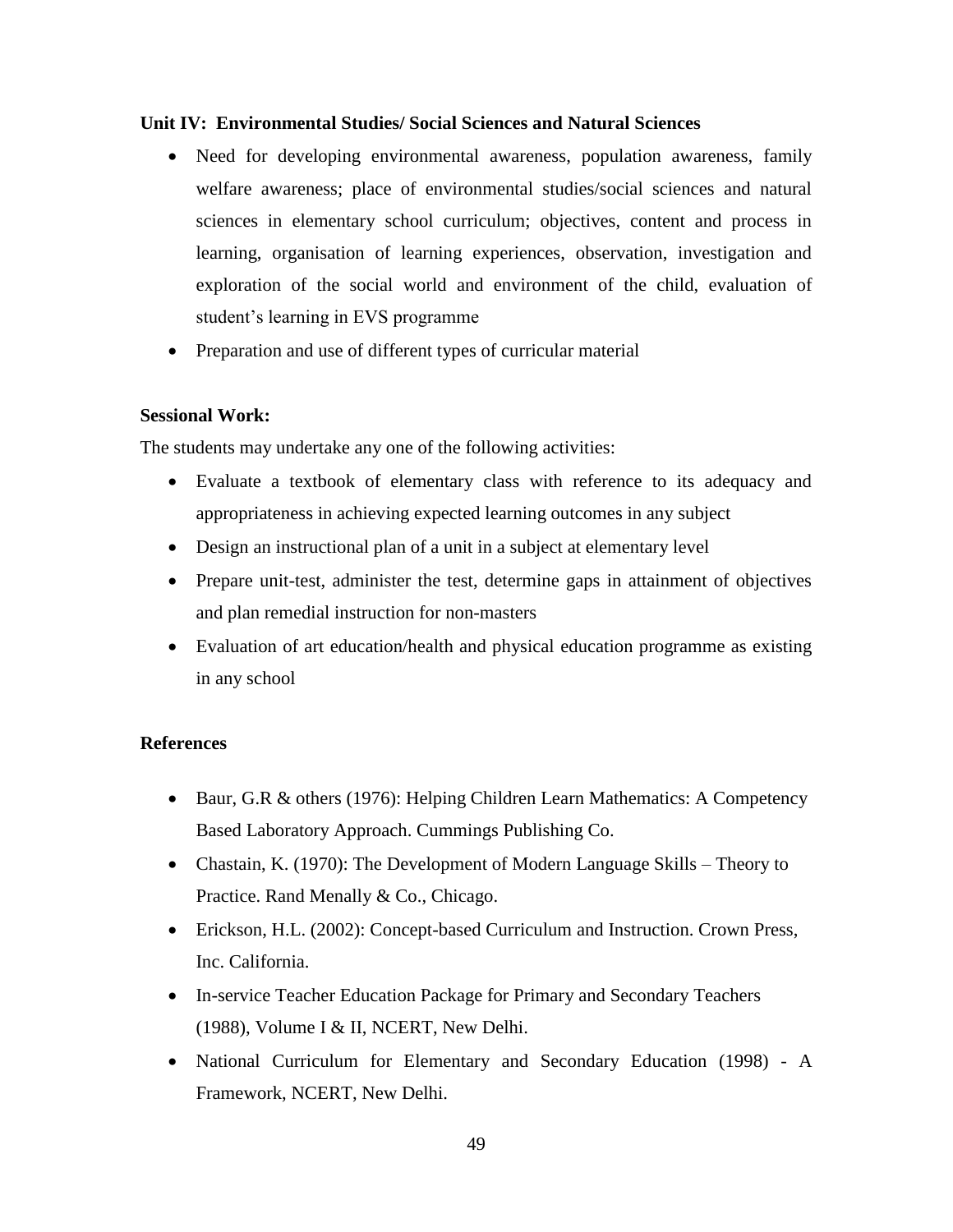- NCERT (2005): National Curriculum Framework, NCERT, New Delhi.
- Petty, W.T (1978): Curriculum for the Modern Elementary School, Rand Mentally College Public Co, Chicago.
- Rubin, D. (1980): Teaching Elementary Language Arts, Holt Reinhart & Winsten, New York.
- The Study of Primary Education A Source Book, Volume I & II, 1984
- Victor & Learner (1971): Readiness in Science Education for the Elementary School, McMillan Co., N.Y.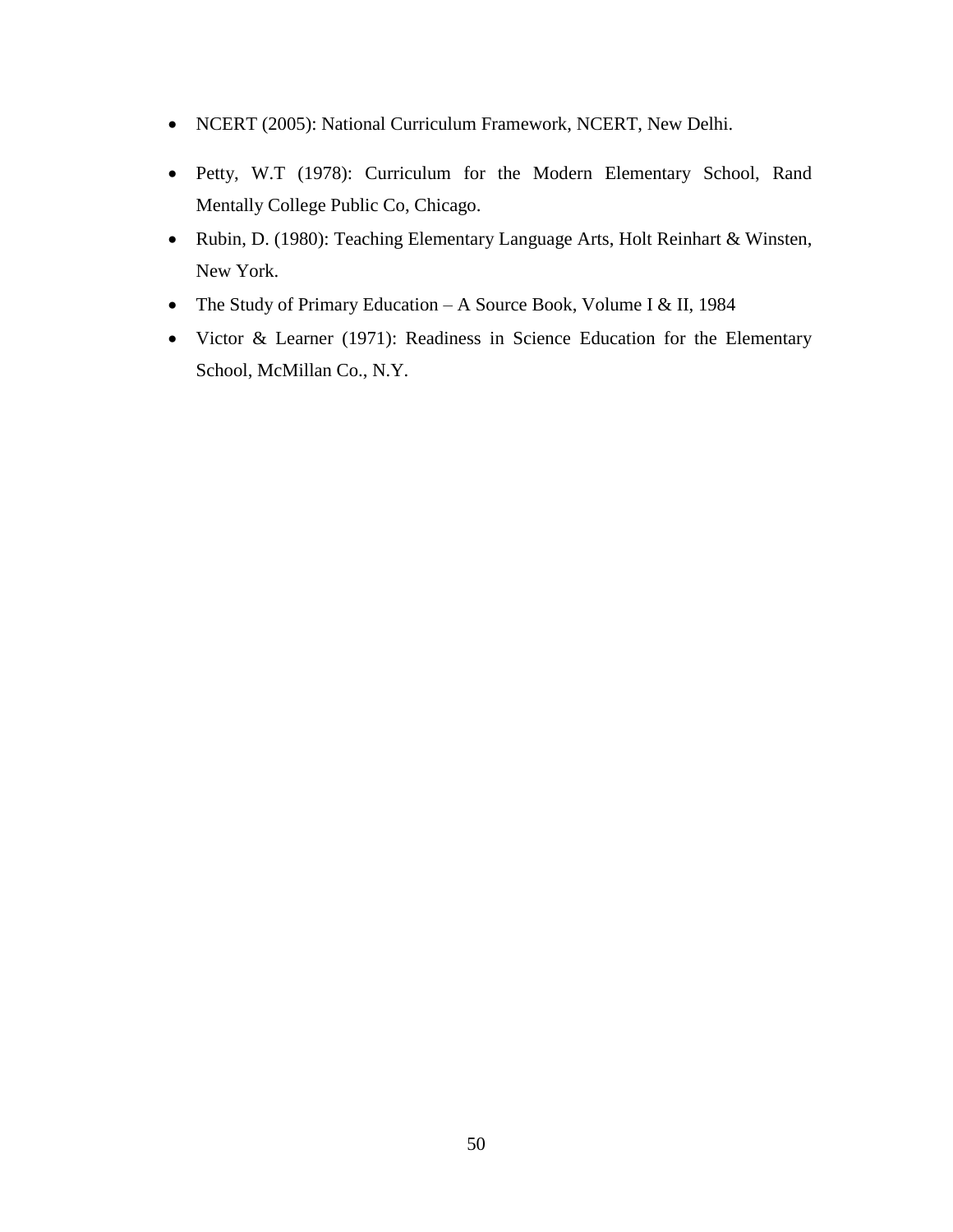## **II Semester RIEMEDSC1.4 Paper IV: Elementary Teacher Education**

| <b>Credits: 4</b>                                    | <b>Max.Marks: 100</b> |
|------------------------------------------------------|-----------------------|
| <b>Examination Duration: 2 Hours</b>                 | <b>Internal:</b> 50   |
| Contact hours per week: Lectures: 3 and Tutorials: 2 | <b>External: 50</b>   |

#### **Objectives**

On completion of this course, the students will be able to:

- Gain insight and reflect on the concept of teaching, teacher education and the status of elementary teacher education
- Understand the developments and emerging practices in pre-service and inservice education of elementary school teachers
- Understand the role and functions of various agencies and institutions of elementary teacher education
- Understand the structure and management of elementary teacher education
- Gain insight into the problems, issues and research trends in elementary teacher education

#### **Unit I: Objectives and Development of Elementary Teacher Education**

- Changing vision of elementary education in a global society and the expectations from an elementary school teacher
- Development of elementary teacher education (ETE) during the post independence period
- Need, Concept and Objectives of elementary teacher education pre-service and in-service education of teachers
- Different organization and agencies involved in elementary teacher education their role, functions and networking
- Partnerships in elementary teacher education TEI with school and community, Government Agencies with NGOs and Self Help Groups, between teacher education institutions preparing teachers for different levels of school education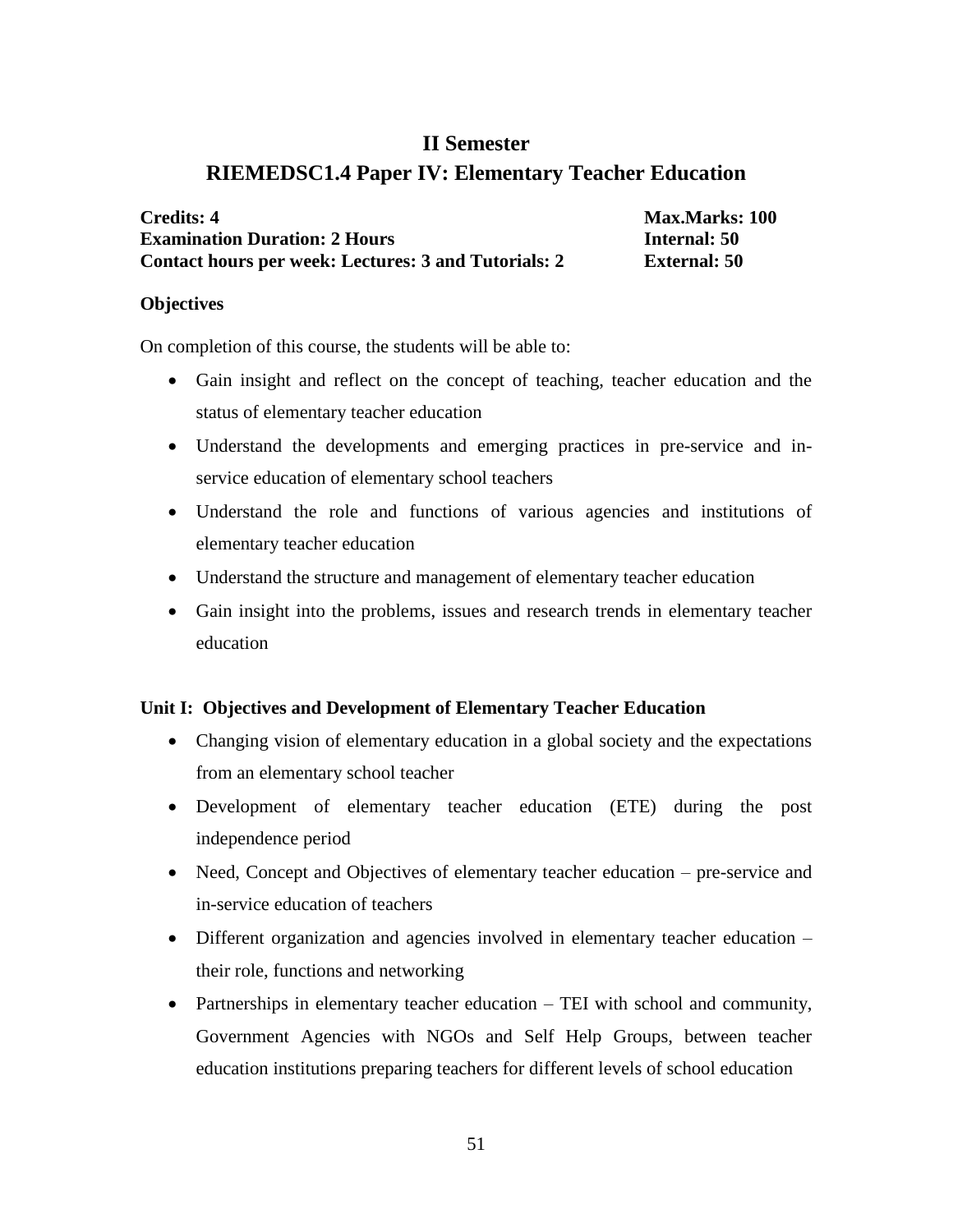#### **Unit II: Pre-service and In-service Education of Elementary Teachers**

- Models of elementary teacher education enrolment at the under graduation level and after graduation, practices in other countries.
- Various organizational aspects of elementary teacher education duration of the course, admission criteria, enrolment, building and equipments, examination and certification
- Present practices, trends and issues in organizing school experience programme pre-service teacher education programmes
- Centrally sponsored schemes for in-service education of elementary teachers PMOST and SOPT: course structure, mode of transaction and impact
- In-service ETE under DPEP and SSA
- Preparation of teachers for art, craft, music, physical education and special education – need, existing programmes and practices
- Initiatives of the Government, NGOs and Self Help Groups in designing and implementing in-service teacher education programmes within a learning initiative

#### **Unit III: Structure and Management of Elementary Teacher Education**

- Structure of elementary teacher education system in India its merits and limitations
- Decentralization of ETE post DPEP experiences
- Preparing teachers for different contexts of elementary education structural and substantive arrangements in the ETE programmes
- Vertical mobility of an elementary teacher
- Professional development of teachers and teacher educators present practices and avenues
- Systemic factors influencing the quality of pre and in-service education of elementary school teachers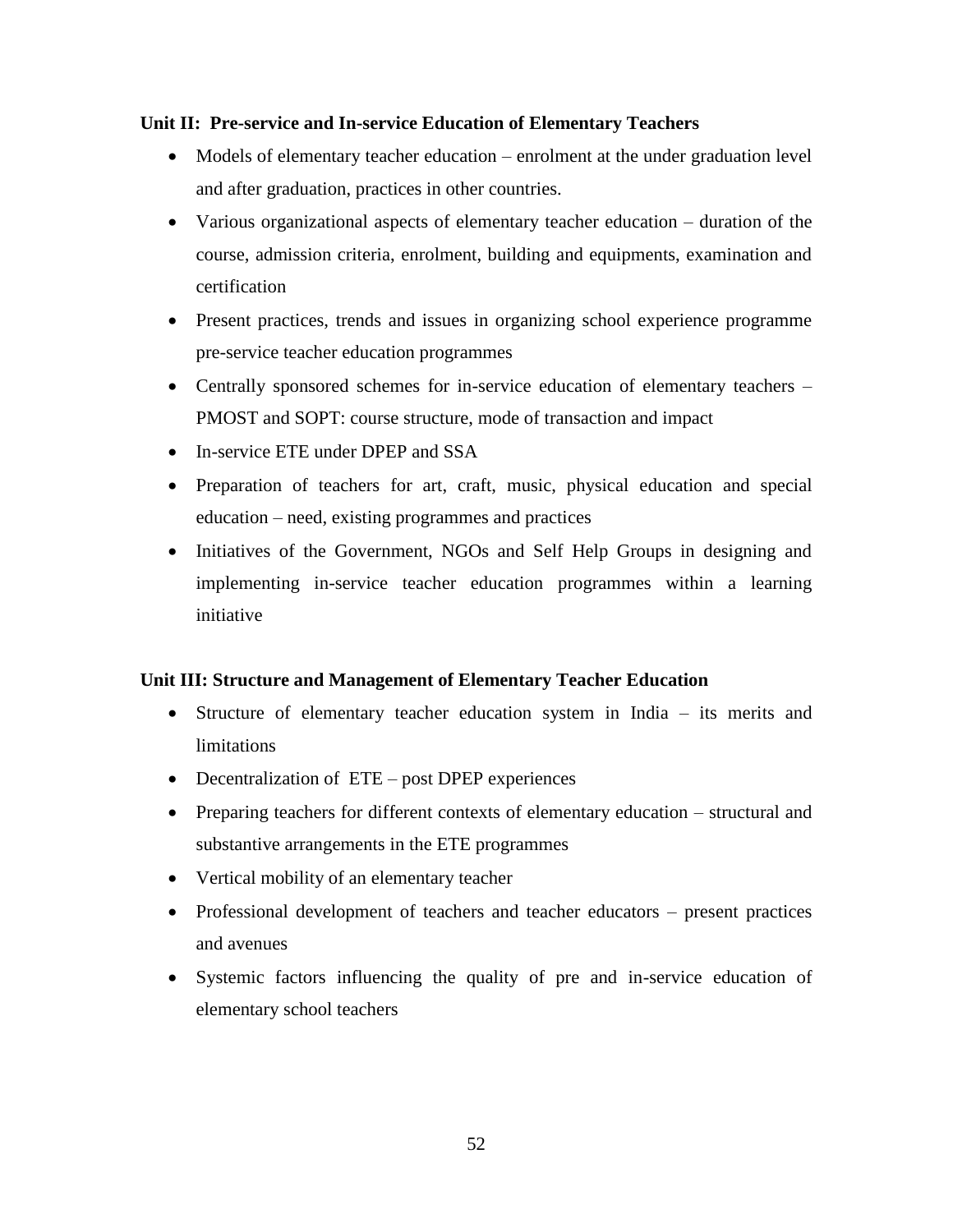#### **Unit IV: Problems, Issues and Research in Elementary Teacher Education**

- Challenges before ETE training of untrained and Para teachers, improperly qualified teacher educators, assurance of quality of teacher education programmes,
- Sufficiency of subject matter knowledge for teaching at the upper primary level,
- Single versus specialized teachers
- Issues related to enhancing teacher competence, commitment and teacher performance
- Trends of research in ETE review of a few recent research studies in elementary teacher education with reference design, findings and policy implications

#### **Sessional Work**

- A study of the perception of teacher educators and student teachers on various aspects of a pre-service elementary teacher education programme such as weightages, duration, admission policy, staffing, organization, transaction and assessment
- Interview of five student teachers to identify curricular areas in teacher education that require revision and strengthening.

- Anderson, L.W. International Encyclopedia of Teaching and Teacher Education (Second Edition).Elsevier Science Ltd. Oxford. 1995.
- Arora G.L. Teachers and their Teaching: Need for New Perspectives. Ravi Books: New Delhi. 2002
- Cohen L and Manion L. A Guide to Teaching Practice. Methuen: London. 1977
- Dash B. N. Teacher and Education in the Emerging Indian Society. Neelkamal: New Delhi. 2003
- Hilliard F. H. Teaching the Teachers: Trends in Teacher Education. George Allen and Unwin: London. 1971
- Hitchcock G. and Hughes D. Research and the Teacher. Routledge: London. 1989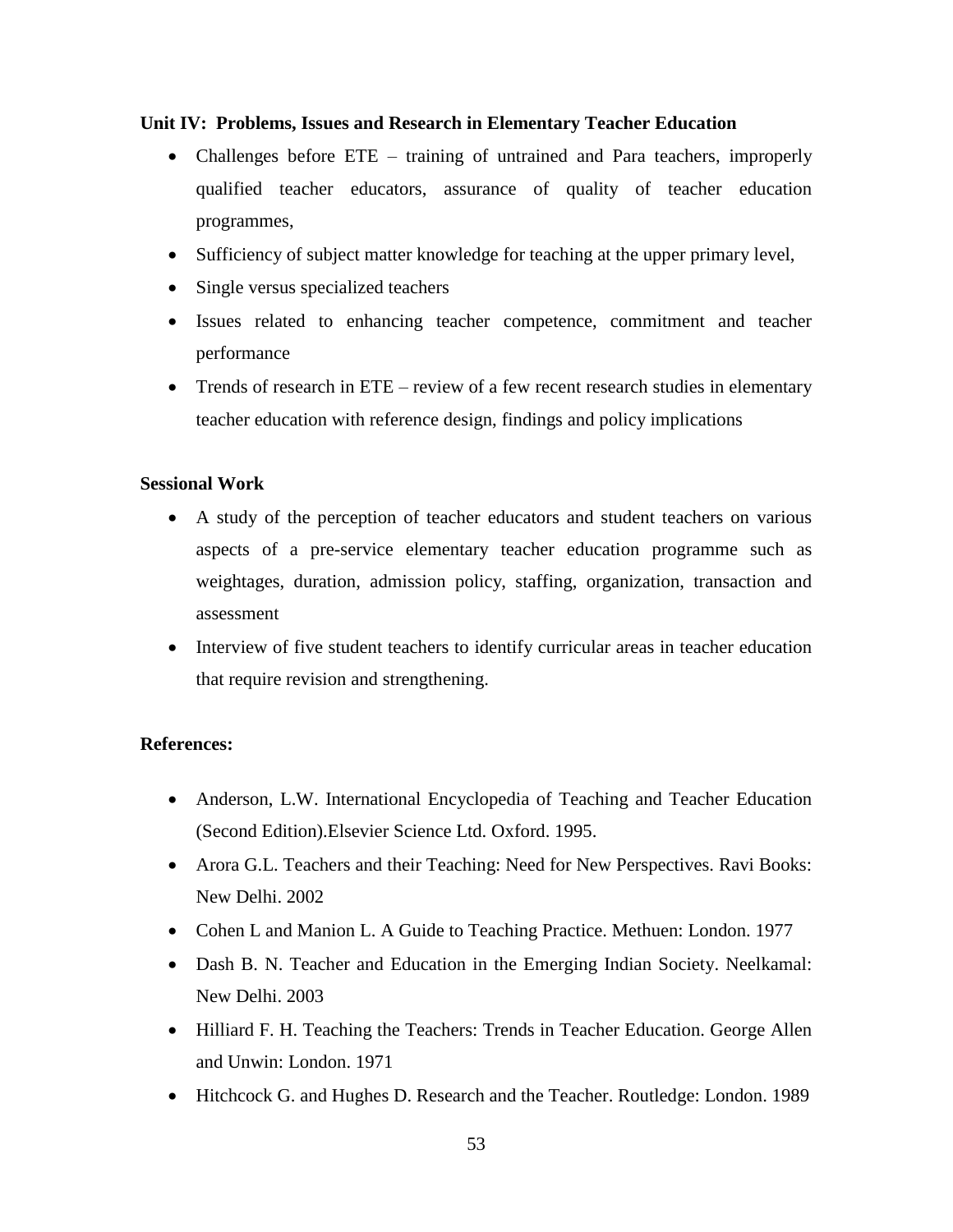- Longford G. Teaching as a Profession. Manchester University Press. 1978
- McClelland V. A. and Varma V. P. Advances in Teacher Education. Routledge: London. 1989
- Mohanty S. B. Student Teaching. Ashok Publishing House: New Delhi. 1987.
- NCERT. National Curriculum Framework. NCERT: New Delhi. 2005
- NCERT. Teacher Education for Curriculum Renewal. NCERT: New Delhi. 2006
- NCTE. Policy Perspectives in Teacher Education: Critique and Documentation. NCTE: New Delhi. 1998
- Nizam Elahi. Teacher Education in India. APH: New Delhi. 1998.
- Panda B. N. and Tewari A. D. Teacher Education. APH: New Delhi. 1997.
- Ramdas V. Developing Training Competence of DIET and BRC Personnel through Teleconferencing. RIE: Mysore.
- Sharma M. L. Educating the Educator. The Indian Publications: Ambala. 2001
- Singh L. C. and Sharma P. C. Teacher Education and the Teacher. Vikas: New Delhi. 1997
- Singh Y. K. Teaching Practice: Lesson Planning. APH Publishing Corporation: New Delhi. 2008.
- Tiwari D. Methods of Teaching Education. Crescent: New Delhi. 2006
- Walker R and Adelman C. A Guide to Classroom Observation. Routledge: London. 1990.
- Web sites of NCERT, NUEPA, NCTE, SCERT, NAAC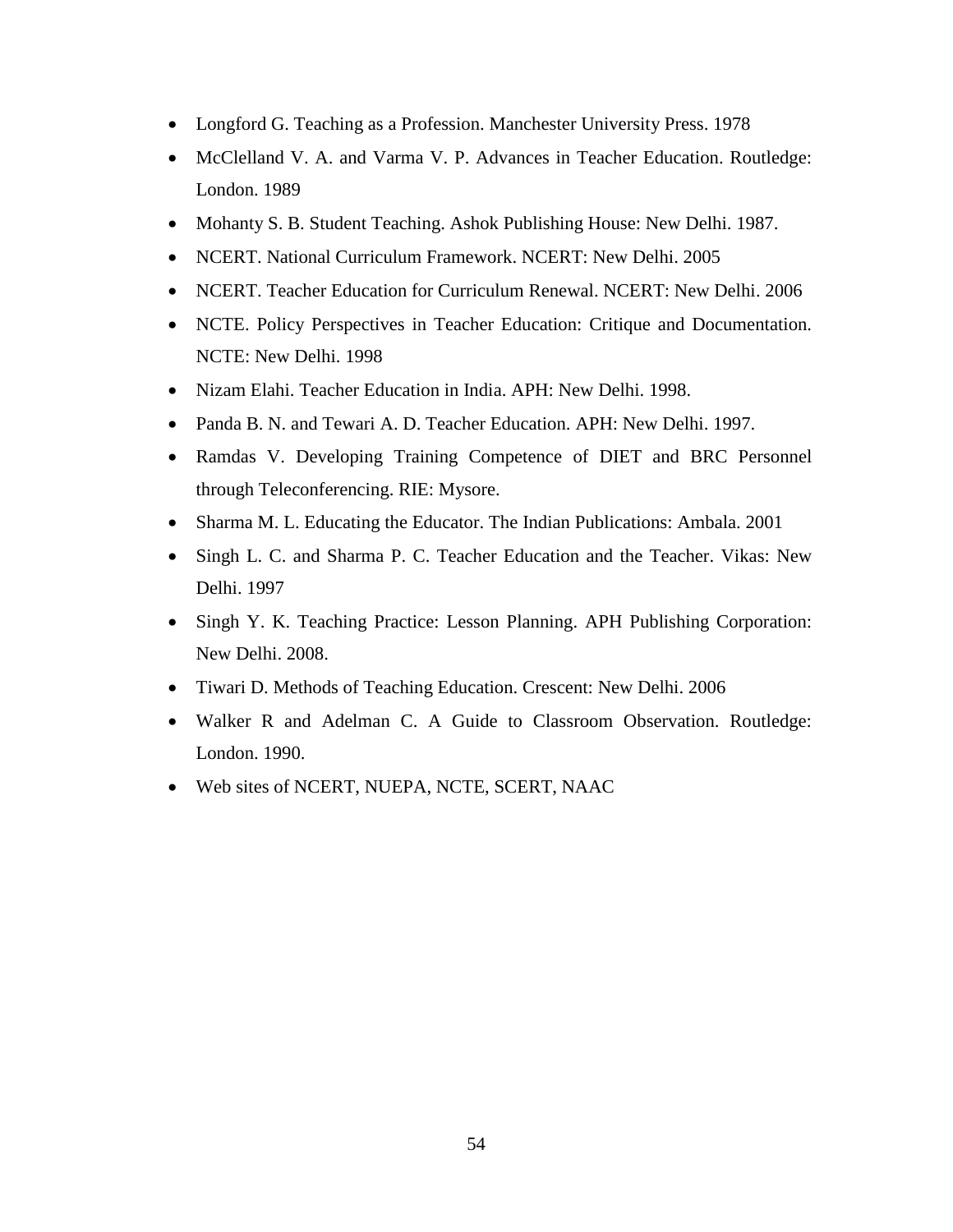## **SOFT CORE AREA2: Teacher Education**

### **I Semester RIEMSC2.1 Course 1: Introduction to Teacher Education**

| <b>Credits: 4</b>                                           | <b>Max.marks: 100</b> |
|-------------------------------------------------------------|-----------------------|
| <b>Examination Duration: 2 Hours</b>                        | Internal: 50          |
| <b>Contact hours per week: Lectures: 3 and Tutorials: 2</b> | <b>External:</b> 50   |

#### **Objectives:**

On completion of this course, the students will be able to:

- Gain insight and reflect on the concept of teaching, teacher education and the status of teacher education
- Understand the roles and responsibilities of teachers and teacher educators for various contexts of school education.
- Critically examine the role and contribution of various agencies and regulating bodies in enhancing the quality of teacher education.
- Understand and appreciate the policy and research perspective on various practices in teacher education.

#### **Course Content**

#### **Unit I: Teachers and the Teaching Profession**

- Teachers as informed practitioners, teaching as a profession requiring continuous education of practitioners –Characteristics of teachers as professionals
- Relationship between conceptual understandings of teaching and the roles and functions of a teacher – Behaviouristic, Cognitive Developmental, Humanistic and Constructivist perspectives.
- Realities of teaching Commitment and purpose, Career and life cycle influences, coping strategies, context, and culture.
- Social status of teachers ILO vision of the status of teachers. Teacher accountability – meaning and present practices.
- Code of professional ethics for teachers.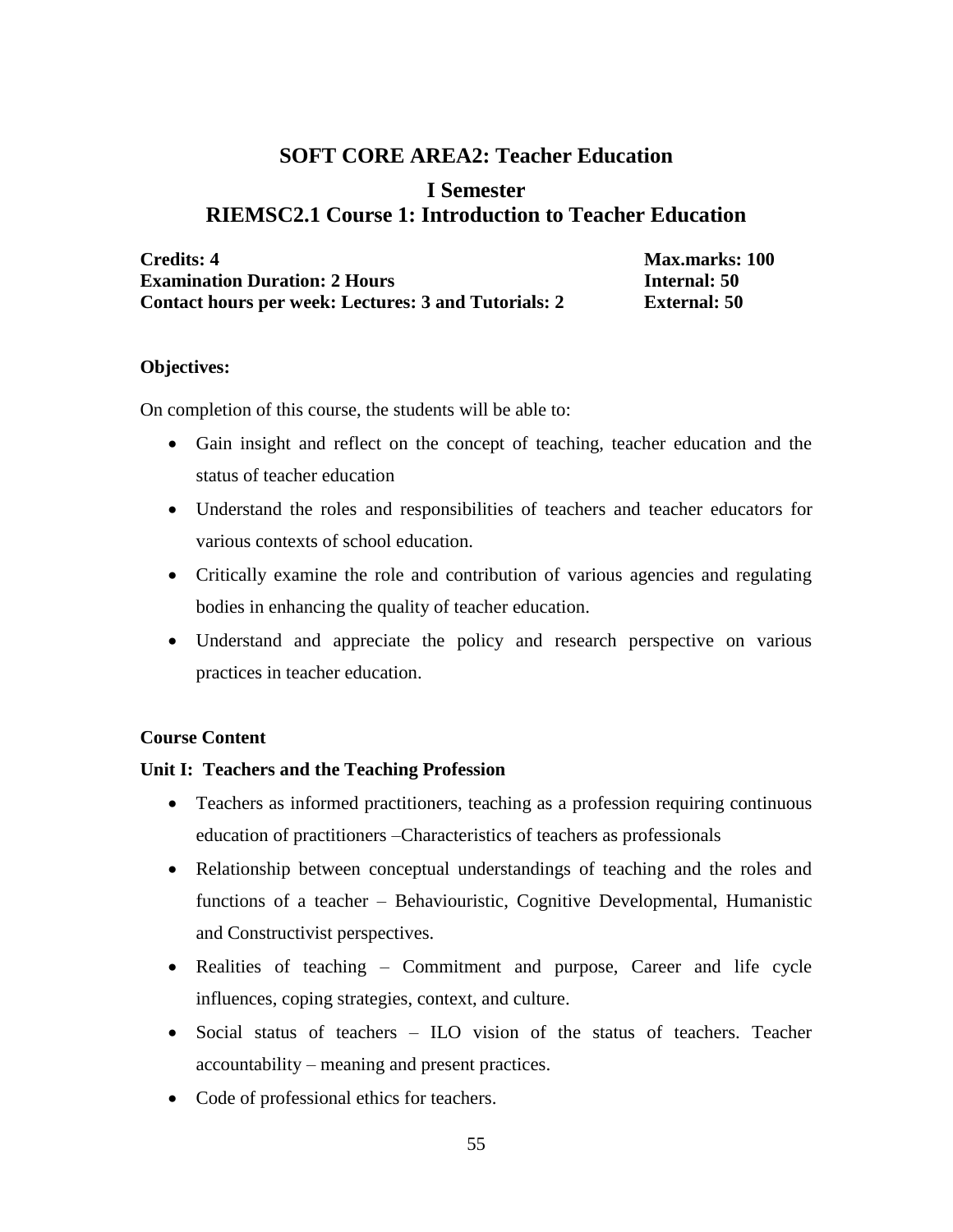#### **Unit II: Teacher Characteristics and Competencies**

- Domains of Teacher Knowledge Self, Content, General Pedagogy.
- Teacher Beliefs and Belief Systems.
- Teacher Expectations Brophy-Good Model, Good's Passivity Model.
- Skills and Competencies of a teacher, the basis for identification of skills and competencies for a school teacher.
- Policies of selection and promotion of a teacher present practices and need for standards.
- Scope and importance of teacher education for different levels, subjects, locale and classroom realities.

#### **Unit III: Teacher Educator**

- Roles and responsibilities of a teacher educator Elementary and Secondary.
- Conceptual understandings, Competencies and Characteristics of a teacher educator – qualifications.
- Training of teacher educators present practices and reforms needed.
- Norms and standards suggested by the NCTE and NAAC for teacher educators at various levels.
- Agencies, institutions and programmes for teacher educators SCERT, RIE, NCERT, NUEPA.
- Professional bodies for teacher educators AIATE. and other associations
- Status of teacher educators salaries, selection and promotion.

#### **Unit IV: Policies, Programmes and Schemes of Teacher Education.**

- Recommendations of Committees and Commissions on teachers.
- The Right to Education Bill and its implications for teacher education
- Programmes and Schemes of the State and Central Governments in teacher education.
- The National Curriculum Framework for Teacher Education Need and Efforts made by the NCERT and the NCTE.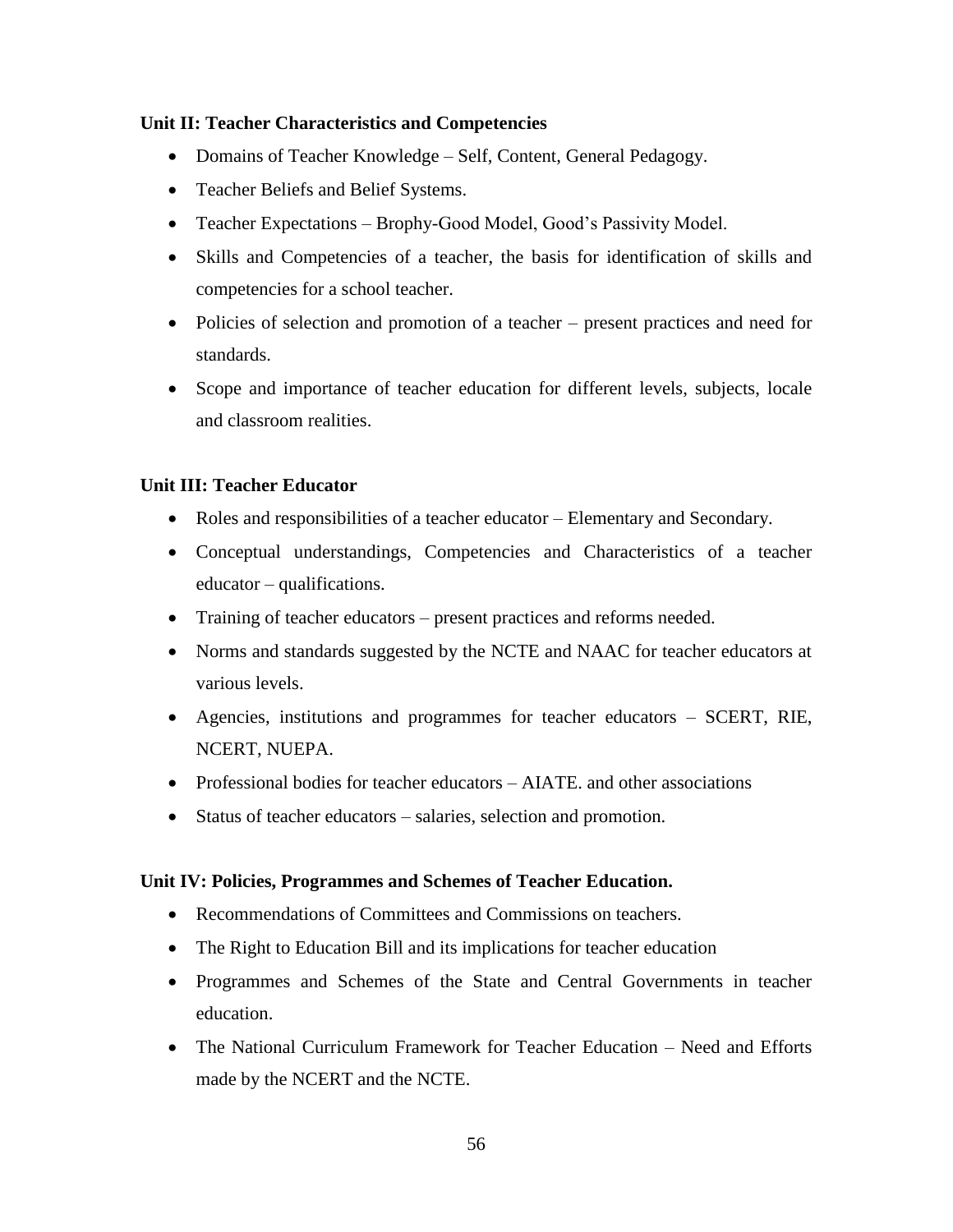- Relationship between the school curriculum and the curriculum of teacher education.
- Teacher Education as an area of research trends.
- Recognition, assessment and accreditation of teacher education institutions procedures and formulations of NCTE and NAAC and the need for reformulations. Towards Total Quality Management in teacher education

#### **Sessional Work**

- Study of the DIET and CTE manuals to identify the qualification, roles and responsibilities of teacher educators for different levels of school education.
- Study of the Annual Reports of SCERT/RIE/NCERT/NUEPA to identify the various programmes for professional development of teacher educators.
- Select any one current practice in teacher education and trace the background of its formulation as a policy.

- Anderson, L.W. International Encyclopedia of Teaching and Teacher Education (Second Edition).Elsevier Science Ltd. Oxford. 1995.
- Arora G.L. Teachers and their Teaching: Need for New Perspectives. Ravi Books: New Delhi. 2002.
- Deve Gowda A. C. Teacher Education In India. Printersall: Bangalore. 1973 Nizam Elahi. Teacher Education in India. APH: New Delhi. 1998.
- Hilliard F. H. Teaching the Teachers: Trends in Teacher Education. George Allen and Unwin: London. 1971
- Hitchcock G. and Hughes D. Research and the Teacher. Routledge: London. 1989
- Longford G. Teaching as a Profession. Manchester University Press. 1978
- McClelland V. A. and Varma V. P. Advances in Teacher Education. Routledge: London. 1989
- Mohanty S. B. Student Teaching. Ashok Publishing House: New Delhi. 1987.
- NCERT. National Curriculum Framework. NCERT: New Delhi. 2005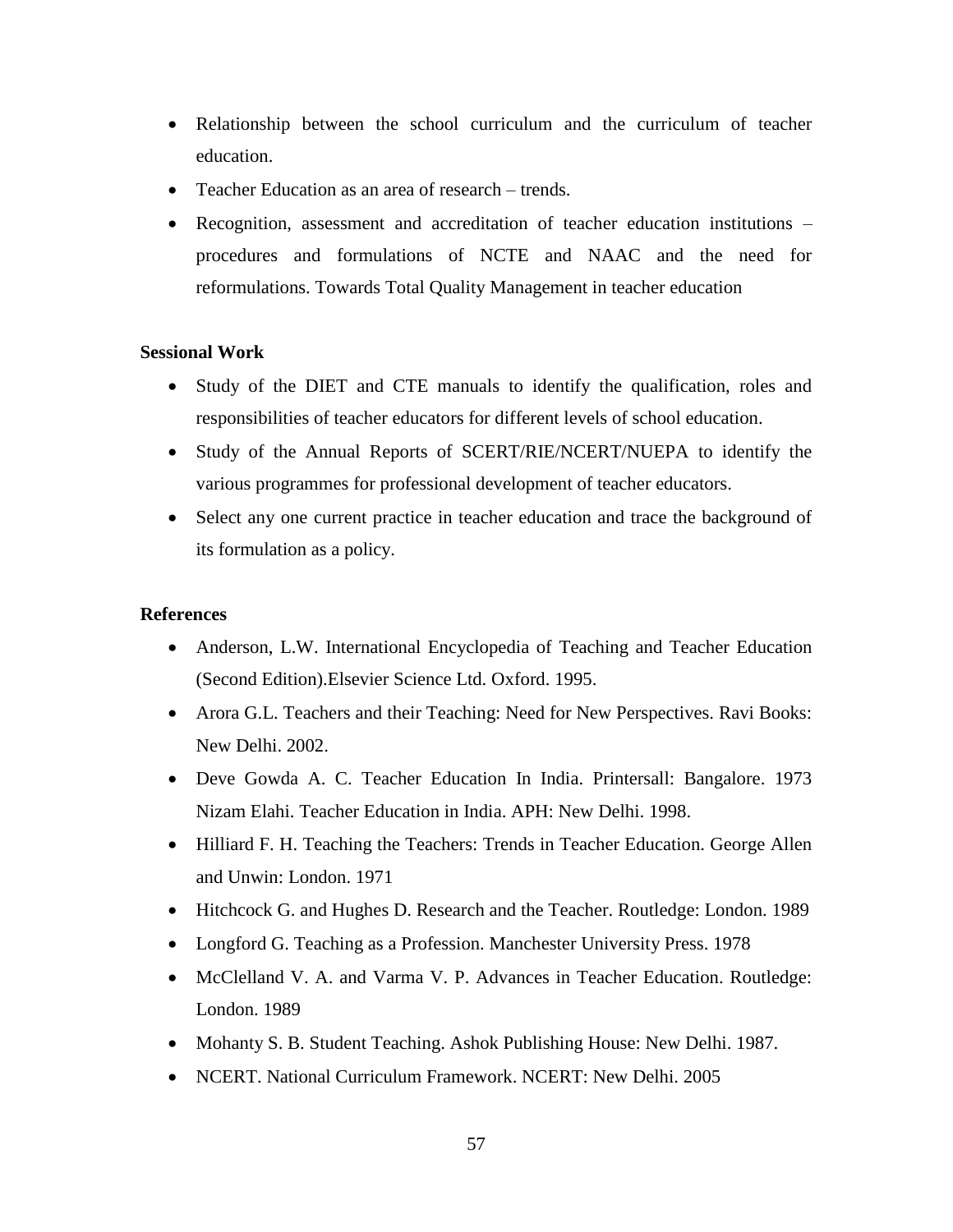- NCERT. Teacher Education for Curriculum Renewal. NCERT: New Delhi. 2006
- NCTE. Policy Perspectives in Teacher Education: Critique and Documentation. NCTE: New Delhi. 1998
- Report of the Conference of IATE. 1967
- Singh L. C. and Sharma P. C. Teacher Education and the Teacher. Vikas: New Delhi. 1997
- Tiwari D. Methods of Teaching Education. Crescent: New Delhi. 2006
- UNESCO. Teachers and Educational Quality. UNESCO Institute for Statistics. Montreal. 2006
- Web sites of NCERT, NUEPA, NCTE, SCERT, NAAC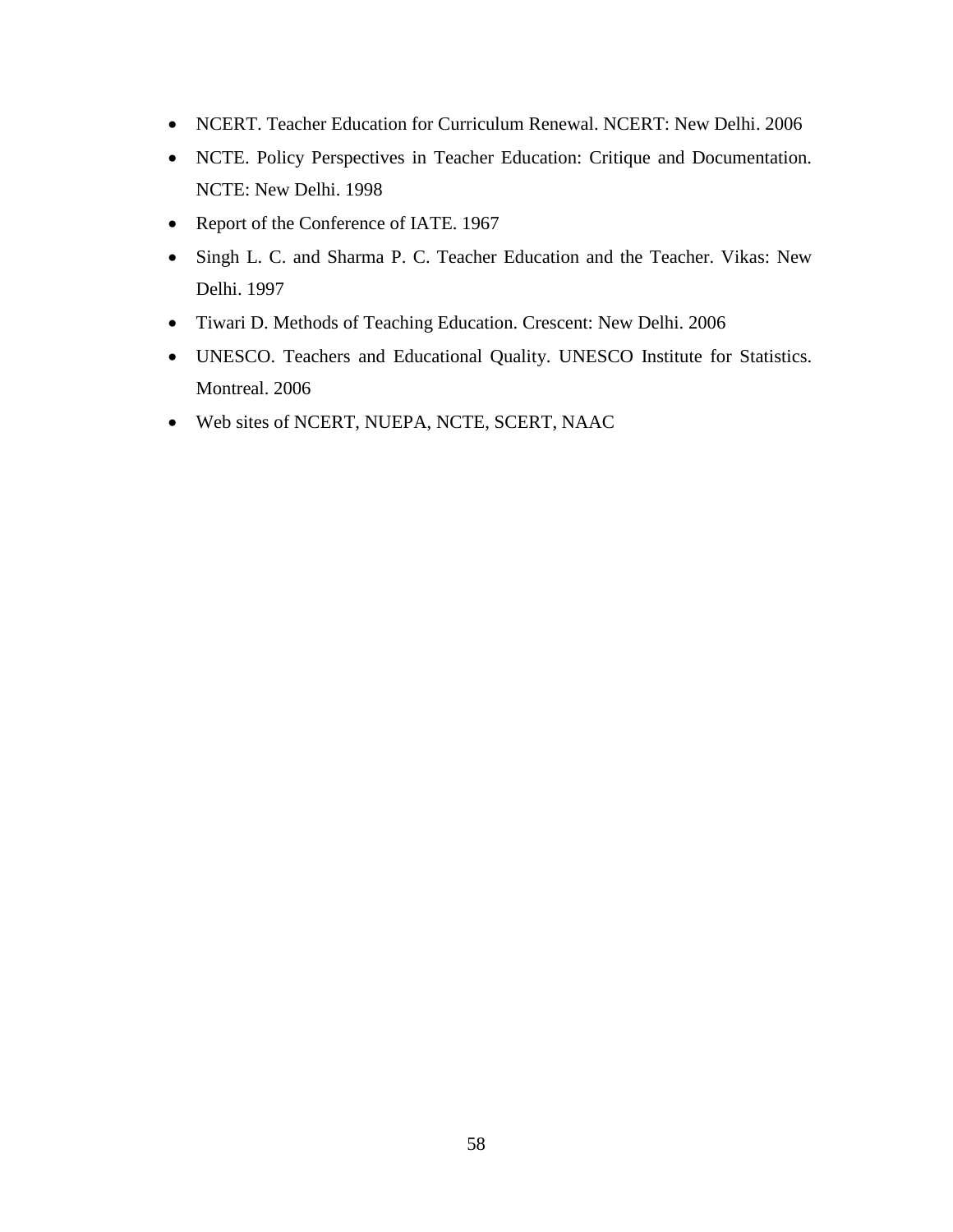## **I Semester RIEMEDSC2.2 Paper-II Pre-service Teacher Education**

| <b>Credits: 4</b>                                    | <b>Max.marks: 100</b> |
|------------------------------------------------------|-----------------------|
| <b>Examination Duration: 2 Hours</b>                 | <b>Internal:</b> 50   |
| Contact hours per week: Lectures: 3 and Tutorials: 2 | <b>External:</b> 50   |

#### **Objectives**

On completion of this course, the students will be able to:

- Gain insight and reflect on the concept and the status of pre-service teacher education
- Understand the nature and objectives and components of pre-service teacher education programmes
- Examine the existing teacher education curricula from the view point of policy, its relevance to the demands of present day school realities
- Develop competence in organization and evaluation of various components of a pre-service teacher education programme

#### **Unit I: Structure, Models and Curriculum of Pre-service Teacher Education**

- Pre-service teacher education concept, nature, objectives and scope.
- The structure of teacher education curriculum and its vision in curriculum documents of NCERT and NCTE
- Components of pre-service teacher education foundation courses, subject specialization and pedagogy, special fields, school based practicum and internship – weightages in course work and evaluation
- Pre-service teacher education for various levels of schooling nature and differences
- Approaches to teacher education knowledge based approach, job-oriented approach and competency based approach – implications for duration and scope and the need for a comprehensive approach to teacher education
- Modes of pre-service teacher education face-to-face (linear and integrated), distance and online – relative merits and limitations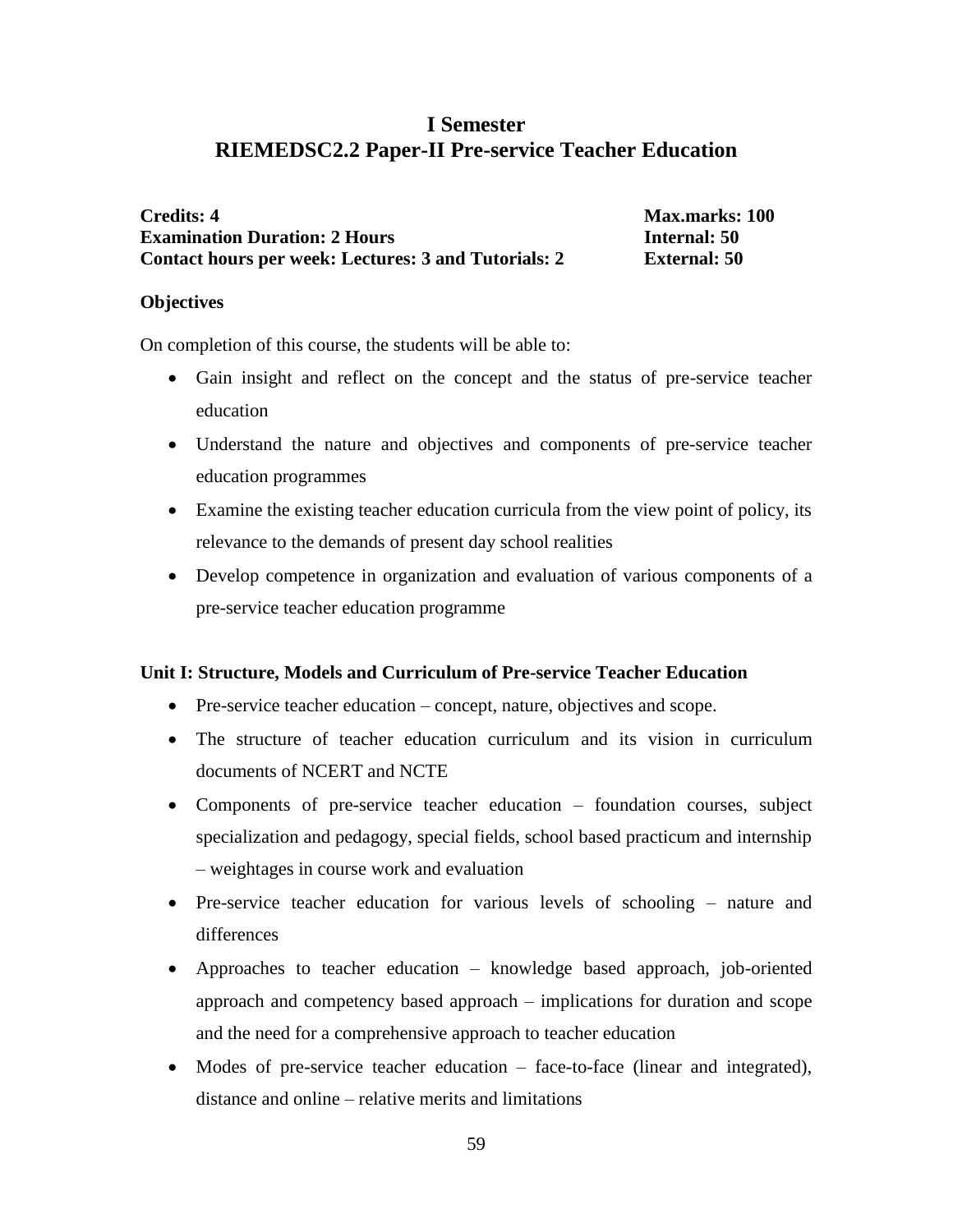## **Unit II: Organization and Evaluation of Foundation and Competency Development Courses**

- The student teacher as an adult learner characteristics. The concept of Andragogy and its principles
- Organisation, transaction and evaluation of different components of teacher education curriculum – existing practices. Need for the academic calendar and time table.
- Transactional approaches for the foundation courses Expository, Participatory, Collaborative, Peer Coaching, and Inquiry. Scope and possibilities for organization and evaluation
- Use of ICT audio, video, presentation and multimedia technologies.
- Transactional approaches for the skill and competency development courses need for awareness-modeling-analysis-practice-feedback cycle – scope and possibilities for organization and evaluation – practicum records and portfolio assessment

#### **Unit III: Organization and Evaluation in School Based Practicum and Internship**

- Concept and scope of school based practicum and internship the existing practices, their nature, objectives, organization and duration. Activities and experiences in pre-internship, internship and post-internship
- Simulated and actual classroom teaching practices, research findings and possibilities – organization and assessment of micro-teaching, its strengths and limitations.
- Planning and transacting a lesson need for a relationship with school curriculum, epistemological principles, and directives of policy. Formats of a lesson plan. Criteria for evaluation. Issue of number of practice lessons required for effective performance. Social, psychological, cultural and institutional factors influencing organization of practice lessons.
- School based experiences for orientation and professional practice study of school plant, school routines and school records. Planning and conducting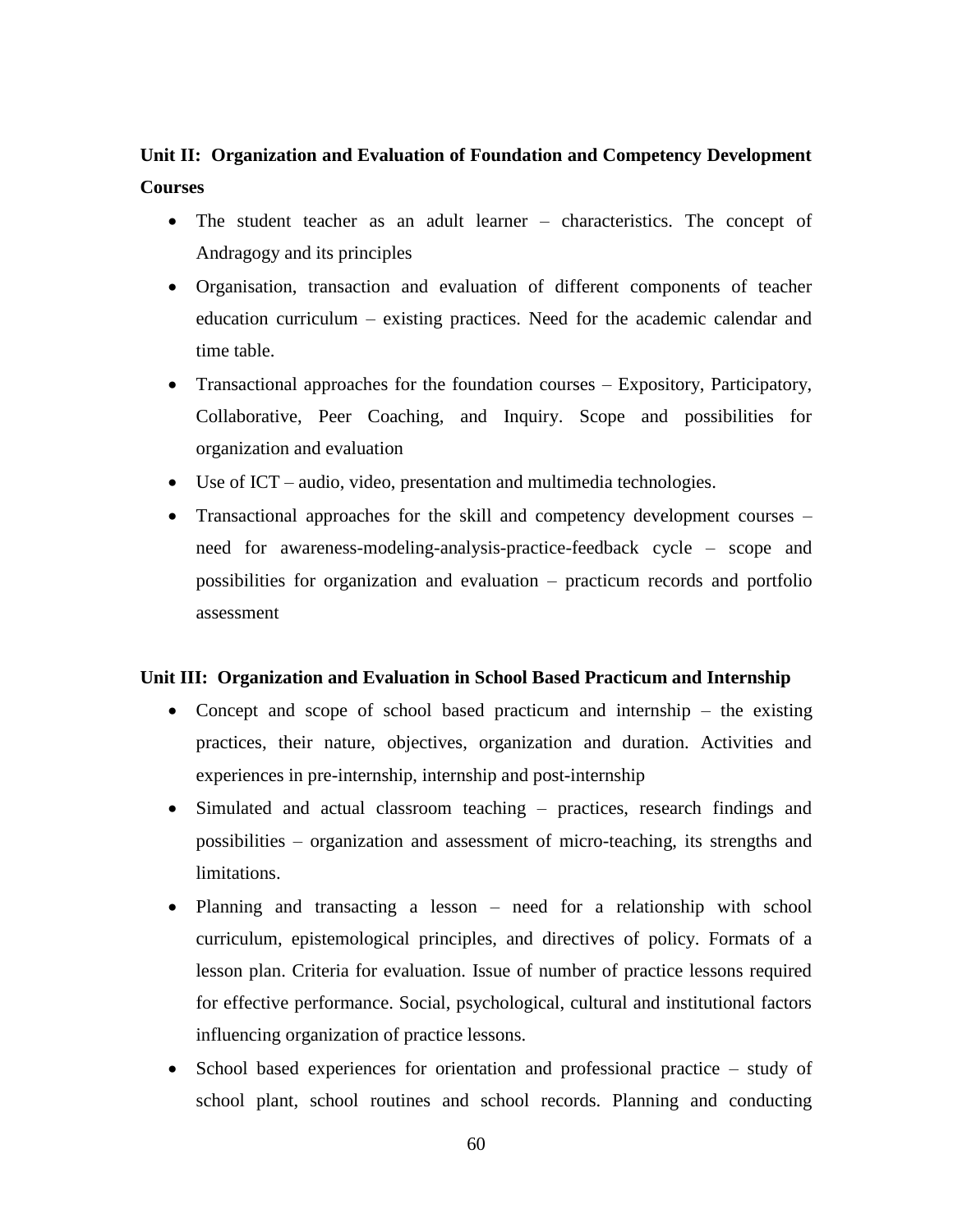assessment of learning. Experience in organizing scholastic and co-scholastic activities in a school – scope and possibilities. School based experiences for enhancing reflective and collaborative capabilities of a teacher – action research and community work.

Organizing teaching practice/ internship – various activities

#### **Unit IV: Issues, Trends of Research and Practice in Pre-service Teacher Education**

- Paradigms for research on teaching Gage, Doyle and Shulman.
- Research on effectiveness of teacher education programmes characteristics of an effective teacher education programme
- Methodological issues of research in teacher education direct versus indirect inference, generalisability of findings, laboratory versus field research, scope and limitations of classroom observation
- Networking of institutions of teacher education University, SCERT, NCTE, NCERT and UGC.
- Management and monitoring structures at various levels
- Issue of duration, commercialization, irrelevance and poor quality in teacher education, curriculum renewal

#### **Sessional Work**

- A "comparative study of state and national curricula" of pre-service teacher education in terms of their components, weightages, duration, organization, transaction and assessment – document analysis
- "Study of the existing practices of teacher education" Admission, staffing, planning, organization, transaction and evaluation practices of any one teacher education programme – Document analysis, observation, interview
- Design, implementation and evaluation of a training input in any one course of pre-service teacher education – mentored practicum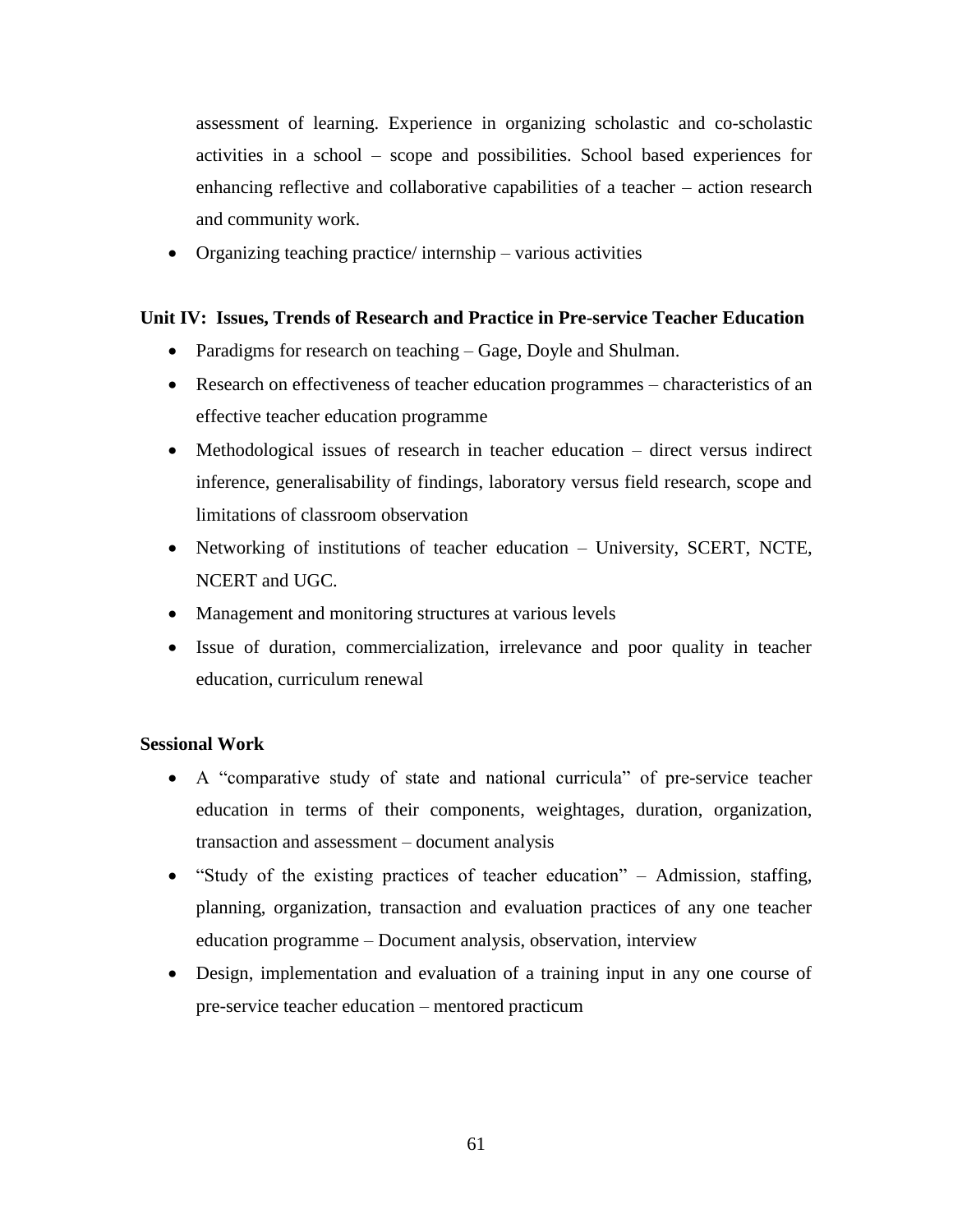- Anderson, L.W. International Encyclopedia of Teaching and Teacher Education (Second Edition).Elsevier Science Ltd. Oxford. 1995.
- Arora G.L. Teachers and their Teaching: Need for New Perspectives. Ravi Books: New Delhi. 2002
- Cohen L and Manion L. A Guide to Teaching Practice. Methuen: London. 1977 Walker R and Adelman C. A Guide to Classroom Observation. Routledge: London. 1990.
- Dash B. N. Teacher and Education in the Emerging Indian Society. Neelkamal: New Delhi. 2003
- Hilliard F. H. Teaching the Teachers: Trends in Teacher Education. George Allen and Unwin: London. 1971
- Hitchcock G. and Hughes D. Research and the Teacher. Routledge: London. 1989
- McClelland V. A. and Varma V. P. Advances in Teacher Education. Routledge: London. 1989
- NCERT. National Curriculum Framework. NCERT: New Delhi. 2005
- NCERT. Teacher Education for Curriculum Renewal. NCERT: New Delhi. 2006
- NCTE. Policy Perspectives in Teacher Education: Critique and Documentation. NCTE: New Delhi. 1998
- Nizam Elahi. Teacher Education in India. APH: New Delhi. 1998.
- Panda B. N. and Tewari A. D. Teacher Education. APH: New Delhi. 1997.
- Sharma M. L. Educating the Educator. The Indian Publications: Ambala. 2001 Mohanty S. B. Student Teaching. Ashok Publishing House: New Delhi. 1987.
- Singh L. C. and Sharma P. C. Teacher Education and the Teacher. Vikas: New Delhi. 1997
- Singh Y. K. Teaching Practice: Lesson Planning. APH Publishing Corporation: New Delhi. 2008.
- Tiwari D. Methods of Teaching Education. Crescent: New Delhi. 2006
- Web sites of NCERT, NUEPA, NCTE, SCERT, NAAC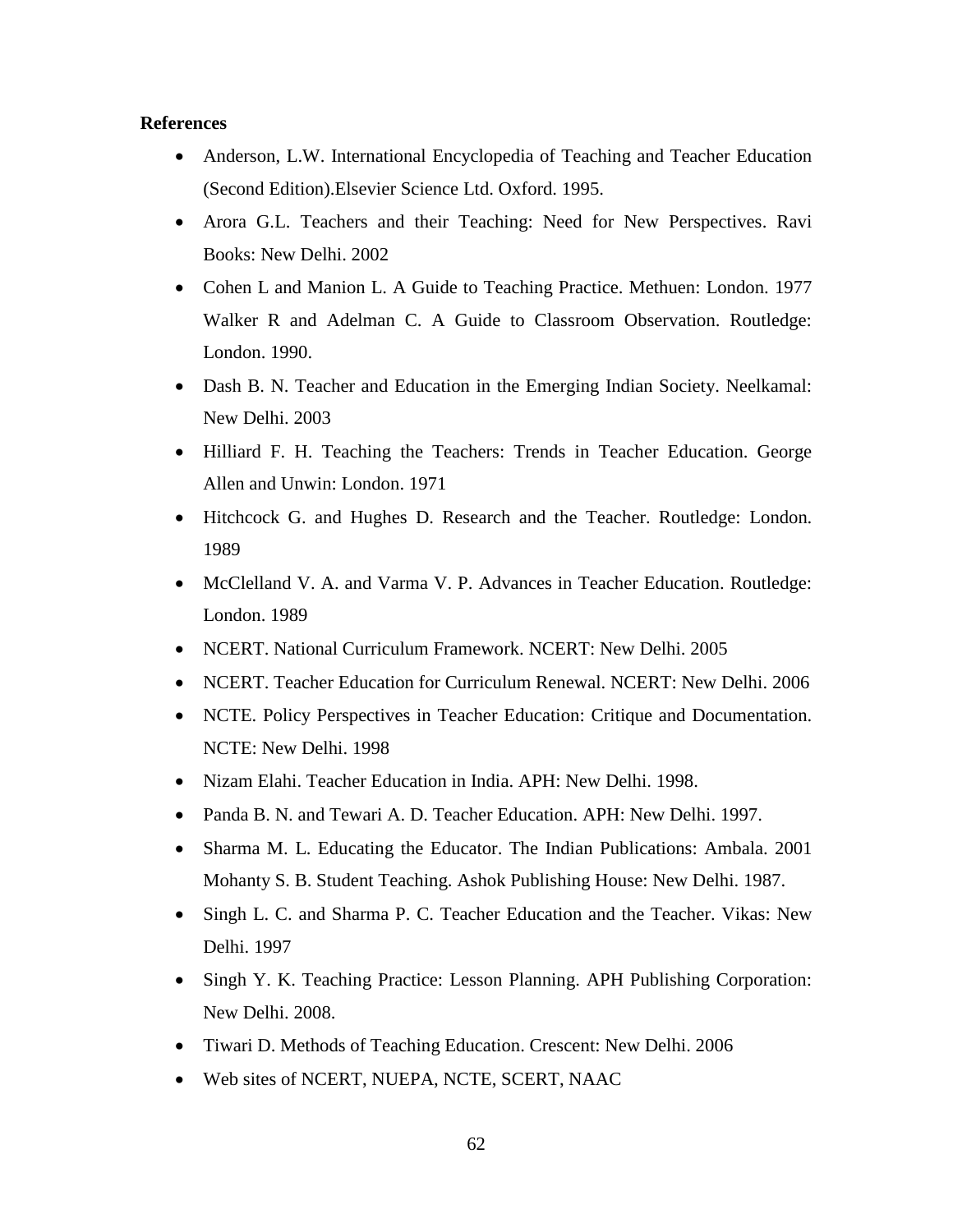### **II Semester RIEMEDSC2.3 Paper III Professional Development and In-service Teacher Education**

| <b>Credits: 4</b>                                    |  |
|------------------------------------------------------|--|
| <b>Examination Duration: 2 Hours</b>                 |  |
| Contact hours per week: Lectures: 3 and Tutorials: 2 |  |

**Credits: 4 Max.marks: 100 Example 1 Example 1 Example 1 Example 1 Example 1 Example 1 Example 1 Example 1 Example 1 Example 1 Example 1 Example 1 Example 1 Example 1 Example 1 Example 1 Example 1 Example 1 Examp External: 50** 

#### **Objectives**

On completion of this course, the students will be able to:

- Gain insight and reflect on the concept and the status of in-service teacher education
- Understand the nature and objectives and components of in-service teacher education programmes
- Examine the existing teacher education programmes for in-service teachers from the view point of policy and their relevance to the demands of present day school realities
- Develop competence in organization and evaluation of an in-service teacher education programme

#### **Unit I: Inservice Teacher Education in India – Policy, Structure and Concerns**

- Concept and need for continuing professional development of a teacher areas of professional development
- In-service teacher education meaning. National and state policies on in-service teacher education
- The structure for in-service teacher education sub-district, district, state, regional and national level agencies and institutions.
- Purpose of an in-service teacher education programme orientation, refresher, workshop, seminar and conference – their meaning and objectives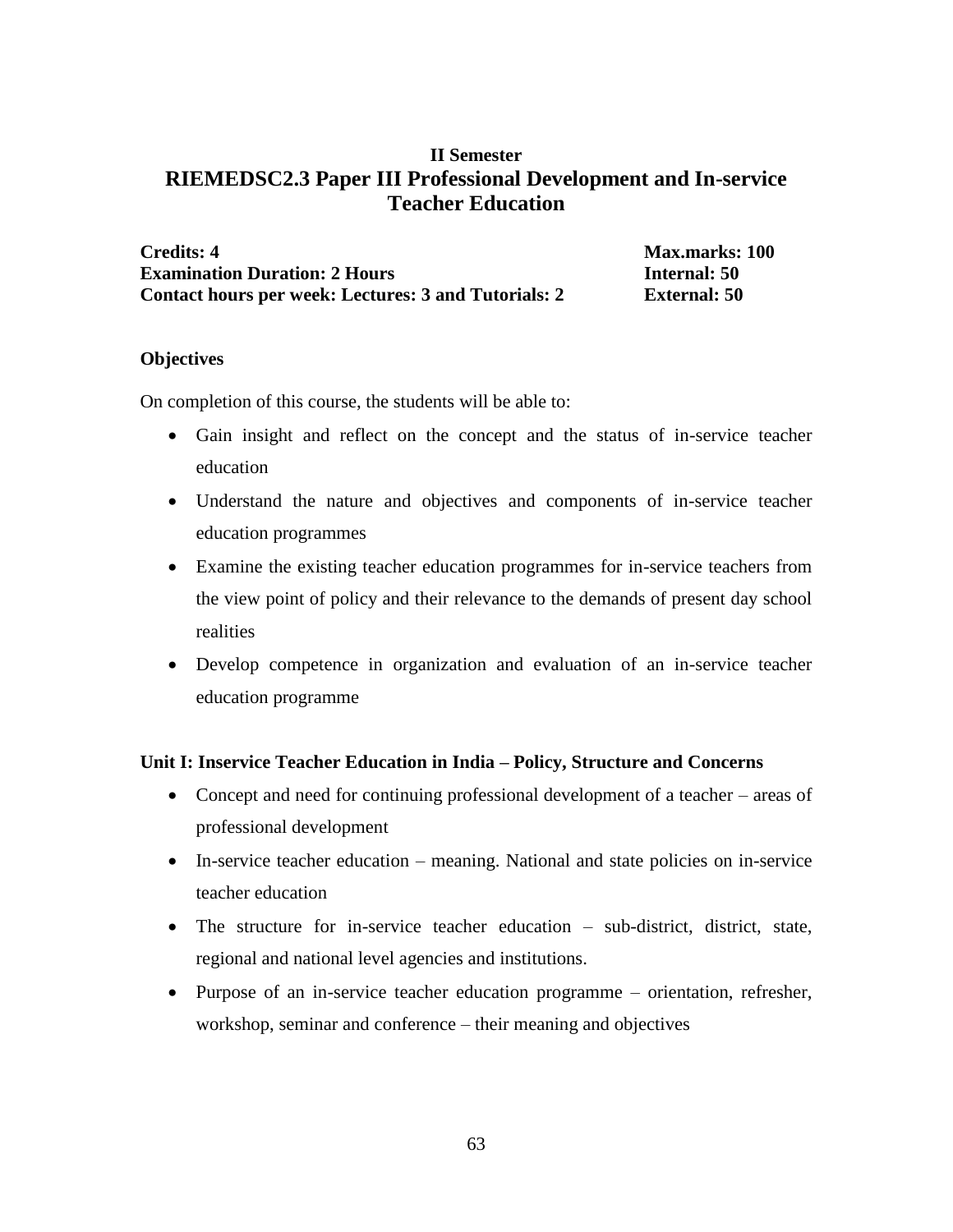#### **Unit II: Models of In-service Teacher Education**

- Teacher Development Concept, Factors influencing teacher development personal, contextual.
- Approaches to teacher development self-directed development, cooperative or collegial development, change-oriented staff development.
- Teacher Expertise Berliner's stages of development of a teacher.
- Varieties of in-service teacher education programmes induction, one shot, recurrent, cascade, multi-site, school based and course work – scope, merits and limitations of each of them
- Modes of in-service teacher education face-to-face, distance mode, online and mixed mode.

#### **Unit III: Planning, Organizing and Evaluating an In-service Teacher Education**

- Planning an in-service teacher education programme preliminary considerations of purpose, duration, resource requirements, and budget
- Designing an in-service teacher education programme steps and guidelines assessment of training needs, formulation of training curriculum, preparation of course material
- Organizing an in-service teacher education programme common problems faced by a teacher educator and guidelines for communication, arrangement, preparation, facilitating participation and collecting feedback and evaluation.
- Qualities and characteristics of an effective in-service teacher educator

#### **Unit IV: Issues, Trends of Research and Practice in In-service Teacher Education**

- Research on effectiveness of in-service teacher education programmes characteristics of an effective in-service teacher education programme
- Issue of transfer of training influencing factors and some solutions
- Networking of institutions of in-service teacher education purpose and nature
- Online networks and blogs for professional development of teachers and teacher educators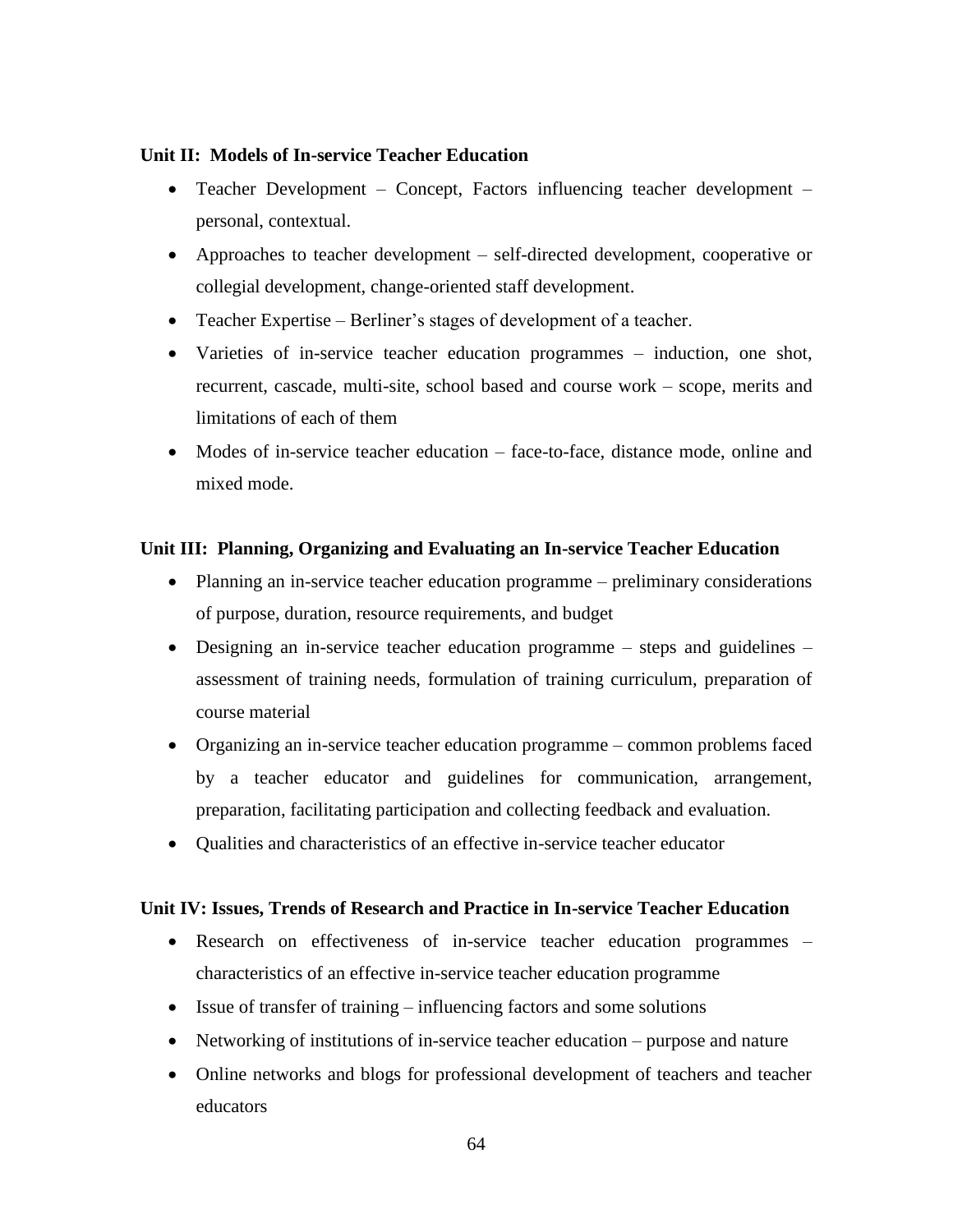- Management and monitoring structures at various levels
- Internet-Based Distance Education of in-service teachers: barriers, models, and research trends
- Teleconferencing meaning, purpose and possibilities

#### **Sessional Work**

- Critical study of an in-service teacher education programme in terms of their need and relevance, duration, planning, organization and outcomes – document analysis
- Case study of a teacher educator in terms of their educational and professional background, beliefs, insights, vision of in-service teacher education, perceived competencies, approaches followed, significant achievements and professional linkages – interview and observation
- Interview of a practicing teacher to identify the nature of in-service teacher education received and the felt needs.

- Arora G.L. Teachers and their Teaching: Need for New Perspectives. Ravi Books: New Delhi. 2002
- Dash B. N. Teacher and Education in the Emerging Indian Society. Neelkamal: New Delhi. 2003
- Hilliard F. H. Teaching the Teachers: Trends in Teacher Education. George Allen and Unwin: London. 1971
- Hitchcock G. and Hughes D. Research and the Teacher. Routledge: London. 1989
- Longford G. Teaching as a Profession. Manchester University Press. 1978 Singh L. C. and Sharma P. C. Teacher Education and the Teacher. Vikas: New Delhi. 1997
- McClelland V. A. and Varma V. P. Advances in Teacher Education. Routledge: London. 1989
- Nizam Elahi. Teacher Education in India. APH: New Delhi. 1998.
- Panda B. N. and Tewari A. D. Teacher Education. APH: New Delhi. 1997.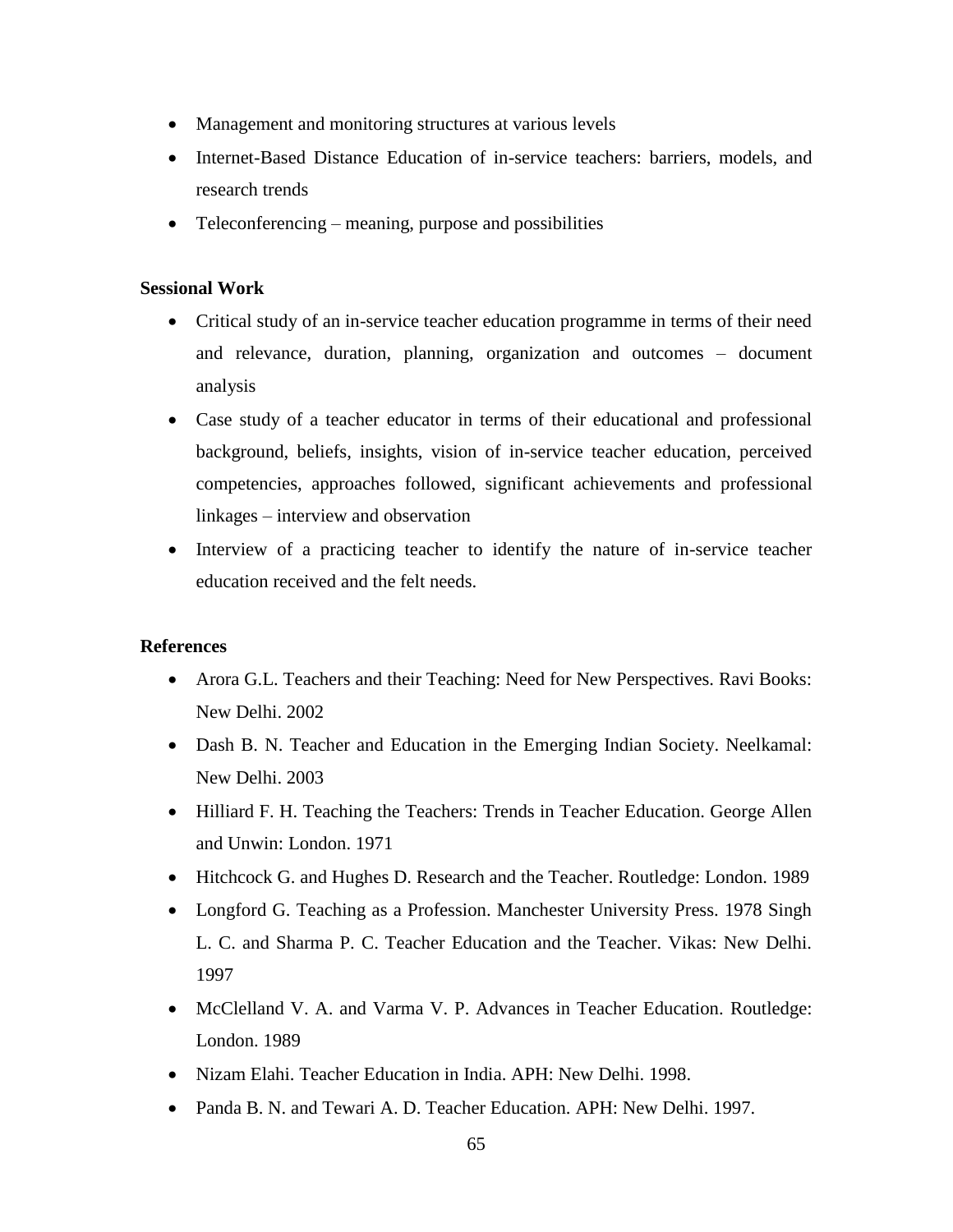- Ramdas V. Developing Training Competence of DIET and BRC Personnel through Teleconferencing. RIE: Mysore.
- Sharma M. L. Educating the Educator. The Indian Publications: Ambala. 2001
- Tiwari D. Methods of Teaching Education. Crescent: New Delhi. 2006 Web sites of NCERT, NUEPA, NCTE, SCERT, NAAC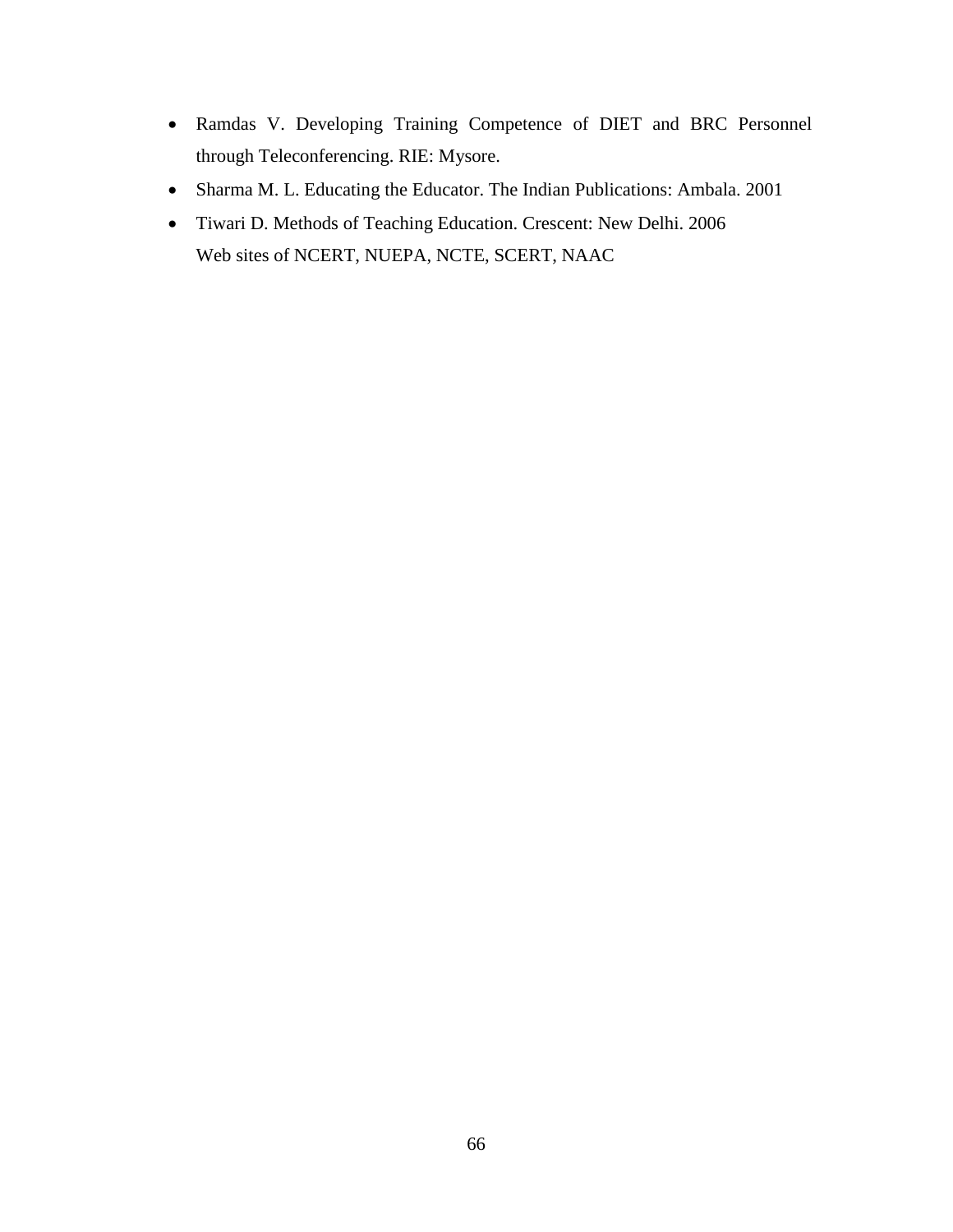### **II Semester RIEMEDSC2.4a Paper IVa: Elementary Teacher Education**

| <b>Credits: 4</b>                                    | <b>Max.marks: 100</b> |
|------------------------------------------------------|-----------------------|
| <b>Examination Duration: 2 Hours</b>                 | <b>Internal: 50</b>   |
| Contact hours per week: Lectures: 3 and Tutorials: 2 | <b>External: 50</b>   |

#### **Objectives**

On completion of this course, the students will be able to:

- Gain insight and reflect on the concept of teaching, teacher education and the status of elementary teacher education
- Understand the developments and emerging practices in pre-service and inservice education of elementary school teachers
- Understand the role and functions of various agencies and institutions of elementary teacher education
- Understand the structure and management of elementary teacher education
- Gain insight into the problems, issues and research trends in elementary teacher education

#### **Unit I: Objectives and Development of Elementary Teacher Education**

- Changing vision of elementary education in a global society and the expectations from an elementary school teacher
- Development of elementary teacher education (ETE) during the post independence period
- Need, Concept and Objectives of elementary teacher education pre-service and in-service education of teachers
- Different organization and agencies involved in elementary teacher education their role, functions and networking
- Partnerships in elementary teacher education TEI with school and community, Government Agencies with NGOs and Self Help Groups, between teacher education institutions preparing teachers for different levels of school education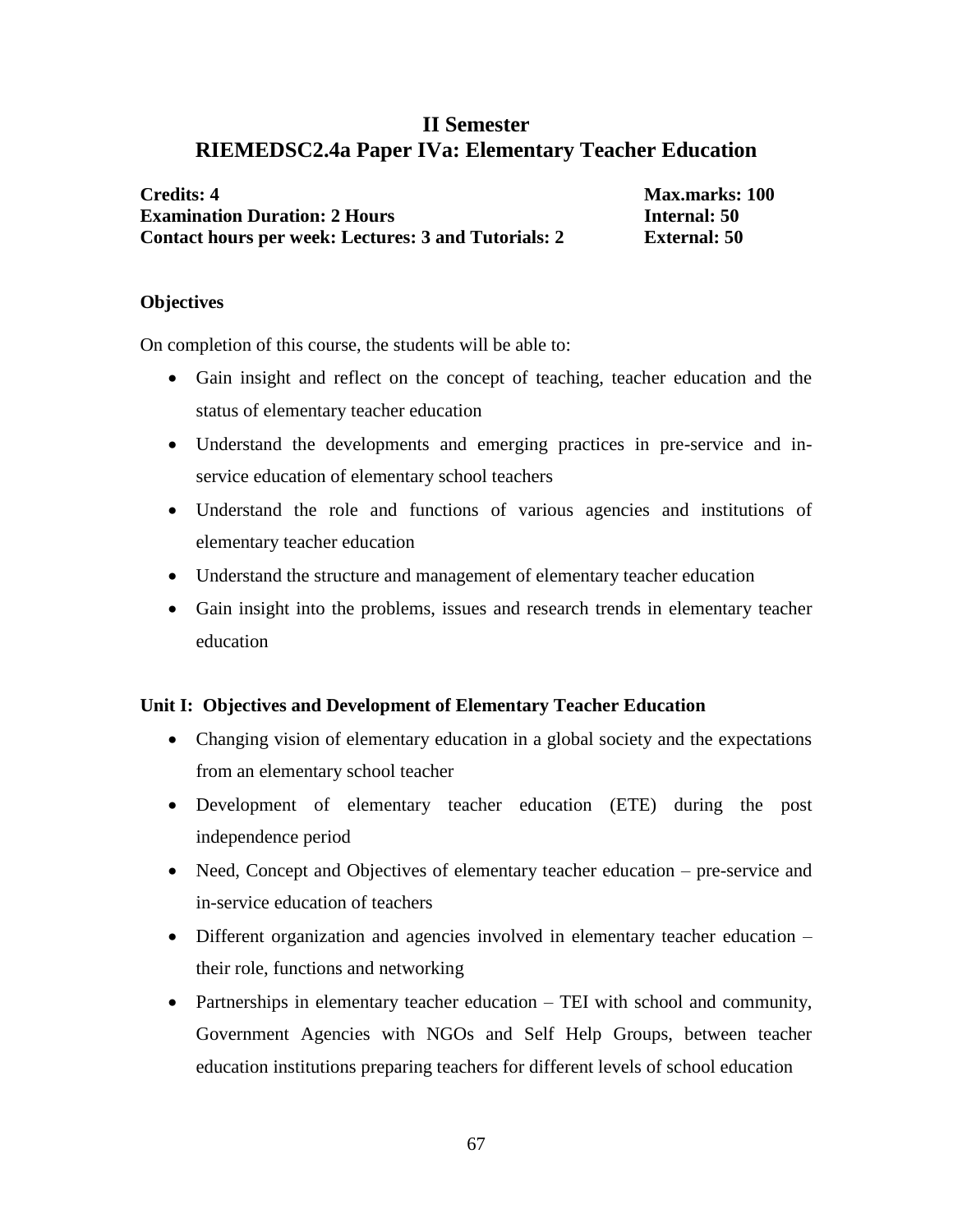#### **Unit II: Pre-service and In-service Education of Elementary Teachers**

- Models of elementary teacher education enrolment at the under graduation level and after graduation, practices in other countries.
- Various organizational aspects of elementary teacher education duration of the course, admission criteria, enrolment, building and equipments, examination and certification
- Present practices, trends and issues in organizing school experience programme pre-service teacher education programmes
- Centrally sponsored schemes for in-service education of elementary teachers PMOST and SOPT: course structure, mode of transaction and impact
- In-service ETE under DPEP and SSA
- Preparation of teachers for art, craft, music, physical education and special education – need, existing programmes and practices
- Initiatives of the Government, NGOs and Self Help Groups in designing and implementing in-service teacher education programmes within a learning initiative

#### **Unit III: Structure and Management of Elementary Teacher Education**

- Structure of elementary teacher education system in India its merits and limitations
- Decentralization of ETE post DPEP experiences
- Preparing teachers for different contexts of elementary education structural and substantive arrangements in the ETE programmes
- Vertical mobility of an elementary teacher
- Professional development of teachers and teacher educators present practices and avenues
- Systemic factors influencing the quality of pre and in-service education of elementary school teachers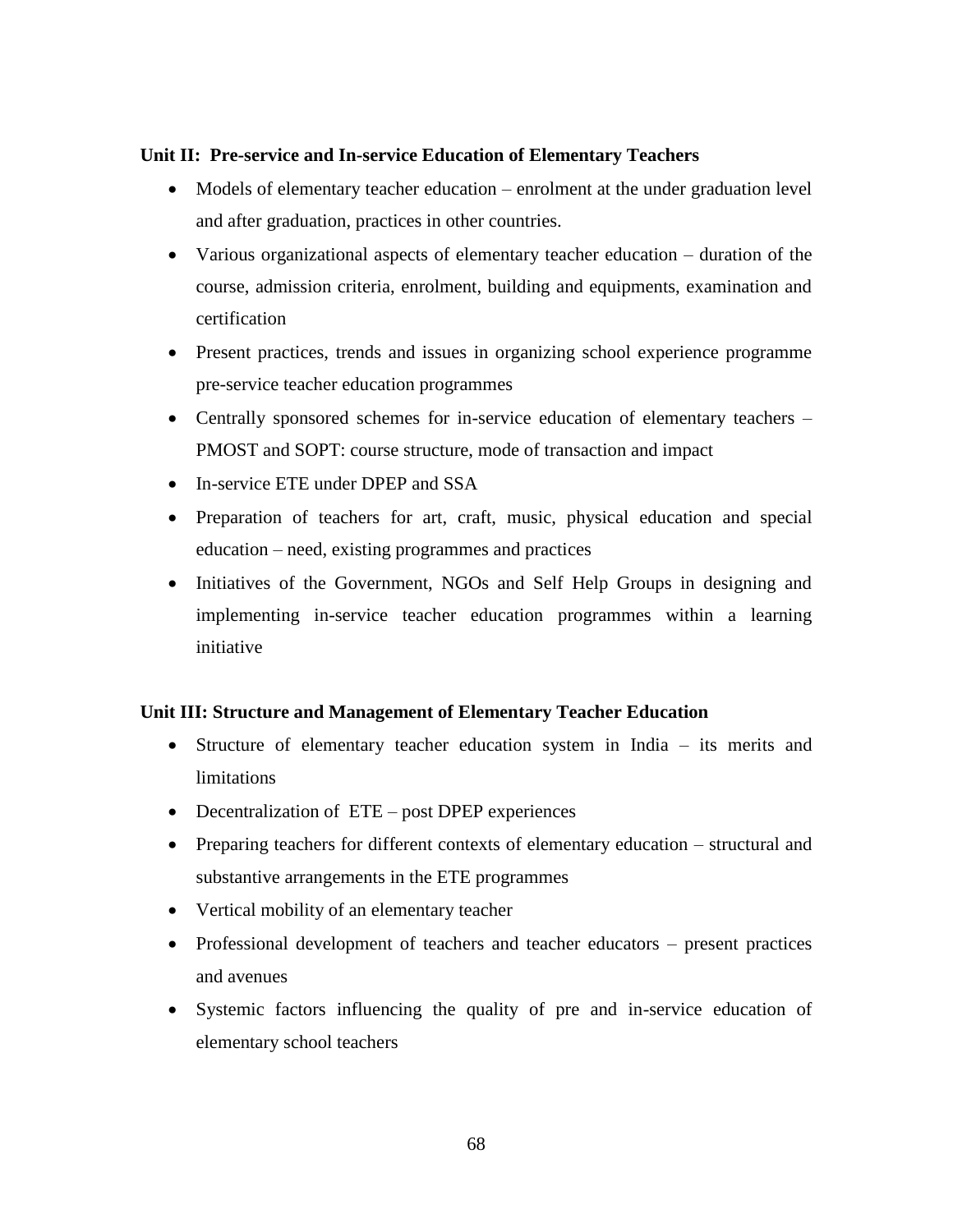#### **Unit IV: Problems, Issues and Research in Elementary Teacher Education**

- Challenges before ETE training of untrained and Para teachers, improperly qualified teacher educators, assurance of quality of teacher education programmes,
- Sufficiency of subject matter knowledge for teaching at the upper primary level,
- Single versus specialized teachers
- Issues related to enhancing teacher competence, commitment and teacher performance
- Trends of research in ETE review of a few recent research studies in elementary teacher education with reference design, findings and policy implications

#### **Sessional Work**

- A study of the perception of teacher educators and student teachers on various aspects of a pre-service elementary teacher education programme such as weightages, duration, admission policy, staffing, organization, transaction and assessment
- Interview of five student teachers to identify curricular areas in teacher education that require revision and strengthening.

- Anderson, L.W. International Encyclopedia of Teaching and Teacher Education (Second Edition).Elsevier Science Ltd. Oxford. 1995.
- Arora G.L. Teachers and their Teaching: Need for New Perspectives. Ravi Books: New Delhi. 2002
- Cohen L and Manion L. A Guide to Teaching Practice. Methuen: London. 1977
- Dash B. N. Teacher and Education in the Emerging Indian Society. Neelkamal: New Delhi. 2003
- Hilliard F. H. Teaching the Teachers: Trends in Teacher Education. George Allen and Unwin: London. 1971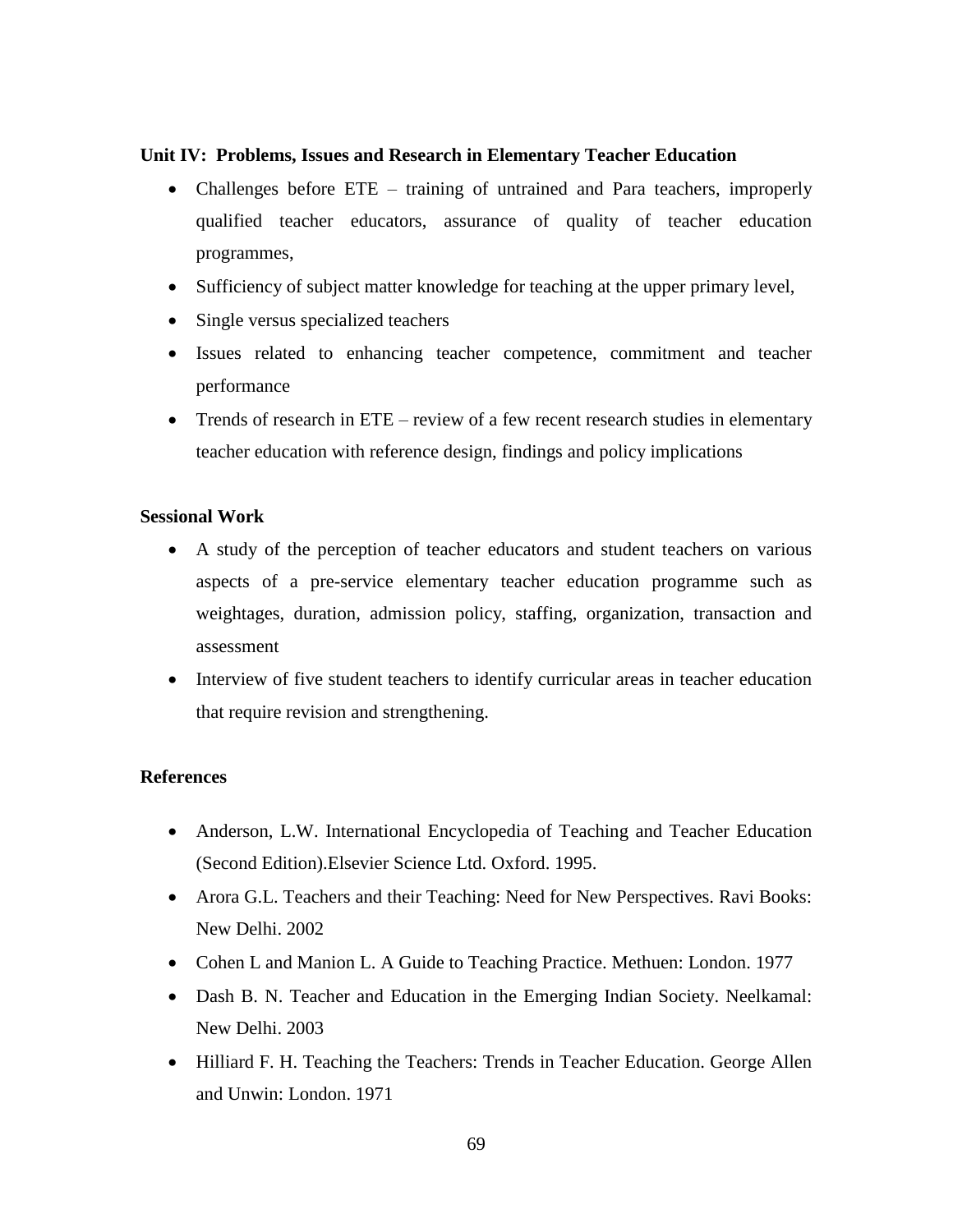- Hitchcock G. and Hughes D. Research and the Teacher. Routledge: London. 1989
- Longford G. Teaching as a Profession. Manchester University Press. 1978
- McClelland V. A. and Varma V. P. Advances in Teacher Education. Routledge: London. 1989
- Mohanty S. B. Student Teaching. Ashok Publishing House: New Delhi. 1987.
- NCERT. National Curriculum Framework. NCERT: New Delhi. 2005
- NCERT. Teacher Education for Curriculum Renewal. NCERT: New Delhi. 2006
- NCTE. Policy Perspectives in Teacher Education: Critique and Documentation. NCTE: New Delhi. 1998
- Nizam Elahi. Teacher Education in India. APH: New Delhi. 1998.
- Panda B. N. and Tewari A. D. Teacher Education. APH: New Delhi. 1997.
- Ramdas V. Developing Training Competence of DIET and BRC Personnel through Teleconferencing. RIE: Mysore.
- Sharma M. L. Educating the Educator. The Indian Publications: Ambala. 2001
- Singh L. C. and Sharma P. C. Teacher Education and the Teacher. Vikas: New Delhi. 1997
- Singh Y. K. Teaching Practice: Lesson Planning. APH Publishing Corporation: New Delhi. 2008.
- Tiwari D. Methods of Teaching Education. Crescent: New Delhi. 2006
- Walker R and Adelman C. A Guide to Classroom Observation. Routledge: London. 1990.
- Web sites of NCERT, NUEPA, NCTE, SCERT, NAAC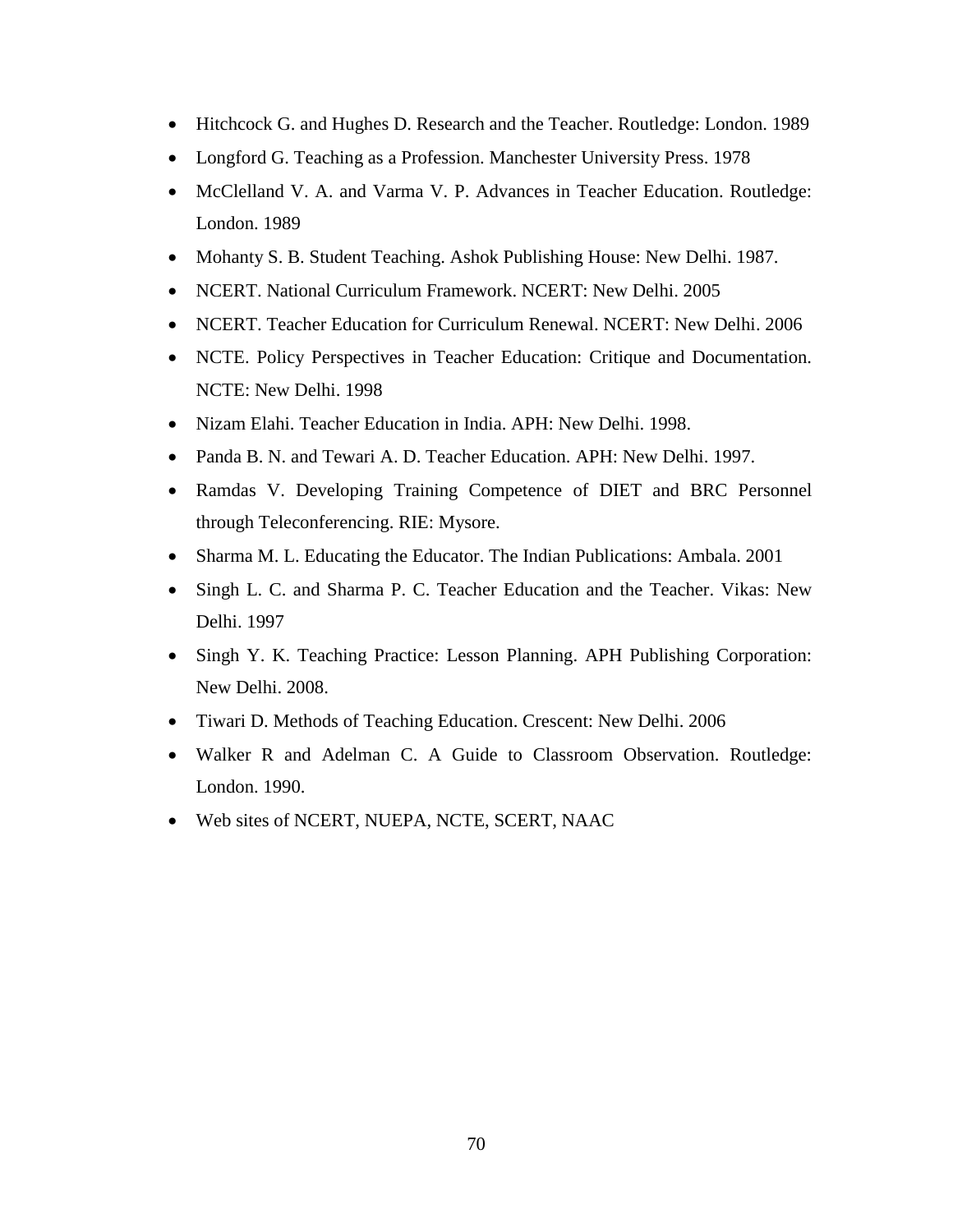## **II Semester RIEMEDSC2.4b Paper IVb: Secondary Teacher Education**

| <b>Credits: 4</b>                                           | <b>Max.marks: 100</b> |
|-------------------------------------------------------------|-----------------------|
| <b>Examination Duration: 2 Hours</b>                        | <b>Internal:</b> 50   |
| <b>Contact hours per week: Lectures: 3 and Tutorials: 2</b> | <b>External: 50</b>   |

#### **Objectives**

On completion of this course, the students will be able to:

- Gain insight and reflect on the concept of teaching, teacher education and the status of secondary teacher education
- Understand the developments and emerging practices in pre-service and inservice education of secondary school teachers
- Understand the role and functions of various agencies and institutions of secondary teacher education
- Understand the structure and management of secondary teacher education
- Gain insight into the problems, issues and research trends in secondary teacher education

#### **Unit I: Objectives and Development of Secondary Teacher Education**

- Changing vision of secondary education in a global society and the expectations from an secondary school teacher
- Development of secondary teacher education (STE) during the post independence period
- Need, Concept and Objectives of secondary teacher education pre-service and in-service education of teachers
- Different organization and agencies involved in secondary teacher education their role, functions and networking
- Partnerships in secondary teacher education TEI with school and community, Government Agencies with University, NGOs and Self Help Groups, between teacher education institutions preparing teachers for different levels of school education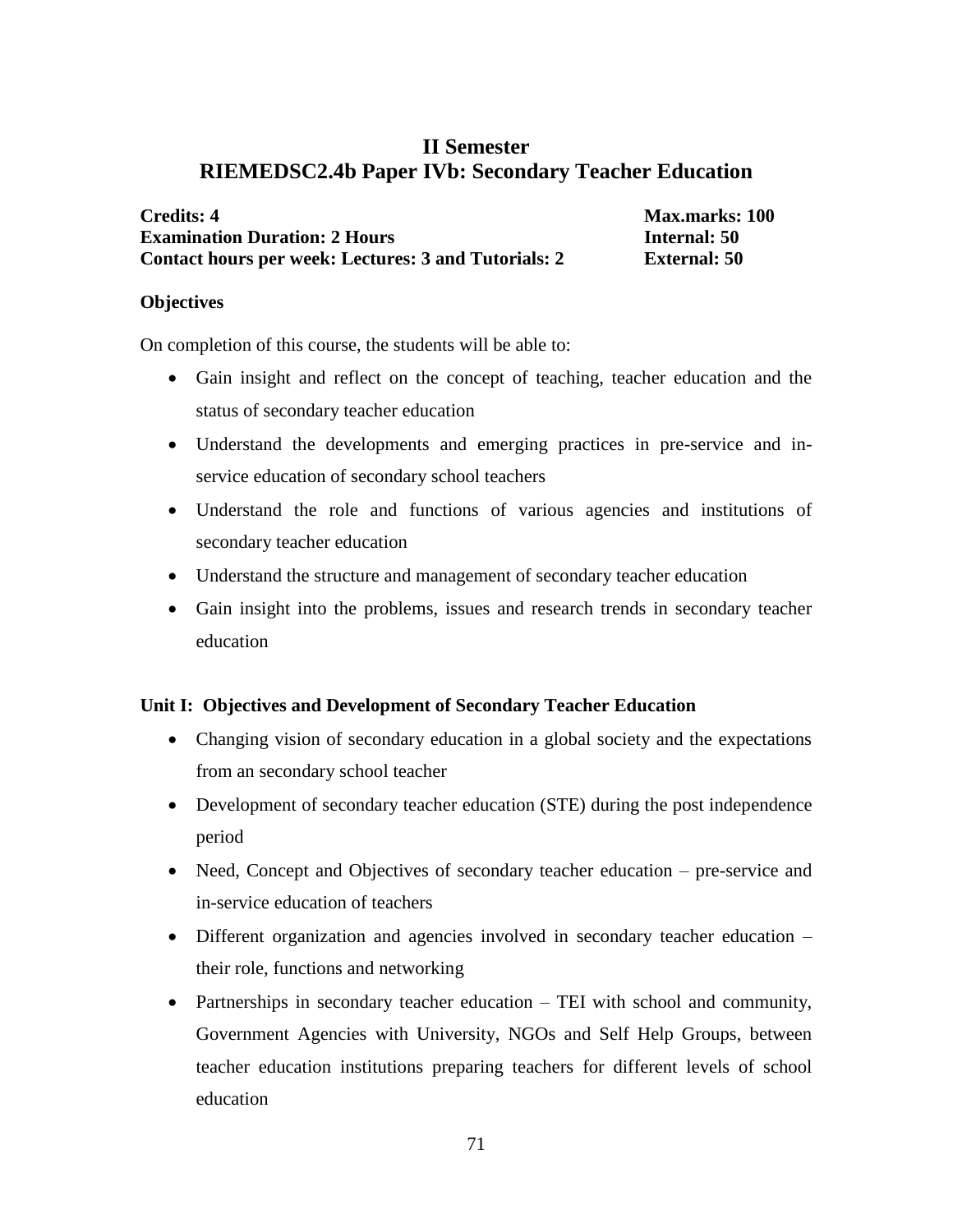#### **Unit II: Pre-service and In-service Education of Secondary Teachers**

- Models of secondary teacher education enrolment at the under graduation level and after graduation, practices in other countries.
- Various organizational aspects of secondary teacher education duration of the course, admission criteria, enrolment, building and equipments, examination and certification
- Present practices, trends and issues in organizing school experience programme pre-service teacher education programmes
- Centrally sponsored schemes for in-service education of secondary teachers PMOST and SOPT: course structure, mode of transaction and impact
- In-service STE under DPEP and SSA
- Preparation of teachers for art, craft, music, physical education and special education – need, existing programmes and practices
- Initiatives of the Government, NGOs and Self Help Groups in designing and implementing in-service teacher education programmes within a learning initiative

#### **Unit III: Structure and Management of Secondary Teacher Education**

- Structure of secondary teacher education system in India its merits and limitations
- Universalisation of Secondary Education and its implications for teacher education at the secondary level
- Preparing teachers for different contexts of secondary education structural and substantive arrangements in the STE programmes
- Vertical mobility of a secondary school teacher
- Professional development of teachers and teacher educators present practices and avenues
- Systemic factors influencing the quality of pre and in-service education of secondary school teachers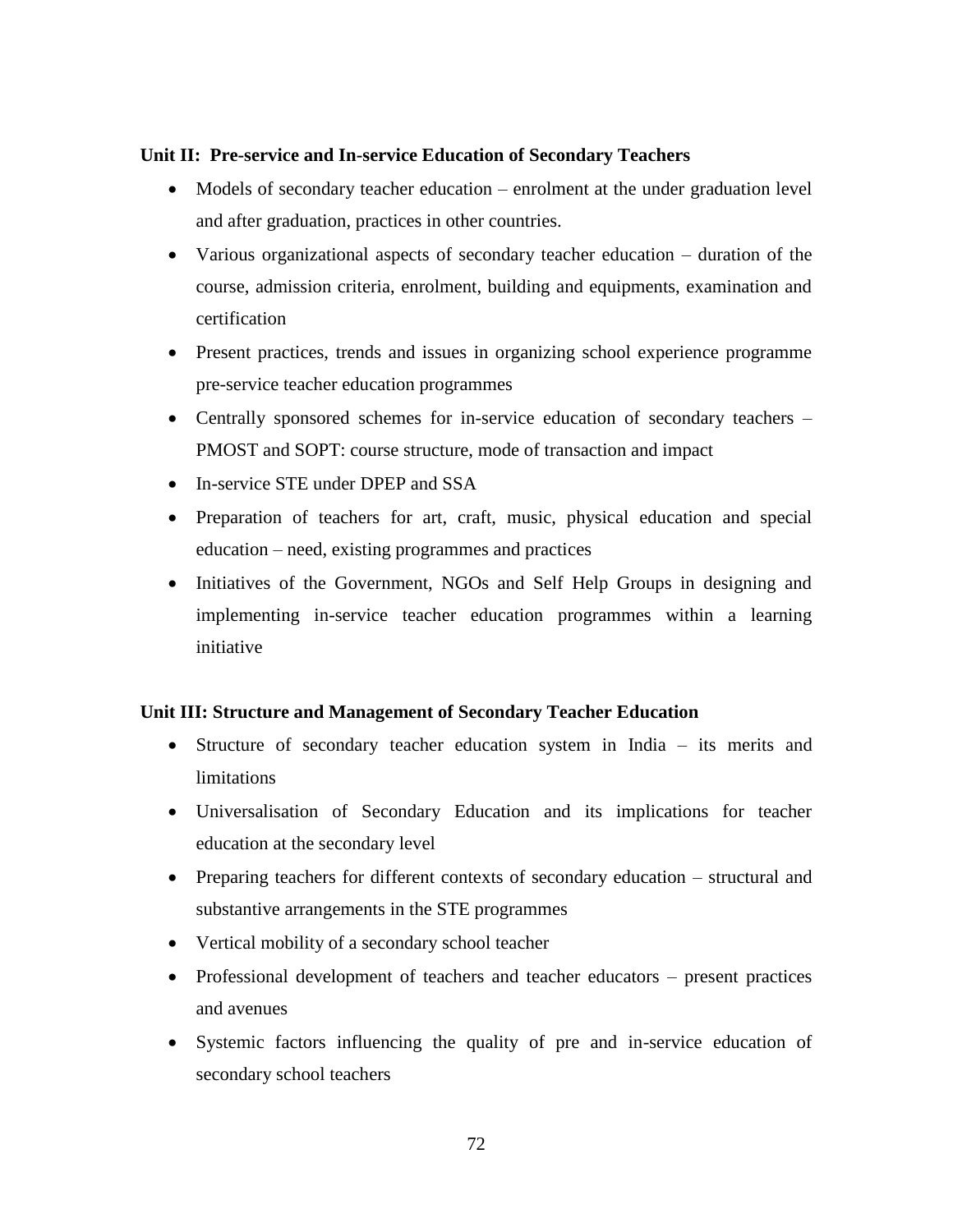#### **Unit IV: Problems, Issues and Research in Secondary Teacher Education**

- Challenges before STE relevance to school education, improperly qualified teacher educators, assurance of quality of teacher education programmes,
- Sufficiency of subject matter knowledge for teaching at the senior secondary level,
- Single subject versus multiple subject teachers
- Issues related to enhancing teacher competence, commitment and teacher performance
- Trends of research in STE review of a few recent research studies in secondary teacher education with reference design, findings and policy implications

#### **Sessional Work**

- A study of the perception of teacher educators and student teachers on various aspects of a pre-service secondary teacher education programme such as weightages, duration, admission policy, staffing, organization, transaction and assessment
- Interview of five student teachers to identify curricular areas in teacher education that require revision and strengthening.

- Anderson, L.W. International Encyclopedia of Teaching and Teacher Education (Second Edition).Elsevier Science Ltd. Oxford. 1995.
- Arora G.L. Teachers and their Teaching: Need for New Perspectives. Ravi Books: New Delhi. 2002
- Cohen L and Manion L. A Guide to Teaching Practice. Methuen: London. 1977
- Dash B. N. Teacher and Education in the Emerging Indian Society. Neelkamal: New Delhi. 2003
- Hilliard F. H. Teaching the Teachers: Trends in Teacher Education. George Allen and Unwin: London. 1971
- Hitchcock G. and Hughes D. Research and the Teacher. Routledge: London. 1989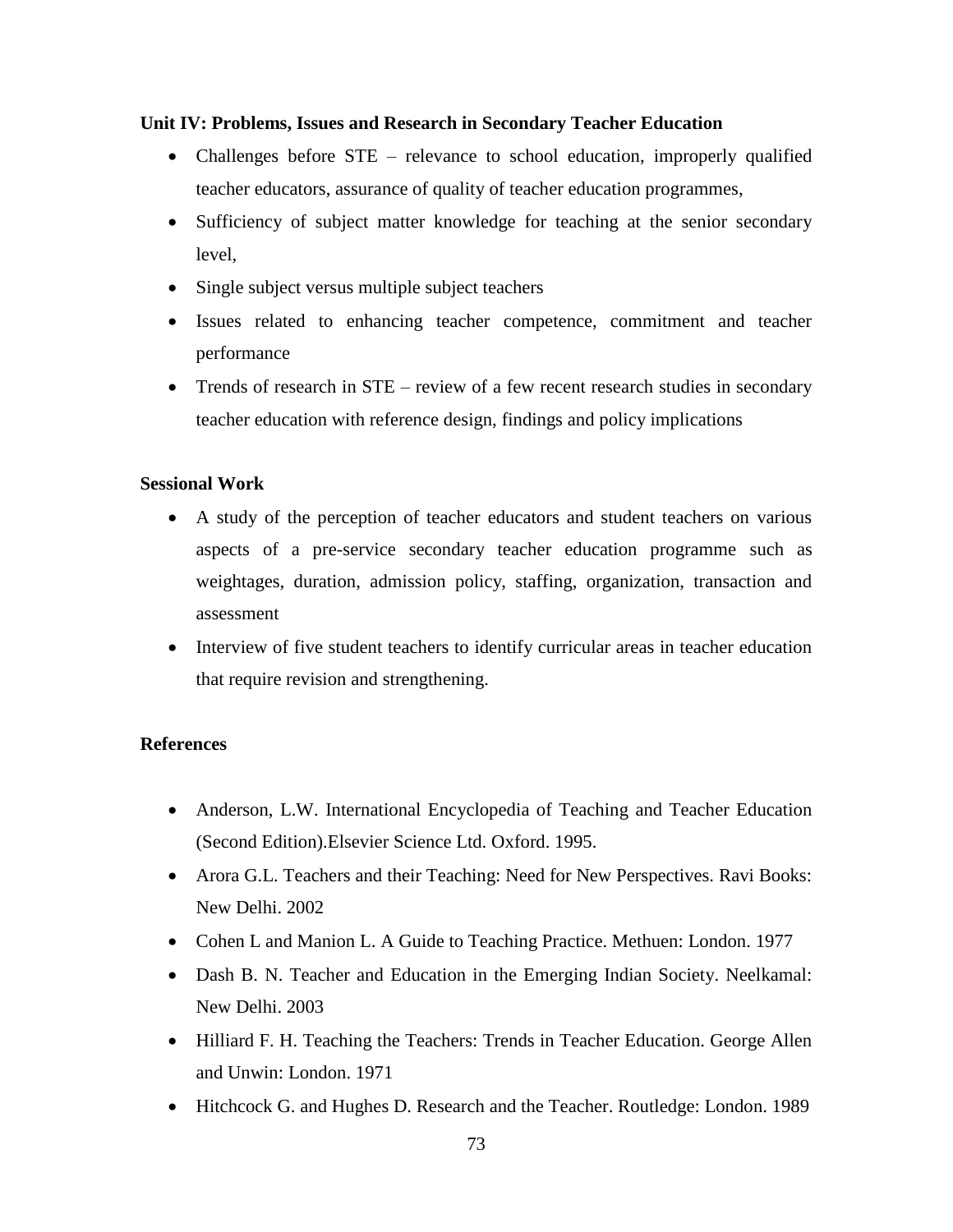- Longford G. Teaching as a Profession. Manchester University Press. 1978
- McClelland V. A. and Varma V. P. Advances in Teacher Education. Routledge: London. 1989
- Mohanty S. B. Student Teaching. Ashok Publishing House: New Delhi. 1987.
- NCERT. National Curriculum Framework. NCERT: New Delhi. 2005
- NCERT. Teacher Education for Curriculum Renewal. NCERT: New Delhi. 2006
- NCTE. Policy Perspectives in Teacher Education: Critique and Documentation. NCTE: New Delhi. 1998
- Nizam Elahi. Teacher Education in India. APH: New Delhi. 1998.
- Panda B. N. and Tewari A. D. Teacher Education. APH: New Delhi. 1997.
- Ramdas V. Developing Training Competence of DIET and BRC Personnel through Teleconferencing. RIE: Mysore.
- Sharma M. L. Educating the Educator. The Indian Publications: Ambala. 2001
- Singh L. C. and Sharma P. C. Teacher Education and the Teacher. Vikas: New Delhi. 1997
- Singh Y. K. Teaching Practice: Lesson Planning. APH Publishing Corporation: New Delhi. 2008.
- Tiwari D. Methods of Teaching Education. Crescent: New Delhi. 2006
- Walker R and Adelman C. A Guide to Classroom Observation. Routledge: London. 1990.
- Web sites of NCERT, NUEPA, NCTE, SCERT, NAAC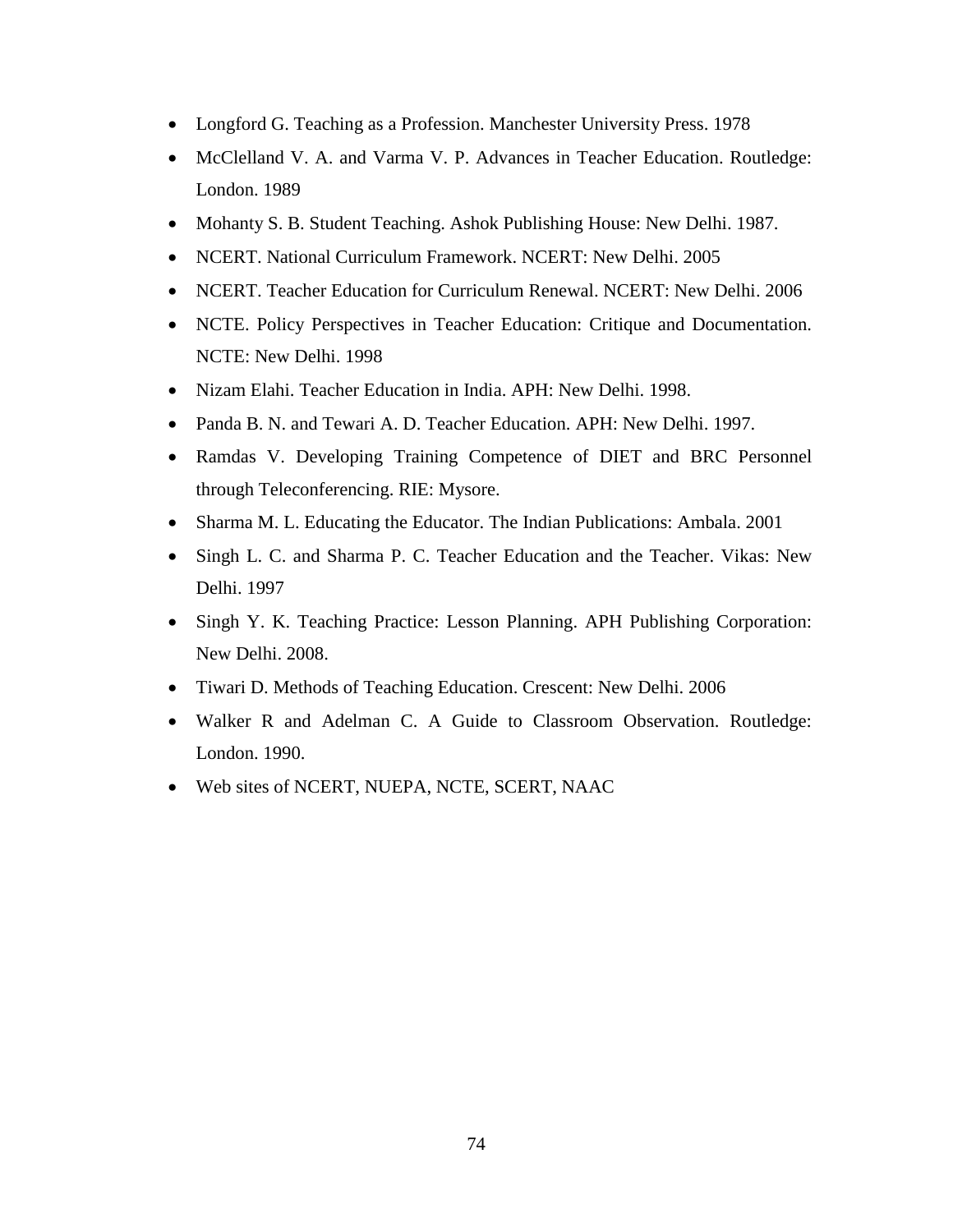# **Semester-1**

# **M.Ed. Special Paper- Curriculum Studies**

**Credits: 4** Max.marks: 100 **Examination Duration: 2 Hours Internal: 50 Contact hours per week: Lectures: 3 and Tutorials: 2 External: 50**

#### **Objectives**

The students will be able to

- Conceptualise the meaning and different perspectives of curriculum
- Understand the epistemological, sociological and the psychological bases of curriculum development.
- Understand the different types of curriculum with respect to their main orientation and approaches
- Compare and analyse the National curriculum frameworks over the years with respect to their foundational considerations, concerns, priorities and goals.

# **Unit I: Perspectives on curriculum**

- Meaning of curriculum
- Four perspectives on curriculum
	- Traditionalists
	- Conceptual-Empiricists
	- Reconceptualists
	- Social constructivists
- Concept of Core curriculum, Hidden Curriculum, Spiral Curriculum, integrated curriculum and their relevance
- Curriculum framework –need and importance; ramification of curriculum framework into curriculum, syllabus and textbooks.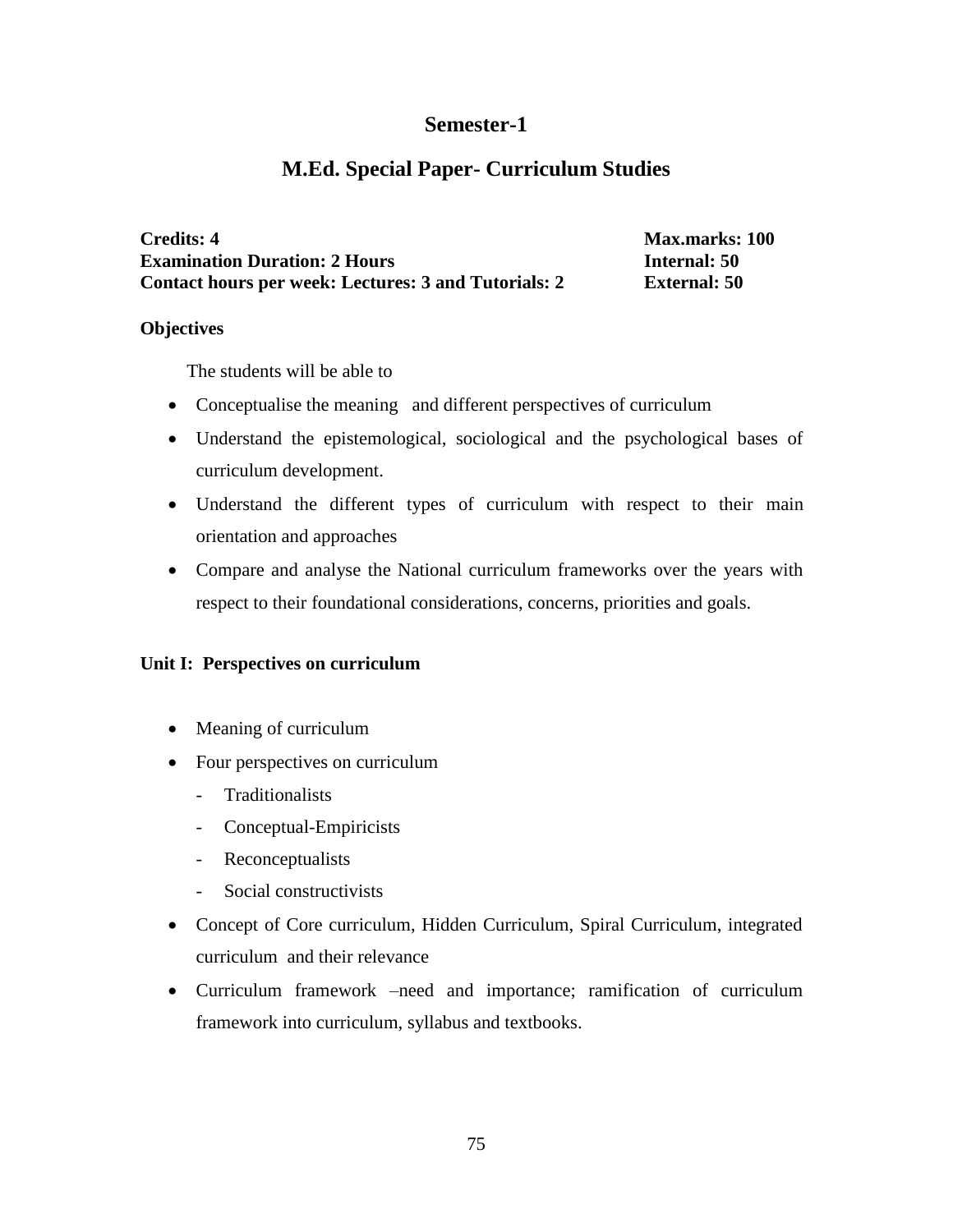#### **Unit II: Bases of Curriculum Development**

- Epistemological bases: Forms of Knowledge, structure of a Discipline; characteristics of different Disciplines and levels of understanding; Logical grammar of school subjects
- Sociological bases: societal needs and aspirations, culture and values, social changes, knowledge explosion, national concerns and goals, globalisation, localization and privatization, political ideology and technological influences, economic necessities; Socio-cultural context of students - multi- cultural, multilingual aspects; Critical issues: environmental concerns, gender differences, inclusiveness, value concerns and issues, social sensitivity
- Nature of learner and learning process: Developmental characteristics of a learner; developmental tasks; learning theories: Behaviouristic, cognitivistic and social learning (and their relevance to curriculum development).

# **Unit III: Types of Curriculum**

- Subject-centered
- Learner-centered
- Community centered
- Environment centered
- Humanistic curriculum: characteristics, psychological basis, purpose, role of teacher.
- Social Reconstructionist curriculum: characteristics, purpose, Role of a teacher

# **Unit IV: Curriculum Concerns-global and Nation wide**

- The salient features of National curriculum framework ( 1988, 2000,2005): Analysis of these documents with respect to various aspects of foundations, concerns, and the changes made with important considerations.
- Comparative study and analysis of curricular frameworks of other countries- US, UK and Australia ( Eg; Nuffield, BSCS, PSCS, NSES. with respect to their priorities, concerns and goals towards school education)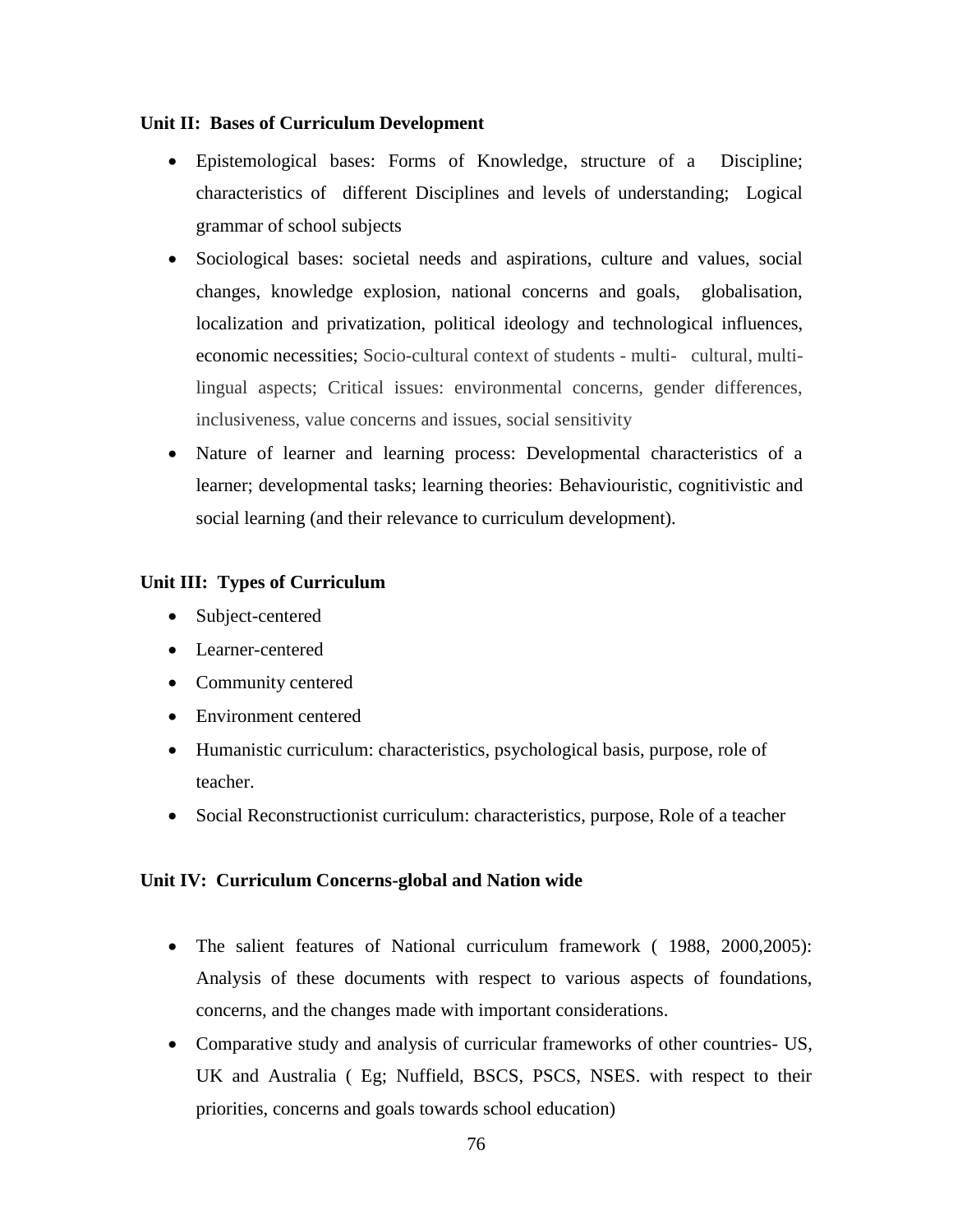#### **Sessional activities**

- Preparation and presentation of papers on comparative study of National curriculum of other countries at different levels .
- Study of National Policies of Education –1986, 1992(modified version) and POA on NPE-1996 in relation to National curriculum frameworks that were developed later.
- Detailed study of National curriculum framework of school Education, India (1988,2000,2005) followed by seminar presentation.

- Bob Moon and Patricia Murphy (Ed) (1999). *Curriculum in Context.* Paul Chapman Publishing, London.
- Butchvarov,P.(1970), *The Concept of Knowledge*, Evanston, Illinois: North Western University Press.
- Chomsky, N (1986). *Knowledge of Language*, Prager, New York.
- Datta, D.M. (1972). *Six ways of Knowing*. Calcultta University Press, Calcultta.
- Dewey , John. *The Child and the Curriculum*, University of Chicago Press: Chicago
- G.W. Ford and Lawrence Pungo,(1964). *The structure of Knowledge and the curriculum.* Rand McNally & Company, Chicago.
- Joseph Schwab, (1969). *The Practical: A language for curriculum.* School Review, November.
- Keddie, N.(1971) : *Classroom Knowledge*, in. M.F.D Young..
- Kelley, A.B. (1996). The Curricular Theory and Practice. Harper and Row, US.
- Kumar Krishna (1997). What is Worth Teaching, Orient Longman, New Delhi.
- Margaret, K.T. *The open Classroom*, Orient Longman: New Delhi, 1999.
- Nirantar (1997). Developing a Curriculum for Rural Women, Nirantar, New Delhi.
- P.H. Phenix,(1964). *Realms of Meaning.* MacGraw-Hill, New York.
- Padma M. Sarangapani (2003). Constructing School Knowledge, An Ethnography of learning in an Indian Village, Sage Publication Inc., New Delhi.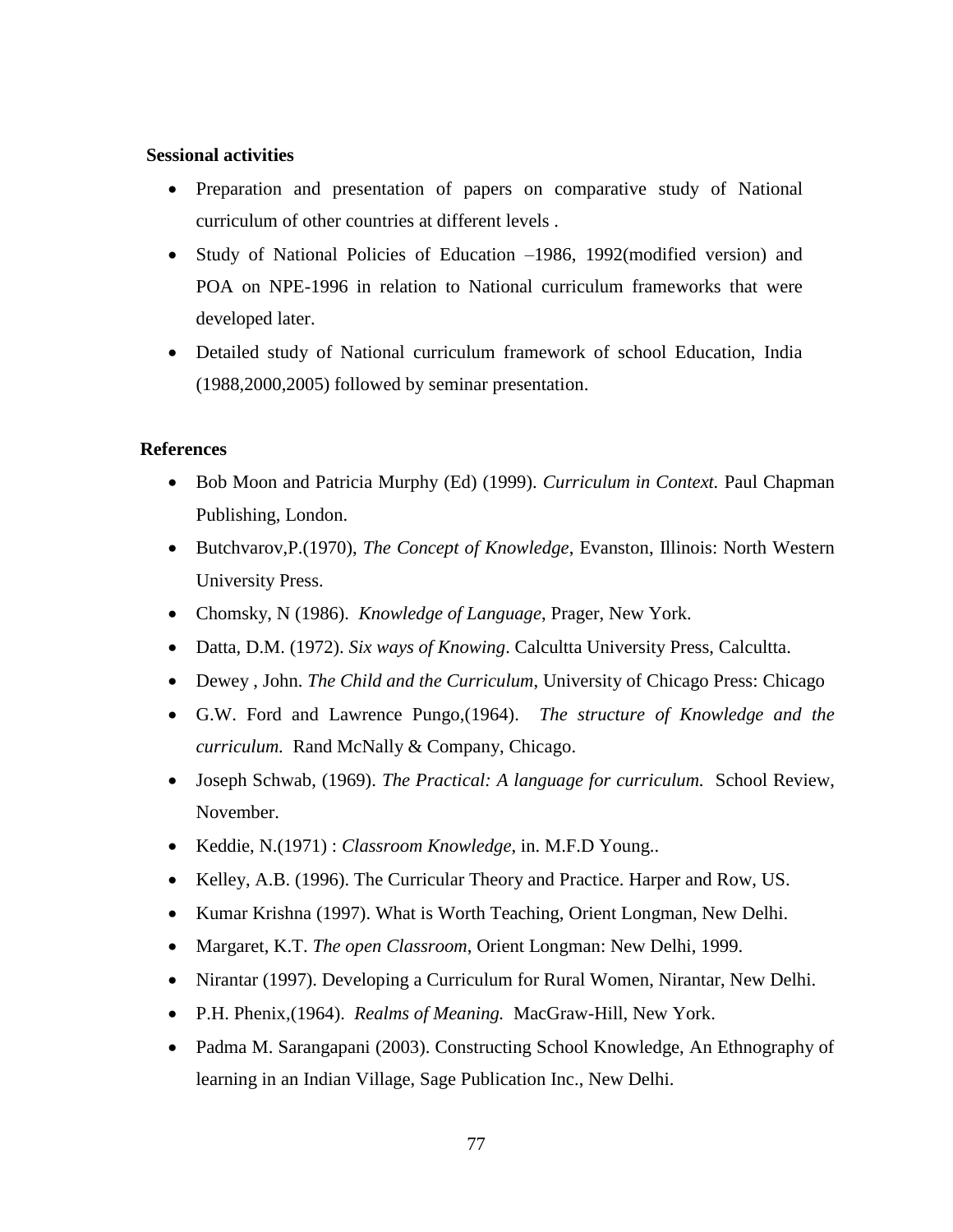- Paul Hirst: Knowledge and Curriculum
- Prema Clarke (2001). *Teaching & Learning: The Culture of pedagogy*, Sage Publication, New Delhi.
- Steven H. Cahn (1970). *The Philosophical Foundation of Education,* Harper & Row Publishers, New York.
- Taba, Hilda (1962). Curriculum Development. Theory and Practice, Har Court, Brace and Wald. New York.
- Tyler, R.W. (1949). *Basic Principles of Curriculum and Instruction.* Chicago: University of Chicago Press.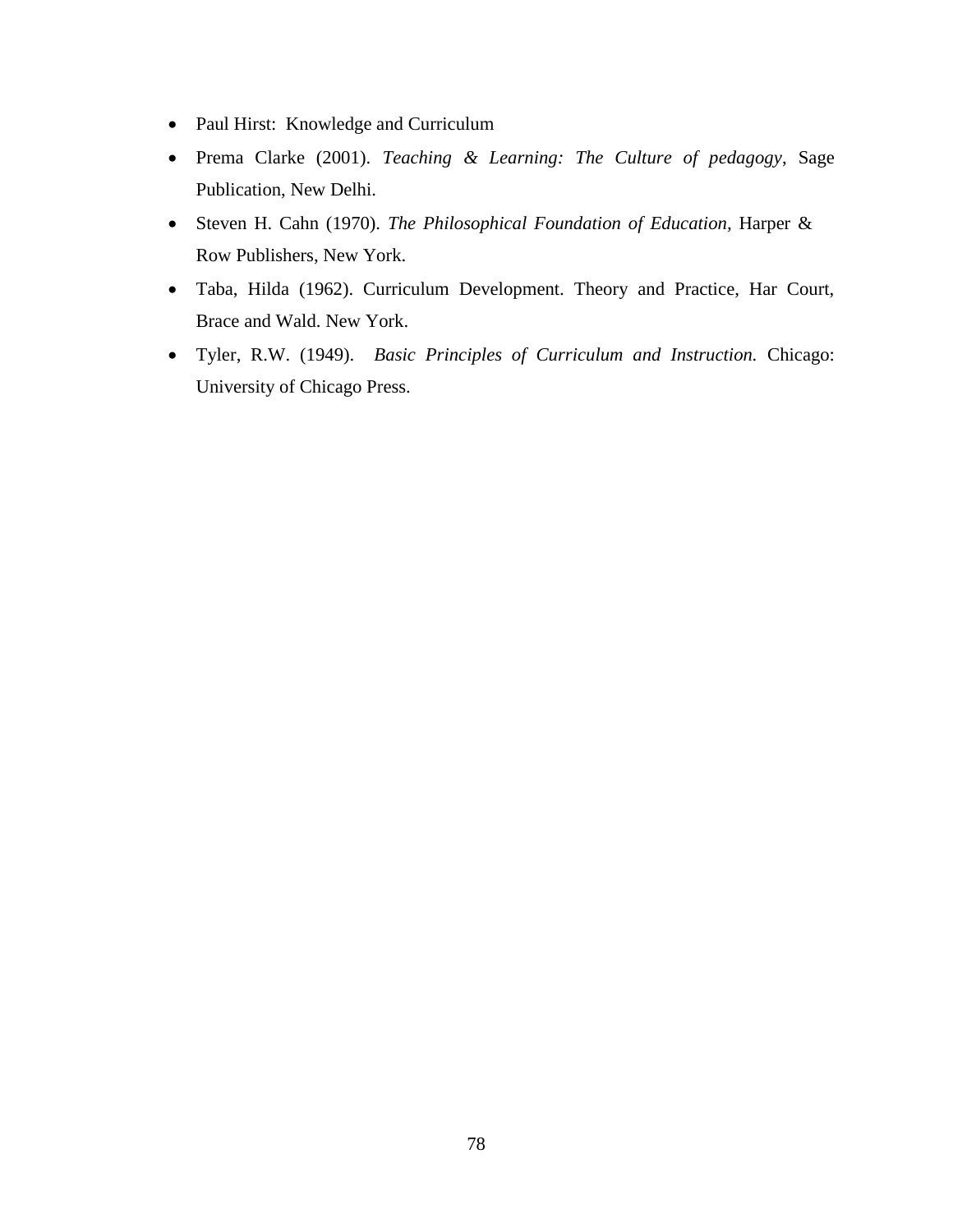# **Semester-1 Paper II. Curriculum Development**

**Credits: 4** Max.marks: 100 **Examination Duration: 2 Hours Internal: 50 Contact hours per week: Lectures: 3 and Tutorials: 2 External: 50**

#### **Objectives**

The students will be able to

- Understand the need for and the components of curriculum development.
- Understand the various models and the theories of curriculum development and analyse their relevance to Indian context of school education
- Understand the process and the principles involved in curriculum planning
- Analyze the issues of different kinds involved in curriculum development

#### **Unit. I: Curriculum Development-concept and components**

- Curriculum development: concept and need
- Components of curriculum development: objectives, selection of content and learning experiences; organization of content and learning experiences, and evaluation of curriculum
- Curriculum development as a continuous and cyclic process

# **Unit II: Curriculum theories and models of curriculum development**

- Study of important Curriculum theories and their significance to curriculum planning
- Curriculum models:The AIM model, Taba 's Inverted model, Tyler's Ends-Means model, Oliva model, Saylor-Alexander Model, Macdonald's model. Zais Eclectic model, Cornett's personal practical theories model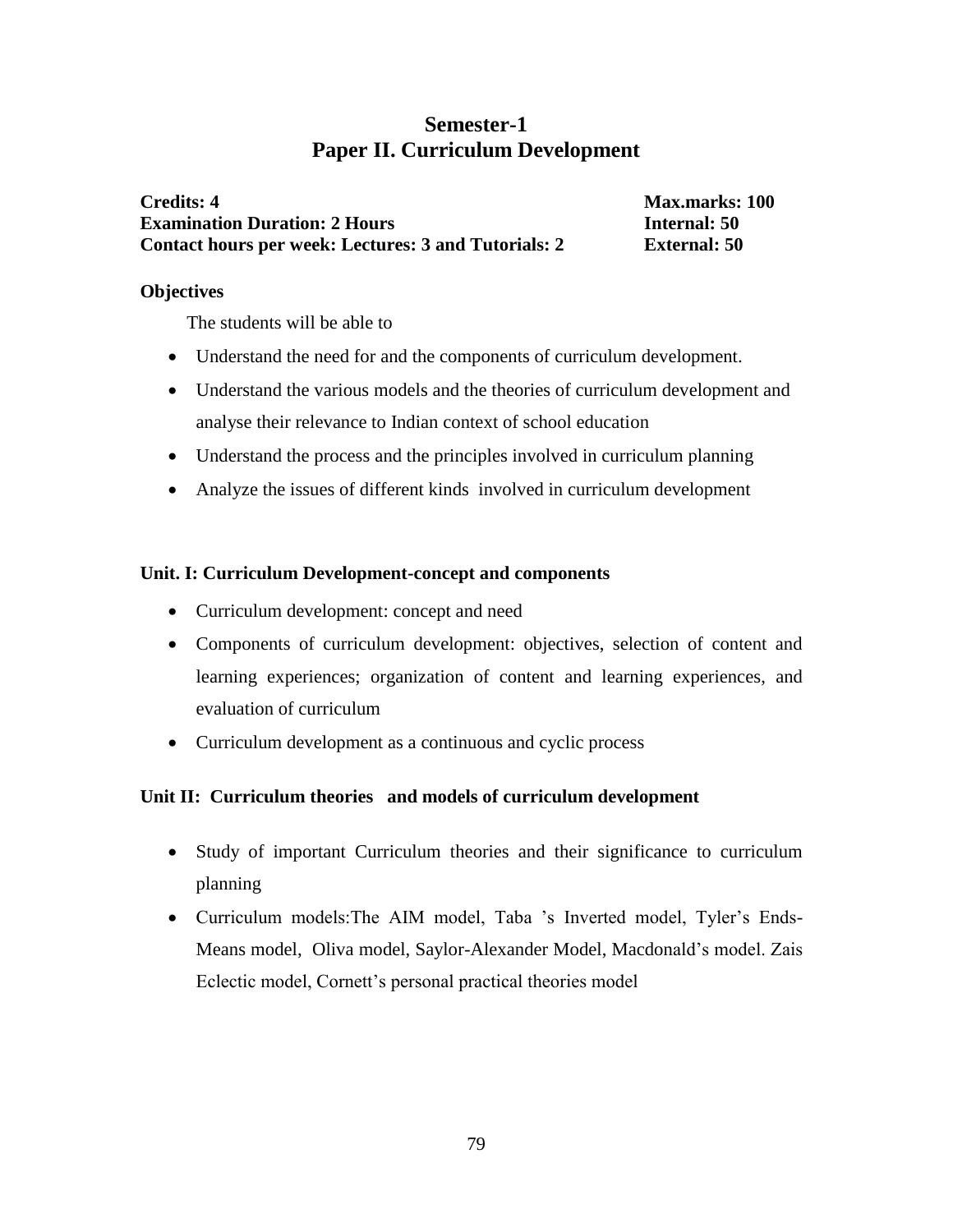#### **Unit III: Process of Curriculum Development**

- Aims, goals and objectives in curriculum planning: need and importance; factors that influence the aims and objectives; specification of objectives or establishing standards –level wise and subject wise.
- Selection of content and Learning experiences: Principles and criteria involved in selection of content and learning experiences- cognitive validity, critical perspectives, applicability, utility, objectivity, scope for inclusiveness, breadth of coverage and depth of understanding.
- Organization of content and learning experiences: Principles- continuity, sequence and integration; Horizontal and vertical relationship; integrating threads( concept, principle, generalization, attitude, value and skills)with illustrations across the subjects and the within the subject areas; infusion of environment related knowledge and concerns in all subjects and levels.

# **Unit IV: Issues in Curriculum Development**

- Centralized vs.decentralized curriculum
- Common curriculum- issues involved.
- Curriculum for disadvantaged groups ( tribal children, disabled etc.) concerns and issues.
- Problem related to curriculum load
- Issues involved in addressing the multicultural context of children through curriculum
- Need for active role of stakeholders in the process of curriculum development

#### **Sessional activities**

- Study the Focus groups 'Position papers to understand the background discussion that led to the present National curriculum framework 2005.and presentation of papers theme wise.
- Comparative study of different curriculum models and seminar presentation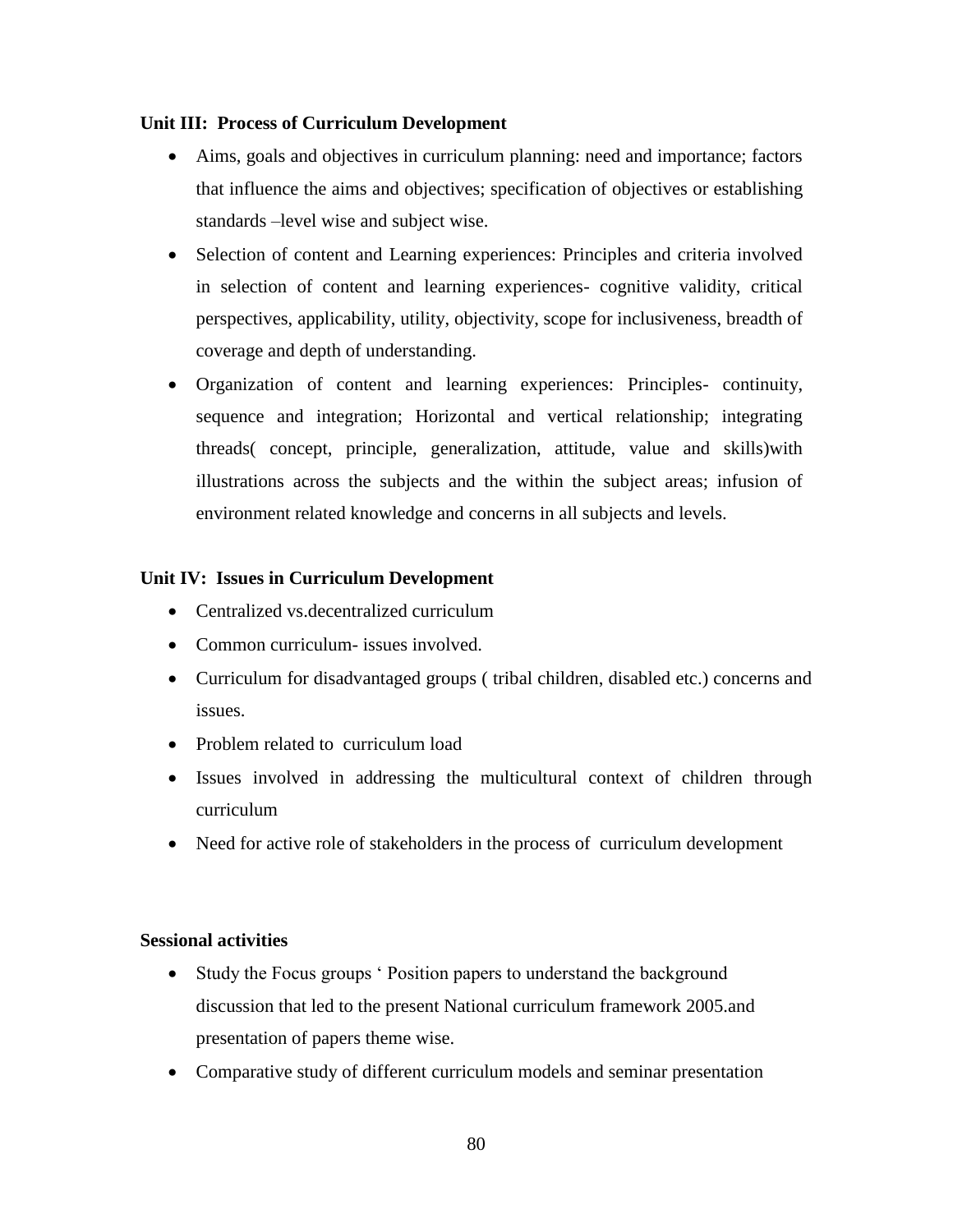- **Beauchamp, G.A** (1981): Curriculum theory  $(4<sup>th</sup>$  edition.). Itasca, II: Peacock Publishers
- Bruner. J.S. (1966) Towards a teory of Instruction. Cambridge. Harvard University Press.
- Henson, Kenneth.T( 1978): Curriculum development for Education reform. Harper Collins College publishers.
- Joseph Schwab, (1969). *The Practical: A language for curriculum.* School Review, November.
- Kelley, A.B. (1996). The Curricular Theory and Practice. Harper and Row, US.
- Nirantar (1997). Developing a Curriculum for Rural Women, Nirantar, New Delhi.
- Padma M. Sarangapani (2003). Constructing School Knowledge, An Ethnography of learning in an Indian Village, Sage Publication Inc., New Delhi.
- Saylor, J.G & Alexander, W.M. (1966). Curriuclum planning for modern schools, NewYork: Holt, Rinehart&Winston.
- Taba, Hilda (1962). Curriculum Development. Theory and Practice, Har Court, Brace and Wald. New York.
- Tyler, R.W. (1949). *Basic Principles of Curriculum and Instruction.* Chicago: University of Chicago Press.
- Wheeler: curriculum process
- Zias, R S. (1976). Curriculum principles and foundations. New york: Harper & Row.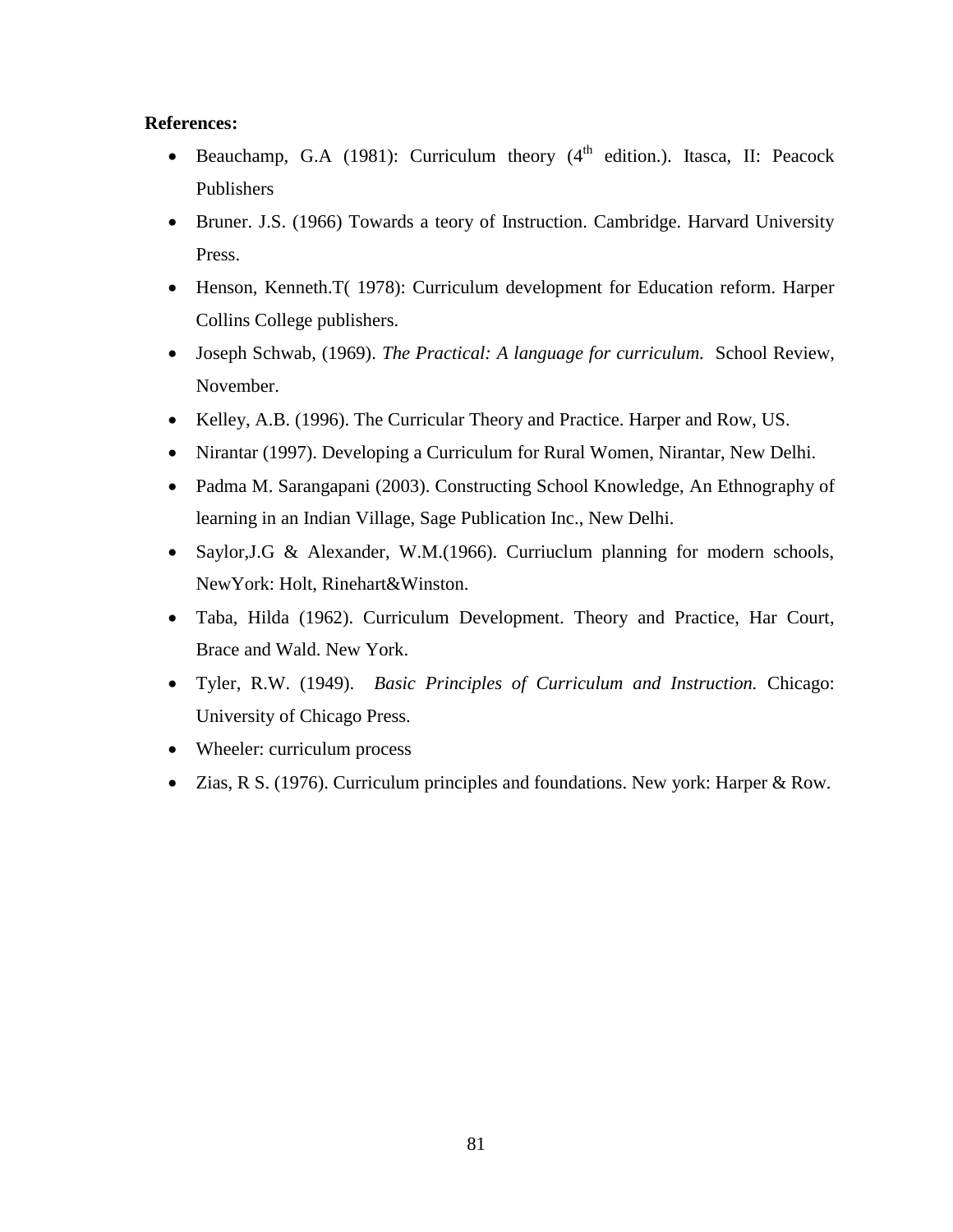# **M.Ed II Semester**

# **Paper III: Curriculum Transaction**

| <b>Credits: 4</b>                                           | <b>Max.marks: 100</b> |
|-------------------------------------------------------------|-----------------------|
| <b>Examination Duration: 2 Hours</b>                        | Internal: 50          |
| <b>Contact hours per week: Lectures: 3 and Tutorials: 2</b> | External: 50          |

#### **Objectives**

On completion of this course the students will be able to:

- Understand the process involved in curriculum transaction
- Understand the various approaches and strategies involved in curriculum transaction.
- Analyse the problems and issues involved in curriculum transaction
- Visualise the role of teachers and educational practitioners at different levels in implementing curriculum

# **Unit I: Learning of curriculum transaction**

- Meaning of curriculum transaction
- Minimum requirement for transaction of curriculum (Duration, intake, eligibility, content, qualification of teaching staff, non teaching staff, infrastructure facilities, institutional facilities, climate)

# **Unit II: Materials/ media and communication for curriculum transaction and their integration**

- Learner centred textbooks and transacting curriculum beyond textbooks
- **Curricular materials**: Textbooks, presentation of content, language, illustrations, episodes, stories and practical exercise etc.; Teacher's guide: its role in transaction
- **ICT in transaction of curriculum**, various modes of ICT (PLM, CAL, CAI); its importance and role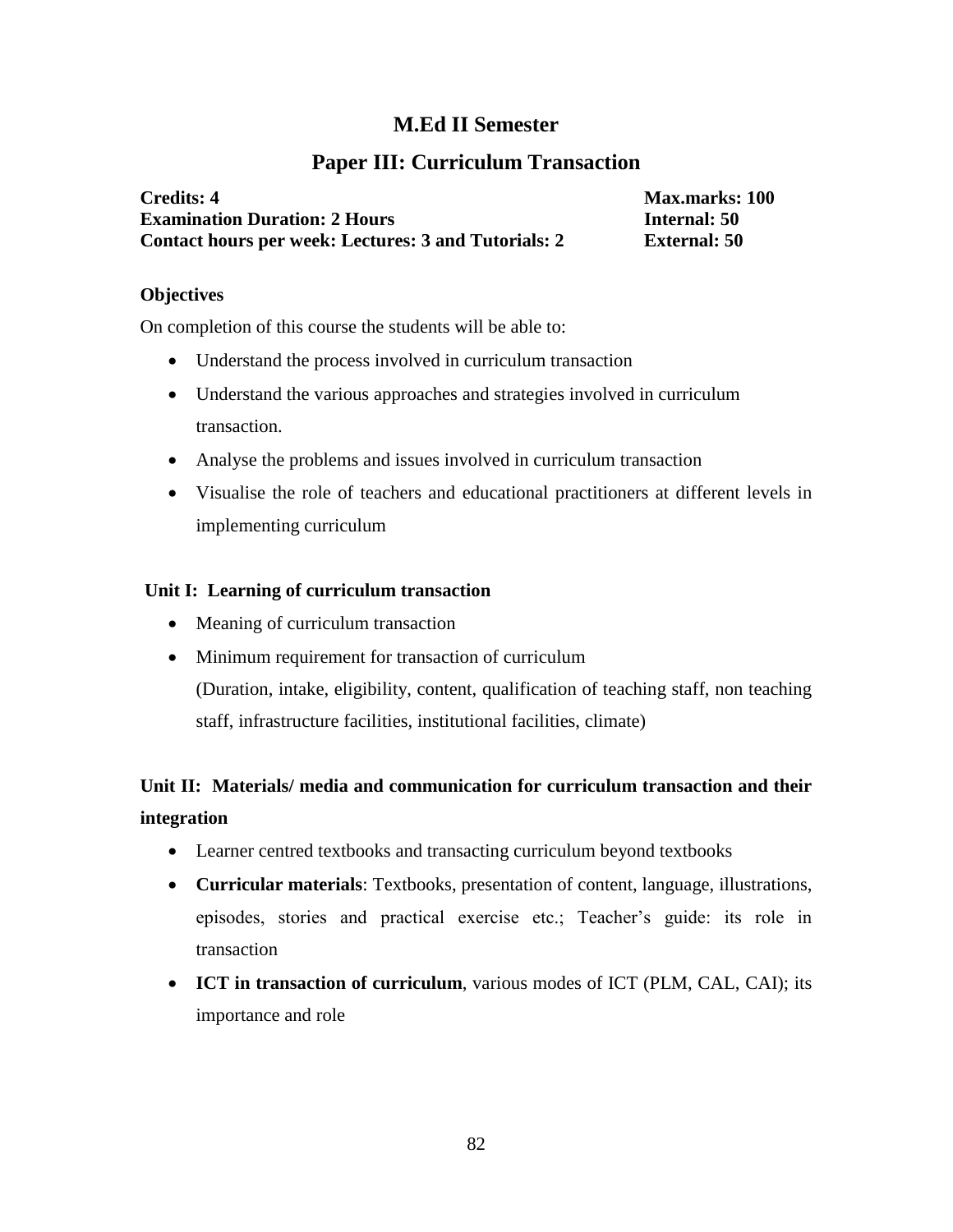**Concept of communication** in transaction; its importance; Various communication means and media; Importance of communication transaction of learning experience; Necessary requirement for proper communication

#### **Unit III: Approaches for curriculum transaction**

- **Constructivist approach to curriculum transaction**: situated learning, cognitive apprenticeship, social mediation, negotiation and scaffolding-different types; Use of constructivists learning designs; creating various learning situations and contexts, inquiry based; discovery, discussions, explorative field based activities, experiential learning, learning episodes, concept learning, inductive and deductive, concept mapping; reflective learning; self learning strategies ;group learning; learning through projects and activities; use of standards and unit questions
- Cooperative and Collaborative learning- meaning and its role in curriculum transaction
- Transaction of critical issues social sensitivity, environmental concerns, gender concerns, attitudes, values , creating scope of critical thinking ( strategies used )
- Curriculum transaction in multicultural and multilingual classrooms and multigrade classrooms

#### **Unit IV: Support system and facilities for curriculum implementation**

- Role of school administration and organisation in implementation process
- Role of a teacher in operationalizing the curriculum
- Transacting the curriculum into syllabus and teaching learning units
- Teacher as a researcher and curriculum practitioner
- Infrastructure and learning resources
- Role of external agencies (National, Regional and state/local) in curriculum implementation; planning of in-service programs to empower teachers for implementing curriculum.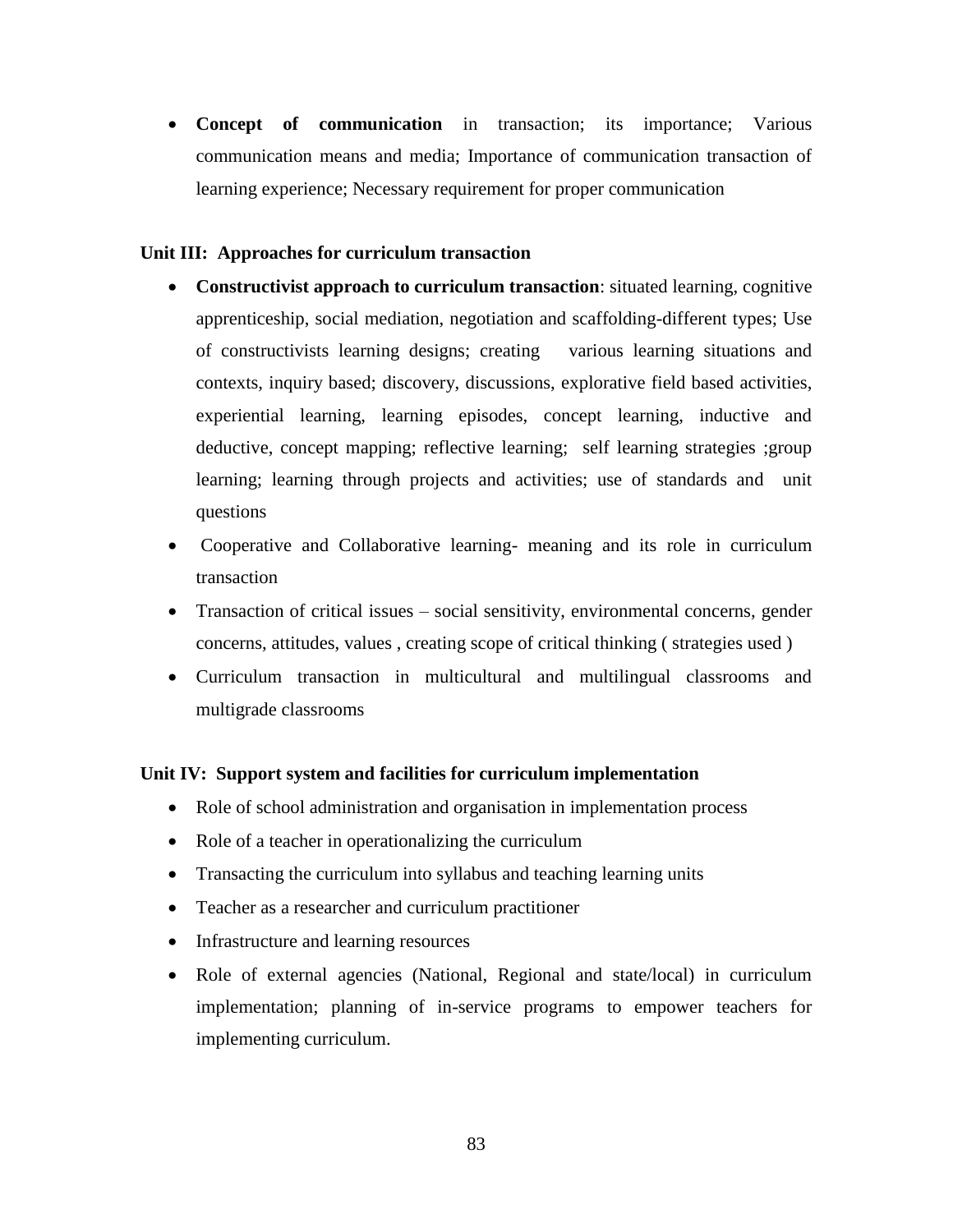#### **Sessional activities**

- Preparation of observation schedule to observe the curriculum transaction in schools,
- Visit to schools to observe the curriculum transaction and presentation of reports.
- Identification and presentation of issues involved in transaction of curriculum in the expected manner.
- Analyse the roles of NCERT, RIEs, states and local bodies in implementing curriculum and present the reports.

- Audio/ Video/ CDs
- CIET (1984), Krishnan and the Magic Chariot: A Video Documentary on school Practices, CIET, NCERT, New Delhi
- CIET (1988), Creative and Aesthetic Development: A video documentary on Planning and organising ECCE curriculum, CIET, NCERT, New Delhi
- Erickson, H.L (2002), Concept based Curriculum and Instruction: Teaching beyond the facts, Corsion Press Inc (a sage publication company), California
- Henson, Kenneth. T (1978): Curriculum development for Education reform. Harper Collins College publishers
- Padma M. Sarangapani (2003). Constructing School Knowledge, An Ethnography of learning in an Indian Village, Sage Publication Inc., New Delhi.
- Reports prepared by Regional Institute of Education on training the teachers in implementing the new curriculum and text books of NCERT.
- Srivastava, D.S. and Sarita Kumari (2005), Curriculum and Instruction, Isha Books, Delhi
- Taba, Hilda (1962). Curriculum Development. Theory and Practice, Har Court, Brace and Wald. New York.
- Tyler, R.W. (1949). *Basic Principles of Curriculum and Instruction.* Chicago: University of Chicago Press.
- Whecker D.K. (1967), Curriculum Process, University of London press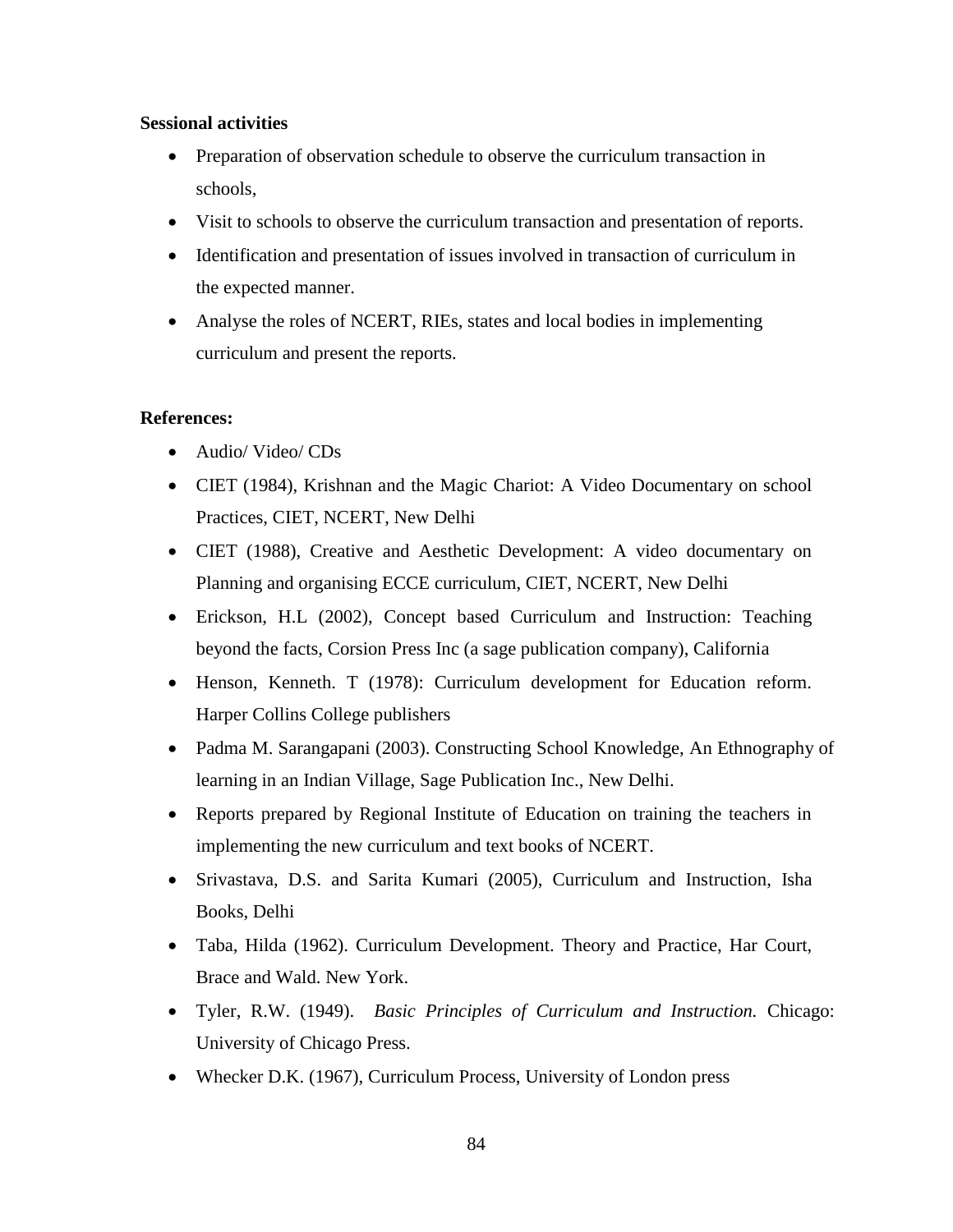# **M. Ed. II Semester Paper IV: Curriculum Evaluation**

| <b>Credits: 4</b>                                    |
|------------------------------------------------------|
| <b>Examination Duration: 2 Hours</b>                 |
| Contact hours per week: Lectures: 3 and Tutorials: 2 |

**Max.marks: 100 Example 1 External: 50** 

#### **Objectives**

On completion of this course the students will be able to

- Understand the need for curriculum evaluation and the strategies involved in curriculum evaluation
- Analyse various models of curriculum evaluation and their relevance to Indian Education context
- Analyse the textbooks and other curricular materials using appropriate criteria
- Examine the role of stakeholders at state, regional and national level in implementing and evaluating the curriculum.
- Analyse the issues and problems related to evaluating the curriculum in a systematic manner.

# **Unit I: Concept of curriculum evaluation, Curriculum evaluation models and programme evaluation**

- Curriculum evaluation: concept and meaning
- Need for curriculum evaluation
- Ralph Tyler's evaluation model
- CIPP model (Stufflebeam)
- Robert Stake's countenance model
- Micheal Scriven's model
- Programme evaluation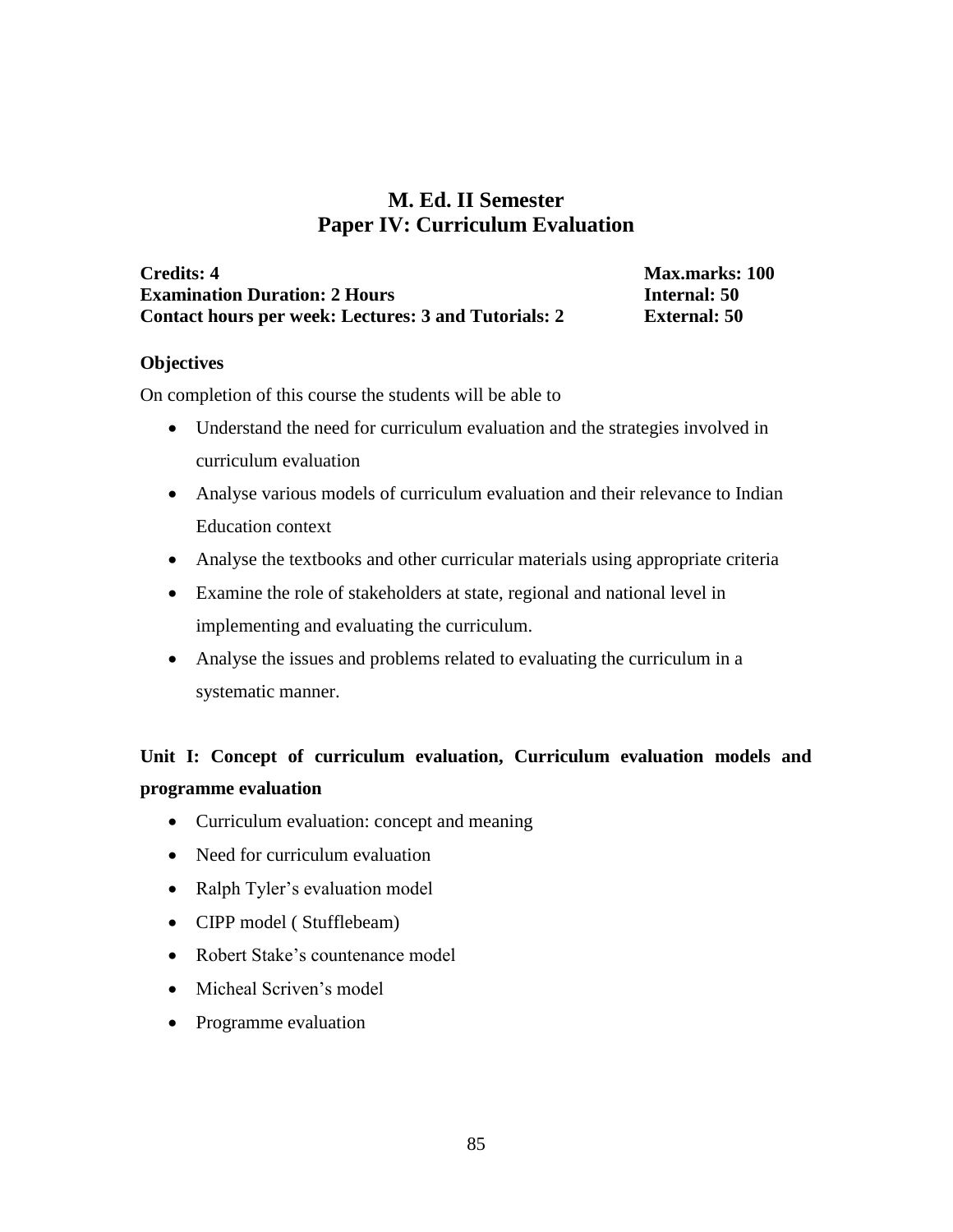# **Unit II: Facets of curriculum evaluation**

- Determination of general educational aims and specification of major objectives
- Evaluation at planning stage
- Try out and revision of educational materials and methods
- The field- trial stage of curriculum evaluation
- Evaluation at the stage of large scale implementation
- Need for quality control in implemented curriculum
- Role of evaluator in quality control (Process of quality control, identifying the effective and deterioration, systematic stock taking of implemented curriculum (Summative tests, course exams, additional data), identify causes of deterioration
- Applying corrective measure and investigating their effectiveness

# **Unit III: Curriculum evaluation: Instrumentation and strategies**

- Expert judgement of evaluation data
- Observation/ techniques
- Use of tests and scales in evaluation
- Teachers, parents and community as data sources
- Collecting and analysing evaluation data
- Criteria involved in textbook evaluation and other curricular materials

# **Unit IV: Issues in curriculum evaluation**

- Lack of balance between theory and practice in curriculum evaluation
- Lack of systematic follow up activity after curriculum implementation
- Need for research studies in the area of school curriculum
- Role specification of Stakeholders involved in curriculum planning, implementation and evaluation

# **Sessional activities**

The students will be involved following activities

• Identification various criteria to evaluate textbook/programme/course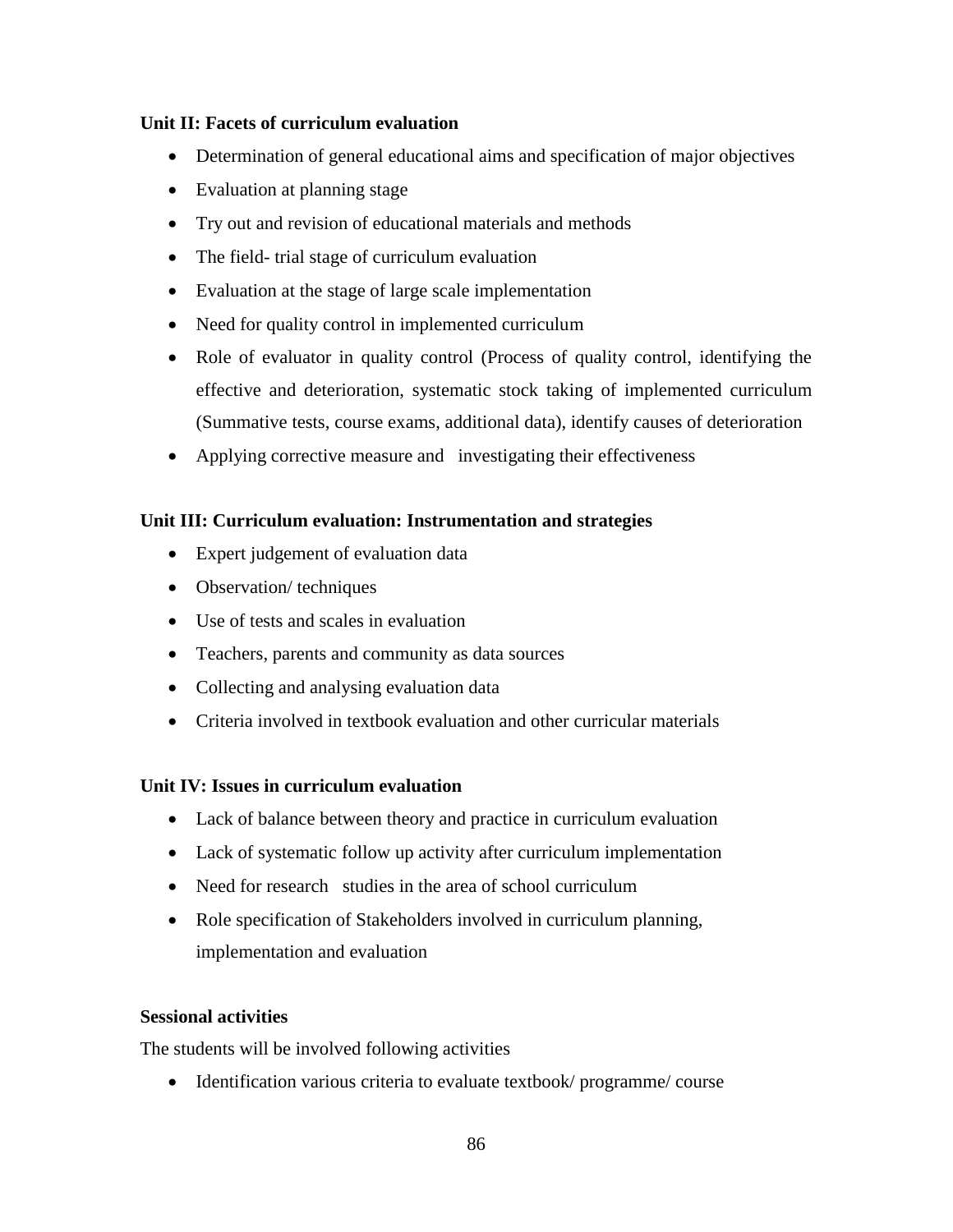- Evaluation of the textbooks of NCERT/ States in the Region and other curricular materials using appropriate criteria followed by presentation
- Study various projects and researches conducted for evaluating the school curriculum at the state and national level.

- Arichlency (1977), Handbook of curriculum evaluation, UNESCO, International Institute for Educational planning, Paris
- Doll Ronald C. (1986), Curriculum Improvement: Decision making process, London, Allyon and Bacon Inc.
- NCERT (1984), Curriculum evaluation, NCERT, New Delhi
- NCERT (2006), Systematic reforms for Curriculum change, NCERT, New Delhi
- UNESCO (1981), Curriculum and Life Long Education, UNESCO, Paris
- Verduin J.R. (1967), Cooperative Curriculum Improvement, Prentice Hall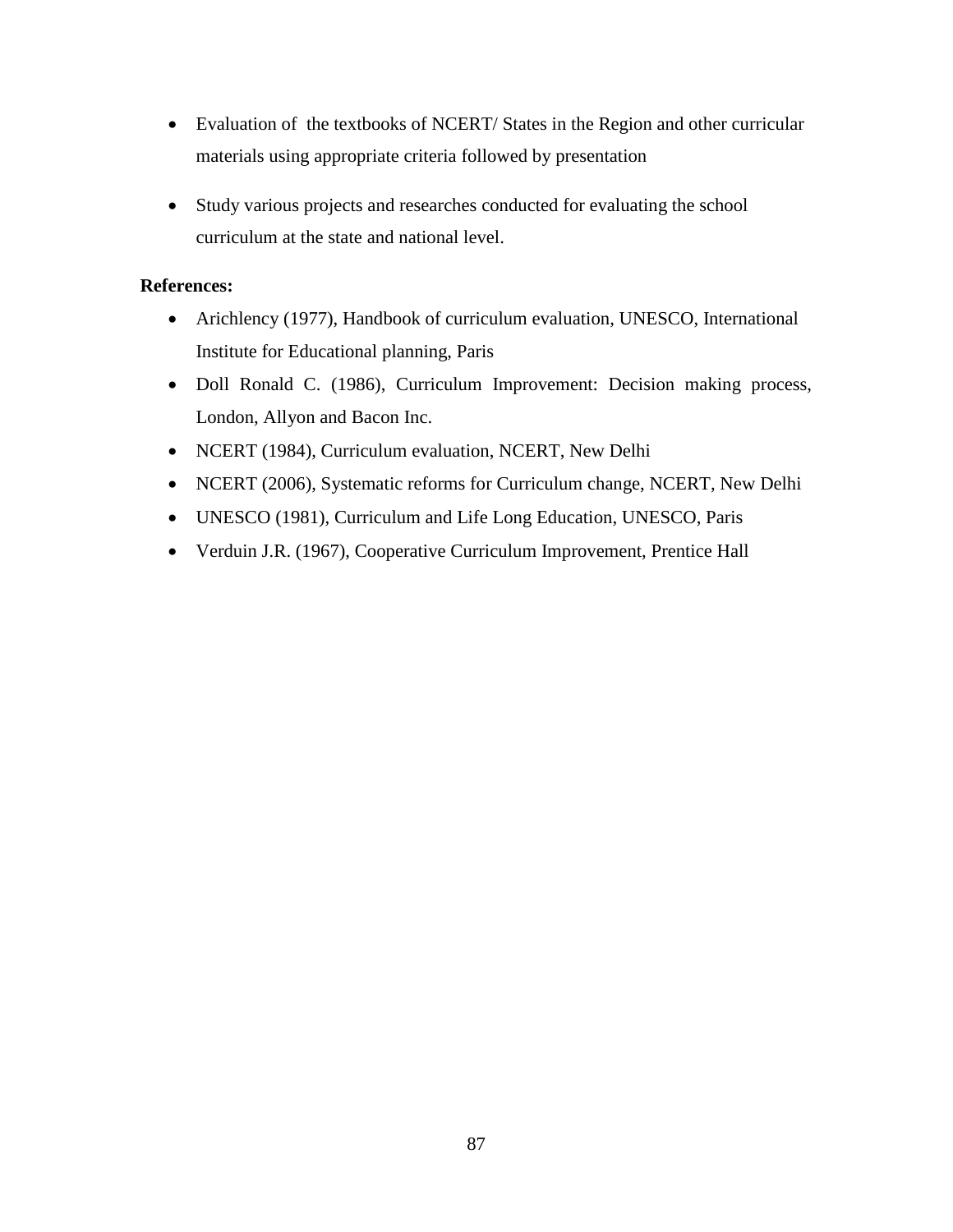# **SOFT CORE AREA4: Guidance and Counseling I Semester RIEMEDSC4.1 Paper I: Guidance in School**

**Credits: 4** Max.marks: 100 **Examination Duration: 2 Hours Internal: 50 Contact hours per week: Lectures: 3 and Tutorials: 2 External: 50**

#### **Objectives**

On completion of this course the students will be able to:

- Understand the meaning, nature and scope of guidance
- Appreciate the need for guidance
- Develop acquaintance with different techniques of group guidance
- Recognize the role of guidance in attaining the goals of education
- Understand the essential services involved in the guidance programme
- Understand the resources required and their optimum use in managing a school guidance programme
- Aware of the constitution, role and function of the school guidance committee
- Gain first-hand experience of carrying out the different guidance and counseling activities such as group guidance, psychological test administration and record preparation, counseling and career guidance.

# **Unit I: Guidance, Education and Curriculum**

- Guidance: need, scope and types; techniques of group guidance
- Relation of guidance with education; integration of guidance and curriculum: need and importance
- School Guidance: a collaborative effort of school and community
- Planning and organisation of Guidance programmes in schools
- Role of teachers and other personnel in guidance-based curriculum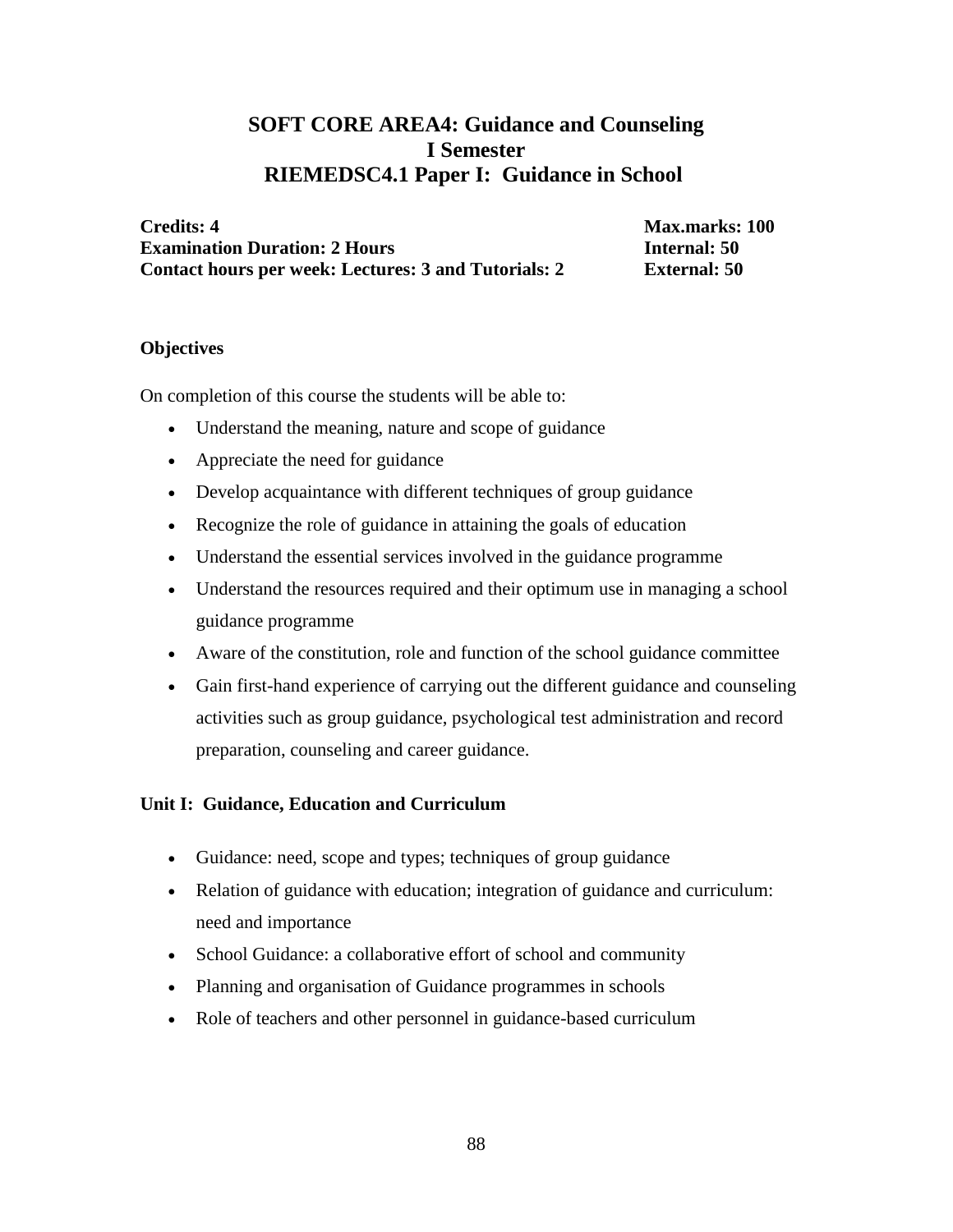# **Unit II: Essential Services in Guidance Programme**

- Types of guidance services: Orientation, Information, Individual Inventory, Counseling, Placement, Follow-up, and Research & Evaluation
- Resources required for organizing guidance services
- School guidance committee: constitution, roles and functions
- Placement services
- Research and evaluation services

# **Unit III: Guidance for promoting psychological well-being of students -**

- Nature and causes of bahavioural problems; guidance of students with behavioral problems
- Underachievement
- School discipline-problems of violence, bullying, drug abuse, truancy, and dropout etc.
- Stress: nature, causes and consequences; types of coping skills and developing coping skills
- Promoting psychological well-being and peace through school based guidance programmes.

# **Unit IV: Guidance of students with special abilities and Needs**

- Students with special abilities and needs-concept and identification process.
- Guidance for gifted and creative students.
- Guidance for socially disadvantaged and delinquent students.
- Guidance for physically and intellectually challenged students.
- Guidance for students with learning disability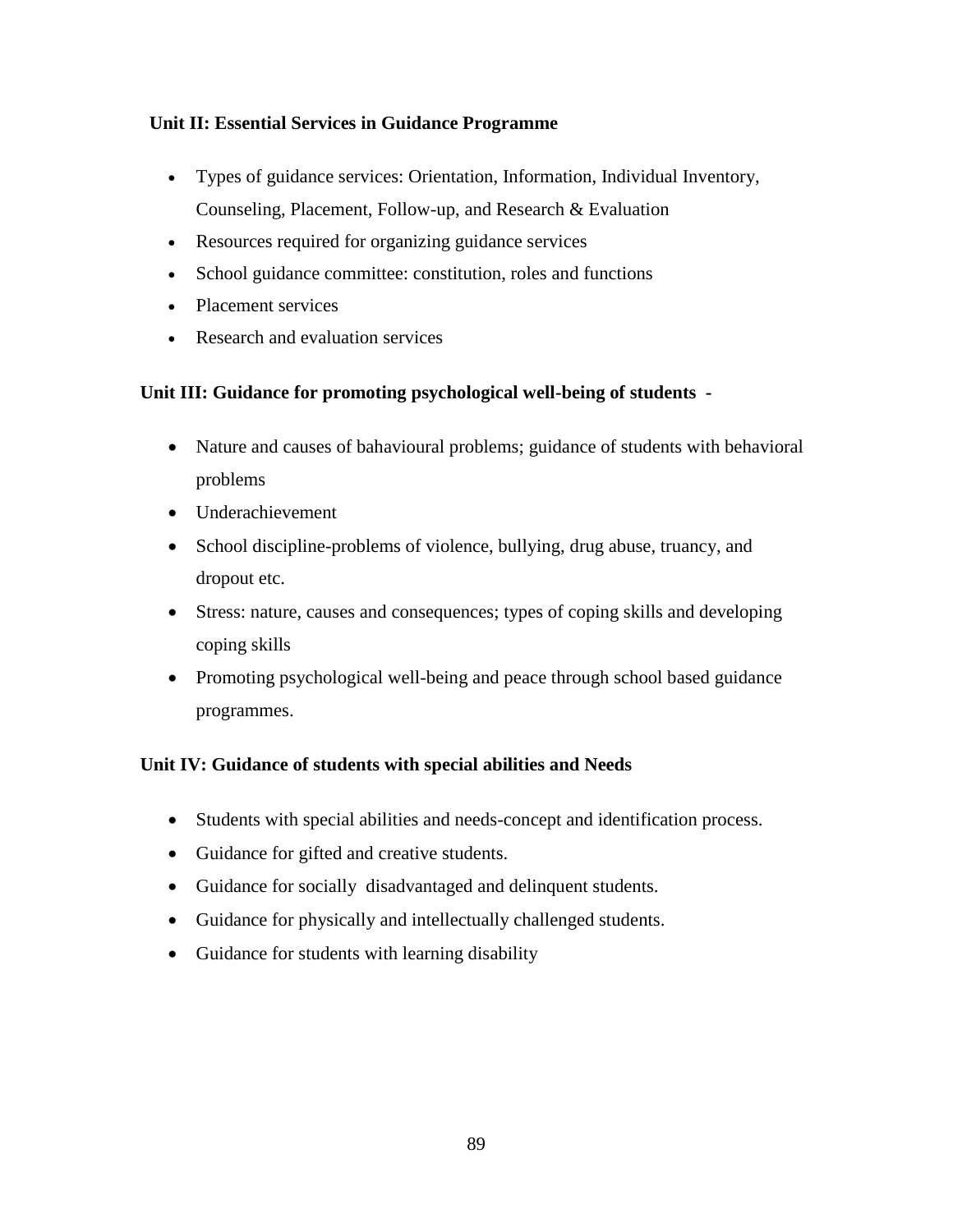**Sessional Work:** The students may undertake any one of the following activities:

- Conduct a survey of the problems that are most prevalent in schools, which need immediate attention of a guidance counselor and prepare a brief report.
- Prepare a detailed outline of a class talk on 'Need for guidance services in schools'.
- Prepare a list of resources required for setting up a guidance-oriented curriculum.

- Bhatnagar, Asha and Gupta, Nirmala (Eds) (1999). Guidance and Counseling, Vol. I: A Theoretical Perspective, New Delhi: Vikas.
- Bhatnagar, Asha and Gupta, Nirmala (Eds) (1999). Guidance and Counseling, Vol. II: A Practical Approach. New Delhi: Vikas.
- Gibson, R.L. & Mitchell, M.H. (1986). Introduction to Guidance. New York: McMillan
- Glickman, C & Wolfgang, C. (1981). Solving Discipline Problems: Strategies for Classroom Teachers. Boston: Allyn and Bacon. Gibson, R.L. & Mitchell, M.H. (1986). Introduction to Guidance. New York: McMillan
- Mathewson, R. H. (1962). Guidance Policy and Practice,  $3<sup>rd</sup>$  Ed. New York: Harper and row.
- Pietrofesa, J.J, Bernstein, B., & Stanford, S. (1980). Guidance: An Introduction. Chicago: Rand McNally.
- Saraswat, R.K. & Gaur, J.S.( 1994). Manual for Guidance Counselors. New Delhi" NCERT.
- Various Books on Self Development.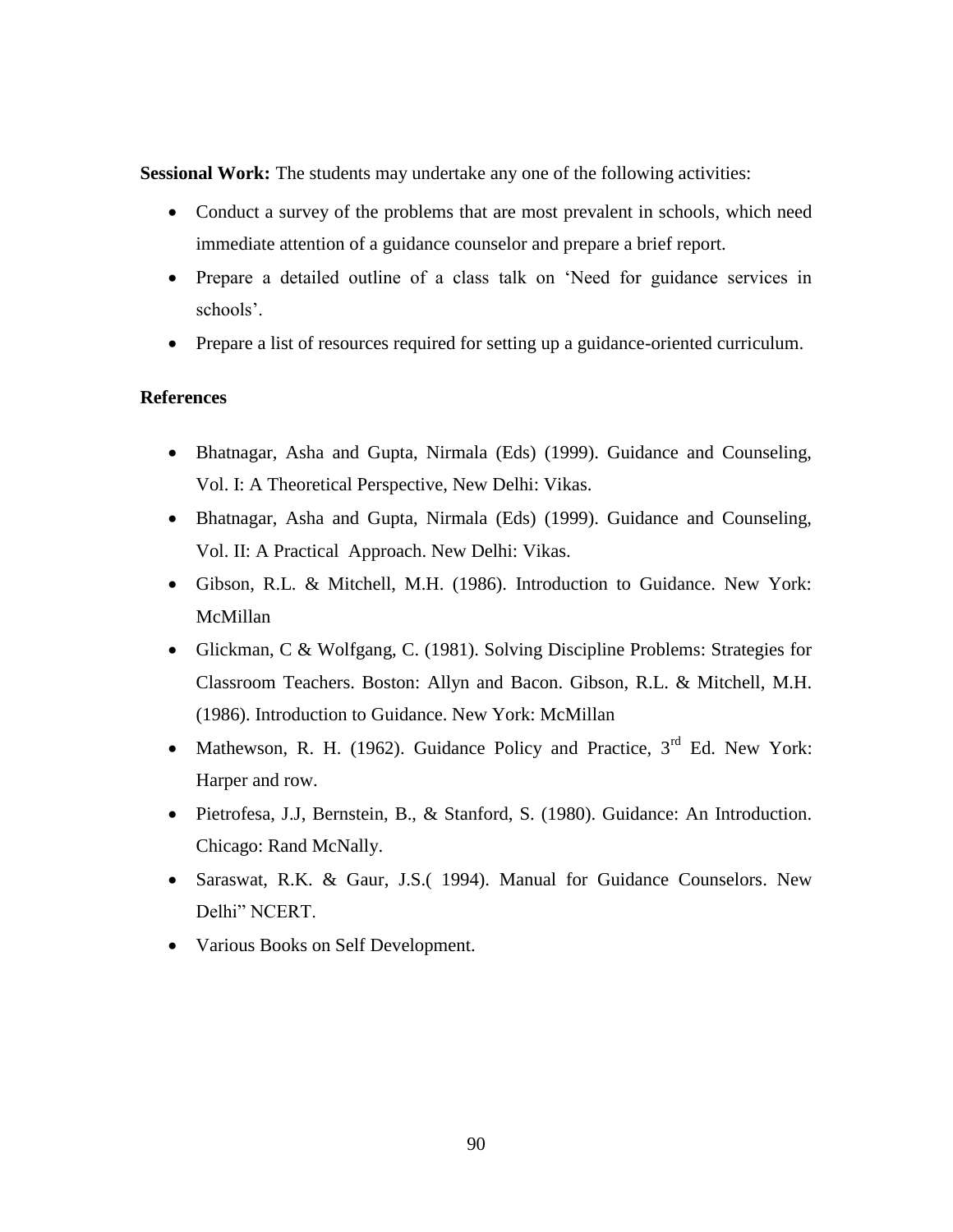# **I Semester RIEMEDSC4.2 Paper II- Counselling Process and Strategies**

**Credits: 4** Max.marks: 100 **Examination Duration: 2 Hours Internal: 50 Contact hours per week: Lectures: 3 and Tutorials: 2 External: 50**

#### **Objectives**

On completion of this course the students will be able to

- Understand the meaning, nature and scope of counseling,
- Appreciate the need for and goals of counseling,
- Analyze the relationship between guidance and counseling,
- Understand the concept and process of counseling in group situation,
- Recognize the different areas of counseling,
- Understand the various stages involved in the process of counseling,
- Appreciate the importance of counseling relationship,
- Become acquainted with the skills and qualities of an effective counselor.
- Become acquainted with the various approaches and techniques of counselling

#### **Unit I: Understanding Counseling**

- Meaning and nature of counseling
- Misconceptions about counseling
- Scope of counseling
- Goals of counseling: resolution of problems, modification of behaviour, promotion of mental health
- Relationship between guidance and counseling: place of counseling in the total guidance programme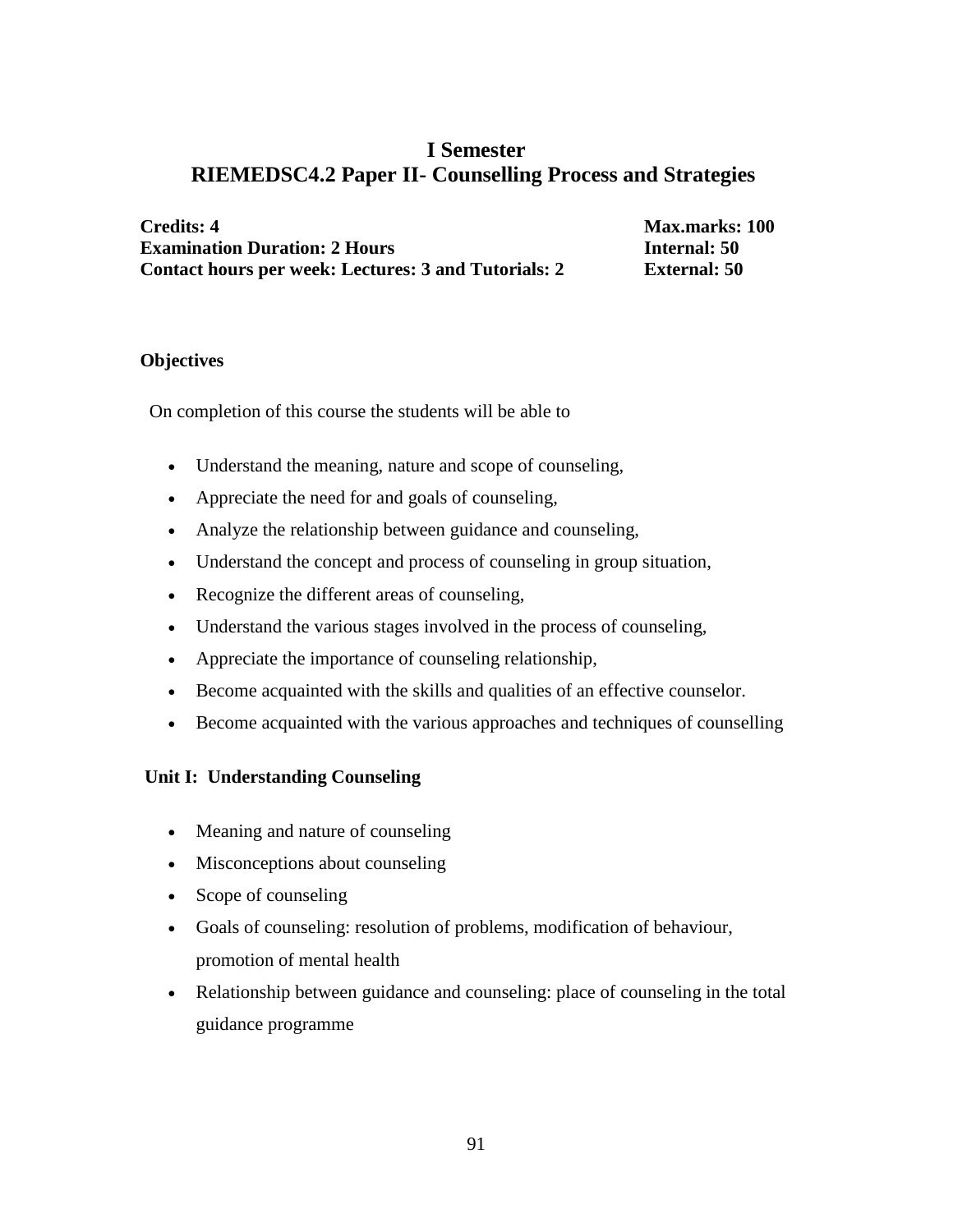# **Unit II: Counseling Process and Counseling Relationship**

- Issues, concerns and problems of childhood and adolescence stage
- Identification of cases for counseling
- Stages of the counseling process
- Nature and importance of counseling relationship
- Professional ethics

# **Unit III: Counselling: Skills, Approaches and Techniques**

- Basic counseling and communication skills
- Application of skills for building a positive classroom climate to enhance learning
- Skills and qualities of an effective counselor
- Acquaintance with major counseling approaches: person-centred and gestalt
- Counseling techniques: cognitive, behavioral and systemic

# **Unit IV: Types and Areas of Counseling**

- Group counseling: nature, process and skills
- Areas of counseling: family counseling, parental counseling, adolescent counseling
- Counseling of girls, counseling of children belonging to special groups
- Peer counseling: concept and relevance to the Indian situation.

**Sessional Work:** The students may undertake any one of the following activities:

- Identification of the cases for counseling
- Exploring the possibilities for peer counseling and preparing a plan for peer counseling in the school
- Interacting with the counselor with regard to the process of counseling, nature of problems of the students/clients and writing a report on this.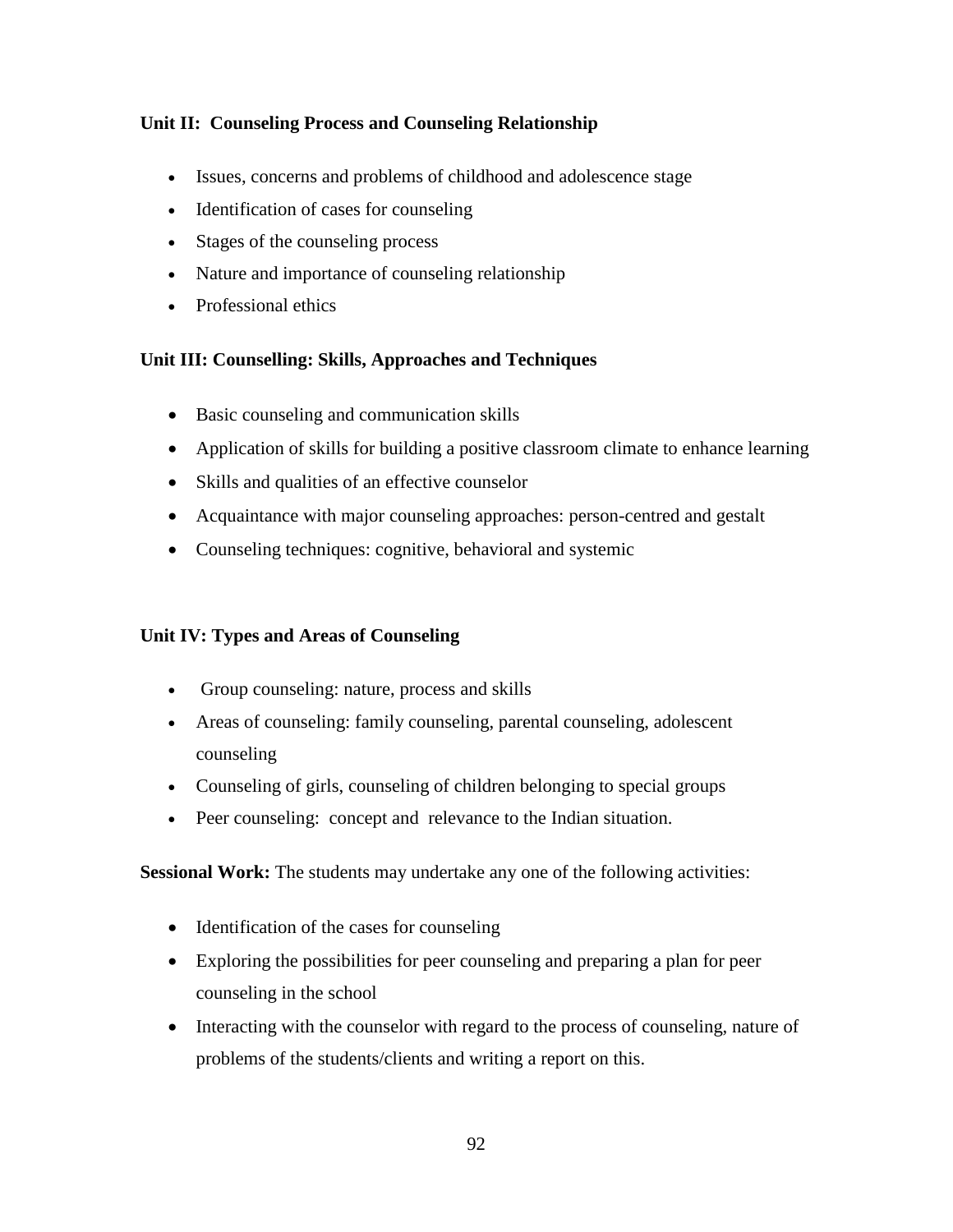- Bhatnagar, Asha and Gupta, Nirmala (Eds) ( 1999). Guidance and Counseling, Vol. II: A Practical Approach. New Delhi: Vikas.
- Corey, G. (1986). Theory and Practice of Counseling and Psychotherapy,  $3<sup>rd</sup>$  Ed. Belment: Calif-Brooks Cole.
- Cormier, L. & Hackney, H. (1987). The Professional Counsellor. Englewood Cliffs, New Jersey: Prentice Hall.
- Dave Indu (1984). The Basic Essentials of Counselling. New Delhi: Sterling Pvt. Ltd.
- Egan, Gerard (1994). The Skilled Helper. 5thEd. California: Brookes Cole Publishing Co.
- Gazda George R.M.( 1989). Group Counselling: A Development Approach. London: Allyn and Bacon.
- Gladding, Samuel, T. (1996). Counselling: A Comprehensive Profession. New Delhi: Prentice Hall Inc of India Pvt. Ltd.
- Mallon, Brenda (1987). An Introduction to Counseling Skills for Special Educational Needs- Participants Manual. Manchester: Manchester University Press, UK.
- Nugent, Frank A. (1990). An Introduction to the Profession of Counselling. Columbus: Merrill publishing Co.
- Nugent, Frank A. (1990). An Introduction to the Profession of Counselling. Columbus: Merrill publishing Co.
- Rao, S.N. (1981). Counselling Psychology. New Delhi: Tata McGraw Hill.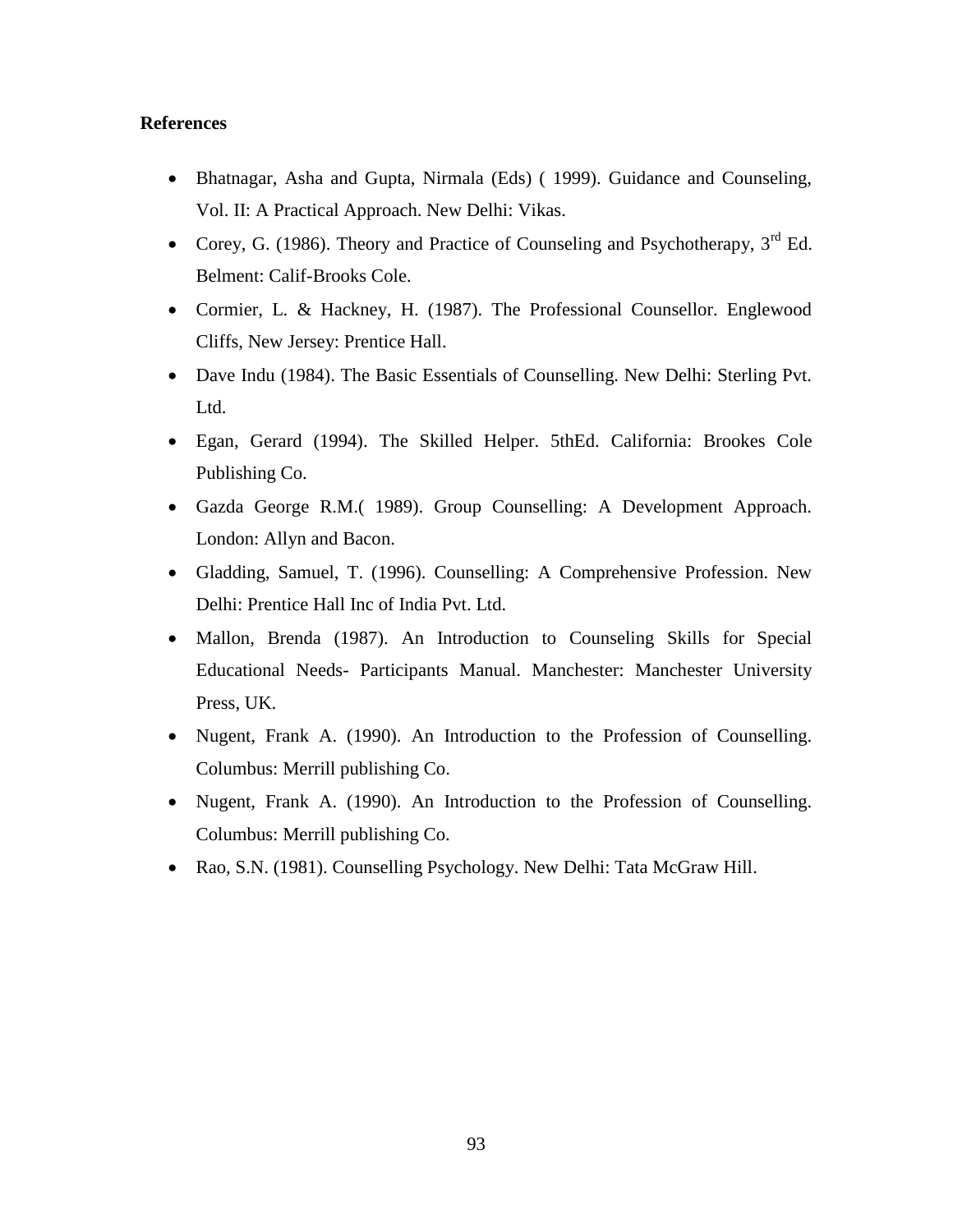# **Semester II**

# **RIEMEDSC4.3 Paper III Career Development and Guidance**

| <b>Credits: 4</b>                                    |
|------------------------------------------------------|
| <b>Examination Duration: 2 Hours</b>                 |
| Contact hours per week: Lectures: 3 and Tutorials: 2 |

**Max.marks: 100 Example 150 External: 50** 

#### **Objectives**

On completion of this course the students will be able to

- understand the concept and theories of career development and their utility in understanding Career Behavior of students,
- acquire knowledge and skills of collecting, compiling and disseminating career information,
- understand the concept of career pattern in relation to life stages,
- insights into the complexities involved in the choice of career in view of clients' personal characteristics and available outside opportunities,
- level of the ability to analyze development in the process of career development to identify a typical development pattern in a particular socio-cultural context,
- develop the ability to use or adopt career theories in understanding career behavior of students in career counseling situations,
- knowledge the sources of career information and variety of forms of in which the career information is available from different sources with its merits and limitations and ability to examine and appraise the information for intelligent use.

# **Unit I : Understanding Career Development**

- Concept of Work: physical, psychological and sociological; work as a way of life;
- Work and human motives
- Career development needs of students at different stages of education
- Career development process
- Factors affecting career development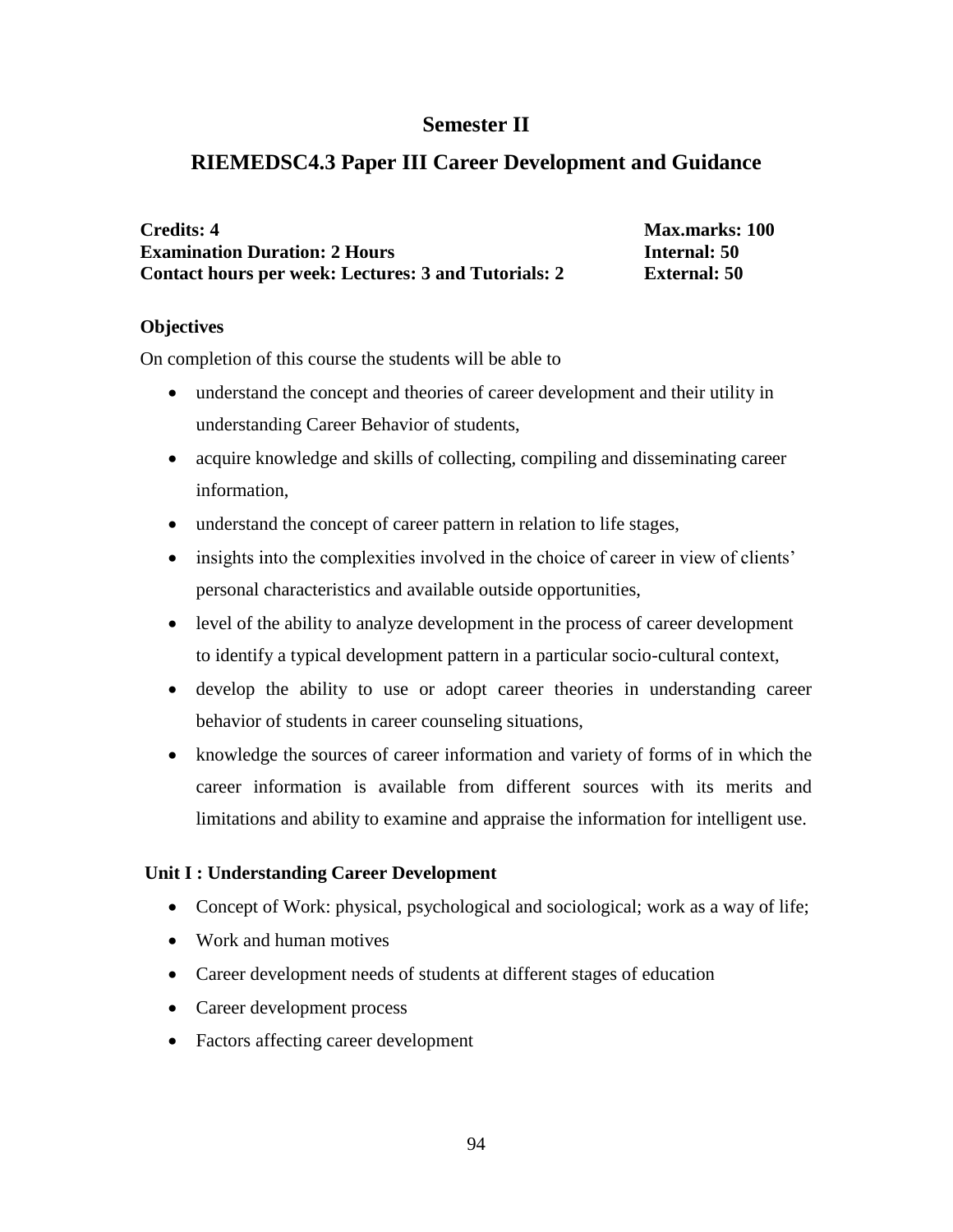# **Unit II: Perspectives on Career Development**

- Theories of career development ( basic concepts, applicability and limitations of each theory)
- Trait Factor Theory
- Roe's theory of personality development and career choice
- Holland's career theory of personality types and work environment
- Super's life span/life space approach to career development

# **Unit III: Understanding Career Information**

- Importance of career information; dimensions of career information: nature of work, working conditions, entry requirements, earning, growth opportunities etc.
- Primary and secondary sources of information; Filing of career information
- Dissemination of career information: Group techniques-objectives, advantages and limitations.
- Group activities: career talks, career conference/exhibition, displays, field trips, film shows etc.
- Integration of career information into teaching of subject matter.

# **Unit IV: Career Patterns, Career Adjustment and Career Maturity**

- Concept of career pattern, career awareness, career exploration and career preparation.
- Career pattern of men and women and implications for counseling.
- Economic development and career opportunities.
- Concept of career adjustment and career maturity
- Factors affecting career maturity; assessment of career maturity

**Sessional Work:** The students may undertake any one of the following activities:

 Case study highlighting the different life stages and the factors affecting the career patterns.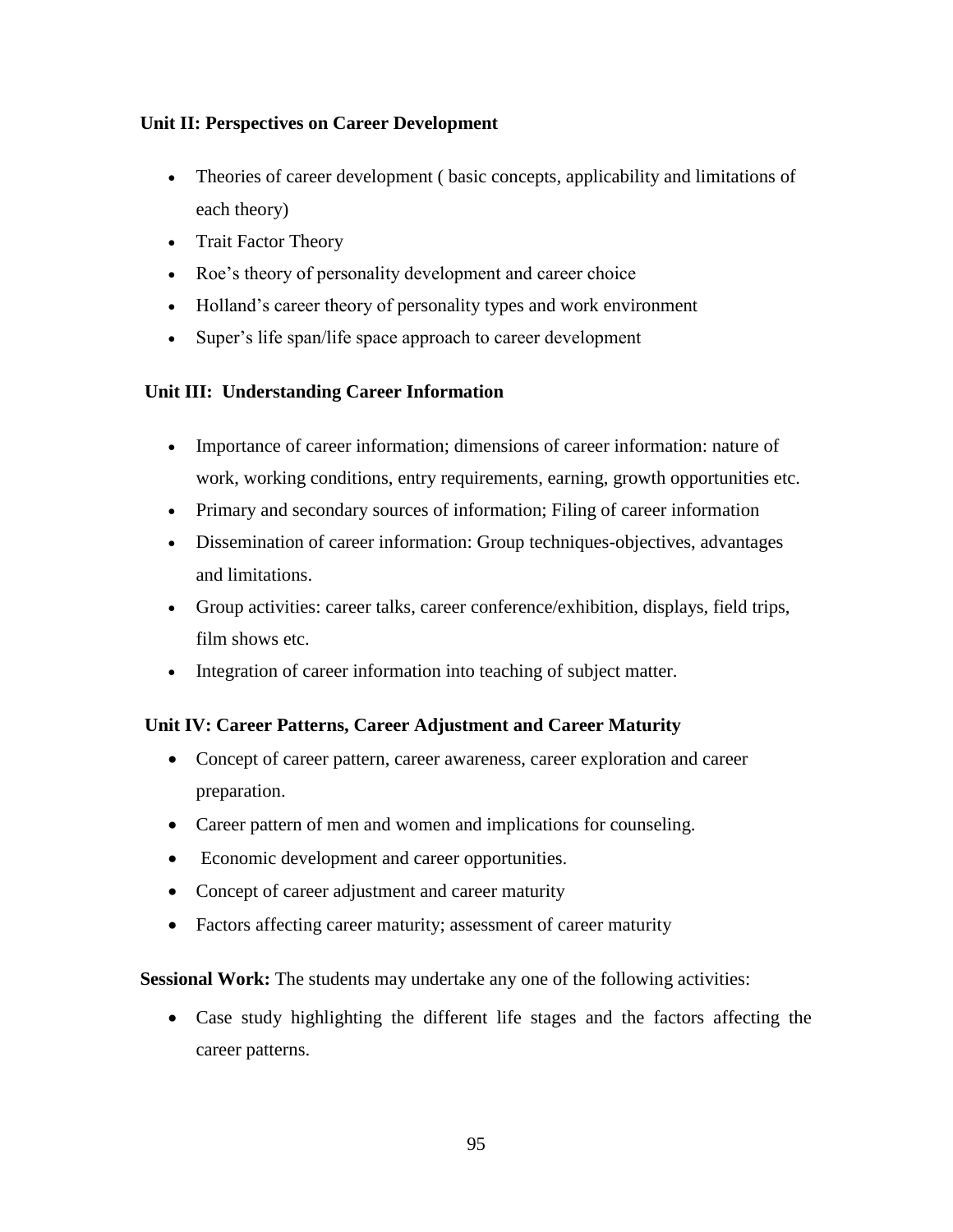- Plan career information activities for primary, upper primary, secondary and higher secondary school stages.
- Carry out a community educational survey or community occupational survey and collect information from about five to ten institutions/agencies.
- Develop a scheme of career information suitable for class XIIth students.

- Gupta, N. (1991). *Career maturity of Indian school students*. New Delhi: Anupam Publications.
- Isaacson, L. E. & Broen, D: *Career information, career counseling and career development (5th ed.).* Boston: Allyn & Bacon.
- Joneja, G. K. (1997). *Occupational Information in Guidance*. New Delhi: NCERT.
- Mohan, S. (1998). *Career development in India: Theory, research and development,* New Delhii: Vikas Publishing House.
- Mohan, Swadesh (Ed.) (1998). *Building personal and career consciousness in girls.* New Delhi: Vikas publishing house.
- Osipow, S. H. & Fitzgerald, L. F. (1996). *Theories of Career Development. (4th ed.).* Boston: Ally and Bacon.
- Saraswat, R. K. & Gaur, J. S. (1994). *Manual for Guidance Counsellors*. New Delhi: NCERT.
- Schmitt-Rodermund, E. & silbereisen, R. K. (1998). Career maturity determinants: individual development, social context perspective. The Career Development Quarterly, 47, 16 – 31.
- Sharf, R. S. (2005). Applying career development theory to counseling. Wads worth publishing co.
- Swanson, J.L. & Fouad, N. A. (1999). *Career theory and practiced; Learning through case studies.* Sage Publications.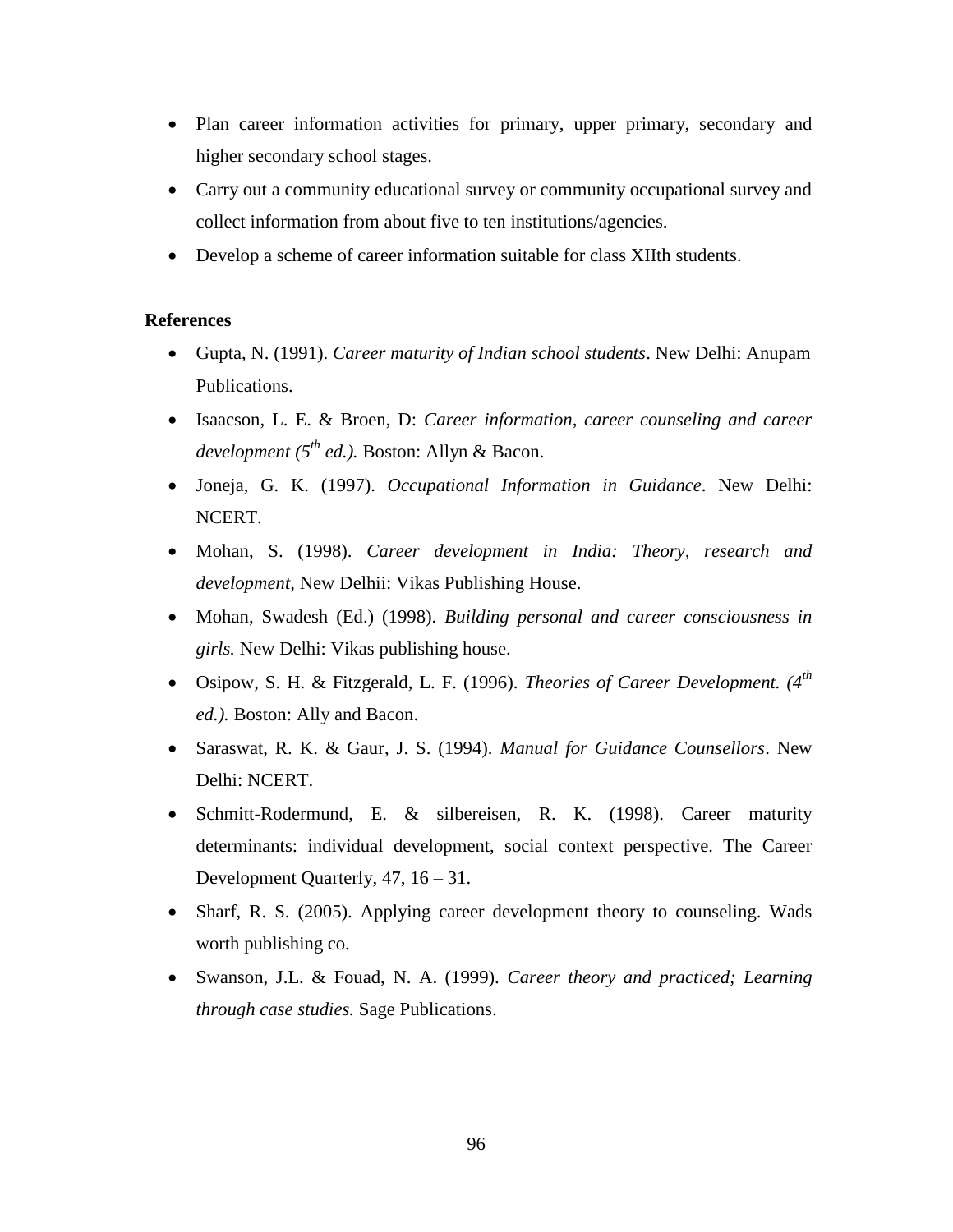#### **Semester II**

# **RIEMEDSC4.4 Paper IV Assessment and Appraisal in Guidance and Counseling**

| <b>Credits: 4</b>                                    | <b>Max.marks: 100</b> |
|------------------------------------------------------|-----------------------|
| <b>Examination Duration: 2 Hours</b>                 | <b>Internal: 50</b>   |
| Contact hours per week: Lectures: 3 and Tutorials: 2 | <b>External: 50</b>   |

#### **Objectives**

On completion of this course the students will be able to

- Develop an understanding of the nature, process, underlying assumptions and principles of psychological assessment and appraisal.
- Gain insight into different techniques of psychological assessment; their nature, scope and application in guidance and counseling
- Develop knowledge and understanding of the major psychological concepts such as Intelligence, Aptitude, Achievement, Personality, Interest and their assessment for providing guidance and counseling
- Develop skills for administering, scoring, interpreting and analyzing test results.

# **Unit I: Understanding Assessment and Appraisal**

- Assessment and appraisal in Guidance and Counselling: nature, importance, assumptions and principles
- Issues in psychological testing; distinction between testing and non-testing technique
- Characteristics of a good psychological test; procedure of construction, administration, scoring and interpretation of psychological tests

# **Unit II: Qualitative Techniques for Assessment**

- Need and importance of qualitative assessment
- Tools for qualitative assessment: observation, interview, anecdotal records, case study, autobiography, rating scale, sociometry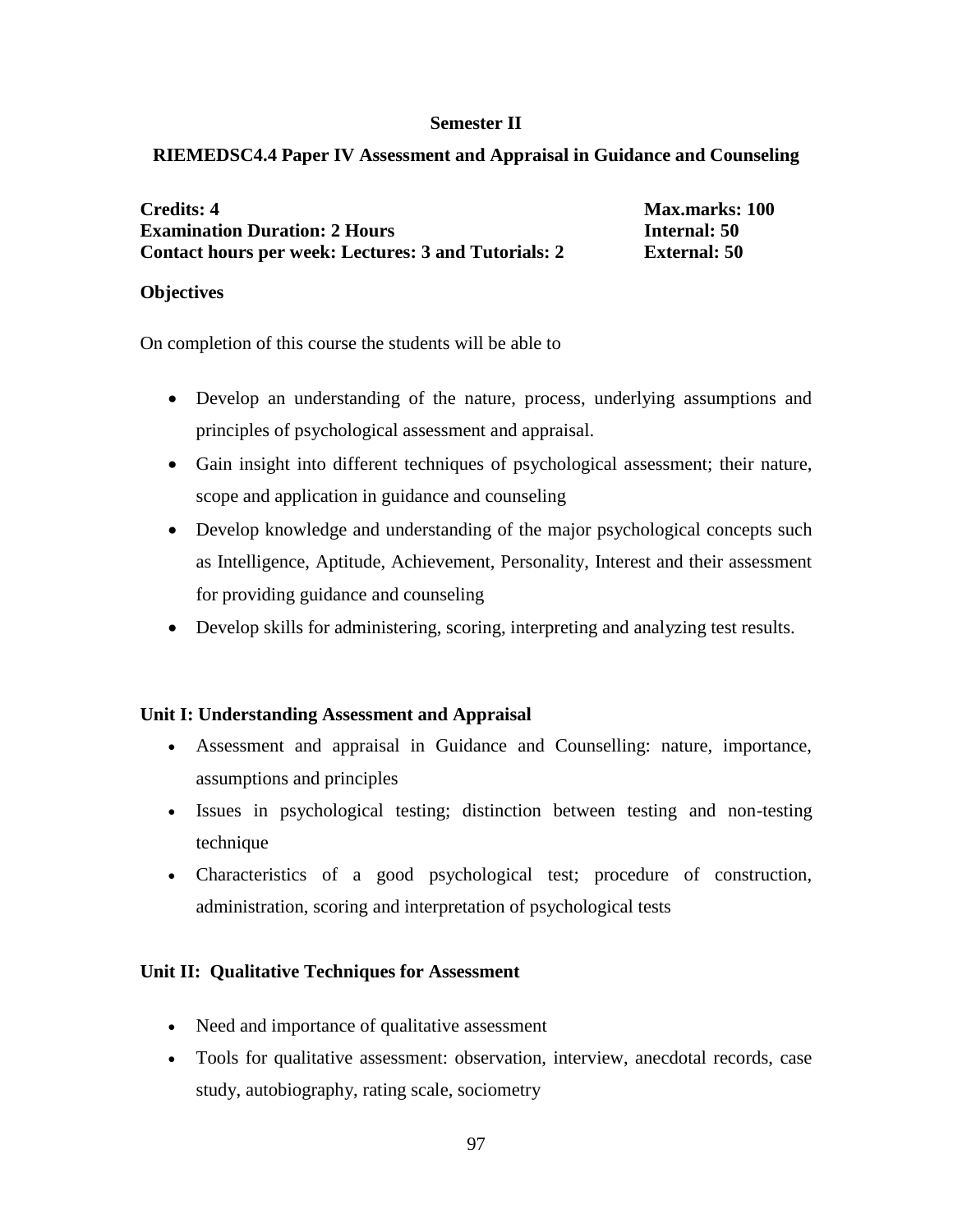Procedure of development, administration, scoring and interpretation through qualitative assessment

# **Unit III: Assessing Individual Differences: Intelligence and Aptitude –**

- Concept of Intelligence: changing perspective
- Assessment of intelligence
- Concept of Aptitude; importance of assessment of aptitude

# **Unit IV: Assessing Individual Differences: Achievement, Personality and Interest -**

- Teacher-made and Standardized Achievement test, measurement of scholastic achievement and its significance in various educational and career decisions
- Concept of personality; methods of personality assessment
- Importance of assessing interest for educational and vocational guidance

**Sessional Work:** The students may undertake any one of the following activities:

- Review one each from the following category of tests : Aptitude, Personality and Interest.
- Administer a test of Intelligence on a group of high school students and prepare a report.
- Prepare a sociometric test. Administer the test on a group of students. Draw a sociogram and describe in detail the group climate.

- Anastasi, A. & Urbina, S. (1997). Psychological Testing,  $7<sup>th</sup>$  Ed., Upper saddle River. NJ: Prentice Hall.
- Bhatnagar, Asha and Gupta Nirmala (Eds.) (1999). Guidance and Counselling, Vol. I: A Theoretical Perspective, New Delhi: Vikas.
- Denzin, N. K. & Lincoln, Y. (2000). Handbook of Qualitative Research. New Delhi: Sage publications.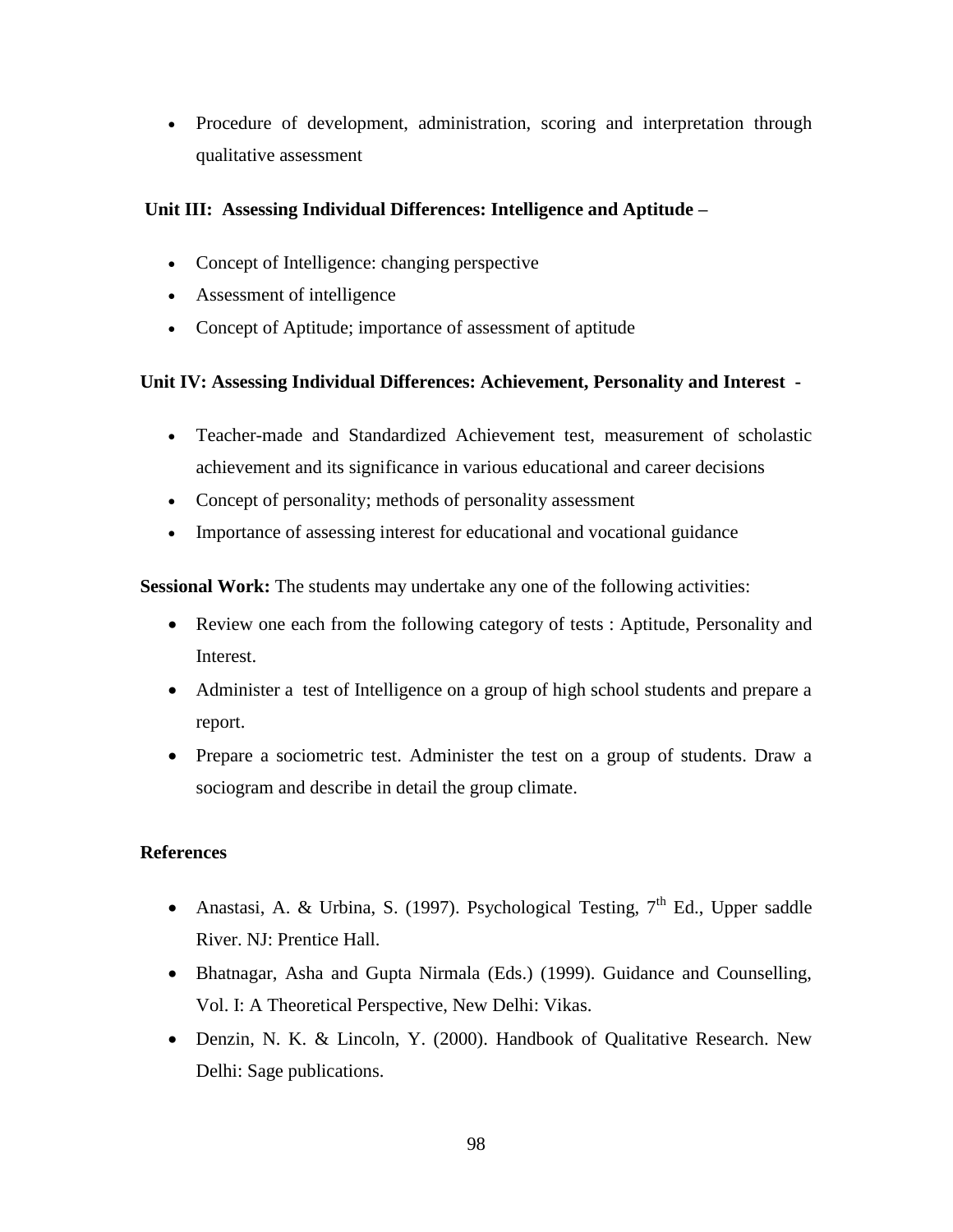- Drummond, R. J. (1988). Appraisal Procedures for Counselors and Helping Professionals. Columbus, OH: Merrill.
- Gardner, H. (1999). Multiple Intelligence: intelligence, understanding and the mind. National Professional Resources: NY.
- Kline, J. B. Theresa (2005). Psychological Testing: A Practical Approach to Design and Evaluation. London: Sage Publication.
- Le Compete, M. D.; Millory, W. L. & Preisste, J. (1992). The Handbook of Qualitative Research in Education. New York: Academic Press.
- Mc Leod, J. & Cropley, A. J. (1989). Fostering academic excellence. Pergamon Press.
- Mohan, S. & Sibia, A. (1998). Handbook of personality measurement in India. New Delhi: NCERT.
- Oliver, W. & Randall, W. E. (2005). Handbook of understanding and measuring intelligence. London: Sage Publication.
- Patton, M. Q. (1990). Qualitative evaluation and research methods. California: Sage Publications.
- Saraswat, R. K. & Gaur, J. S. (1994). Manual for Guidance Counselors. NCERT: New Delhi.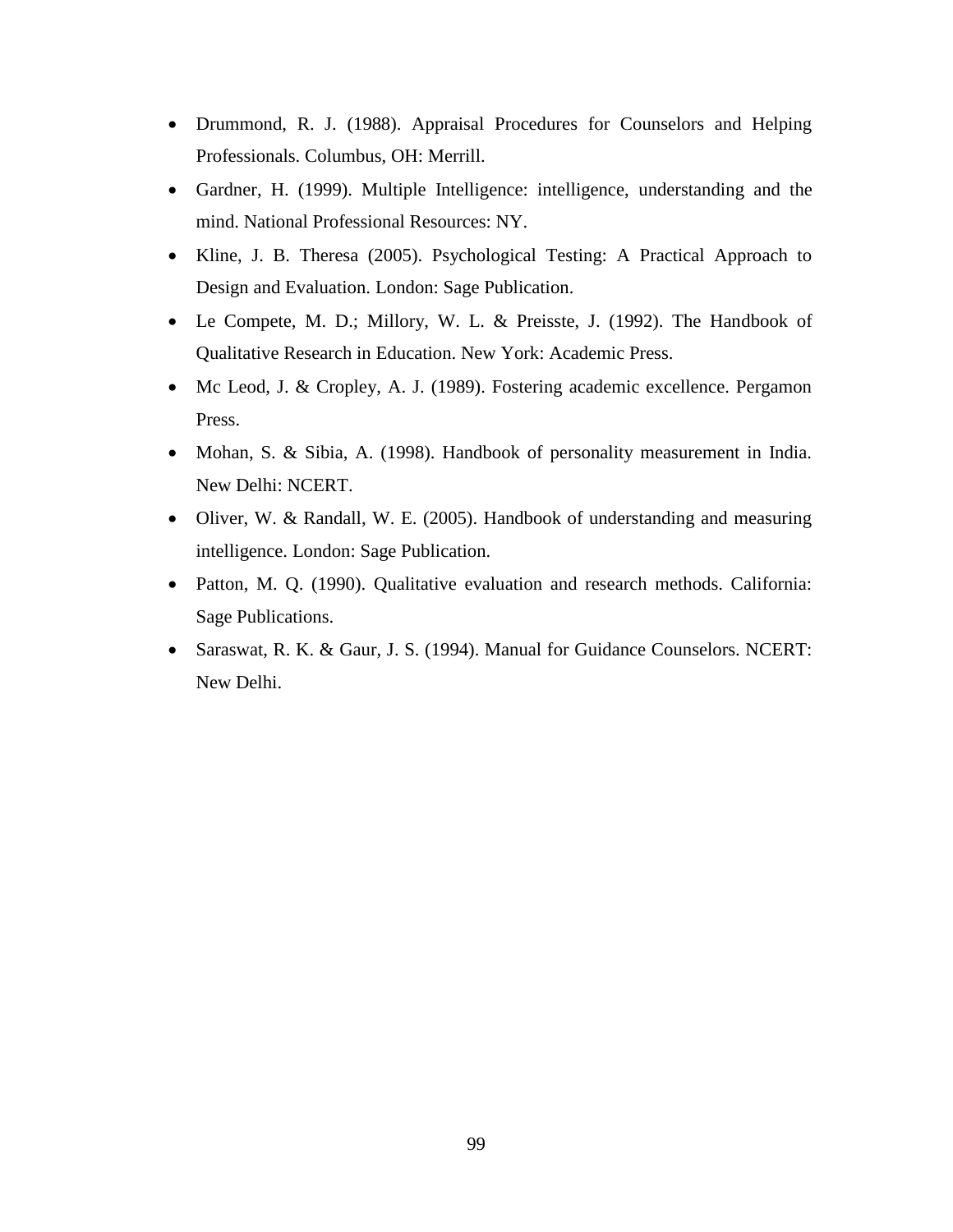# **SOFT CORE AREA5: INCLUSIVE EDUCATION**

# **Semester 1 Riemedsc5.1 Paper 1 – Introduction to Inclusive Education**

**Credits: 4 Max.marks: 100 Examination Duration: 2 Hours Internal: 50 Contact hours per week: Lectures: 3 and Tutorials: 2 External: 50**

#### **Objectives**

On completion of this course the students will be able to

- Understand concept, meaning and significance of inclusive education
- appreciate the need for promoting inclusive practice and the roles and responsibilities of the teachers
- develop critical understanding of the recommendations of various commissions and committees towards teacher preparation for inclusive education,
- understand the nature of difficulties encountered by children
- Preparation of teachers for inclusive schools,
- Analyze special education, integrated education, mainstream and inclusive education practices,
- Identify and utilize existing resources for promoting inclusive practice.

#### **Unit I: Introduction**

- Definition, concept and importance of inclusive education.
- Historical perspectives of inclusive education f or children with diverse needs.
- Difference between special education, integrated education and inclusive education.
- Advantages of inclusive education for education for all children in the context of right to education.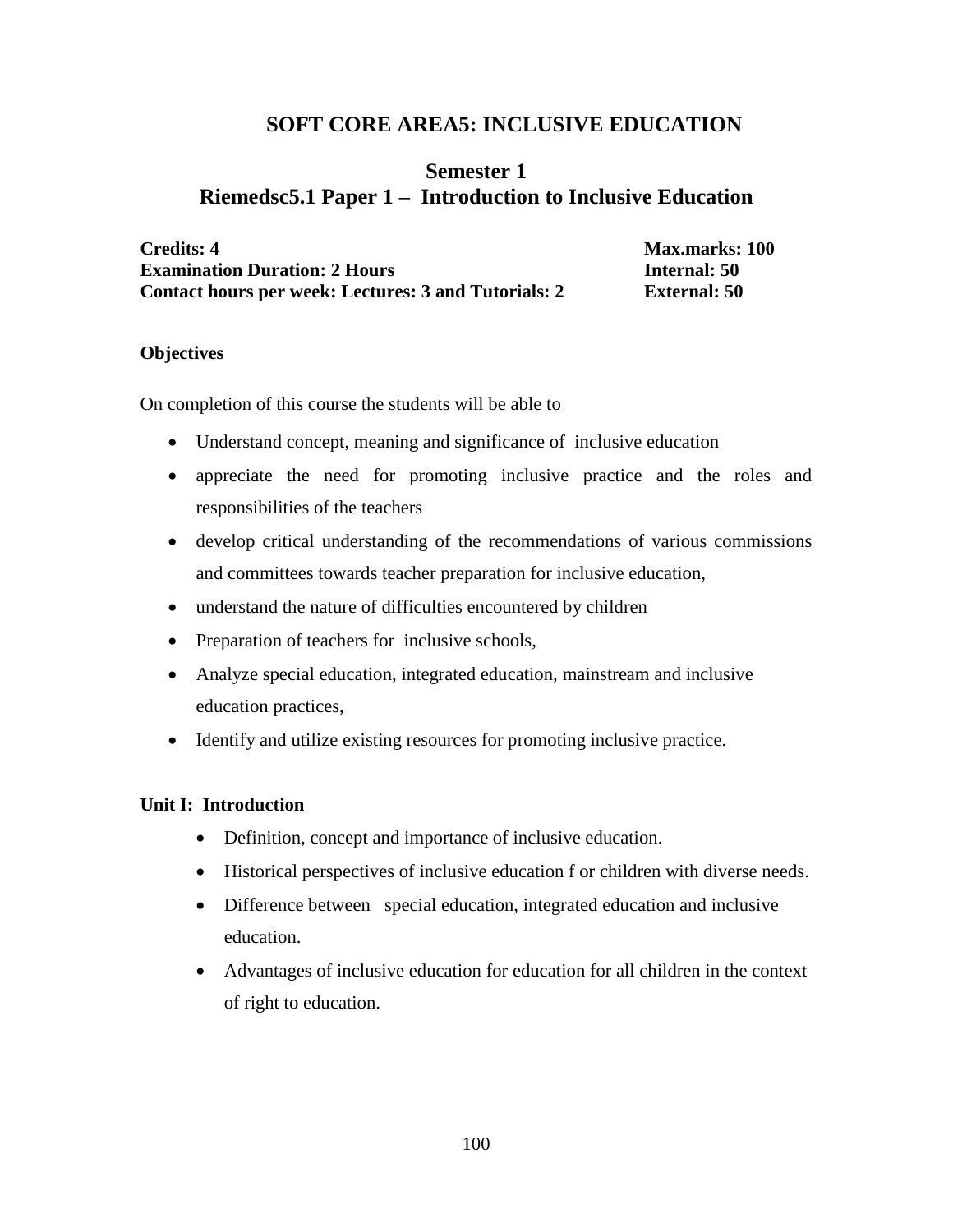#### **Unit II: National and International Initiatives**

- Recommendations of the Indian Education Commission (1964-66).
- Scheme of Integrated Education for Disabled Children
- National Policy on Education (NPE, 1986-92).
- The Persons with Disabilities Act (PWD Act, 1995).
- National Curriculum Framework, 2005 NCERT
- The Convention on the Rights of the Child (Article 23, 28, 29 a2, 3, 6 and 10  $&12$ ).
- The World Declaration on the Survival, Protection and Development of Children and the Plans of action (Outcome of the UNICEF World Summit for Children, (1990).
- The World Conference on Special needs Education and the Salamanca, 1994 Statement and framework for action on Special Needs Education
- Project PIED, IEDC Scheme 1974 AND 1981
- DPEP, SSA.
- Centrally sponsored Schemes, N.G.O involvement—teacher preparation
- The Mental Health Act 1987.
- Rehabilitation Council of India Act, 1992
- The National Trust for the Welfare of Persons with autism, cerebral palsy, mental retardation and Multiple Disabilities Act 1999.

# **UNIT III: Current Issues in Inclusive Education**

- Inclusion of all children with diverse needs in existing schools
- Early identifications and placement in inclusion,
- Development of plus curriculum
- Coordination and utility of resources
- N.C.F and adaptation of teaching learning material
- Research priority in inclusive education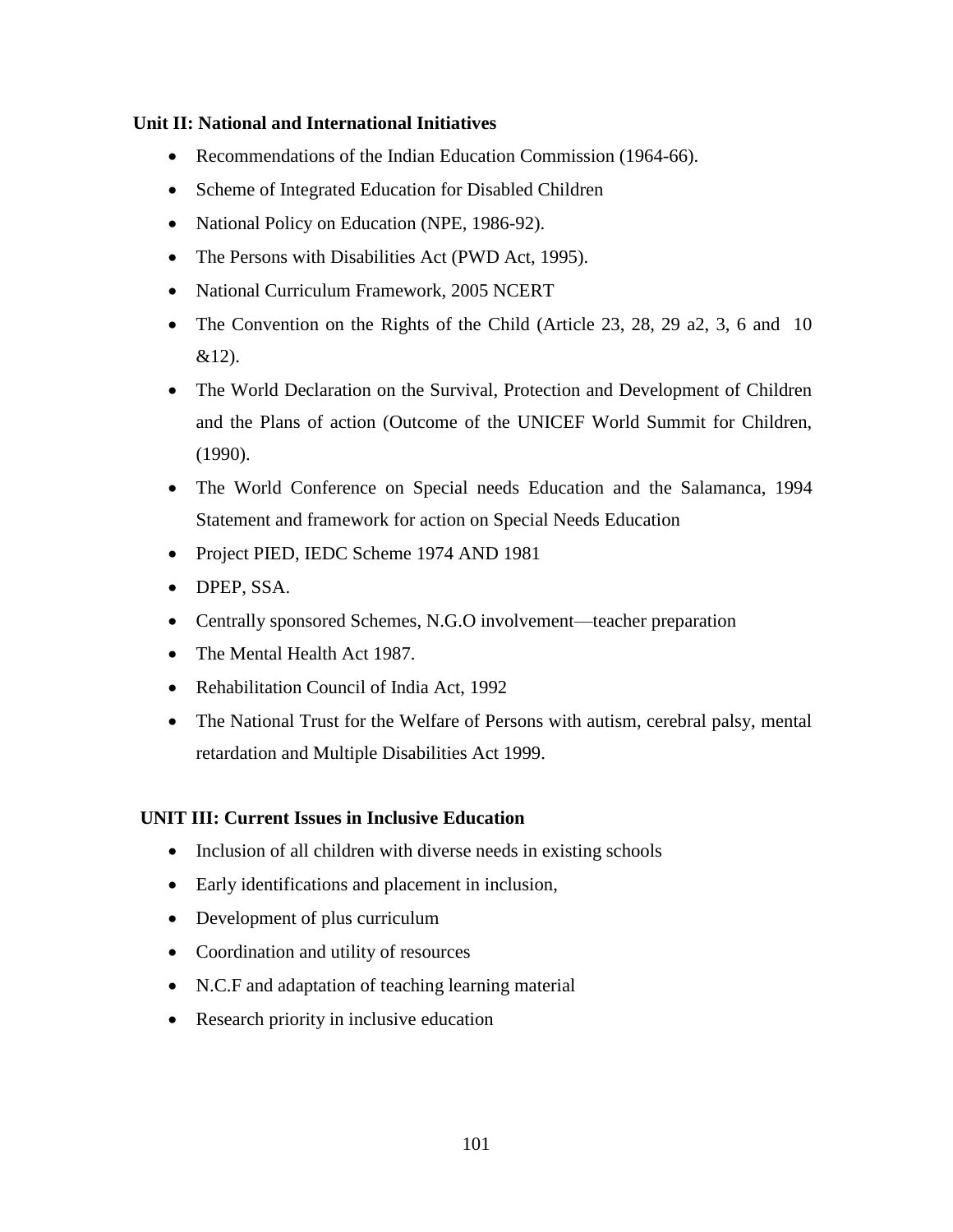# **Unit IV: Teacher Preparation and Inclusive Education**

- Teaching skills and competencies
- Professional ethics
- Institution training teachers for inclusive education
- Professional growth of teachers and teacher educators

- Ainscow, M., Booth. T (2003): *The Index for Inclusion: Developing Learning and Participation in Schools.* Bristol: Center for Studies in Inclusive Education
- Jha. M.( 2002) *Inclusive Education for All: Schools Without Walls,* Heinemann Educational publishers, Multivista Global Ltd, Chennai, 600042, India.
- Sharma P.L (2003) *Planning Inclusive Education in Small Schools*, R .I E. Mysore
- Sharma, P.L. (1990) *Teachers handbook on IED-Helping children with special needs* N. C. E R T Publication.
- Sharma,P.L (1988)Teacher Handbook –Helping children with special needs, Unicef assisted publication, N.C.E.R.T New Delhi.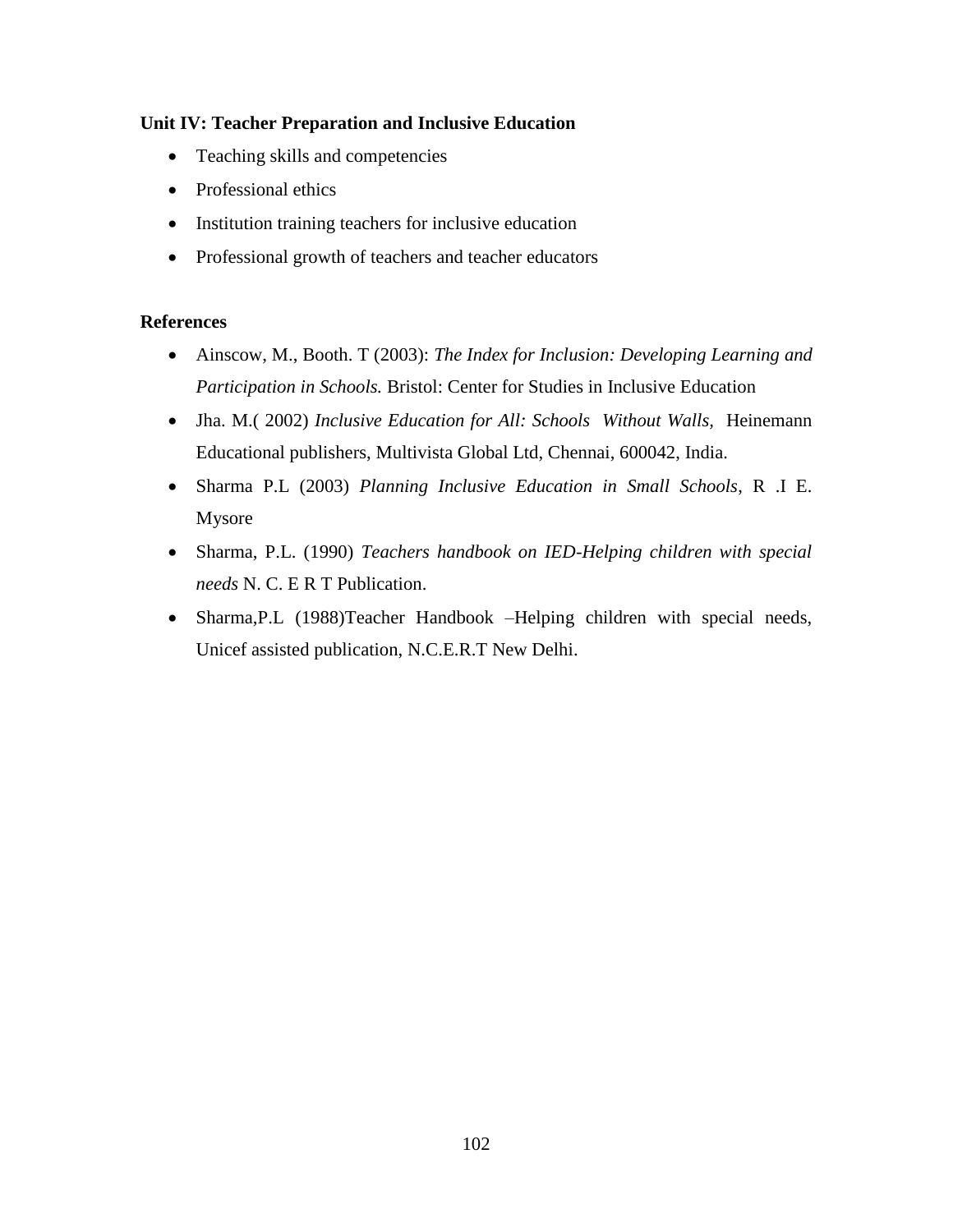# **I Semester**

# **M.Ed. Special Paper-Inclusive Education**

# **RIEMEDSC5.2 Paper II- Education of the Disadvantaged Groups**

| Credits: 4                                           |  |
|------------------------------------------------------|--|
| <b>Examination Duration: 2 Hours</b>                 |  |
| Contact hours per week: Lectures: 3 and Tutorials: 2 |  |

**Max.marks: 100 Example 150 External: 50** 

#### **Objectives**

On completion of this course the students will be able to

- understand the policy perspectives related to education of socially disadvantaged section in India,
- analyse the status of education of the socially disadvantaged children in the country,
- develop knowledge and skill to address social group inequality in school and, society,
- understand the schemes and programmes of education of socially disadvantaged group,
- identify research priorities and conduct researches in the area of education of socially disadvantaged groups.

# **Unit I: Conceptual framework**

- Meaning of socially disadvantaged children: socially disadvantaged section in India-the scheduled castes, scheduled Tribes, Educationally backward minorities, girls, children from rural and slum children.
- Provisions in the constitution for social group equity and education of socially disadvantaged sections, National Policy on Education (1986), POA, 1992, National Curriculum Framework, 2005.
- International perspectives Dakar framework of action (2000), millennium development goals (2000).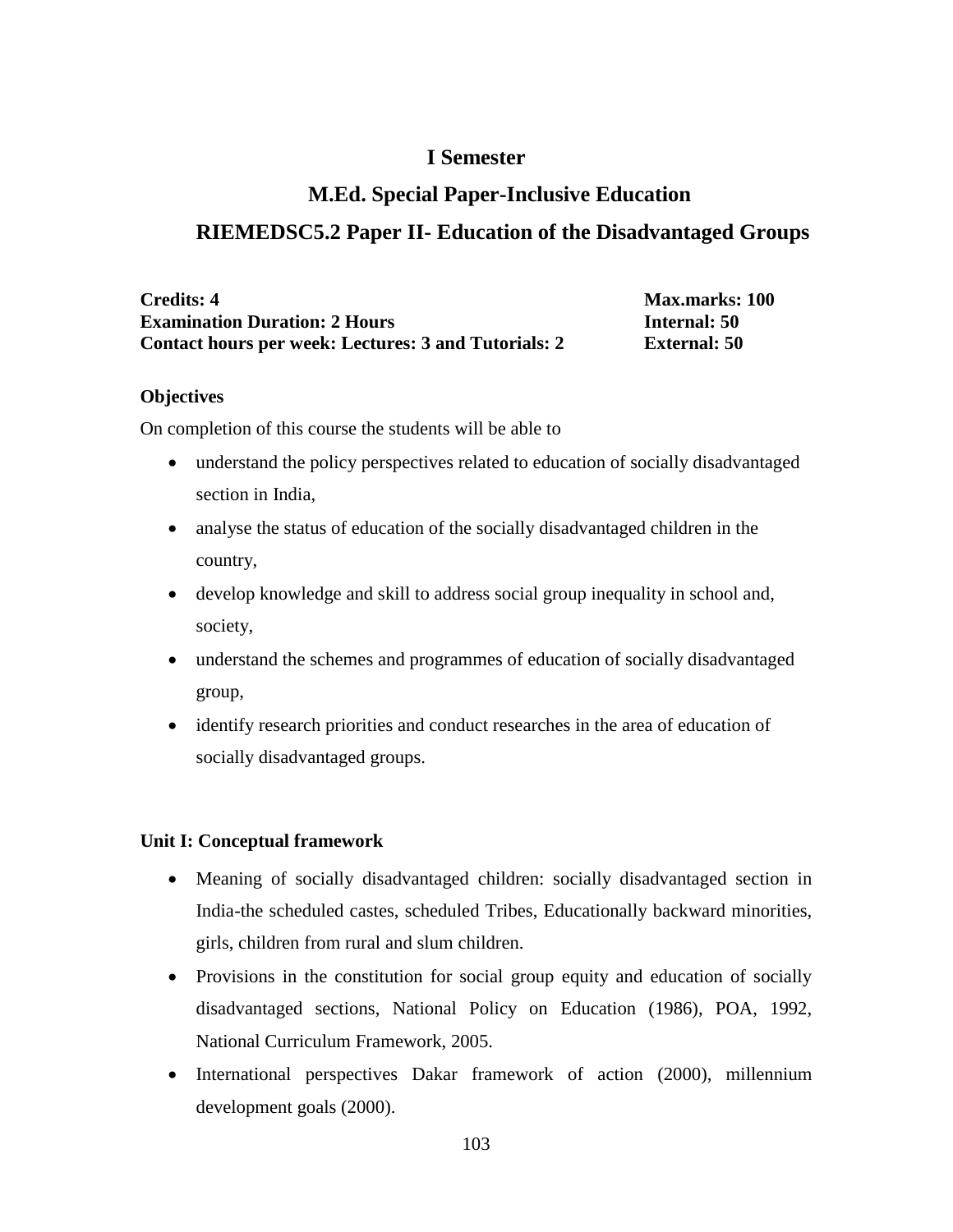#### **Unit II: Status of school education of socially disadvantaged section in India**

- Status of enrolment at elementary and secondary stage with reference to social group equity, different access in habituations, class, caste, tribe and other disadvantages groups.
- Achievement of socially disadvantages children.
- Disadvantaged gifted and underachievers
- Remedial measures

# **Unit III: Problems in education of disadvantaged section and addressing social group inequality**

- Problems in education of socially disadvantaged children,
- Multicultural education, multigrade teaching in rural context.
- Organisation and management of school to address socio-cultural diversity, bias in textbooks, hidden curriculum (teacher attitude, expectations).
- Teaching learning process and support materials, addressing language issues, curriculum and curricular activities for meeting diverse needs of children- sociocultural and linguistic.

# **Unit IV- Research priorities in the area of education of disadvantaged section**

- Evaluation of centrally sponsored schemes of education of SCs, STs,girls, and Minorities.
- Status study of education of SCs, STs, girls, and Minorities and other marginalized groups.
- Study of teaching learning practices and social inclusion.
- Case studies on innovative institutional practices-NVS, KGVBs, Madrassas etc.

#### **Practicum: 2hrs per weekx16 weeks into two batches on:**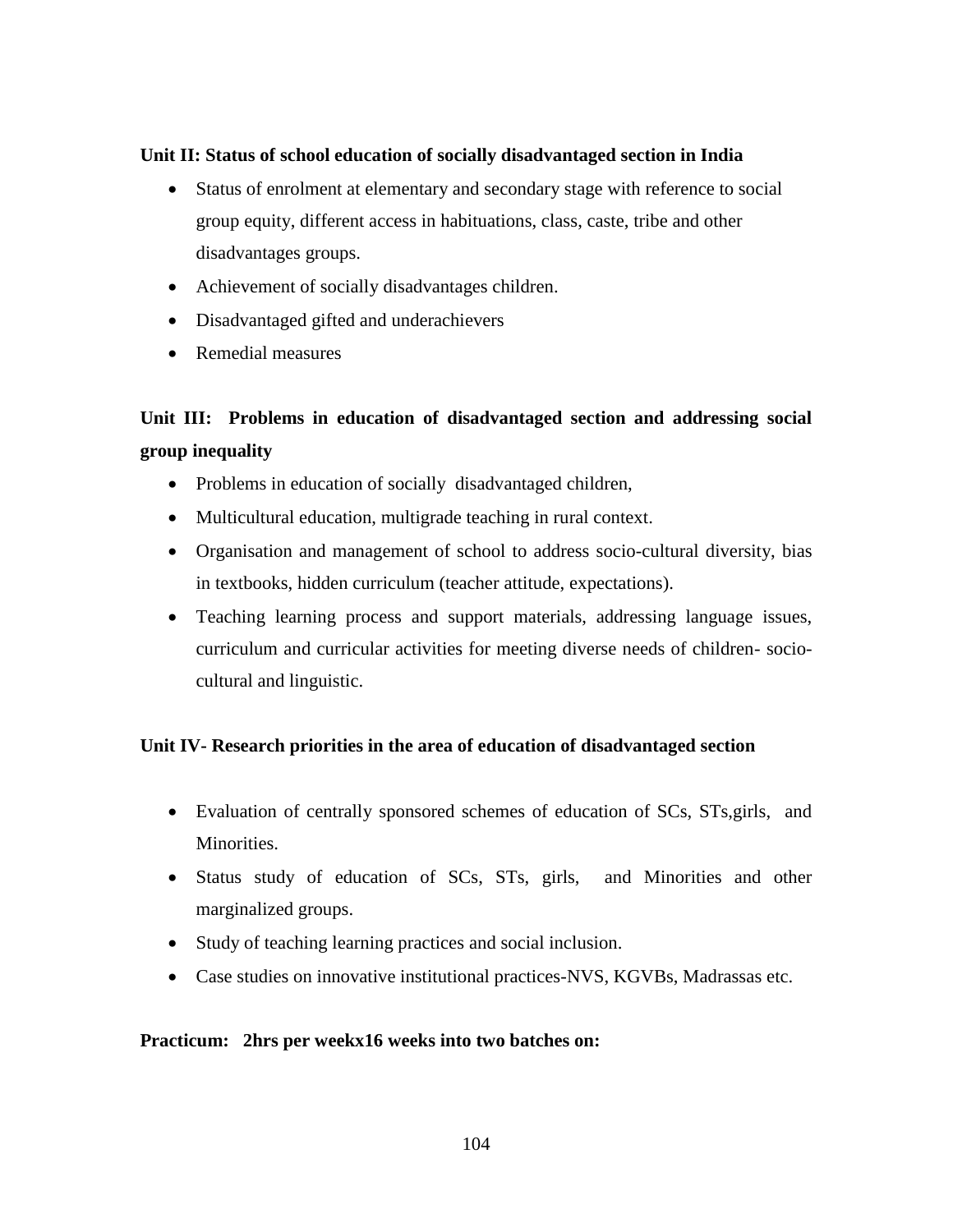The students may undertake the following activities:

- Preparation of status report on education (elementary/secondary) of socially disadvantaged groups in a district/state region.
- Evaluation of text books from the social group equality perspective.
- Critical analysis of NCF, 2005 (Focus group report).
- Field visit to residential/ ashram schools and minorities institutions and preparation of report.
- Identification of research topic in the area of education of socially disadvantaged sections and preparation of proposals.
- Documentation/preparation of report on institutions/school practicing innovations.
- Analysis of status report on girls' education-access, enrolment etc from selected educational statistics (MHRD), Report cards (NUEPA) and All India Survey Report (NCERT).
- Evaluation/Analysis of school textbooks from gender perspective.
- Visit to state Project office/DPO, discussion with members of girls' education cell and preparation of report.

- Bank, B.J. (2007): Gender and Education: An Encyclopedia. Praeger, Westport, London.
- Bhatnagar Asha & Gulat Sushma (1998) Career Development of Creative Girls
- Bhatt, B.D. & Sharma, S.R.(1992): Women's' education and social Development. Delhi: Kanishka.
- Chaterjee S K (2000): Educational Development of Scheduled Castes
- Cowles Milly (1969): Perspective in the Education of Disadvantaged Children
- Edwards John R: Language and Disadvantage
- Government of India (1986). National Policy on Education, Department of Education, New Delhi.
- Government of India (1992). Programme of Action, MHRD, Department of Education, New Delhi.
- Hegarty and Alur Mithu (2002): Education and Children with Special Needs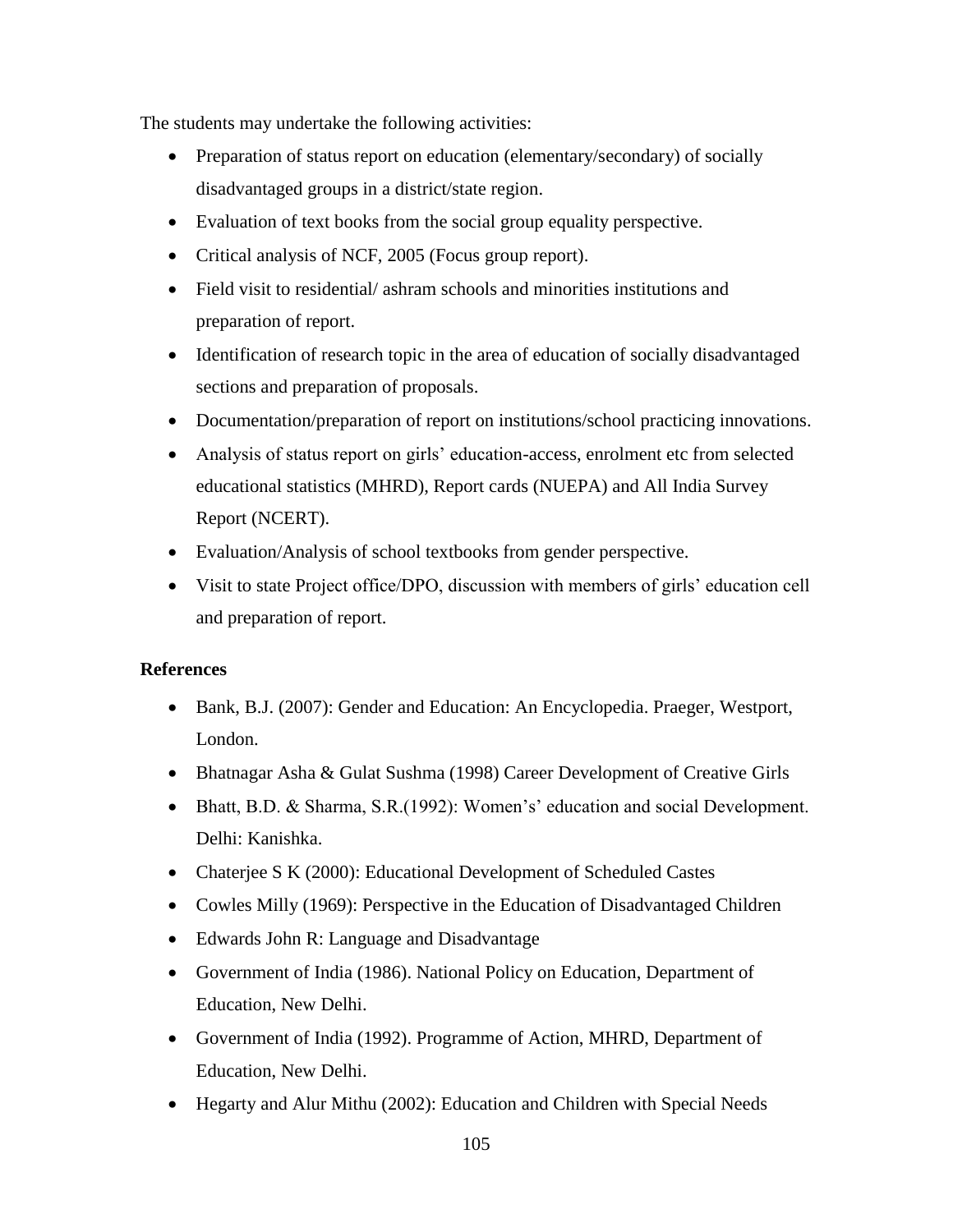- Jacob Aikara: Scheduled Castes and Higher Education.
- Mehrotra, S. (2006): Child Malnutrition and Gender Discrimination in South Asia. Economics and Political Weekly,----
- NCERT (2005). National Curriculum Framework, New Delhi.
- NCERT (2006). National Focus Group Report on Education of SCs and Sts, New Delhi.
- Ramchandran, V. (1998): Girls and women Education: Policies and implementation Mechanism. Case study: India, Bangkok, UNESCO.
- Rangari A D : Indian Caste System and Education
- Scot Danforth & Terry Jo Smith (2005) Engaging Troubling Students  $-A$ Constructivistic Approach
- Sharma Usha & Sharma B M (1995) Girls Education
- Sharma, M.C. & Sharma, A.K. (2003): Discrimination based on Sex, caste, religion and disability: Addressing through educational interventions; A handbook for Sensitizing Teacher and Teacher educators. NCTE & NHRC.
- Sheh Vimal P (1982) The Educational Problems of Scheduled Caste and Scheduled Tribe School and College Students in India
- Singh U K & Nayak A K (1977) Women Education
- Subramanyam, R. (2003): Gender Equality in Education: Definitions and Measurements. International Journal of Educational Development, July.
- Vishwanathan Maithili (1994) Development Orientation of Women's Education
- Webster Alec & Ellwood John: The Hearing-Impaired Child in the Ordinary School – (Red-black line)
- Yadav S K (1986): Educational Schemes for Scheduled Castes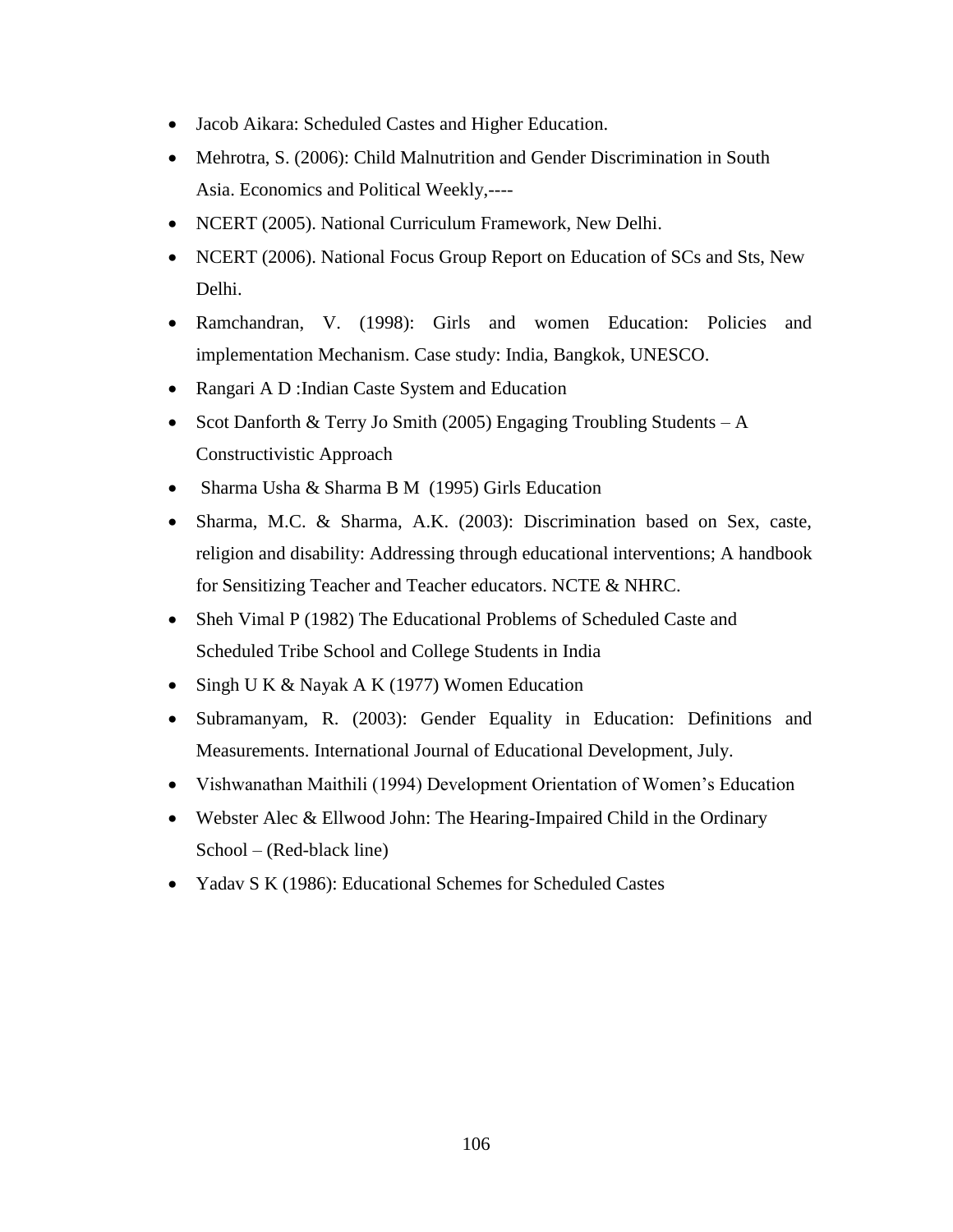# **M.Ed. Special Paper- Inclusive Education RIEMEDSC5.3 Paper III -Inclusion of Children with Special**

# **Educational Needs**

| <b>Credits: 4</b>                                    |  |
|------------------------------------------------------|--|
| <b>Examination Duration: 2 Hours</b>                 |  |
| Contact hours per week: Lectures: 3 and Tutorials: 2 |  |

**Credits: 4 Max.marks: 100 Example 1 External: 50** 

# **Objectives**

On completion of this course the students will be able to

- Understand concept, meaning and significance of inclusive education for children with giftedness, creativity, sensory, mentally challenged, developmental disabilities, special health problems, OPH, and leprosy cured
- Appreciate the need for developing human resource by accepting their talents and limitations
- Develop critical understanding on the characteristics of above listed groups of children and roles and responsibilities of the teachers for their inclusion
- Understand the nature of difficulties encountered by these children and need for developing plus curricular skills
- Apply their understanding in adapting instructional materials and methods for teaching in inclusive schools,
- Analyze implications of special education, integrated education, mainstream and inclusive education practices
- Identify and utilize existing resources for providing referral services for early identification, placement and education in inclusive classrooms

# **Unit I : Inclusive Education and Gifted and Creative**

- Concept, meaning and implications of inclusion
- Characteristics of gifted, talented and multi intelligence
- Need for understanding giftedness, creativity, disadvantaged gifted and role of teachers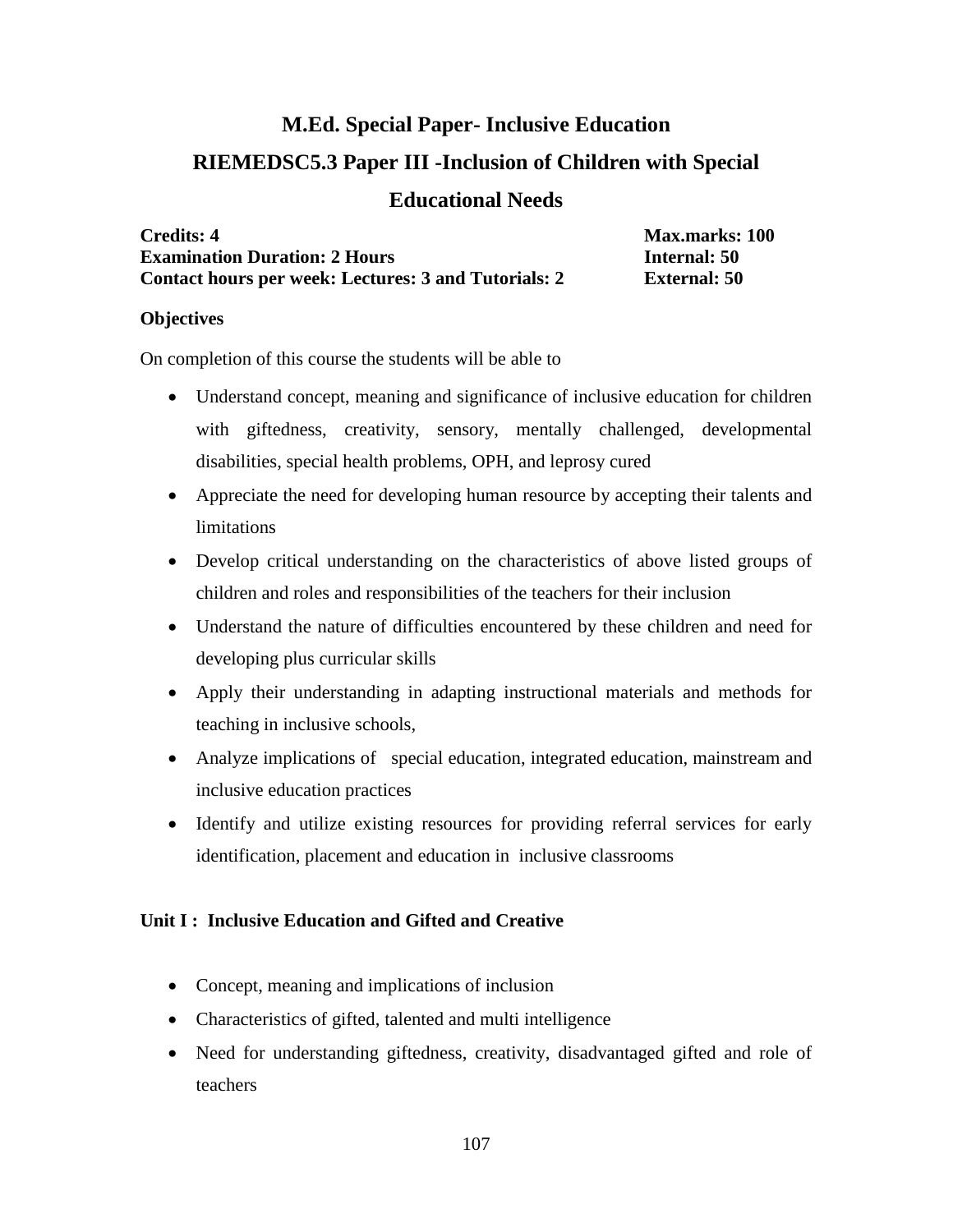- Identification, assessment and interpretation of tools / testing techniques used
- Education programmes and adaptation for inclusive classroom teaching

# **Unit II: Education of children with mental retardation and mentally ill**

- Concept, Meaning and difference between mentally retarded and mentally ill
- Classification based Degree and nature of M.R and M.I
- Criteria for placing for academic and social inclusion at preprimary and elementary
- Implications for inclusion of M.R and M.I at secondary stage
- Curricular adaptations and teachers role
- Supportive service required for education and rehabilitation
- Researches trend on inclusion of M.R and M.I

# **Unit III: Education of children with physically challenged**

- Concept, meaning and classification of hearing, visually challenged, orthopeadically challenged, children with special health problem and leprosy
- Characteristics and educational problems both primary and secondary
- Identification, assessment and placement
- Adaptations in instructional material and methods
- Implications for inclusion at elementary and secondary-teachers role
- Technological devices and supportive services

# **Unit IV: Education of children with developmental and multi disabilities**

- Concept, meaning and classification of children with mild and severe disabilities
- Methods and techniques used for identification, assessment and placement in inclusive classrooms
- Educational characteristics of these children and implications for academic inclusion
- Role of teachers and specific learning disabilities
- Multi disabilities and possibilities of academic inclusion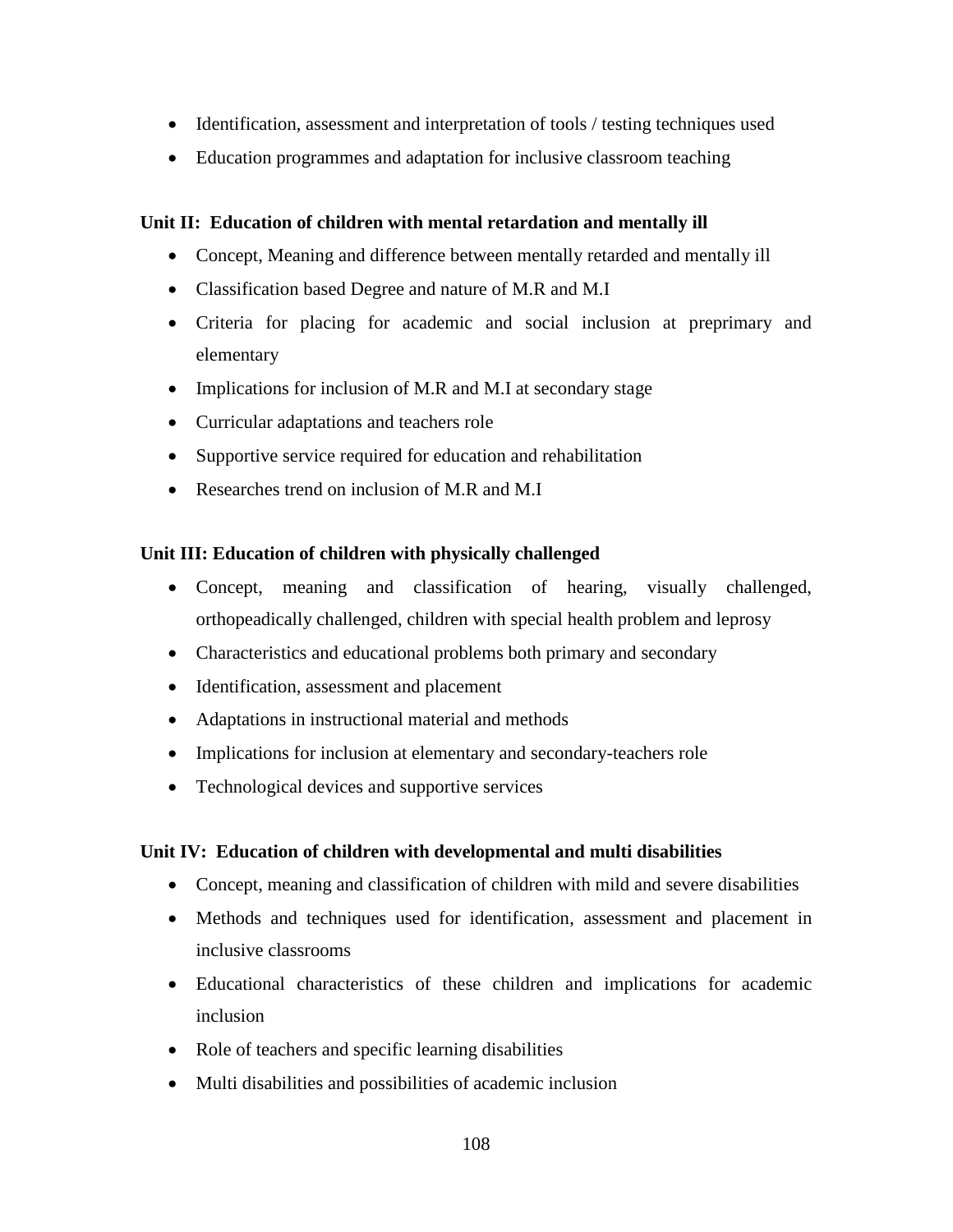- Modern trend in education, rehabilitation use of technology11
- Practicum: Group based (two hrs per group) for 16 weeks
- Each unit needs placement of students in schools, AIISH, Special institutionobservation of students, teacher – adaptation, evaluation etc
- Special techniques used for developing compensatory skills and taking one
- Lesson on each category
- Identification techniques

## **Reference**

- Bhatnagar Asha & Gulat Sushma (1998) Career Development of Creative Girls
- Chaterjee S K (2000): Educational Development of Scheduled Castes
- Cowles Milly (1969): Perspective in the Education of Disadvantaged Children
- Edwards John R: Language and Disadvantage
- Hegarty and Alur Mithu (2002): Education and Children with Special Needs
- Jacob Aikara: Scheduled Castes and Higher Education.
- Rangari A D : Indian Caste System and Education
- Scot Danforth & Terry Jo Smith (2005) Engaging Troubling Students  $A$ Constructivistic Approach
- Sharma Usha & Sharma B M (1995) Girls Education
- Sheh Vimal P (1982) The Educational Problems of Scheduled Caste and Scheduled Tribe School and College Students in India
- Singh U K & Nayak A K (1977) Women Education
- Vishwanathan Maithili (1994) Development Orientation of Women's Education
- Webster Alec & Ellwood John: The Hearing-Impaired Child in the Ordinary School – (Red-black line)
- Yadav S K (1986): Educational Schemes for Scheduled Castes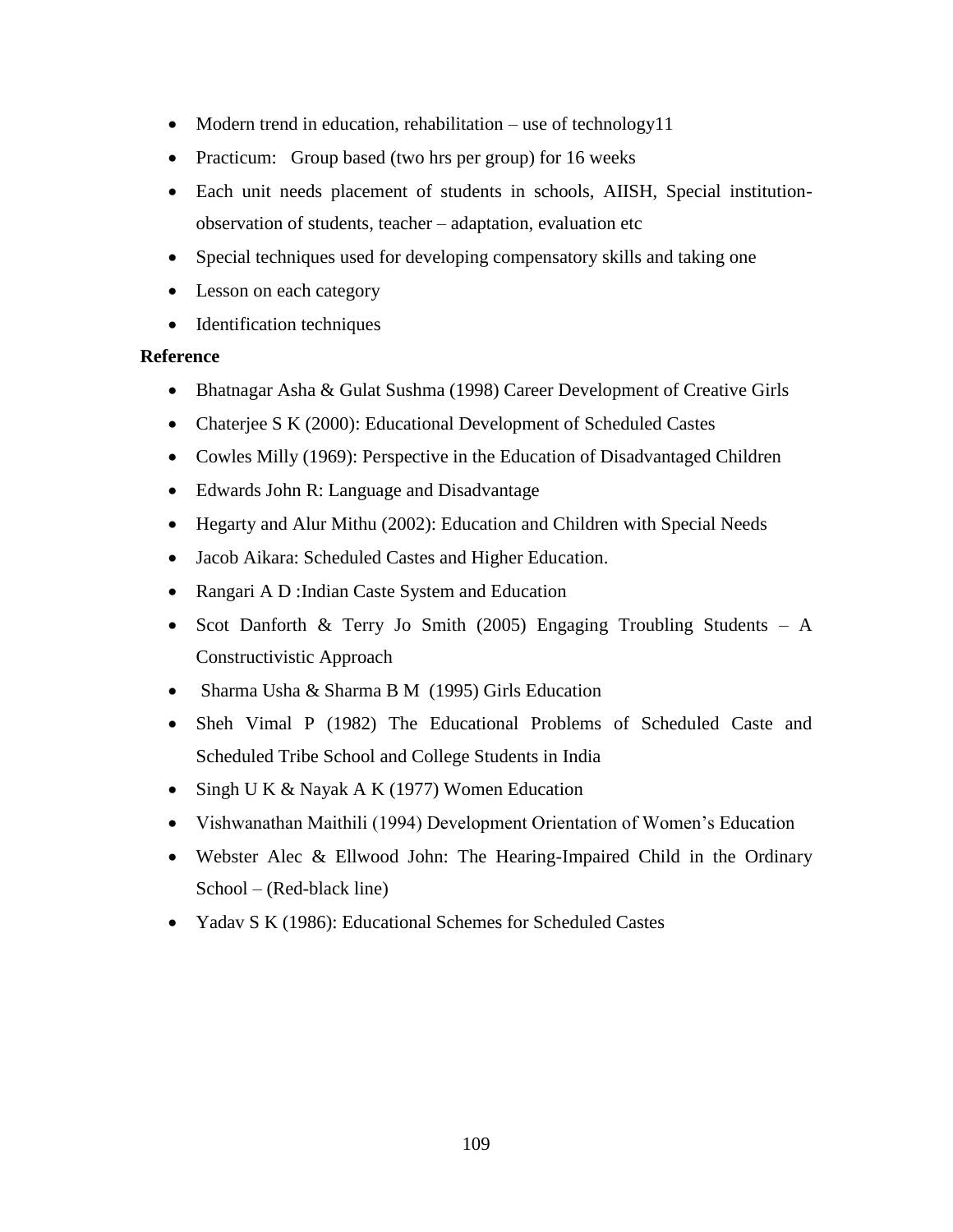# **M.Ed. Special Paper- Inclusive Education RIEMEDSC5.4 Paper IV - Inclusive Strategies and Education for Children with Diverse Needs**

| Contact Hours per week: 4            | Maximum Marks: 100 |
|--------------------------------------|--------------------|
| <b>Examination Duration: 3 hours</b> | Internal: 50       |
|                                      | External: 50       |

#### *Objectives*

*On completion of this course the students will be able to*

- developing an understanding of the needs and magnitude of the challenges faced by children and persons with diverse needs,
- appreciating the need for promoting inclusive practice and understanding the roles and responsibilities of all concerned,
- developing a positive attitude and sense of commitment towards actualizing the right to education of all learners,
- preparing a conducive teaching learning environment in varied school settings,
- develop the ability to conduct and supervise action research activities,
- identifying and utilizing existing support services for promoting inclusive practice,
- seeking parental and community support for utilizing available resources for education in inclusive settings.

#### **Course Content**

#### **Unit I- Meeting the needs of diverse learners**

- Social and academic inclusion of learners with diverse needs in mainstream classrooms.
- Facts and myths and of inclusive education with reference to Indian context.
- Inclusive educational strategies and their implications for universalization of elementary and secondary education.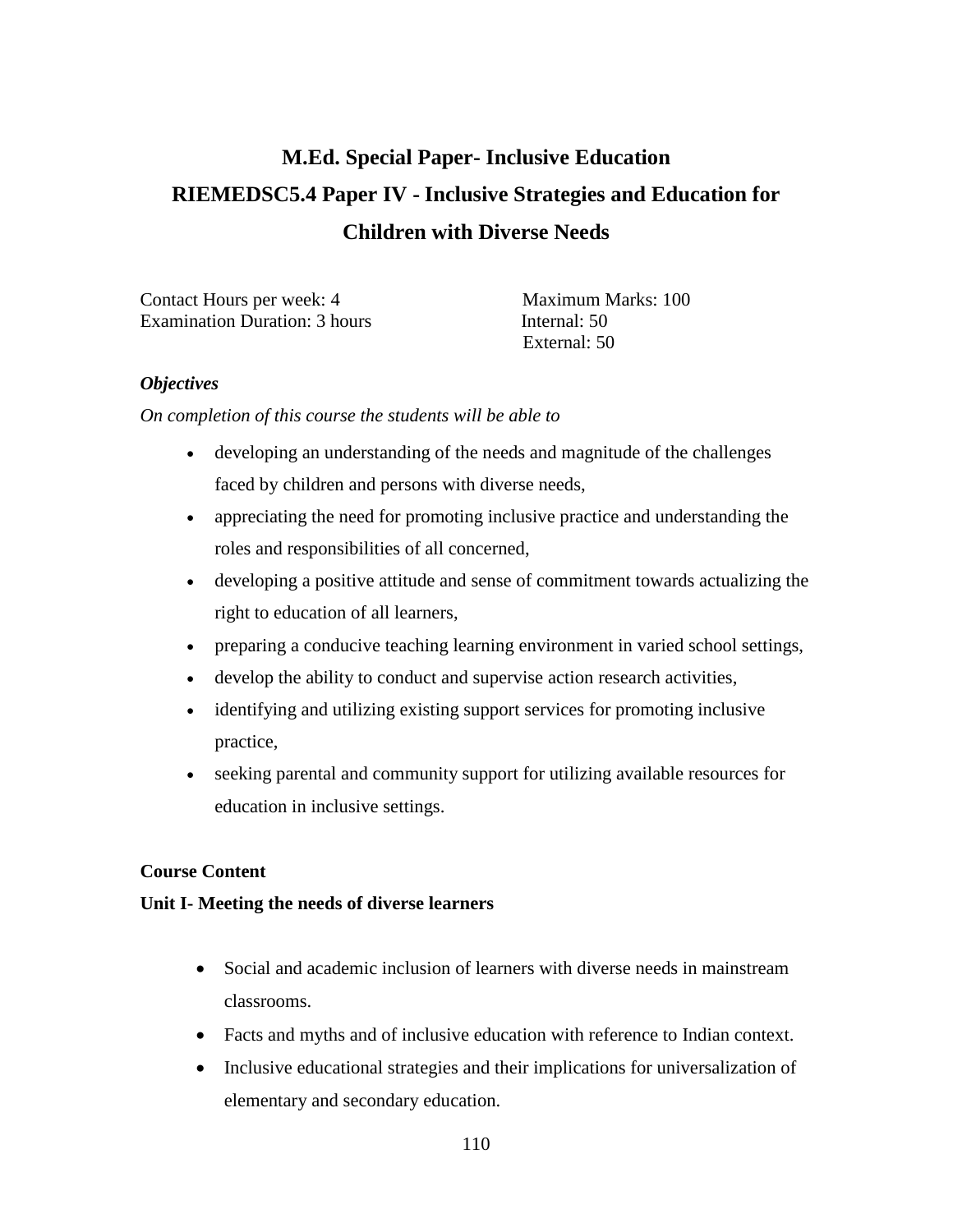Effectiveness of inclusive strategies such as enrichment, cluster grouping, mixed ability grouping, multilevel teaching, cooperative learning, peer tutoring in the context of constructivism.

## **Unit II-Curriculum adaptations and evaluation for children with diverse needs**

- Concept meaning and need for curriculum adaptations for children with sensory (hearing, visual and physically challenged) intellectual (gifted, talented and children mentally challenged children), developmental disabilities (autism, cerebral palsy, learning disabilities), social and emotional problems , scholastic backward ness, underachievement , slow learners , children with special health problems, environmental/ecological difficulties and children belonging to other marginal groups.
- Guidelines for adaptation for teaching/ practicing science, mathematics, social studies , languages, physical education yoga, heritage arts theatre, drama etc in inclusive settings.
- Utilization of records/ case profiles for identification, assessment, and intervention for inclusive classrooms.
- Techniques and methods used for adaptation of content , laboratory skills and play material

## **Unit III-Teacher preparation for Inclusive Education**

- Review existing educational programmes offered in secondary school (general, special education).
- Skills and competencies of teachers and teacher educators for secondary education in inclusive settings.
- N.C.F 2005 and curriculum for teacher preparation and transaction modes.
- Roles, responsibilities and professional ethics of an inclusive education teacher and teacher educators.
- Evaluation and follow up programmes for improvisation of teacher preparation programmes in inclusive education programmes.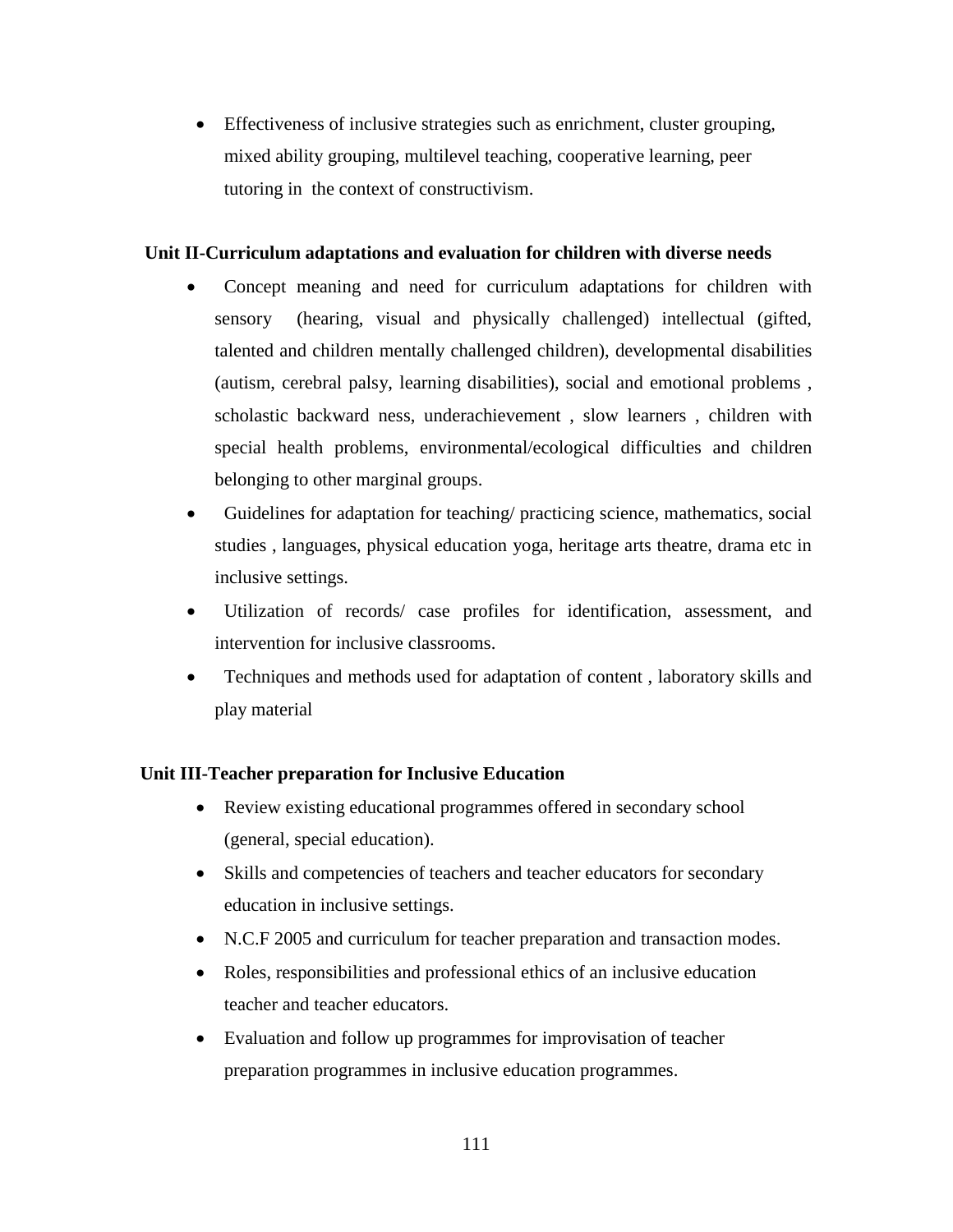• Role of different national and international agencies {institutions, universities} in promoting inclusive education.

#### **Unit IV-Planning and conducting research activities**

- Concept and importance of educational research.
- Selecting appropriate areas of research.
- Types of research needed for enhancement of learning.
- Steps involved in planning and supervising research activities.
- Recent trends in research national and international level

## **Transactional Mode**

Discussion and group work, presentation by students, use of internet, and field visit to get first hand exercises.

**Sessional Work:** The students may undertake any one of the following activities:

- Observation of inclusive teaching strategies and discussion.
- Planning and conducting multi level teaching in the DMS (two classes).
- Critical analysis of N. C. F 2005 for planning quality teacher preparation programme
- Identify suitable research areas in inclusive education.
- Conduct a survey in the local area to ascertain the prevailing attitudes / practices toward social, emotional and academic inclusion of children with diverse needs.
- Conduct a survey on the type of supportive service needed for inclusion of children with any disability of your choice and share the findings in the class.

## **References**

 Ainscow, M., Booth. T (2003): *The Index for Inclusion: Developing Learning and Participation in Schools.* Bristol: Center for Studies in Inclusive Education.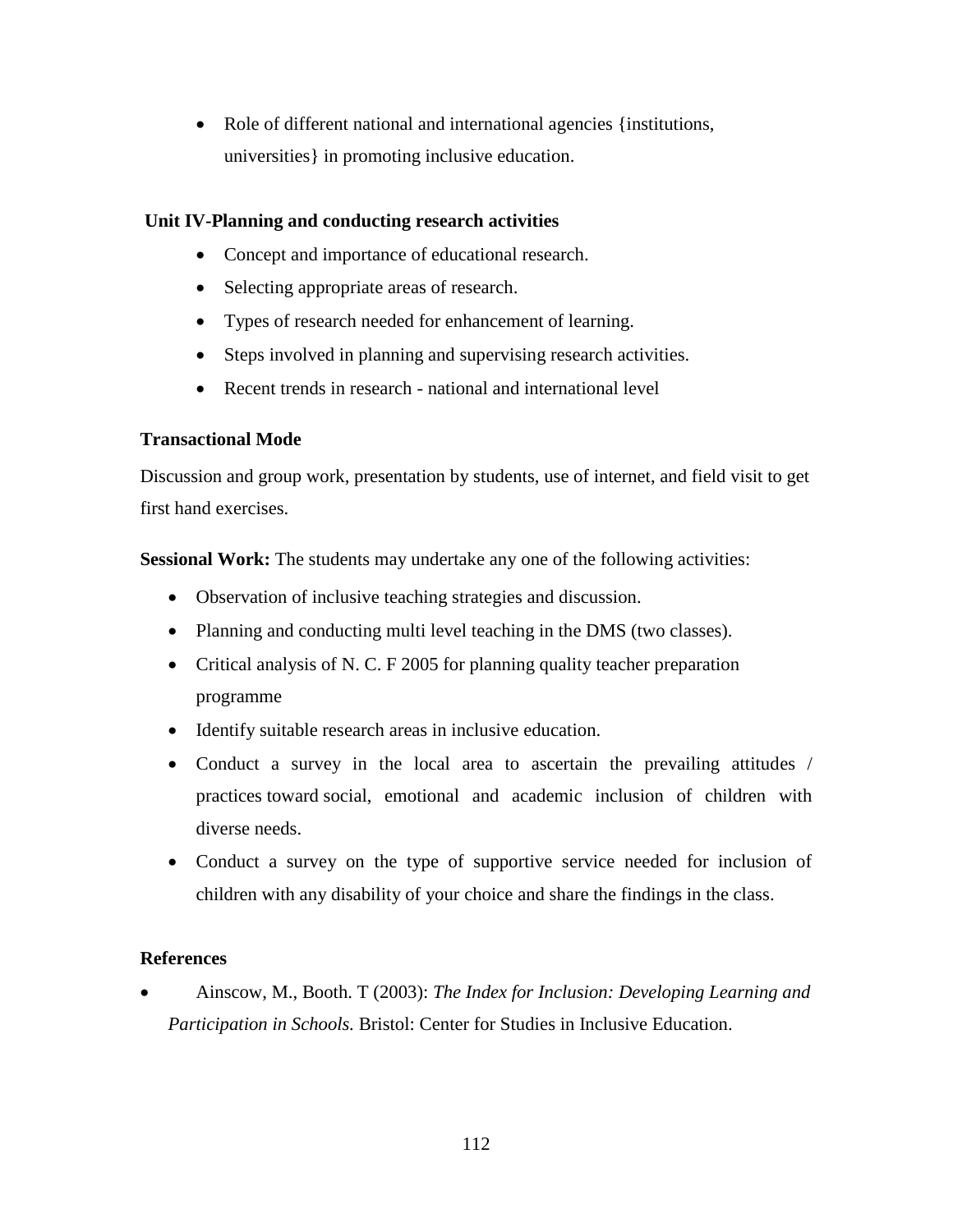- Ahuja. A, Jangira, N.K. (2002): *Effective Teacher Training; Cooperative Learning Based Approach: National* Publishing house 23 Daryaganj, New Delhi 110002.
- Jangira N.K. and Mani, M.N.G. (1990): *Integrated Education for Visually Handicapped,* Gurgaon, Old Subjimandi, Academic Press.
- Jha. M.( 2002) *Inclusive Education for All: Schools Without Walls,* Heinemann Educational publishers, Multivista Global Ltd, Chennai, 600042, India.
- Sharma, P.L. (1990) *Teachers handbook on IED-Helping children with special needs* N. C. E R T Publication.
- Sharma P.L (2003) *Planning Inclusive Education in Small Schools*, R .I E. Mysore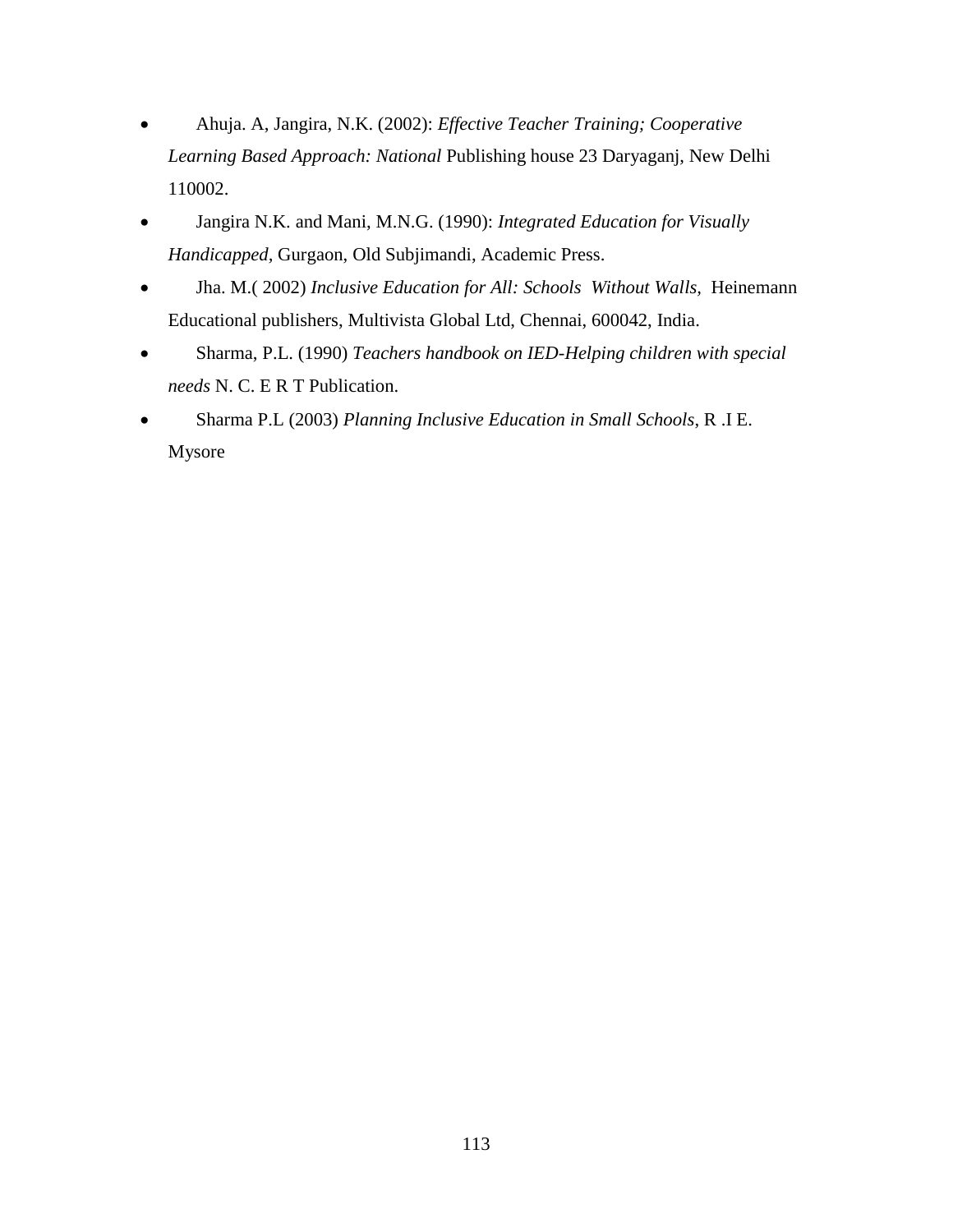## **SOFT CORE AREA6: Educational Technology & ICT in Education**

## **I Semester**

## **RIEMEDSC6.1 Paper 1: Educational Technology**

| <b>Credits: 4</b>                                    | <b>Max.marks: 100</b> |
|------------------------------------------------------|-----------------------|
| <b>Examination Duration: 2 Hours</b>                 | Internal: 50          |
| Contact hours per week: Lectures: 3 and Tutorials: 2 | <b>External: 50</b>   |

#### **Objectives**

On completion of this course, the students will be able to:

- understand the nature and scope of educational technology and also about the various forms of technology,
- understand the systems approach to Education and communication theories and modes of communication,
- know the instructional design and modes of development of self learning material
- develop the ability for critical appraisal of the audio-visual media,
- develop basic skills in the production of different types of instructional material,
- know the recent innovations and future perspectives of Education Technology.

## **Unit I: Nature and Scope**

- Educational technology-concept, product Vs process;
- Forms of educational technology: teaching technology, instructional technology and behaviour technology;
- Approaches of educational technology: Hardware and Software;
- Transactional usage of educational technology: integrated, complementary, supplementary standalone (independent);
- Historical development programmed learning stage; media application stage and computer application stage;
- Major institutions of educational technology in India CIET, EMMRC (AVRC, EMRC and MCRC), IGNOU, SIET, Consortium for Educational Communication (CEC), UGC, their role in education.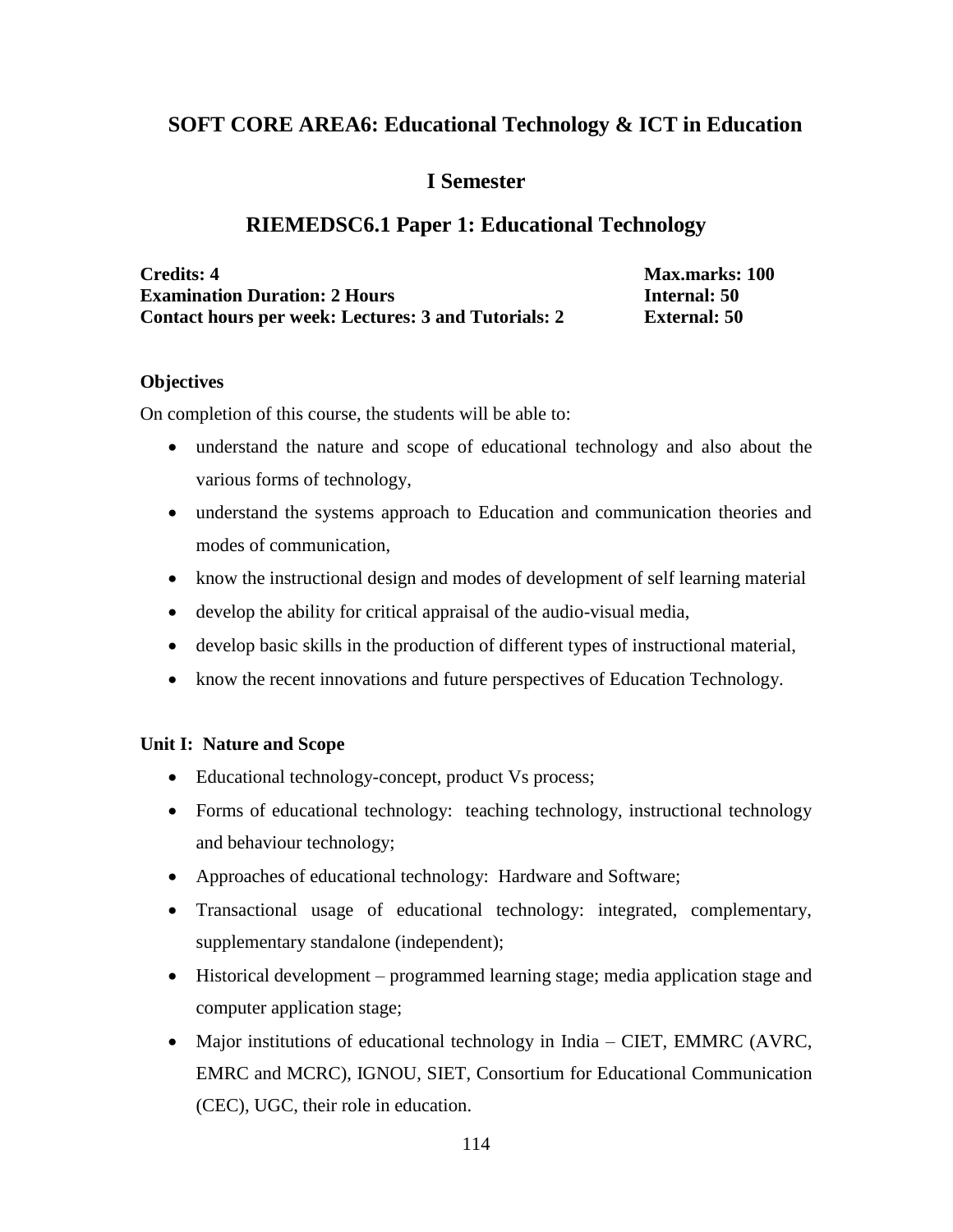#### **Unit II: Systems Approach to Education and Instructional Design**

- Systems Approach to Education and its Components: Goal Setting, Task Analysis, Content Analysis, Context Analysis and Evaluation Strategies;
- Instructional Strategies and Media for Instruction.
- Effectiveness of Communication in instructional system; Communication- Modes, Barriers and Process of Communication.
- Education and Training: Face-to-face, Distance and other alternative modes

## **Instructional Design**

- Instructional Design: Concept, Views.
- Process and stages of Development of Instructional Design.
- Overview of Models of Instructional Design- ADDIE Model; Instructional Design for Competency Based Teaching: Models for Development of Self Learning Material, Researches on Instructional Design-a review.

## **Unit III: Audio Visual Media in Education**

- Audio-visual media meaning, importance and various forms.
- Audio/Radio: Broadcast and audio recordings strengths and Limitations, criteria for selection of instructional units, script writing, pre-production, post-production process and practices, use of RCCP in teaching, Role of AIR/Gyanvani, Audio Conferencing and Interactive Radio Conference.
- Video/Educational Television: Telecast and Video recordings Strengths and limitations, Use of Television and CCTV in instruction and Training,
- Teleconferencing, Video Conferencing, SITE experiment, countrywide classroom project and Satellite based instructions, Gyandarshan and SIET programmes.
- Use of animation films for the development of children's imagination.
- Use of Audio-Visual Media in Education by CIET, IGNOU, SIET, UGC-CEC, EDUSAT and other institutions.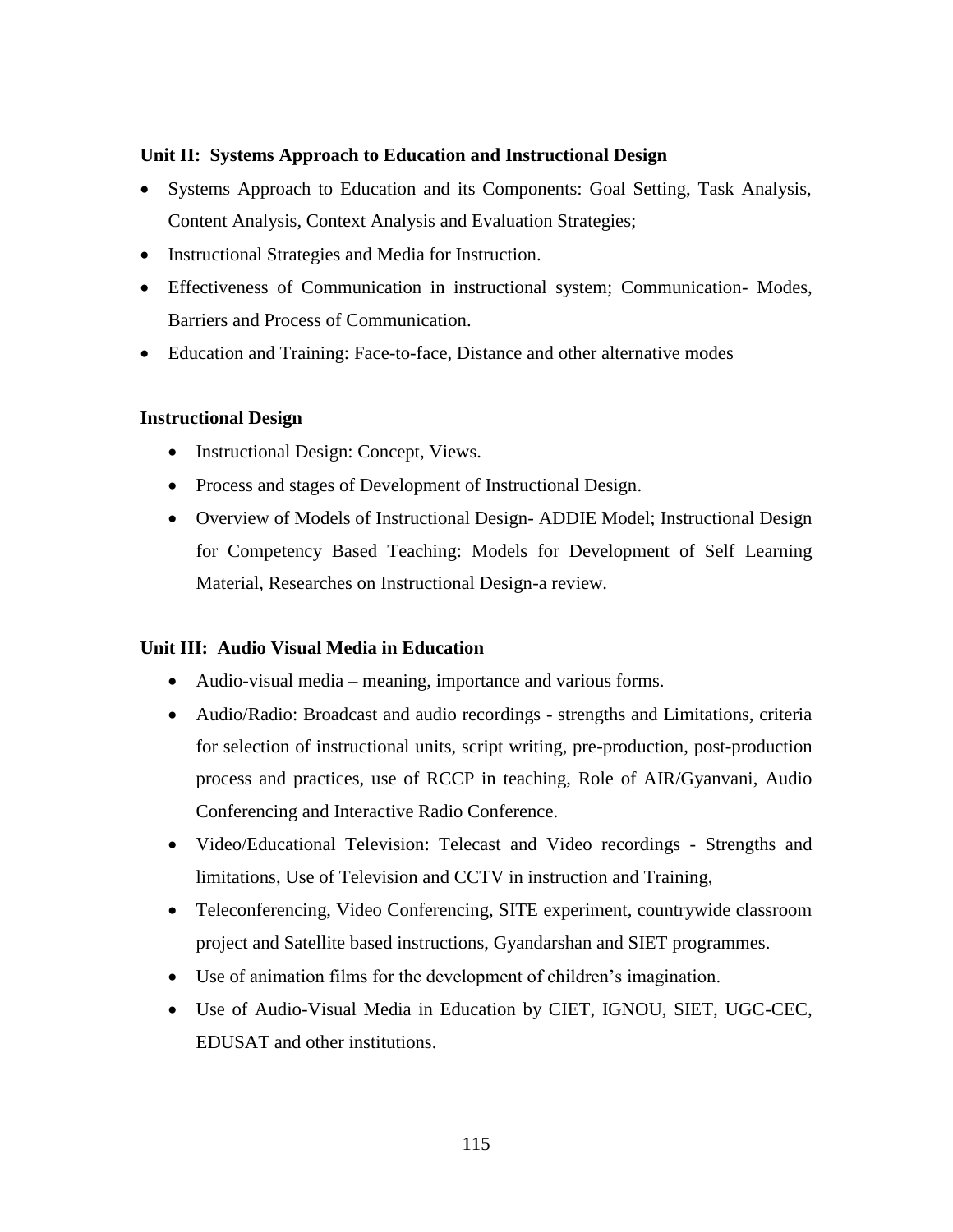## **Unit IV: New Horizons of Educational Technology**

- Recent innovations in the area of ET interactive video Hypertext, video-texts, optical fiber technology – laser disc, computer conferencing, web conferencing, web2.0 and web3.0 tools and mobile learning and 3G mobile technology applications etc.
- National Mission on ICT in Schools
- Procedure and organization of Teleconferencing/ Interactive video-experiences of institutions, open schools and open universities.
- Recent experiments in the third world countries and pointers for India with reference to education.
- Recent trends of Research in Educational Technology and its future with reference to education.

**Sessional Work:** The students may undertake any one of the following activities:

- Identifying appropriate media and material for effective use in the transaction of a lesson.
- Writing a simple script for media production.
- Critical analysis of an instructional system based on components of systems approach
- Critical analysis of the different instructional designs based on the various instructional design models.
- Preparation of a trend report on researches on instructional design.
- Visit to local educational technology institute (EMMRC/AVRC/any other institution) to explore the various stages on media production.
- Visit to local TV / Radio Station and analyzing the educational radio broadcast or TV telecast for quality and content.
- Interventions of educational technology in the current practices of teacher training programmes in India.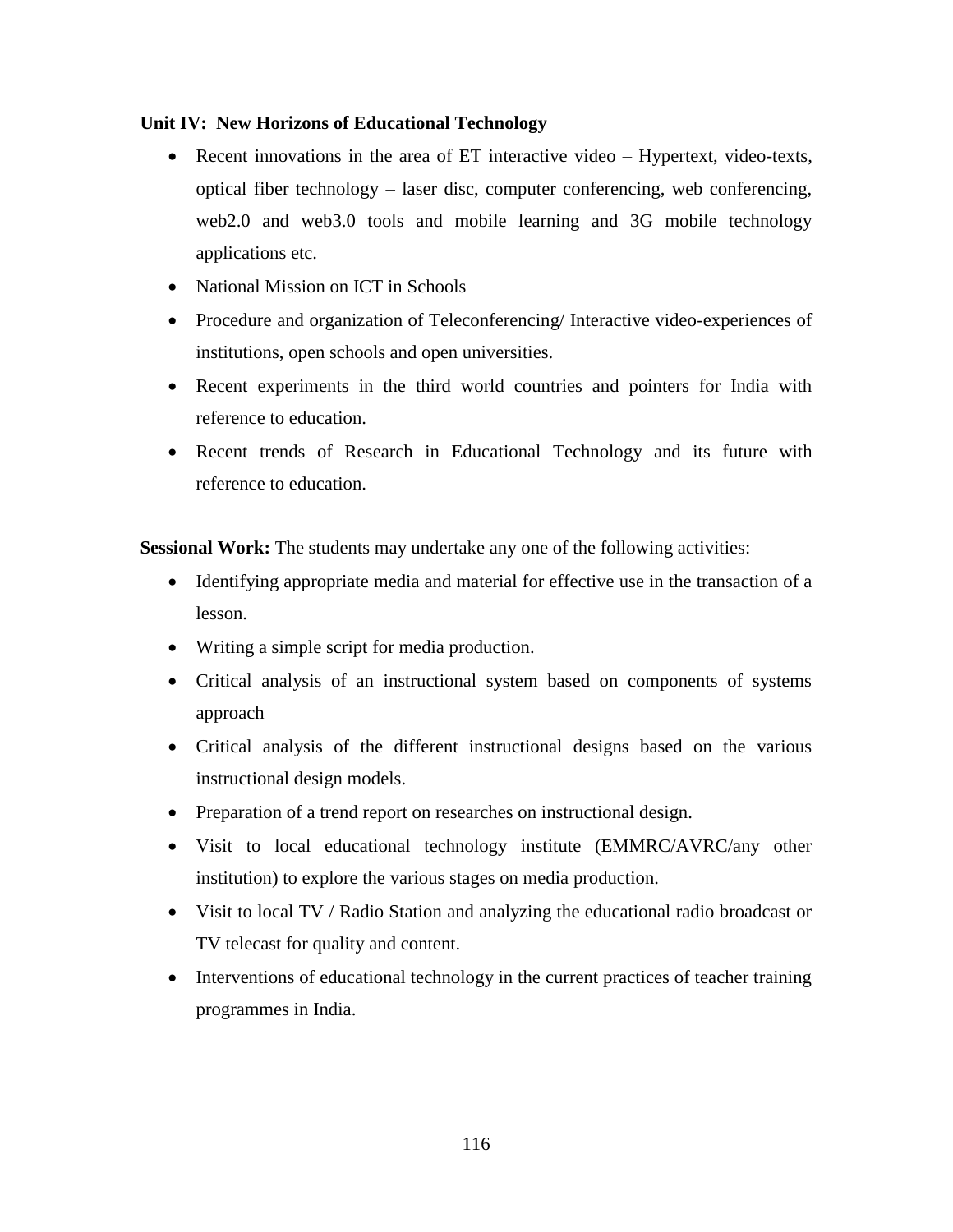#### **Reference Books:**

- Adam, D.M. (1985): *Computers and Teacher Training: A Practical guide,* The Haworth Pren, Inc., N.Y.
- Anand Rao B. and Ravishankar: Readings in Educational Technology, Himalay Publishing House, Ramdoot Dr.Bhalerao Marg, Bombay – 04.
- Behera, S.C. (1991): *Educational Television Programmes,* Deep and Deep Publications, New Delhi.
- Chauhan S S: A Text Book of Programmed Instruction. (2<sup>nd</sup> Ed). Sterling Publishers Pvt Ltd., New Delhi / Bangalore.
- Coburn, P. and et. al. (1985): *Practical Guide to Computers in Education*, Addison – Wesley Publishing Company, Inc.
- Das, R.C. (1993): *Educational Technology – A Basic Text*, Sterling Publishers Pvt. Ltd.
- Dharma, OP and Bhatnagar O.O: Educational and Communication for Development, Oxford and IBG, New Delhi.
- Evaut, M.*The International Encyclopaedia of Educational Technology*.
- Goldberg, Alvin and Carl E.;Larson: Group Communication, Prentice Hall, Inc. New Jersey.
- Graeme, K. (1969): *Blackboard to Computers: A Guide to Educational Aids,* London, Ward Lock.
- Haas, K.B. and Packer, H.Q. (1990): *Preparation and Use of Audio Visual Aids,* 3<sup>rd</sup> Edition, Prentice Hall, Inc.
- Harun Arrasjid and Dorine Arrasjid: Media A pocket Guide, MSS Information Corporation, New York.
- Keith Hudson: Introducing CAL Practical guide to writing CAL Programmes, Chapman and Hall, London.
- Khanna S.D et.al: Technology of Teaching and Teacher Behavior, Doaba House, New Delhi, 1984. Four Author: Technology of Teaching.
- Kumar, K.L. (2008): *Educational Technology*, New Age International Pvt. Ltd. Publishers, New Delhi (Second Revised Edition).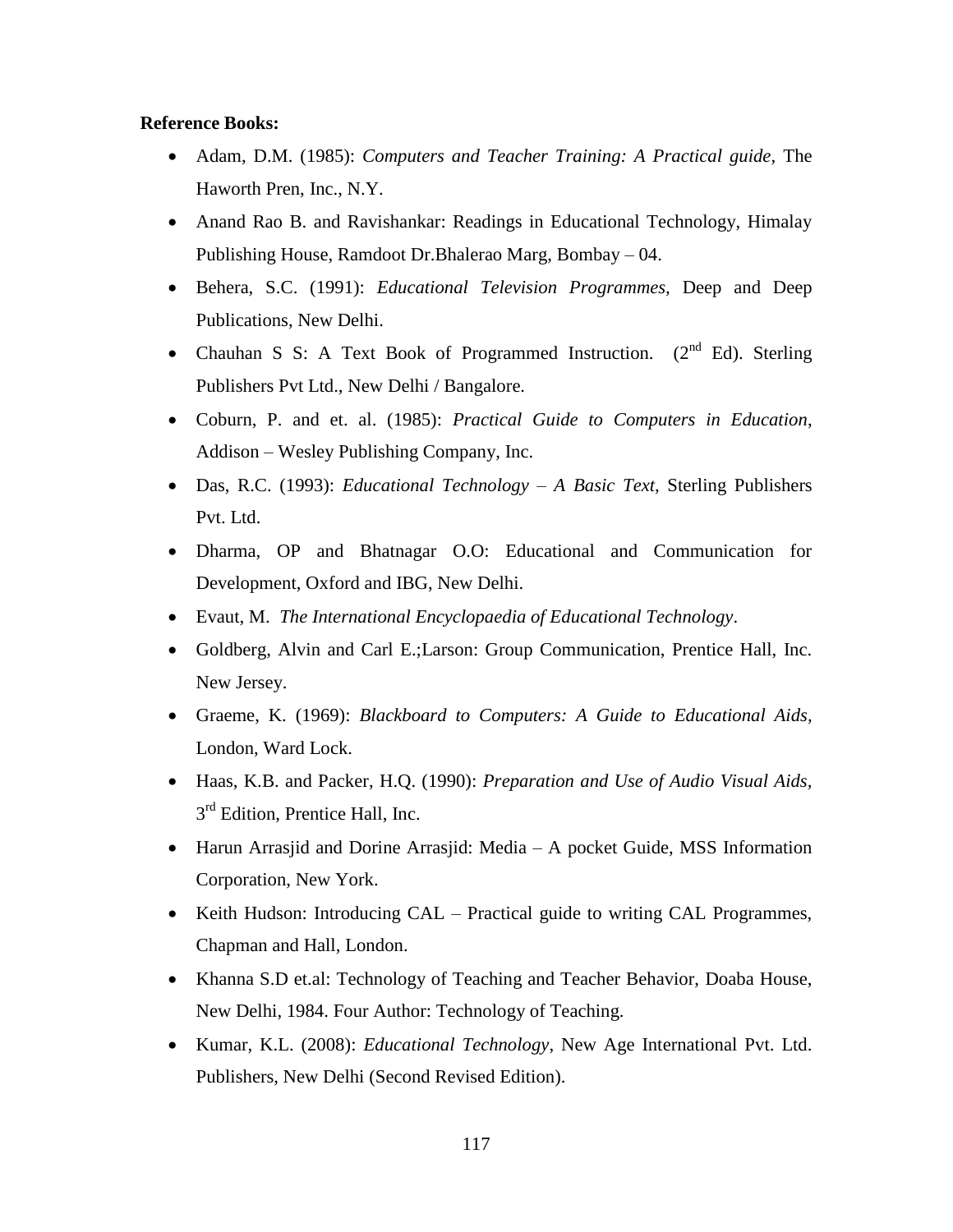- Kumar, N. and Chandiram, J. (1967): *Educational Television in India*, New Delhi : Arya Book Depot.
- Mukhopadhyay, M. (1990): *Educational Technology – Challenging Issues*, Sterling Publishers Pvt. Ltd., New Delhi.
- Mukhopadhyay, M. (1990): *Educational Technology – Year Book 1988*, All India Association for Educational Technology, New Delhi.
- Parmaji, S. (1994):*Distance Education*, New Delhi: Sterling Publishers.
- Patel I.J and other: A Hand Book of Programmed Learning, CASE, Baroda.
- Rana, S. (1994): *Open Learning in India*, Commonwealth Publishers, New Delhi.
- Ronald H Anderson: Selecting and Developing Media for Instruction, Van Nostrand Reinhold, New York.
- Ruhela S P (2001): Some Aspects of Educational Technology.
- Sampath et. al. (1981): *Introduction to Educational Technology*, Sterling Publishers Pvt. Ltd.
- Sharma R A: Programmed Instruction An Instructional Technology, Loyal Bank Depot, Meerut (UP).
- Sharma R.A: Programmed Instruction An Instructional Technology, Goyal Book Depot, Meerut.
- Sharma, B.M. (1994): *Distance Education*, New Delhi: Commonwealth Publishers.
- Sharma, B.M. (1994): Media *and Education*, New Delhi: Commonwealth Publishers.
- Sharma, K.D. and Sharma, D.V. (1993): *Open Learning System in India*, Allied Publishers Ltd., New Delhi.
- Venkataiah, N. (1996): *Educational technology*, New Delhi: APH Publishing Corporation.
- Walter A Written and Charles F Schuller: Instructional Technology its nature and use of A.V. Materials  $(5<sup>th</sup> Ed)$ , Harper and Row Publishers, New York.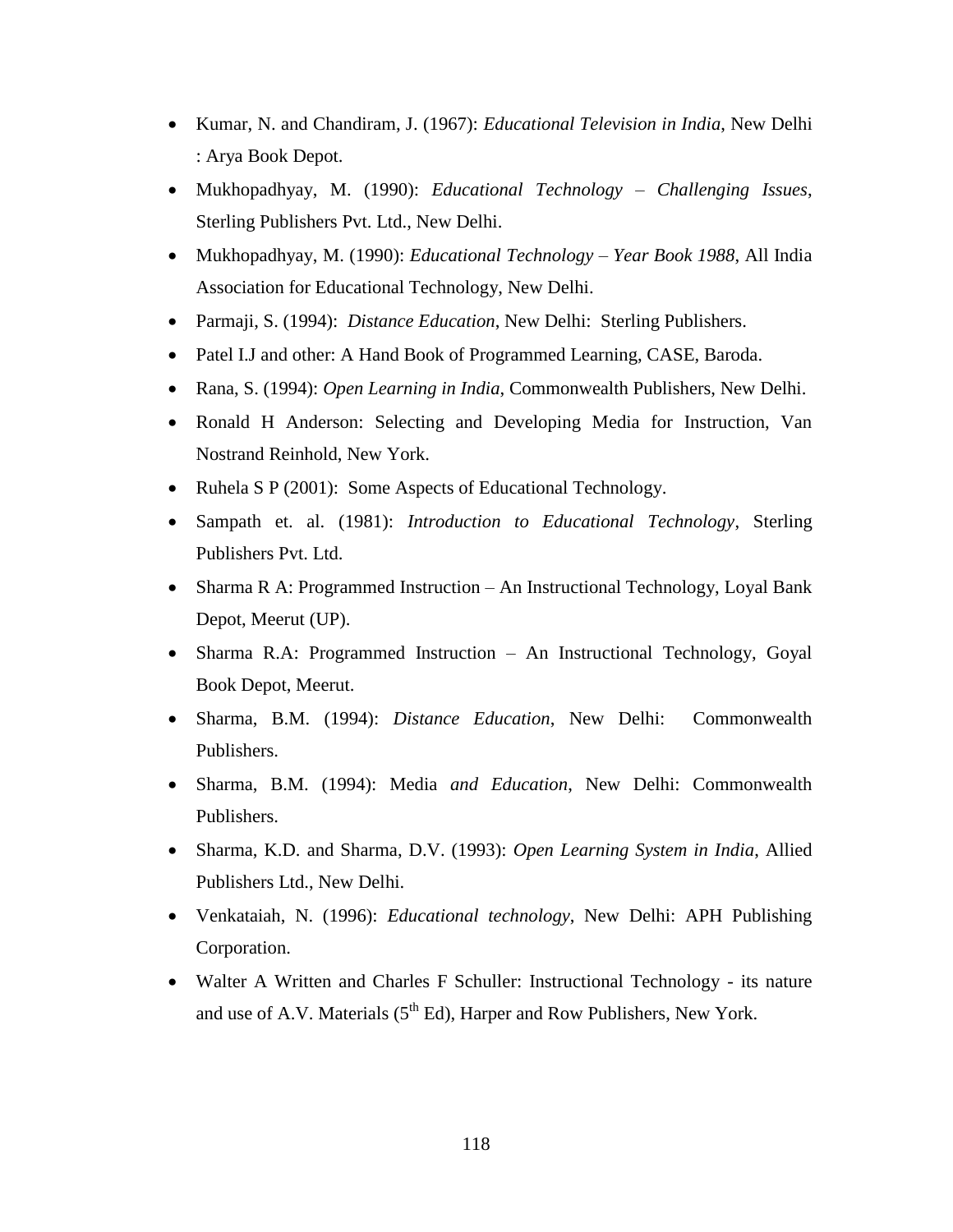## **I Semester**

## **RIEMEDSC6.2 Paper II- ICT in Education**

| <b>Credits: 4</b>                                    | <b>Max.marks: 100</b> |
|------------------------------------------------------|-----------------------|
| <b>Examination Duration: 2 Hours</b>                 | Internal: 50          |
| Contact hours per week: Lectures: 3 and Tutorials: 2 | External: 50          |

#### **Objectives:**

On completion of this course the students will be able to:

- Understand the scope of ICT and its applications in teaching learning.
- Understand the means of ICT integration in teaching learning.
- Understand the computer components and software and hardware approach in education.
- Know the instructional applications of Internet and web resources.
- Understand the process of using the application software for creating documents, database, presentation and other media applications.

#### **Unit I: Information and Communication Technologies – An Introduction**

- Information and Communication Basics: Nature and scope of a communication system – sender, receiver, message and the medium;
- one-to-one, one-to-many, and many-to-many communication;
- broadcast and non-broadcast applications technologies and prospects;
- Information and Communication Technologies in Teaching Learning: Teaching learning contexts and the need for ICT devices and applications;
- Critical analysis of Teaching aids and their applications in instruction and learning;
- Applications of Information and Communication Technologies: Classroom and ICT; Professional development and ICT; School management and ICT.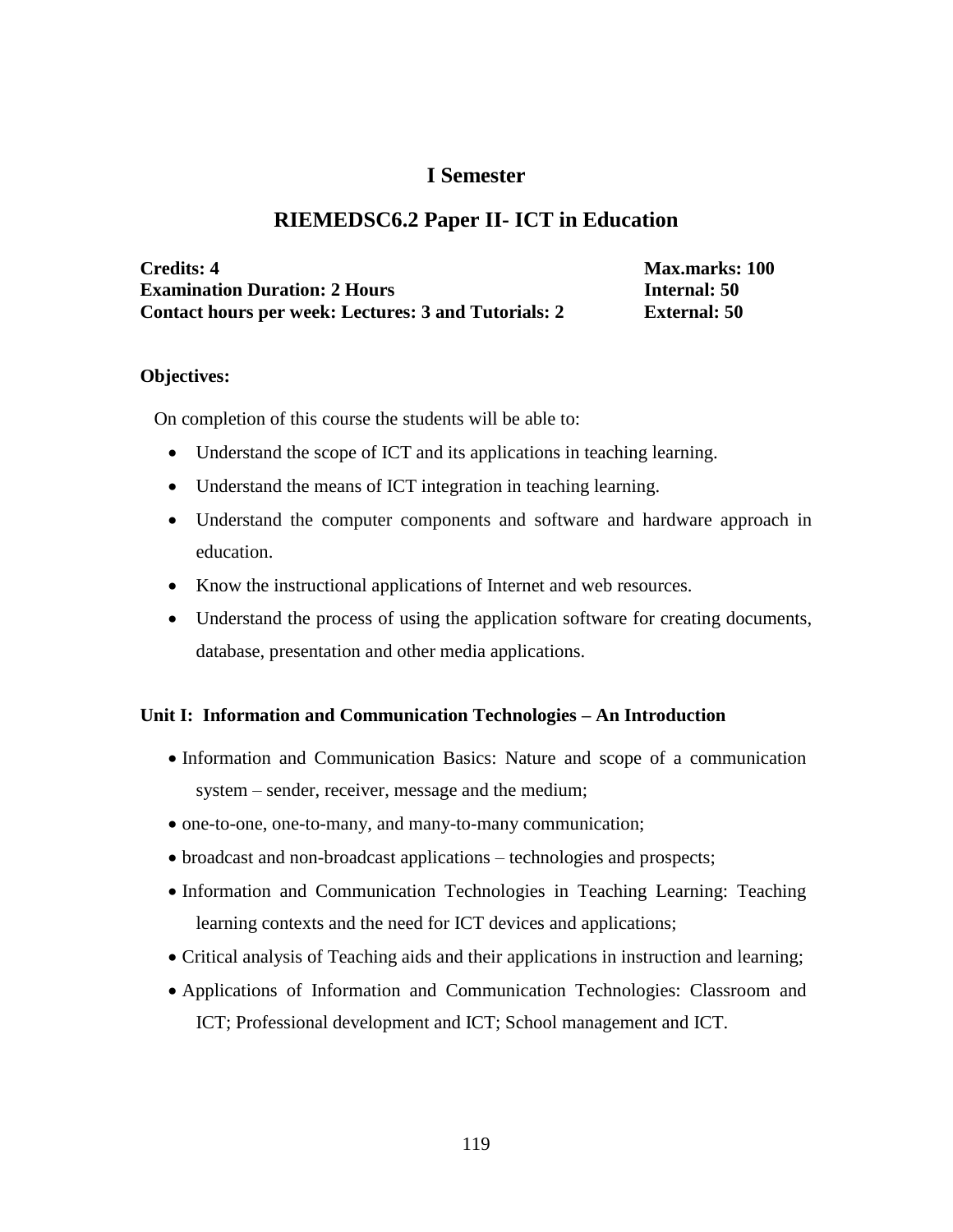## **Unit II: Computer Fundamentals: Hardware & Software**

- Introduction to a personal computer: Functional overview of a computer (Personal Computer/Laptop/Palmtop) and its parts and functions;
- Standard computer accessories their configurations, connections and functioning; common malfunctions of computer connections and accessories – their identification, troubleshooting and rectification.
- Functional overview of an operating system: Windows/Linex/UNIX and its functions and applications; files and folders; the concept of a window and multitasking.
- Standard Office and Media applications: Functions and operation of standard office and media applications.
- Securing data: Threat from, sources of and protection from viruses and worms and maintaining backups of data.

## **Unit III: Internet and the Web1.0; Web2.0 and Web3.0 Technologies**

- The Internet and the World Wide Web: Information, services and functions of the Internet and the Web; Connecting to and using the web.
- Using search engines and Web Utilities: Keywords and search strategies;
- Synchronous and asynchronous communication on the web: e-mail, chat, newsgroups and forums.
- Security Concerns Related to Interactive Content: Viewing, disabling and managing interactive content;
- Securing the computer from viruses, worms and other internet attacks; Safe internet content.

## **Unit IV: ICT Applications in Education: Word, Data, Multimedia and Image Processing**

 Word Processors and Word Processing: Common features of word processors, their functions and use; using word processors in the classroom.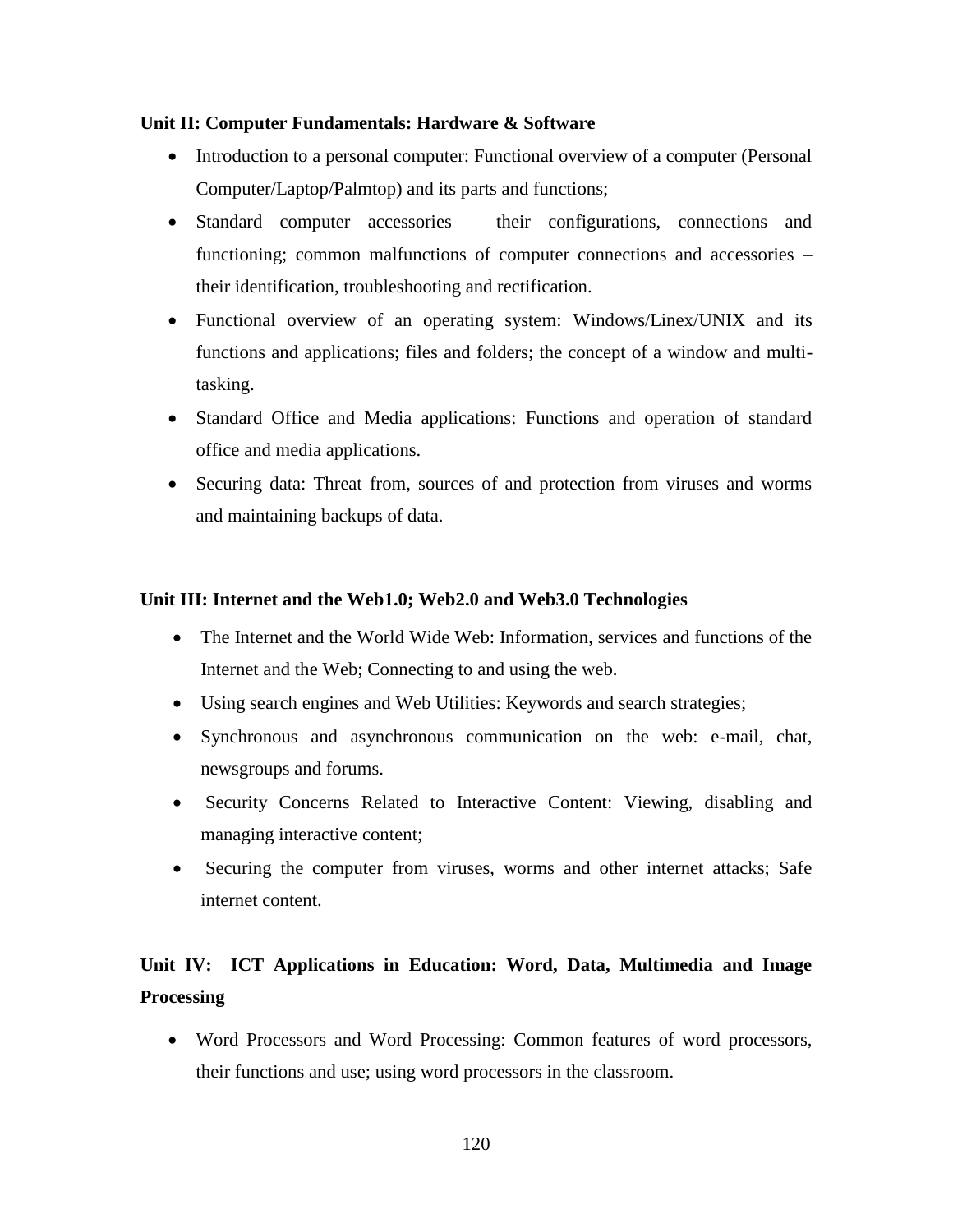- Spreadsheets: Common features of spreadsheets, their functions and use; Using spreadsheets in the classroom.
- Databases: Common features of databases, their functions and use; Development, management and output of a database; Databases in educational contexts.
- Presentations: Common features of presentations, their functions and use; Using presentations in the classroom.
- Digital media: Graphics, photographs, animation, audio and video in the digital context; Sourcing, digitizing and using; Educational applications of digital media.
- Multimedia Content: Multimedia packages installation and use; Critical analysis of multimedia content, educational implications of media use and interactivity.
- Websites with educational content: Search, locate and maintain lists of educational web sites;
- Critically examine the content of websites; using the web as a teaching-learning resource
- Academic and Research content on the web: Online journals and abstraction services;
- Online Learning, online courses and learning management systems.
- Communication through the web: Audio and video applications on the Internet; Interpersonal communication through the e-Mail, Web forums and chatting groups.

**Sessional Work**: The students may undertake any one of the following activities:

- Critical analysis of Teaching aids and their applications in instruction and learning
- Critical analysis of a computer based media packages with reference to its use in learning process.
- Critical analysis of the different instructional packages developed by different agencies/institutions.
- Interventions of educational technology in the current practices of teacher training programmes in India.
- Preparation of Learning Object Repository (LOR).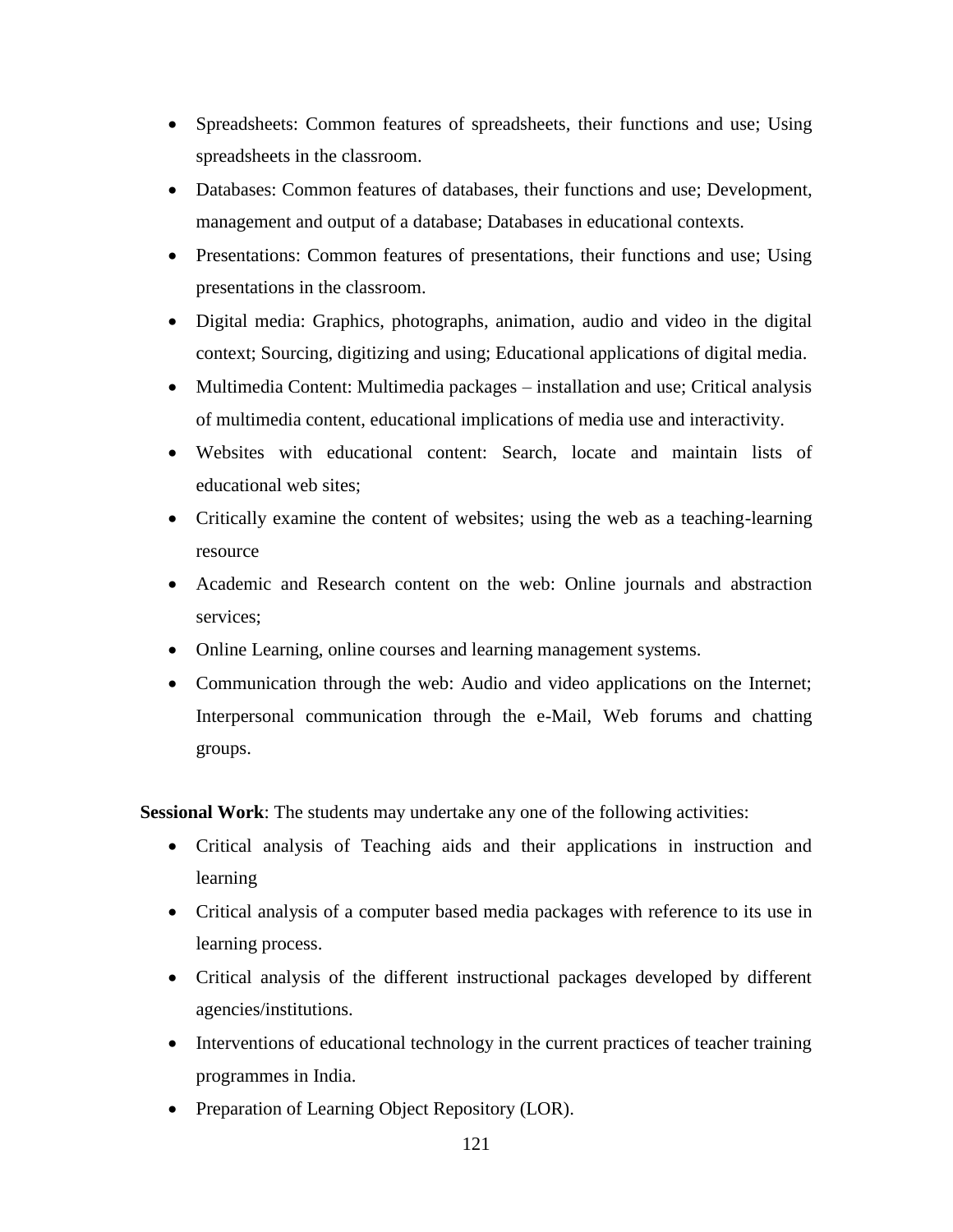• Preparation and presentation of slides for teaching any topic at the school level.

## **Reference Books:**

- Adam, D.M. (1985) *Computers and Teacher Training: A Practical guide,* The Haworth Pren, Inc., N.Y.
- Alexey Semenov, UNESCO, (2005): Information and Communication Technologies in Schools: A Handbook for Teachers.
- Bose K Sanjay (1996): Hardware and Software of Personal Computer.
- Conrad, Kerri (2001) Instructional Design for web based Training HRD Press.
- Conrad, Kerri (2001), Instructional Design for Web Based Training HRD Press.
- Gagne, RM, Leslie J.B.; & Walter W.W. (1987) Principles of Instructional Design Wodworth Publishing Co.
- Horton, W (2001): Designing web-based Training John Wiley  $&$  Sons.
- Intl Teach to the Future –beginner's Curriculum. 2000.
- Lee, William W; Diana L Owens (2001) Multimedia Based Instructional Design: Computer – Based Training. Jossey – Bass.
- Lee, William W; Diana L Owens (2001) Multimedia Based Instructional Design: Computer – Based Training. Jossey – Bass.
- Mallik, Utpal et al. (2001): Leaning with Computers Level III. NCERT New Delhi.
- Morey, D; Maybury M & Bhavani, Th. (2001) Knowledge Management University Press (India) Ltd: Hyd.
- P K Sinha. (1990): Computer Fundamental.
- Phillips. R (1997) Interactive Multimedia London: Kogan Page.
- Rosenberg, M.J. (2001) e-learning New York: McGraw Hill.
- Sallis, E & Jones, G (2002) Knowledge Management in Education London: Kogan Page Ltd.
- Schank, R.C. (2001) Virtual Learning McGraw Hill.
- T.M. Srinivasan (2002), Use of Computers and Multimedia in Education Horton, W (2001).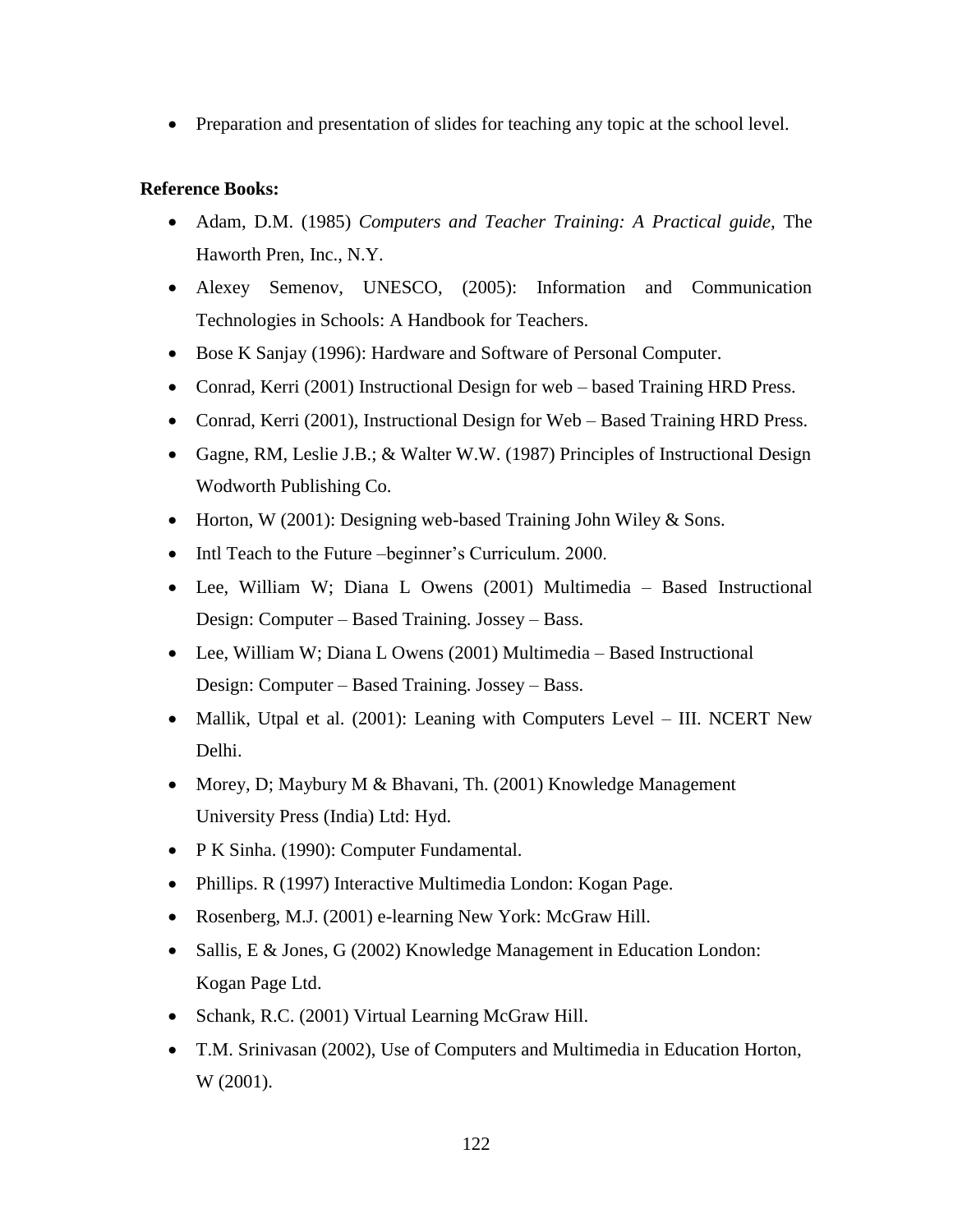- Vaughan, T. (1999) Multimedia making it work, New Delhi: Tata McGraw Hill [Fourth Edition].
- <http://www.libraries.psu.edu/>
- http://www.searchenginewatch.com, (ALTA VISTA, EXCITE, HOTBOT, INFOSEEK).
- [http://www.teacher.net](http://www.teacher.net/)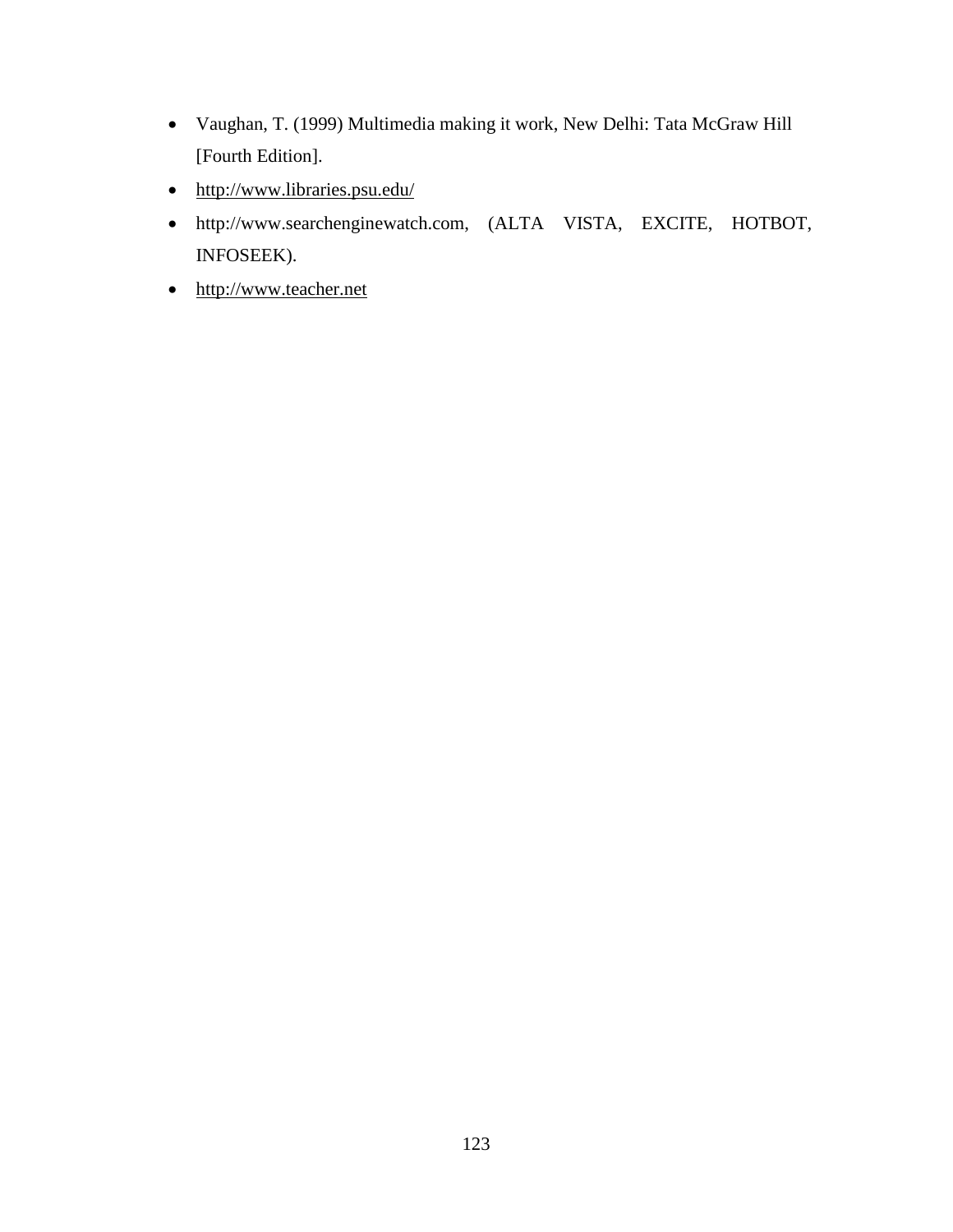## **II Semester**

# **M.Ed. Special Paper-Education Technology & ICT RIEMEDSC6.3 Paper III Computer Software**

Contact hours: L:2+T:2+P:2 (Total credits:4) Maximum Marks: 100

Examination Duration: 2 Hours Internal: 50

External: 50

## **Objectives**

On completion of this course, the students will be able to:

- develop awareness about uses of computer technology in Educational Research,
- develop understanding about the various aspects of data analysis software,
- develop various skills to use computer technology for sharing the information and ideas through the Blogs and Chatting groups,
- understand the process of locating the research studies carried in the Internet and using of online journals and online books,
- make them understand the use of professional forums and professional associations.

## **Course Content**

## **Unit I: Data analysis by using database software-1**

- Creating a database file in Database software (Spread sheet and Access and other equivalent in Open Office);
- Editing of database file; Formatting, Data filtering, Input range and output range, data filtering, data analysis, using of logical commands for recoding, ranking etc., descriptive statistics and inferential statistics.
- Creating graphs and charts. Creating a table by using wizard,
- Creating Quarries and Using Quarries, Data filtering in Access by using quarries.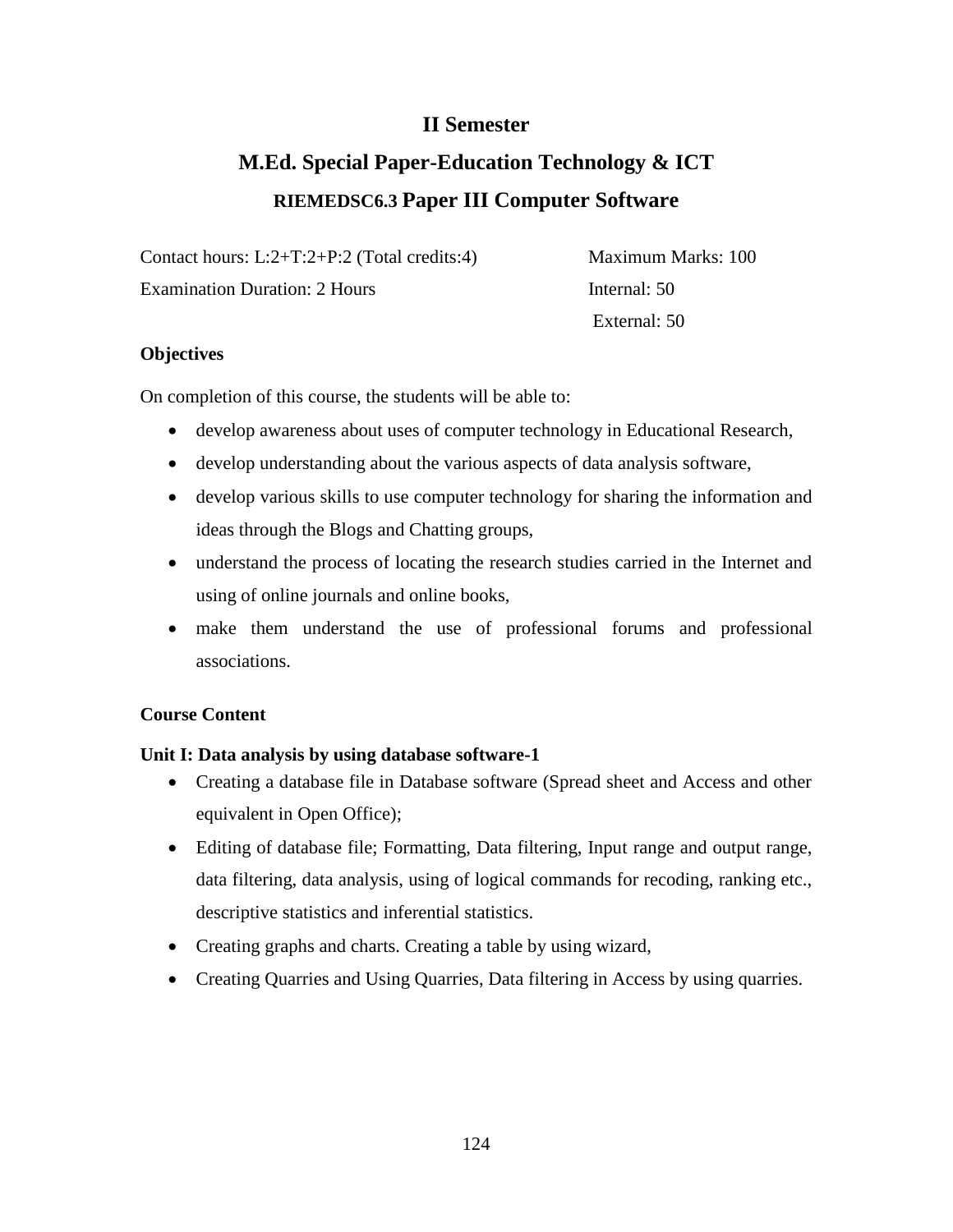## **Unit II: Data analysis by using database software-2**

- Introduction to SPSS, Creating a database file in SPSS;
- Editing of data, insert variable, insert cases, merge a file with same variables and different variables,
- Importing and exporting data file, working with output,
- creating graphs and interactive graphs,
- Creating tables, Creating Cross tables,
- Descriptive statistics and Inferential statistics;
- Correlation and Regression,
- Parametric tests like t-Test, ANOVA- one way and two way, ANCOVA;
- non-parametric tests like sign test, run test, chi-square test; Creating Graphs;
- Working with graphs and tables.
- Interpretation of test result and significance of hypotheses.

#### **Unit III: Web2.0 and Web3.0 Technologies**

- Web1, Web2 and Web3 technologies and its characteristics, types and applications in learning context
- Link between Web1, Web2 and Web3 technologies like Internet, Professional forums, Educational blogs, Wiki and Social networking and various pedagogical theories.
- Guidelines to use the Web1, Web2 and Web3 technologies in the context of classroom teaching and learning
- Differences of Web1, Web2 and Web3 technologies
	- o Concept of blog;
	- o discussion group;
	- o chatting forum;
	- o Online forum;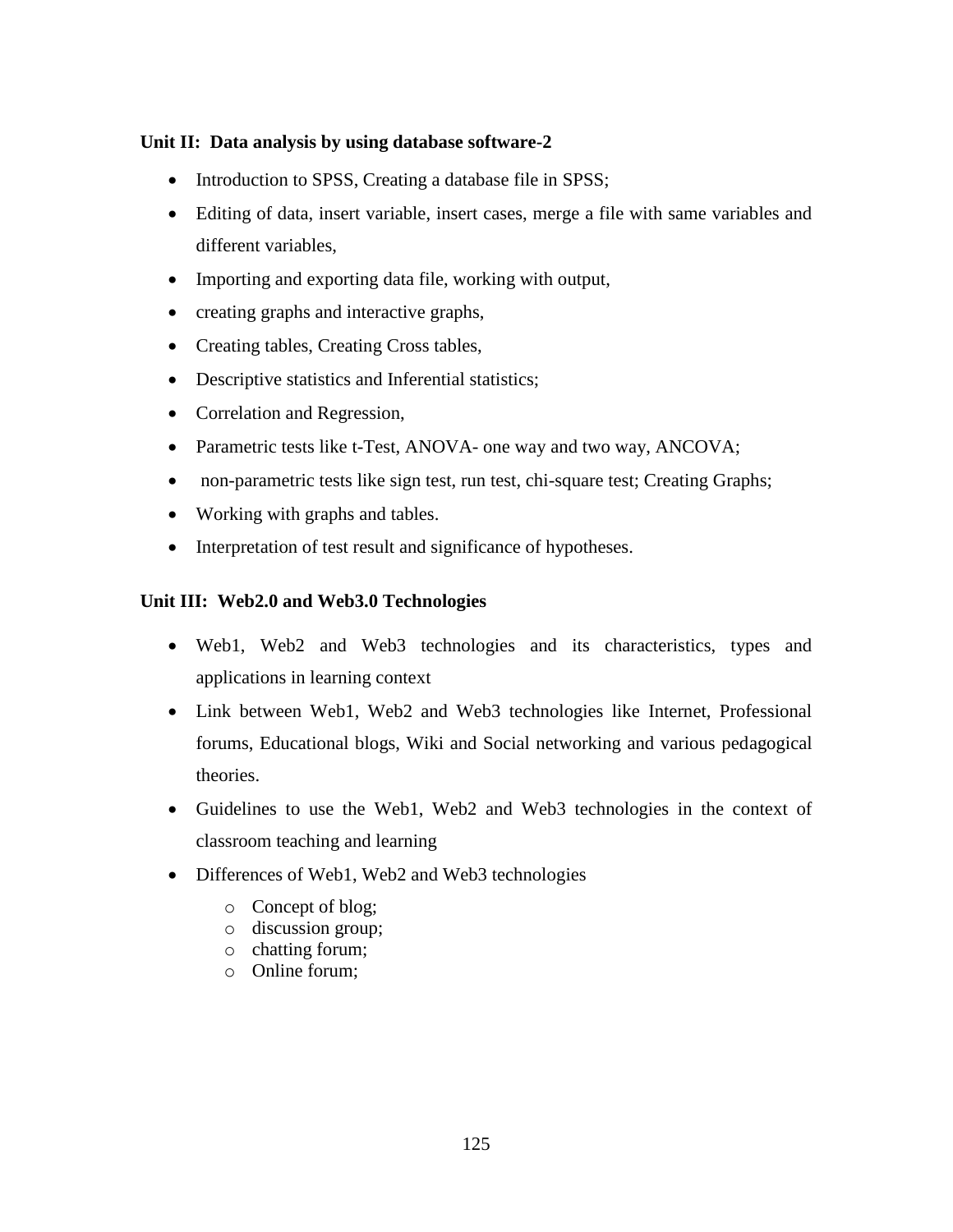#### **Unit IV: ICT and Professional Development of Teachers**

Professional Development through ICT: Online forums, Net conferences, Teleconferencing by using 3G Mobile technology, Web conferences, Interacting with web sites, Social network etc.,

ICT based Resources: Online books and journals, online thesis and dissertations, online conferences related to research, web casting, online surveys of educational research.

#### **Transaction Mode:**

Lecture cum demonstration and hands on experiences on the preparation of database using spread sheet and other statistical software like SPSS, R etc., Demonstration and practical experience in the use of various statistical software. Discussion with data analysis expert. Creating database and working with data base files. Preparation and presentation of research data analysis and its interpretation.

#### **Sessional Work:**

- Critical analysis of database software including open source.
- Critical analysis of a computer based research report.
- Critical analysis of the different research reports based on data analysis and interpretation.
- Preparation and presentation of research report based on empirical data.

## **References:**

- Conrad, Kerri (2001), Instructional Design for Web Based Training HRD Press.
- Gagne, RM, Leslie J.B.; & Walter W.W. (1987) Principles of Instructional Design Wodworth Publishing Co.
- Horton, W (2001): Designing web-based Training John Wiley  $&$  Sons.
- Lee, William W; Diana L Owens (2001) Multimedia Based Instructional Design: Computer – Based Training. Jossey – Bass.
- Morey, D; Maybury M & Bhavani, Th. (2001) Knowledge Management University Press (India) Ltd: Hyd.
- Phillips. R (1997) Interactive Multimedia London: Kogan Page.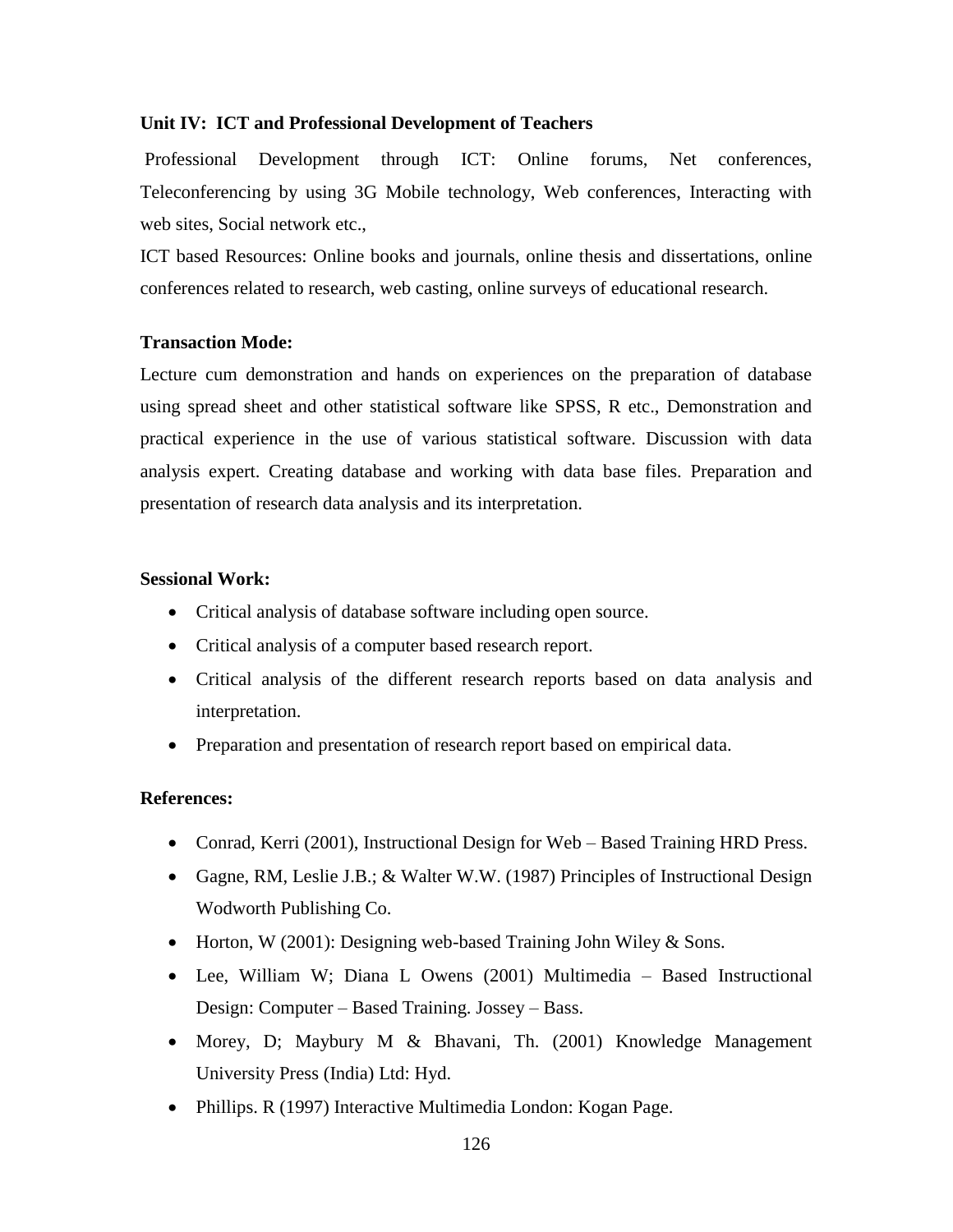- Rosenberg, M.J. (2001) e-learning New York: McGraw Hill.
- Sallis, E & Jones, G (2002) Knowledge Management in Education London: Kogan Page Ltd.
- Schank, R.C. (2001) Virtual Learning McGraw Hill.
- T.M. Srinivasan (2002), Use of Computers and Multimedia in Education Horton, W (2001).
- Vaughan, T. (1999) Multimedia making it work, New Delhi: Tata McGraw Hill [Fourth Edition].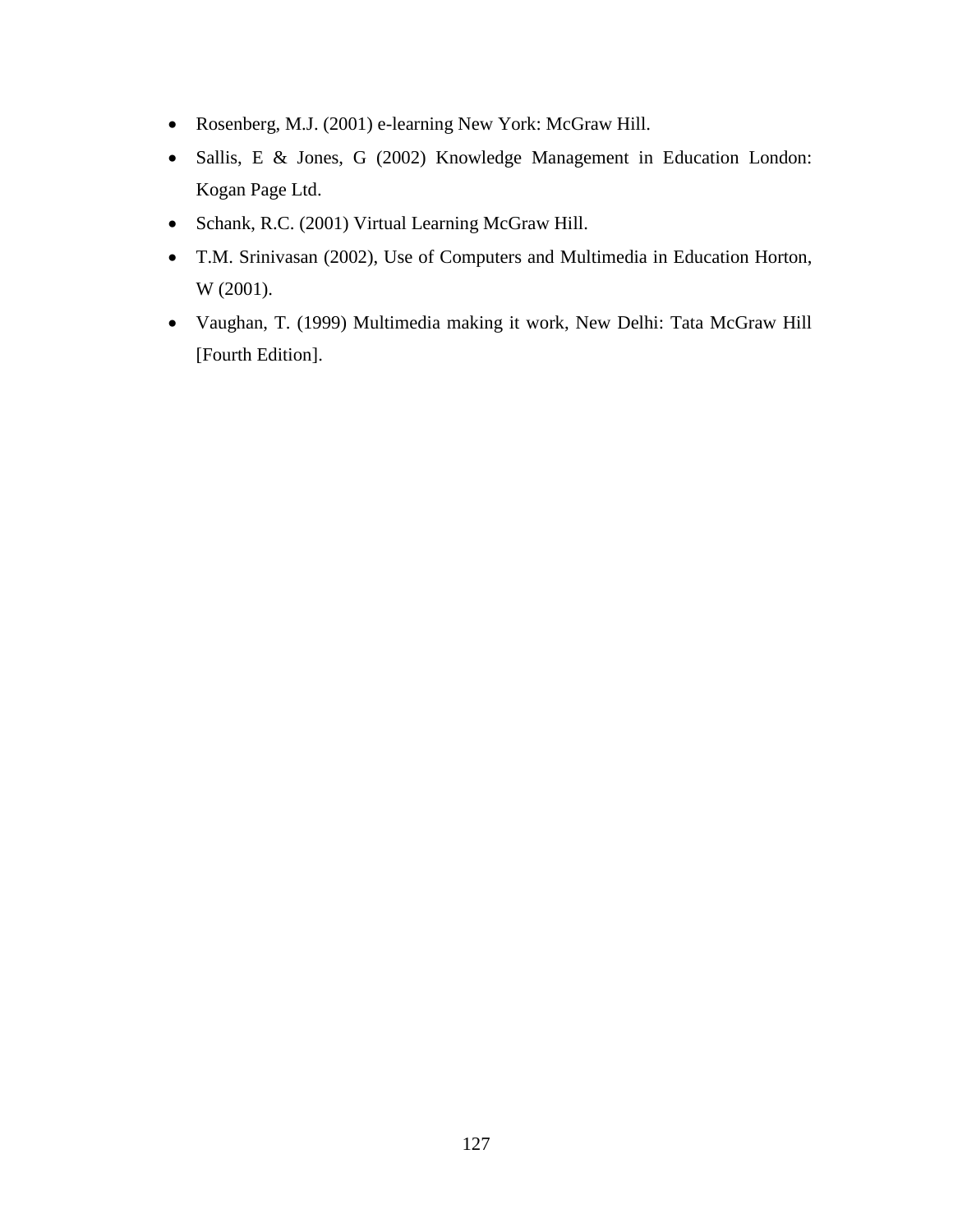## **II Semester**

## **RIEMEDSC6.4 Course IV-Courseware Development**

**Contact hours: L:2+T:2+P:2 (Total credits:4) Max. Marks: 100 Examination Duration: 2 Hours Internal: 50** 

 **External: 50**

#### **Objectives:**

On completion of this course the students will be able to:

- understand the concept of courseware and various formats of courseware,
- understand the process of preparation of courseware,
- understanding the technical aspects of courseware,
- understanding the courseware management system in Intranet and Internet environments,
- understand the evaluation procedure of on-line courseware and off-line courseware.

## **Course Content**

#### **Unit I: Introduction to courseware**

Elements of courseware;

- courseware design,
- organizing the content, organizing the presentation in e-Learning environment;
- Implications of Psychological theories of learning on courseware.
- Context of using courseware.

## **Unit II: Courseware Design**

- Courseware Design Patterns-
- procedure of development and validation of courseware: Need assessment, Stating the Objectives,
- Identification of Resources, Limitations,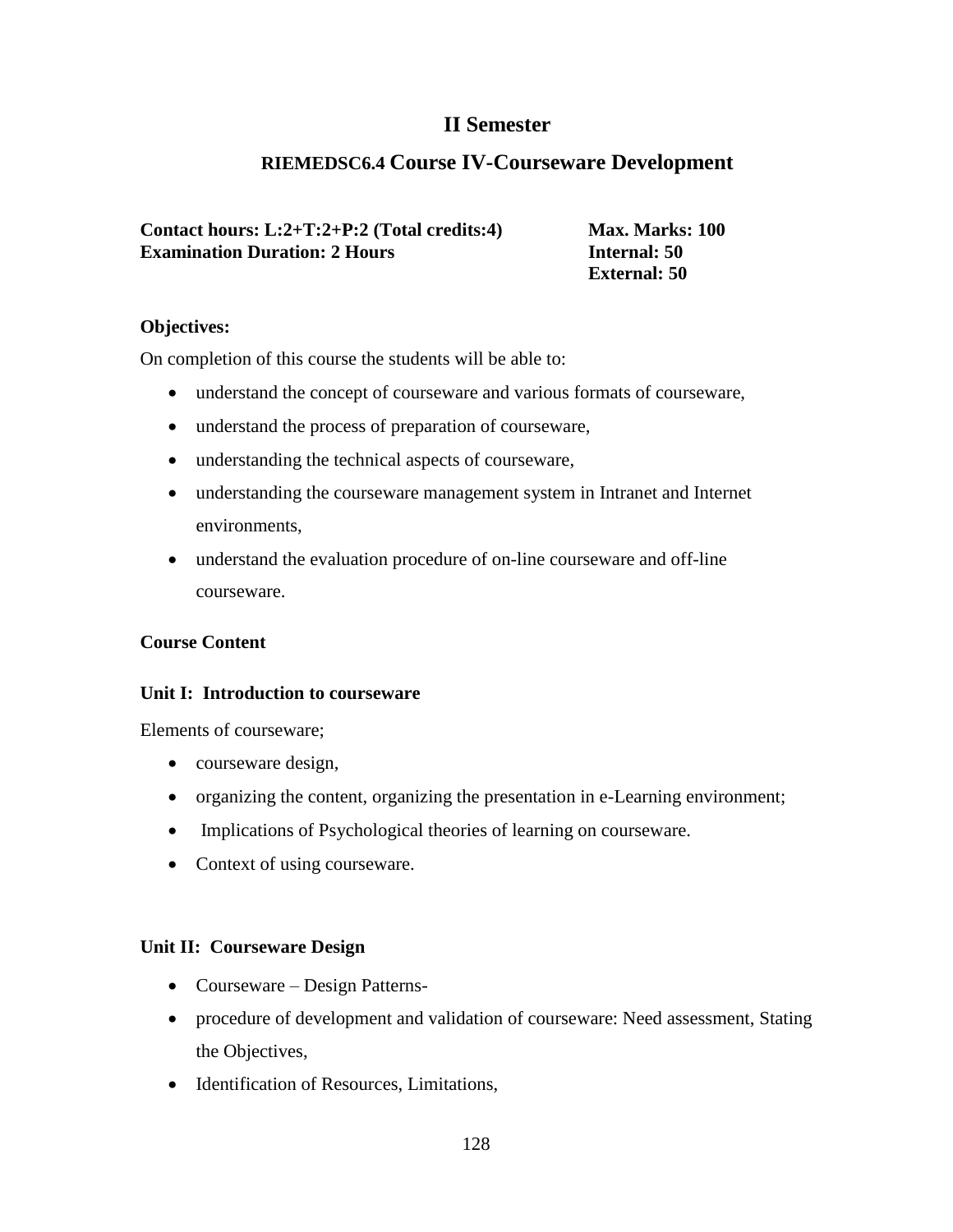- Selection of Learning activities and Criteria for learning organization,
- Alternative methods of attaining the objectives, field testing, feedback and evaluation.
- Introducing the Interactivity and Making a courseware outline.
- Barriers in the preparation of courseware.
- Technical Aspects of courseware Development: Story-board and Instructional design. Multimedia Authoring and authoring tools.

## **Unit III: Courseware Management System**

- Introduction to courseware Management Systems- LMS and LCMS software for Courseware Management.
- Standards for ICT enabled courseware.
- Use of Wikipedia, Wikieducator and other wed based technologies for online courseware.

#### **Unit IV: Courseware Evaluation**

- Different Methods of Courseware Evaluation;
- Designing a rubric for evaluating the Courseware.
- Criteria for Courseware evaluation.
- Designing of Evaluation Criteria for assessment of online and off-line courseware.

#### **Transaction Mode:**

Lecture cum demonstration and hands on experiences on the preparation of Courseware. Demonstration and practical experience in the use of LMS software and online testing. Visit to local institute where the Courseware is in practice for online learning and face-toface learning. Creating web resources by using Wikipedia and Wikieducator. Participation in online Courseware. Analysis of the different online courses and face to face courses. Analysis of Courseware developed by various organizations. Critical analysis of Courseware developed for various e-Learning projects with reference to its evaluation.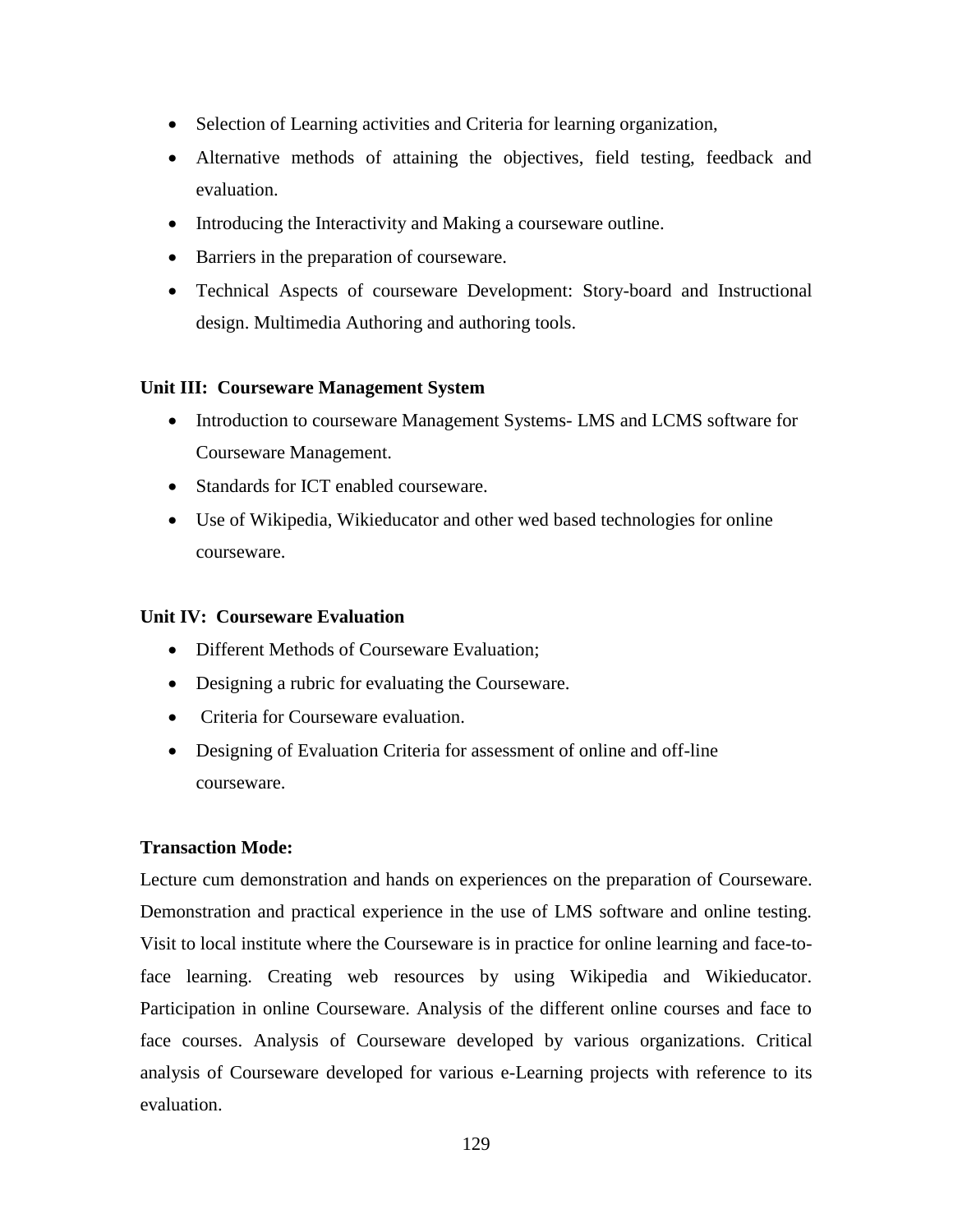**Sessional Work:** The students may undertake any one of the following activities:

- Critical analysis of Courseware and their applications in learning
- Critical analysis of a computer based courseware with reference to its use in learning process.
- Critical analysis of the different courseware developed by different agencies/institutions.
- Preparation of Learning Object Repository (LOR).
- Preparation and presentation of courseware for teaching any topic at the school level.

## **Reference Books:**

- Gaurav Chadha, S.M. Nafay Kumail (2002) E-Learning: An Expression of the Knowledge Economy, Tata McGraw-Hill Publication.
- H.M. Deitel, P.J. Deitel, et al. (2003), Internet & World Wide Web How to program, 3rd Ed., Prentice Hall.
- Harasim, L. (1990) Online Education: Perspectives on a New Environment. New York: Prasser.
- Harasim, L. (1993) Global Networks Computers and International Communication. Cambridge; NIT Press 5.
- Ian S. Graham (1998) HTML 4.0 Sourcebook, Wiley Publications.
- Joseph W. Lowrey (2006), Dreamweaver 8 Bible, Wiley Publication.
- Khan, BoH (1977) Web-based Instruction. Englewood Cliffs: Educational Technology Publications.
- Michael W. Allen, Michael Allen (2002), Guide to E-Learning, Wiley Publication, 2002.
- P.P. Singh, Sandhir Sharma (2005), E-Learning: New Trends and Innovations, New Delhi: Deep & Deep Publications.
- Ray West, Tom Muck (2002), Dreamweaver MX: The Complete Reference, McGraw Hill Publications.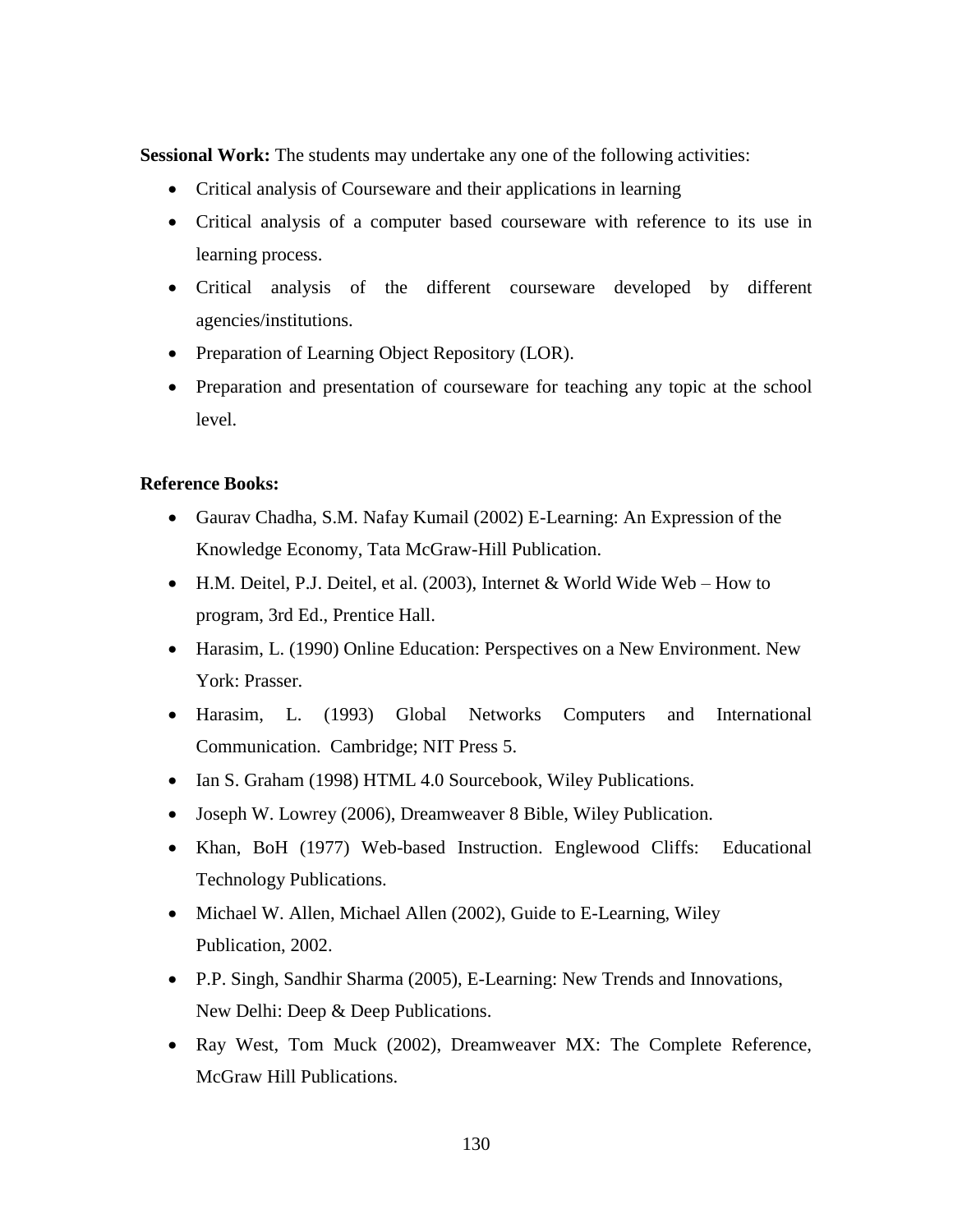- Rejesekaran S. (2007) Computer Education and Educational Computing, New Delhi: Neel Kamal Publishing Pvt. Ltd.
- Stephen, M.A. and Stanely, R. (1985) Computer Based Instruction: Methods and Development, NS: Prentice Hall.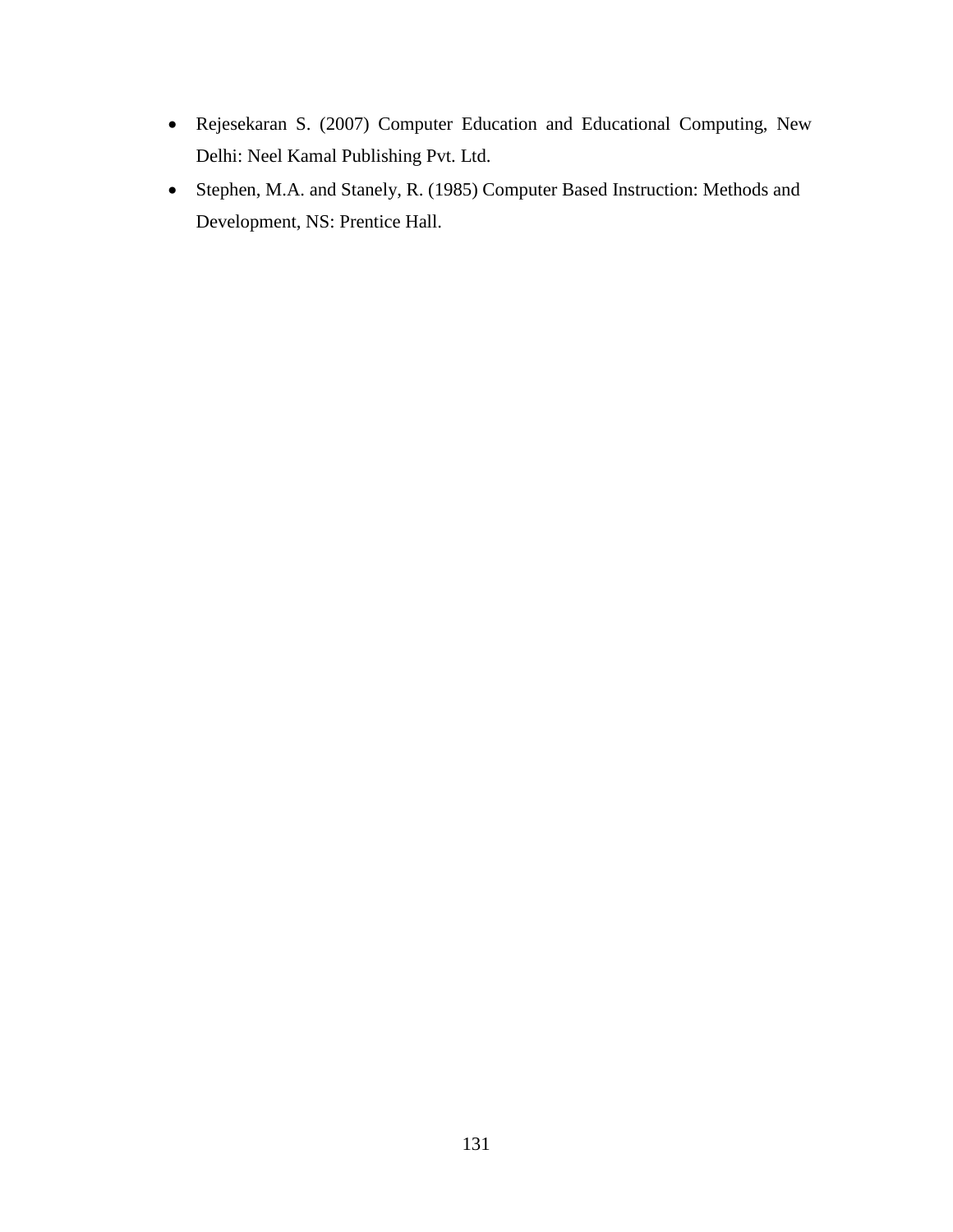#### **I Semester M.Ed.**

#### **LANGUAGE EDUCATION**

#### **RIEMEDSC 7.1 Theoretical Foundations of Language Learning and Teaching**

| <b>Credits: 4</b>                                    | <b>Max.marks: 100</b> |
|------------------------------------------------------|-----------------------|
| <b>Examination Duration: 2 Hours</b>                 | Internal: 50          |
| Contact hours per week: Lectures: 3 and Tutorials: 2 | <b>External: 50</b>   |

#### **Objectives :**

- Students gain an understanding of the nature and functions of language and linguistics and its implications for teaching and learning of language.
- Students develop a deeper understanding of the language learning
- Students learn about the psychology of teaching language learning

#### **Transaction Mode:**

Lecture followed by discussions, Group Discussions, seminars and Assignments

#### **Course Content:**

**Unit I**: **Perspectives in language learning** : Language: Nature, functions and implications for planning of language learning i.e., first language and second language. Linguistics: Nature and functions and major branches of linguistics. Role of contrastive analysis and error analysis

**Unit II : Second Language Syntax** : Examination of form and acquisition of non-native syntax. Consideration of whether non-native grammars are fundamentally different from native grammars role of the learners' native language, initial state of non-native syntax, and subsequent development. Comparison of child native acquisition and adult native acquisition.

Intensive reading on selective topics relevant to the acquisition of second language, socio linguistics, biligualism, testing and research directions.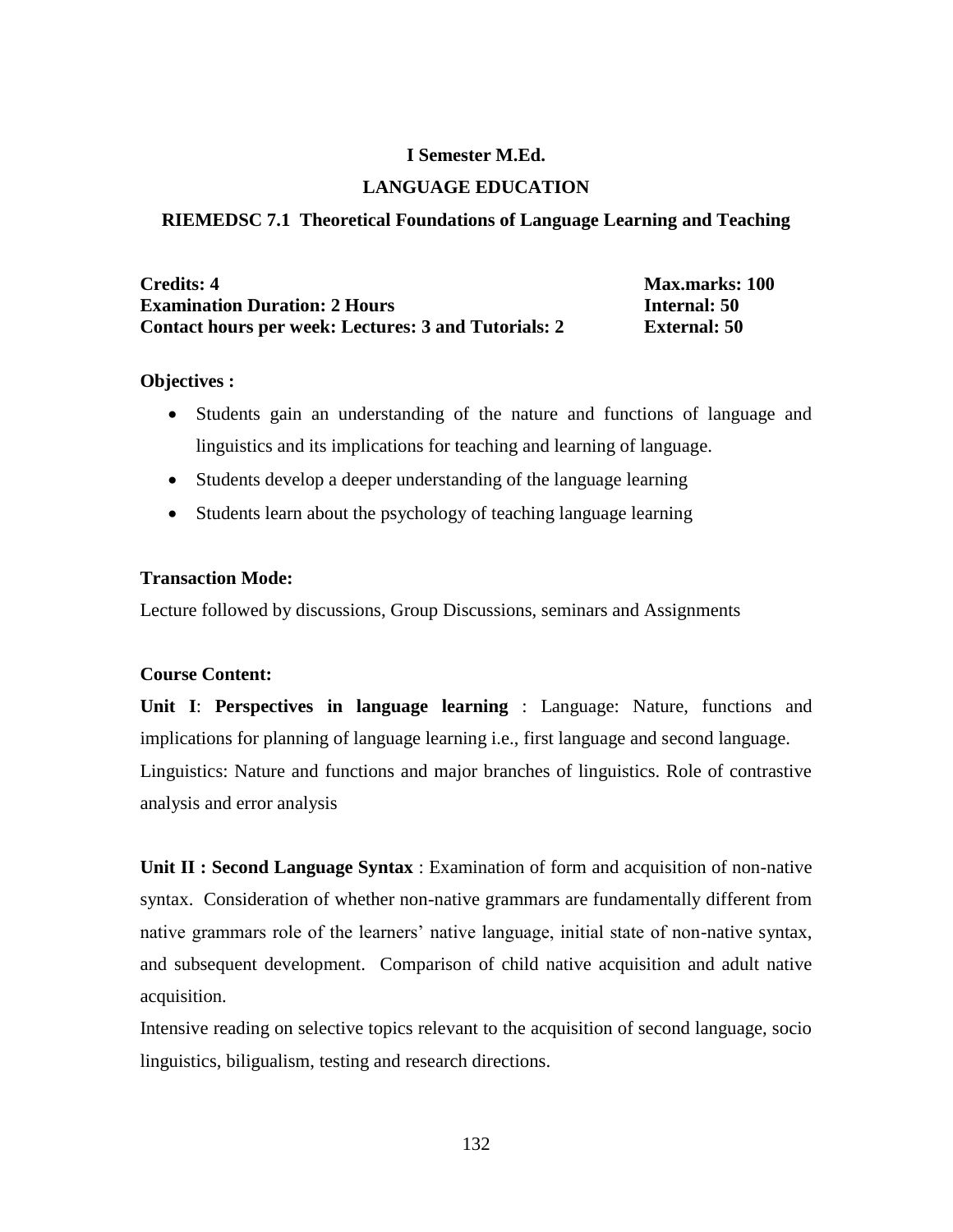**Unit III**: **Psychology of learning languages :** The Indian Tradition : Contribution of Yaska, Panani, Patanjali and Bhartihari

The Western Tradition : The behaviorist approach, the cognitive-code approach, the communicative approach, constructivism and language learning

**Unit IV : Psycho-Linguistic Approach** : Principles and the psychology of language learning.

#### **Sessional Work:**

Intensive study and a analysis of selected issues and problems in learning of first and second language.

#### **References:**

- Noam Chomsky, On Language, Penguin Books, India 2003.
- Bataeas (Eds)), The crosslinguistic study of sentence processing. New York: Cambridge University Press.
- Bates, E., Thal, D., & Janowsky, J.S. (1992) Early language development and its neural correlates. In I. Rapin & S. Segalowitz (Eds), Handbook of Neuropsychology. Vol. 6, Child Neurology. Amsterdam: Elsevier.
- Fodor, J.A. (1983) Modularity of mind. Cambridge, MA: Bradford Books/MIT Press.
- Gardner, R.A. & Gardner, B.T. (1969) Teaching sign language to a chimpanzee. Science, 165, 664-672.
- Gernbacher, M.A. (Ed.) (1994) Handbook of psycholinguistics. San Diego: Academic Press.
- Gleason, J. Berko (Ed) (1993) The development of language,  $3<sup>rd</sup>$  edition. New York : Macmillan.
- Canale, M. & Swain, M. (1980). Theoretical bases of communicative approaches to second language teaching and testing. Applied Linguistics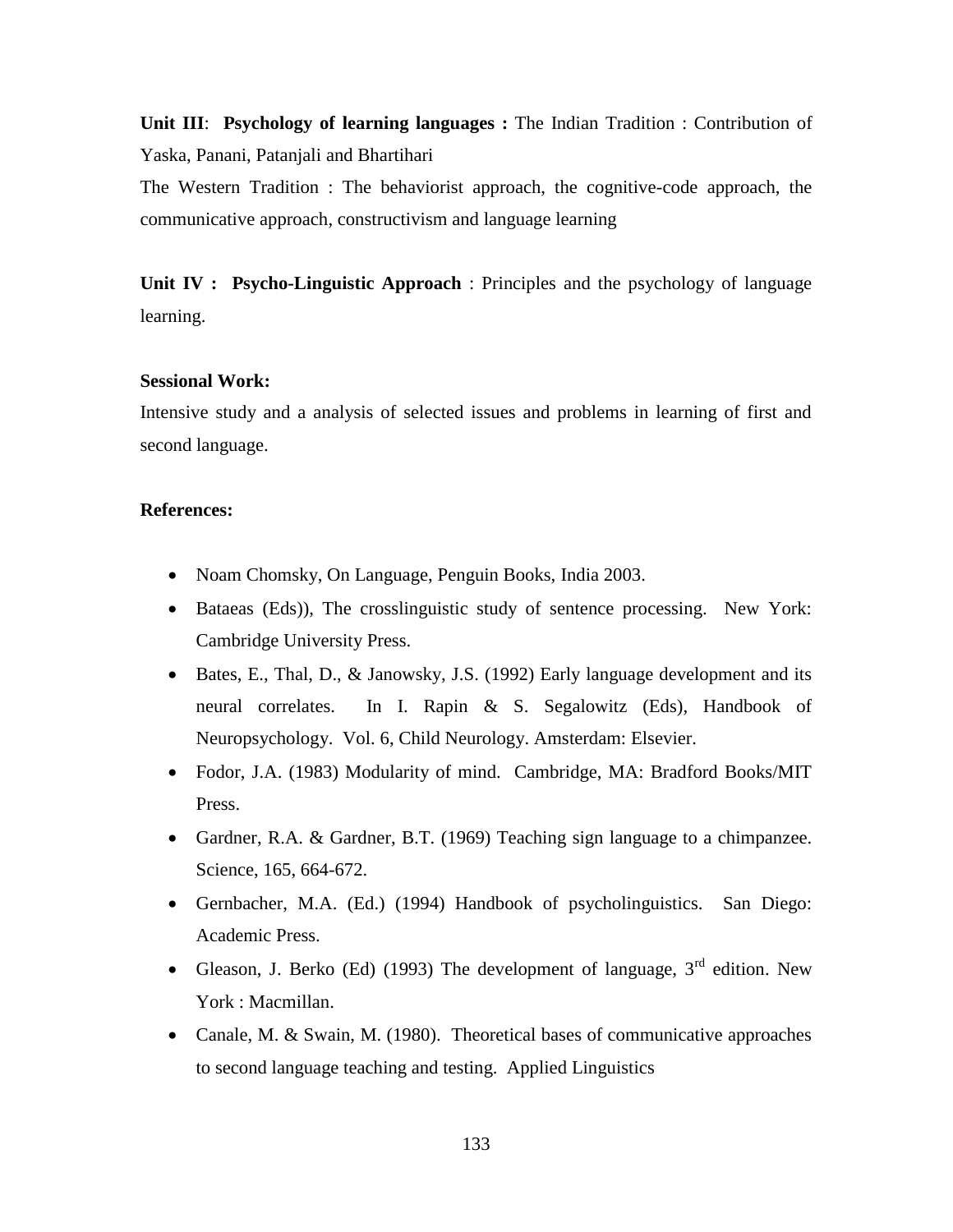- Larsen-Freeman, D., & Long, M. (1991). An introduction to second language acquisition research. London & New York: Longman.
- Rosamond Mitchell & Florence Myles, Second Language Theories, Arnold Publication, U.K.
- Patsy Lightbrown & Nina Spada, How Languages are Learnt, Oxford Handbook for Language Techers, Oxford University Press, New York.
- Simon Green (edit), New perspectives on Teaching and Learning Modern Languages Multilingual Matters, Frankfurt Lodge, Clevedon Hall, Victoria Road, U.K.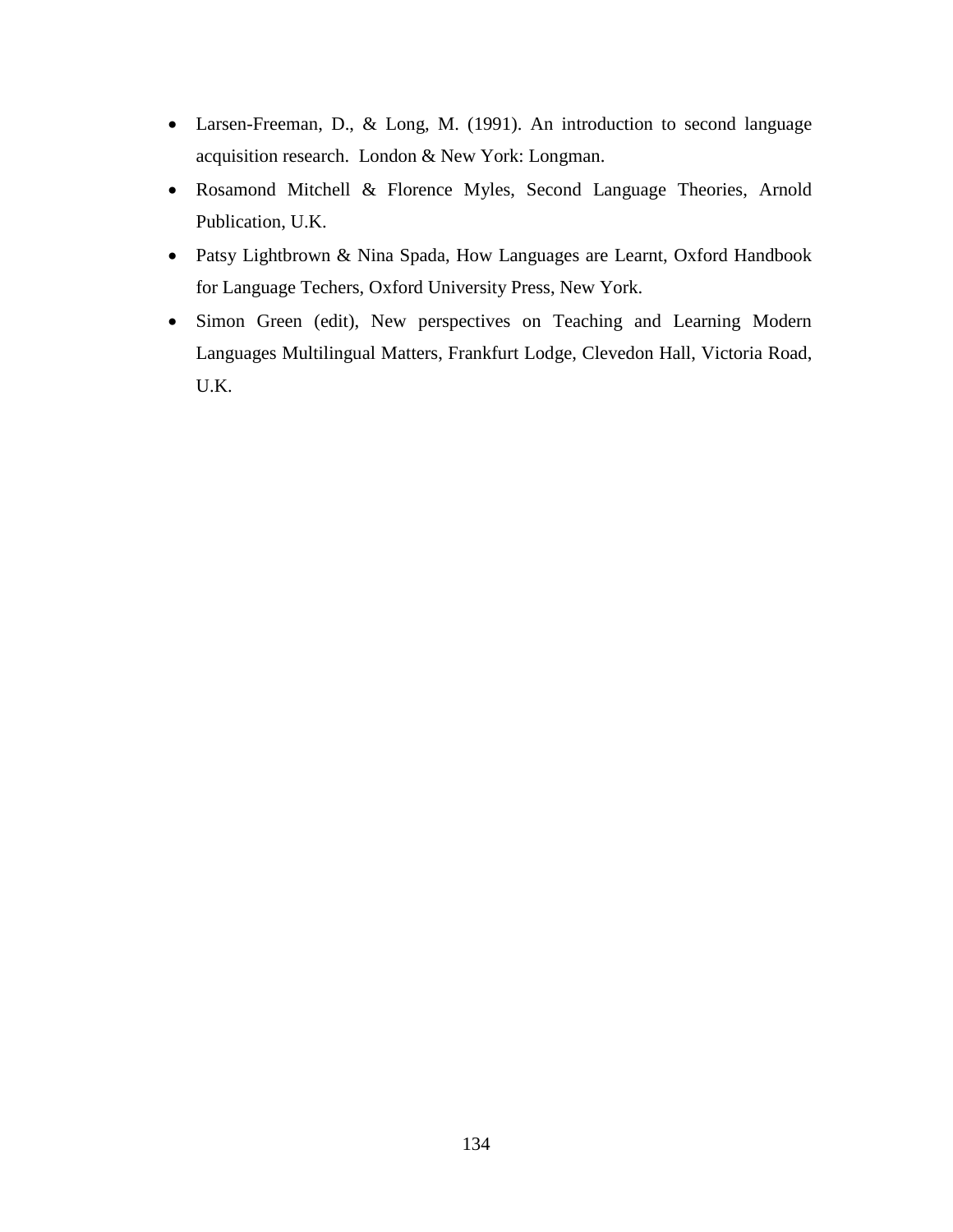# **I Semester M.Ed.**

## **LANGUAGE EDUCATION**

## **Paper II**

## **RIEMEDSC7.2 Policy Formulations and Curriculum Development**

| <b>Credits: 4</b>                                    | <b>Max.marks: 100</b> |
|------------------------------------------------------|-----------------------|
| <b>Examination Duration: 2 Hours</b>                 | Internal: 50          |
| Contact hours per week: Lectures: 3 and Tutorials: 2 | <b>External: 50</b>   |

## **Objectives :**

- Students survey various problems with respect to language learning : contextual, curriculum, teacher preparation related etc.
- Students identify and reflect on factors which shape language planning and policy
- Students examine and understand the nature and scope of research in the area of language learning and teaching.

## **Transaction Mode:**

Lecture followed by discussions, Group Discussions, seminars and Assignments

#### **Course Content:**

## **Unit I**: **Curriculum development in the multilingual context of India**

- Problems of language learning in multilingual context of India.
- Provisions in the Indian Constitution for safe guarding survival, status and spread of minority languages.

## **Unit II : Problems in planning**

- Various language education institutions in India CIEFL, CIIL, KHS, etc. their roles and functions.
- Medium of instruction controversy, recommendations in NPE 1968, 1986, 1992 and National School Curriculum 2000, NCF 2005.
- Theoretical bases for designing curriculum in the Indian multilingual context. Current patterns of curriculum organization and development.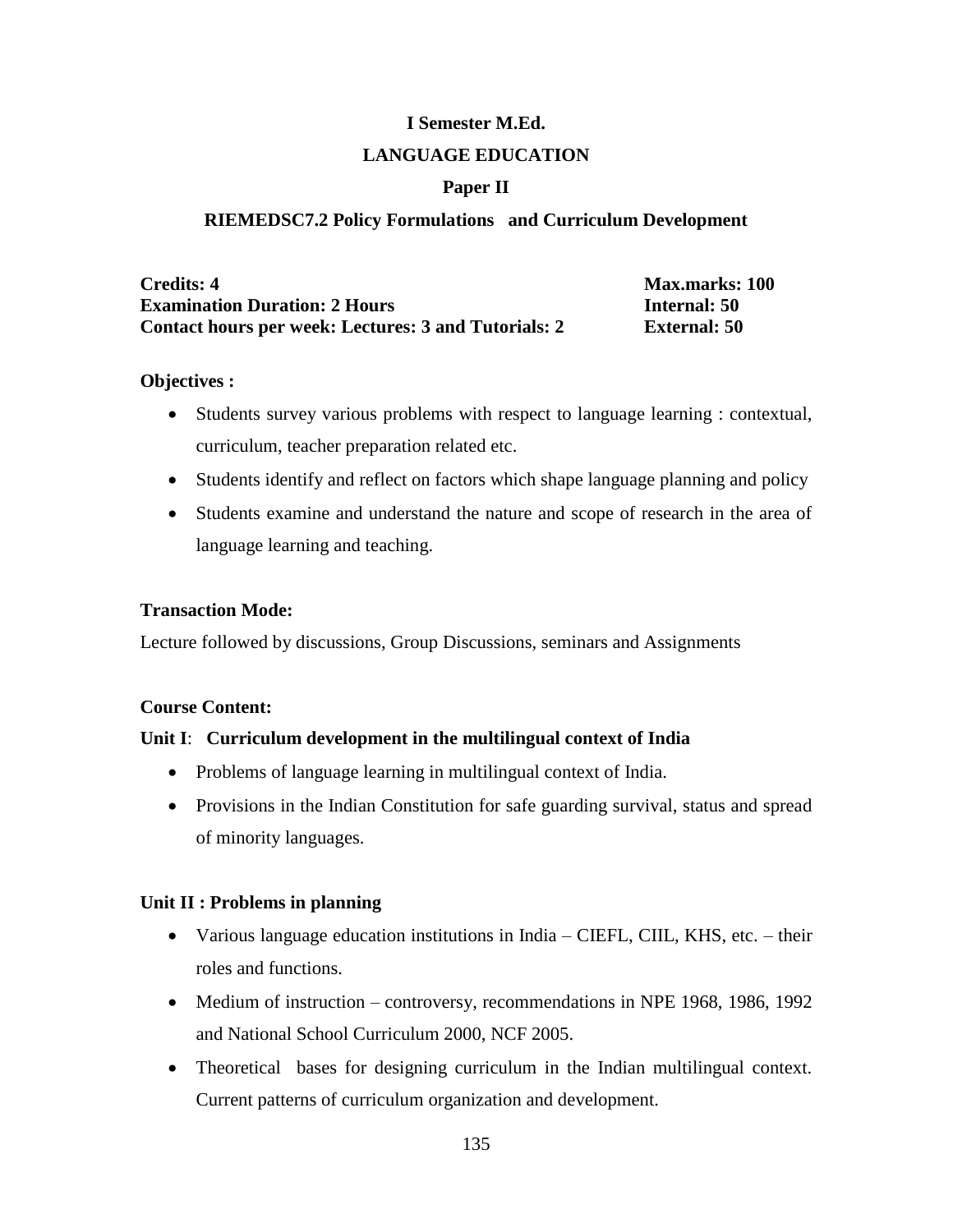## **Unit III**: **Policy formulations and language education**

- Policy formulation for language education at various levels which include national, state, district and local level.
- Status and needs survey, trend analysis, three language formula original as well as modified and its present status.
- Lessons from policy formulations of other multilingual countries: Russia, Israel, Canada, etc.

## **Unit IV : Research in language education**

Status, gaps and priorities.

- Reading research and writing research directions and emerging priorities.
- Current research in language acquisition issues in recent research in; first and second language acquisition (examines selected cases illustrating the relation of first and second language acquisition studies to linguistic theory). Emphasis on the collection and analysis of acquisition of data.

#### **Sessional Work :**

A study of both standard and non-standard varieties of English used in the country.

#### **References :**

- Judith L Shrum and Eileen W Glisan, Teachers Handbook, Contextualised Language Learning, Heinte and Heinte, USA, 2000
- John L Clark, Curriculum Renewal in School Foreign Language Learning, ELBS, Oxford University Press, 1987.
- Fishman J A, Advances in Language Planning, Hague, Mouton.
- D P Patta Nayak, Multilingualism and Mother Tongue Education, Oxford University, New Delhi.
- Chaudron, C. (1988) Second Language Classrooms : research on teaching and learning Cambridge: Cambridge University Press.
- Numan, D. (1992) Research Methods in Language Learning, Cambridge: University Press.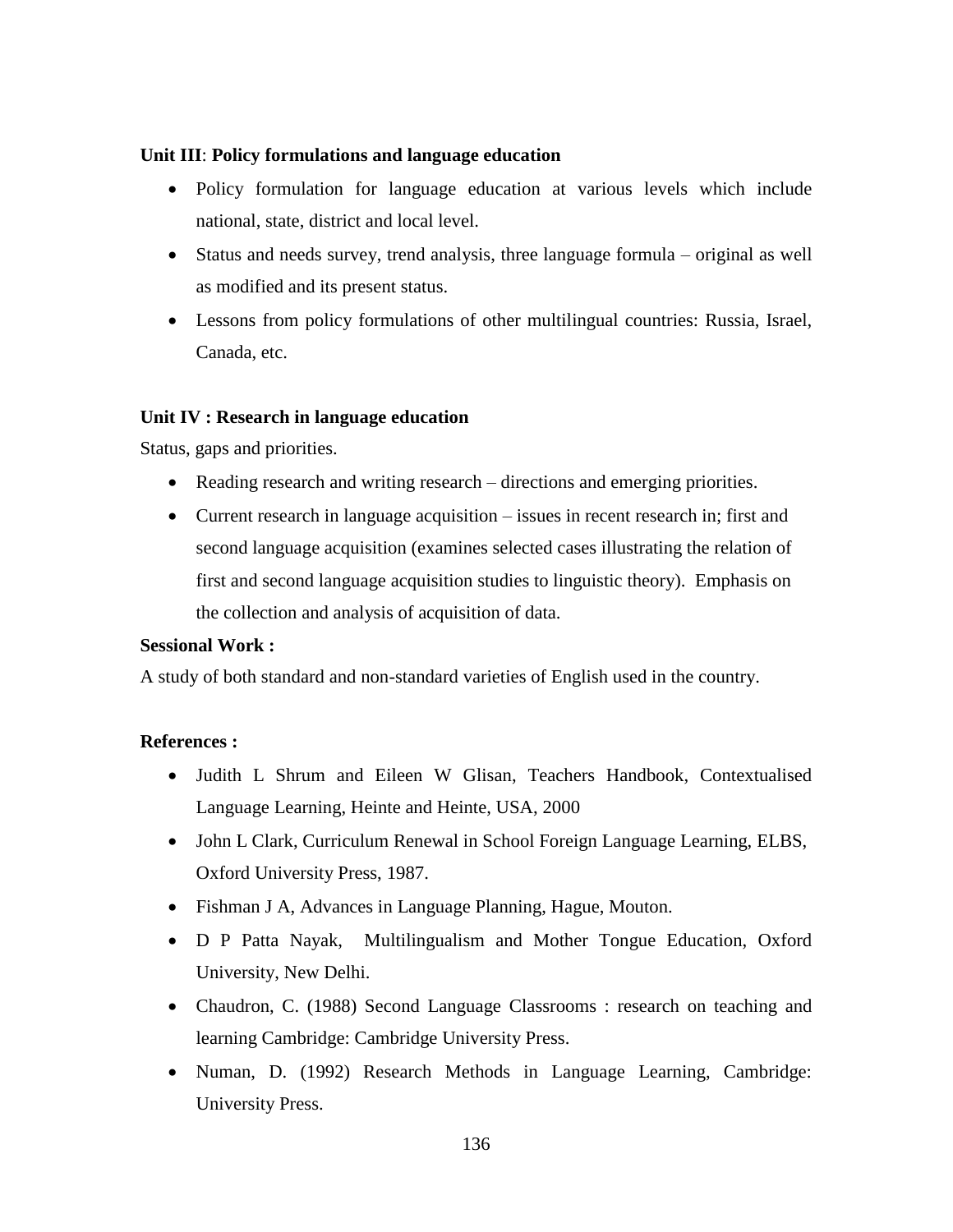# **II Semester M.Ed. LANGUAGE EDUCATION**

## **Paper III**

#### **RIEMEDSC7.3 Principles and methods of language acquisition and learning**

**Credits: 4 Max.marks: 100 Examination Duration: 2 Hours Internal: 50 Contact hours per week: Lectures: 3 and Tutorials: 2 External: 50**

#### **Objectives :**

- Students' examine the pedagogy of language learning and language teaching.
- Students' develop a deeper understanding of the teaching and learning process.

#### **Transaction Mode:**

Lecture followed by discussions, Group Discussions, seminars and Assignments

#### **Course Content:**

#### **Unit I**: **Language acquisition**

Factors affecting language learning and language acquisitions.

- An over view of the field of language acquisition to develop a critical approach towards first (L.1) and second (L.2) languages and other languages (L.3) learning. Linguistic, psychological and social processes that underlie learning of languages and use will be introduced and current research findings will be examined from the perspective of the first and second language and other language teaching professional. Differences in objectives, instructional materials, evaluation, etc. Factors affecting the teaching of L.2 and L.3.
- Models of Language Acquisition : Introduction to languages acquisition research. Critical examination of major hypotheses about ;the ways in which languages develop. Discussions will include a range of languages. Models include a variety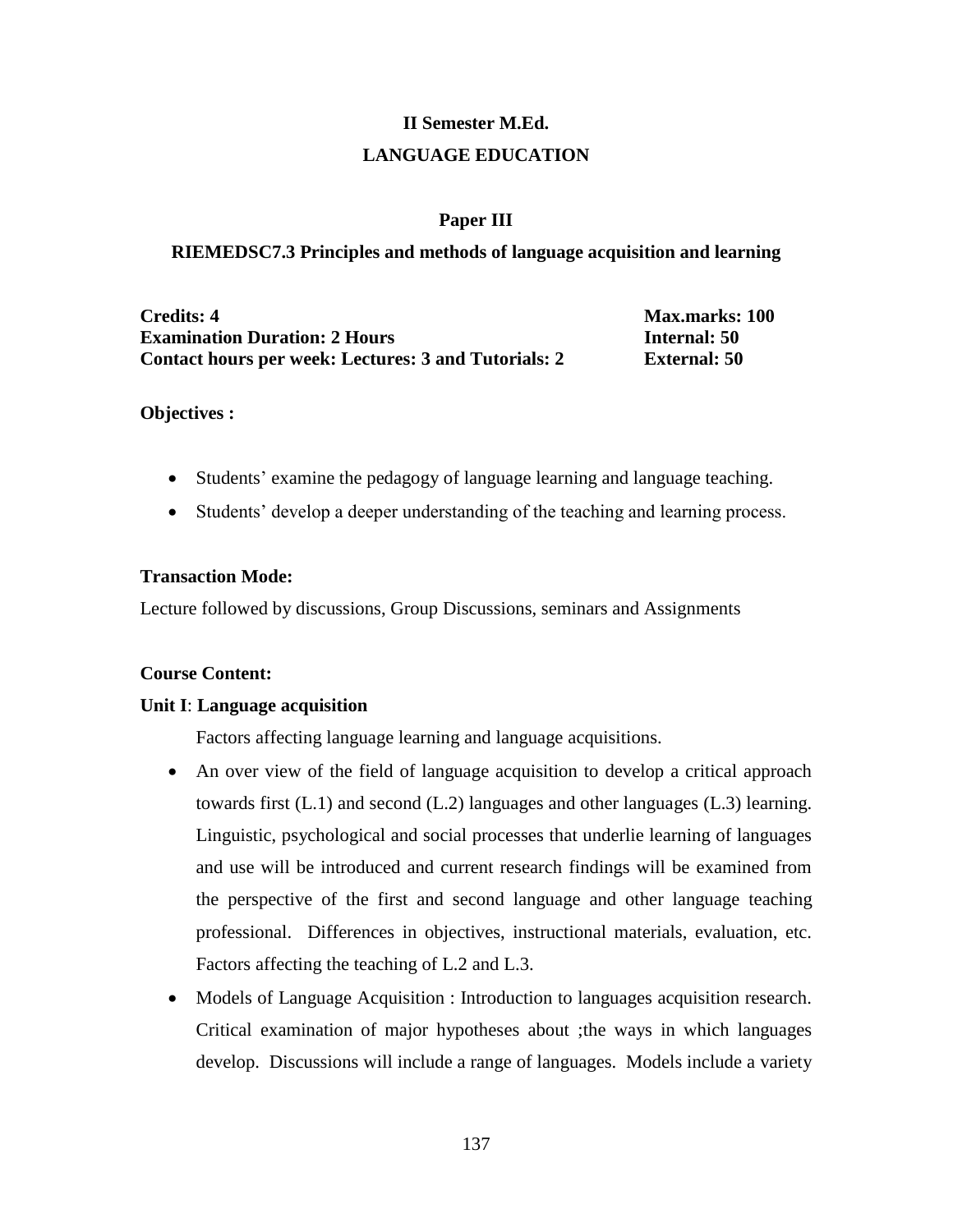of approaches: corpora-based, functionalist, generative, process bases. Socialcultural, universals of language.

 Developing the language curriculum and syllabus: dimensions, factors that influence the curriculum, selection and grading of content, selecting the contents for teaching and learning, transction techniques and evaluation techniques.

## **Unit II : Language Skills**

- Developing basic language skills and intermediate as well as advanced language
- skills that are level specific viz. primary, secondary and senior secondary.

## **Unit III**: **Innovative techniques for teaching grammar, reading comprehension, written expression**

- Modern Grammar : An examination of the principle features of the Grammar. The course draws upon traditional, structural, functional and transformational grammar with an emphasis on the pedagogical application of these in the teaching of language.
- Discourse Analysis : theories of discourse analysis including speech acts,
- conversational maxims, conversational analysis, ethno-methodology, text analysis, and critical discourse analysis. Applications of these theories to areas of special interest including native speaker – non-native speaking interaction, nonnative speaker conversation, classroom discourse and analysis of language in professional sittings.
- Contrastive Discourse : Cross-cultural text organization from the native and nonnative reader's and writer's view points. Various aspects of texts are emphasized, including coherence and cohesions, and formula and cultural schemata in genres such as expository writing, letters, articles, narratives.

#### **Unit IV : Individualization of Language Learning**

• Need, techniques, viz. differential assignments, classroom tasks, personalized system of instruction.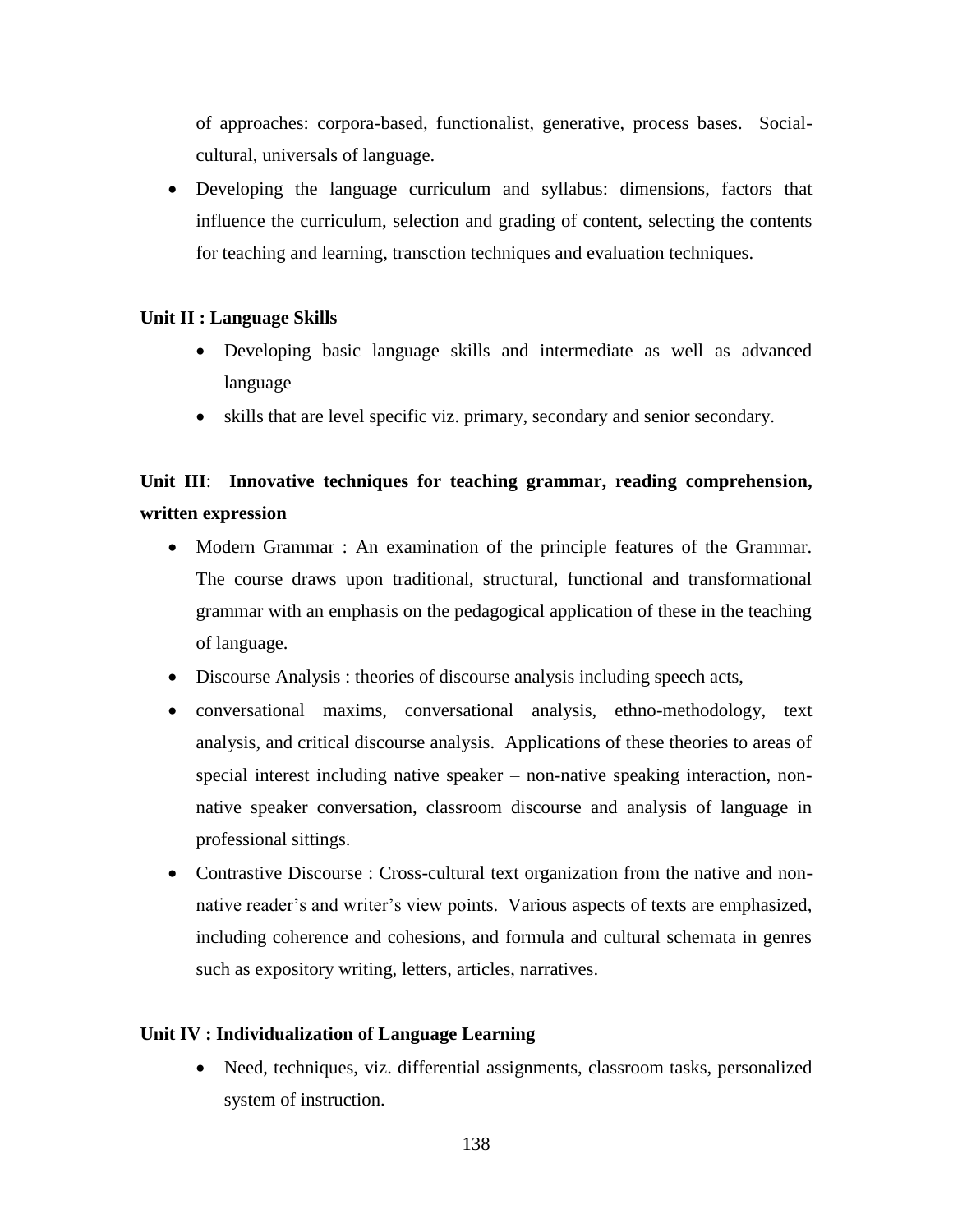Language Learning Technology : Theories of language learning underlying language learning technology. Current language learning technology for language learning, teaching, testing and research.

#### **Sessional Work :**

Intensive study and a analysis of selected issues and problems in learning of first and second language.

## **References :**

- Paul Fletcher, and Michael Garman, Language Acquisition Studies in first language development, Cambridge University Press, UK, 1981
- H H Stern, Fundamental Concepts of Language Learning, Oxford University Press, Oxford, 1987
- N.S. Prabhu, Second Language Pedagogy, ELBS, Oxford University Press, Oxford, 1987
- Edward David Allen/Rebecca M Valetie, Modern Language Classroom Techniques – A Handbook, Harbourt Brace Jovanovich Co, New York, 1972.
- Gentner, D. (1978) On relational meaning: The acquisition of verb meaning. Child Development.
- Ellis, R. (1994). The study of second language acquisition. Oxford: University Press.
- Hornberger, N.H. (1989). Tramites and transportes: The acquisition of second language communicative compet4ence for one speech even in Puno, Peru. Applied Linguistics.
- $\bullet$  Hymes, D. (1972). On communicative competence. In J. B. Pride & J. Holmes (Eds.). Sociolinguistics (pp. 269-293). Harmondsworth: Penguin.
- Pica, T., Young, R. & Doughty, C. (1987). The impact of interaction on comprehension TESOL Quarterly, 21.
- Savingnon, S. (1983). Communicative competence: Theory and classroom practice. Reading, MA: Addison-Wesley.
- Richards, J. and Lockhart, C. (1994) Reflective Teaching in Second Language Classrooms. Cambridge: Cambridge University Press.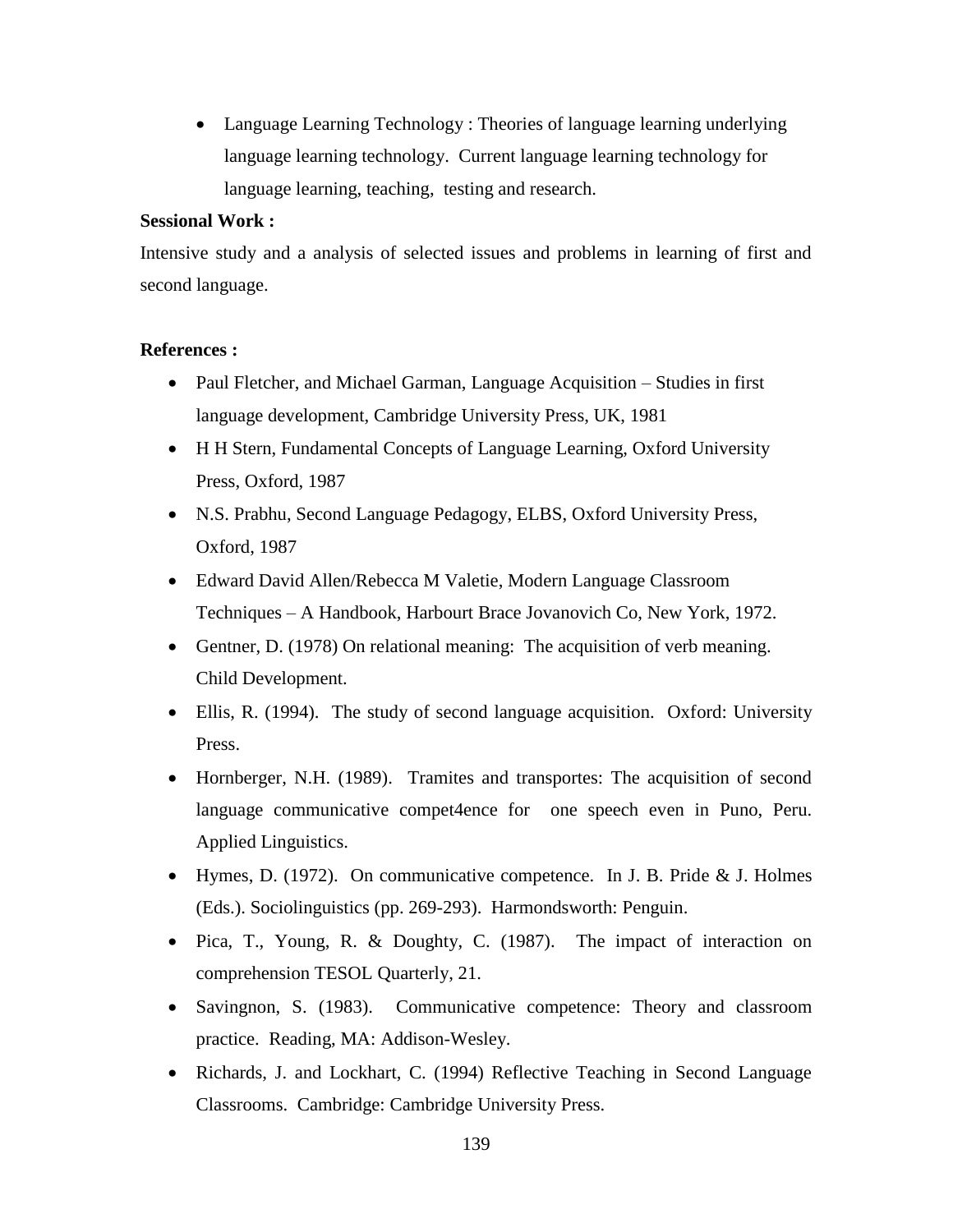- Brown, H.D. (2000) Principles of Language Learning and Teaching.  $(4<sup>th</sup>$  edition) Englewood Cliffs, New Jersey: Prentice Hall.
- Candlin, C.N. and Mercer, N. (2001) English Language Teaching in its Social Context. London: Routledge. (This is one of your basic texts).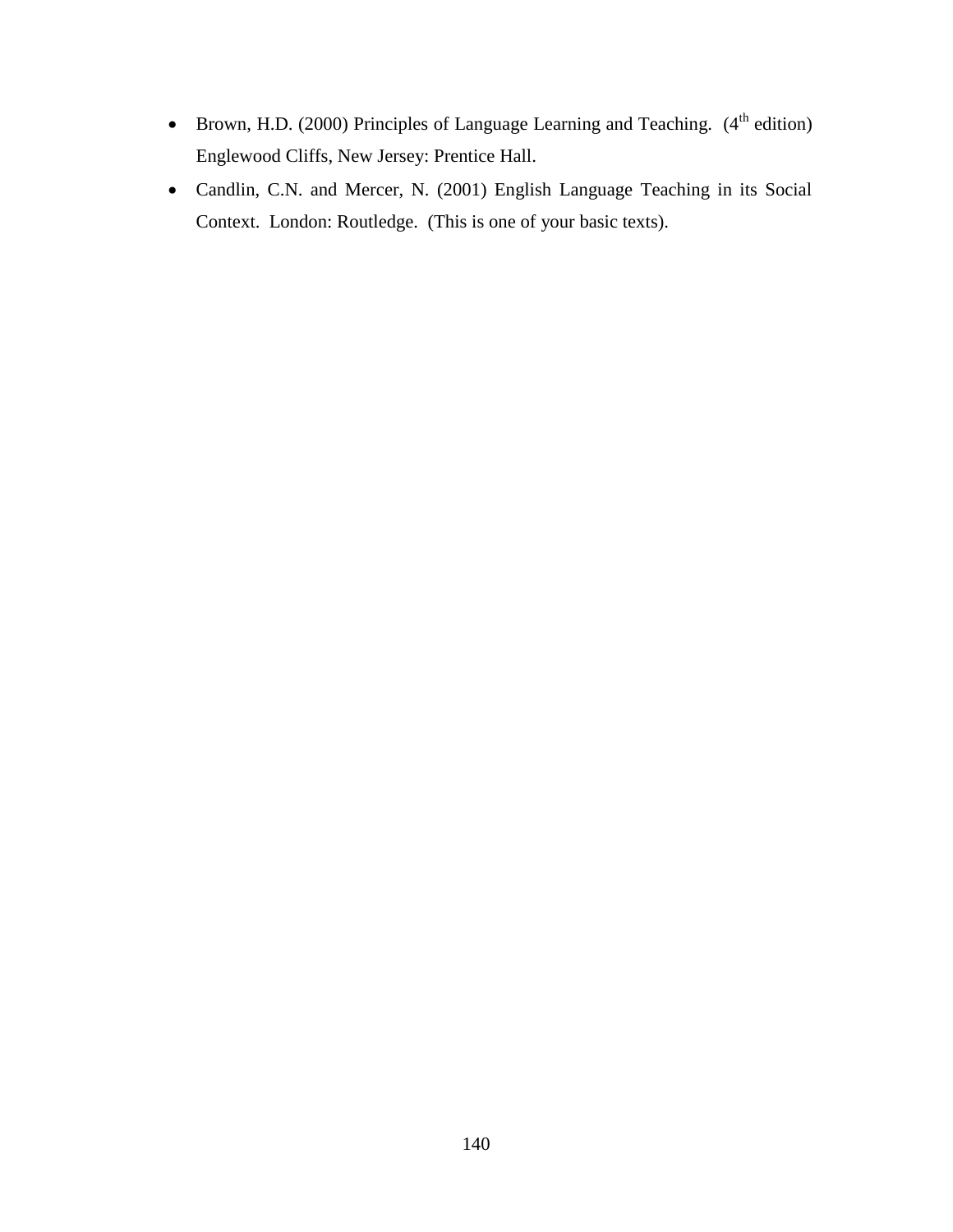# **II Semester M.Ed. LANGUAGE EDUCATION**

#### **Paper IV**

#### **RIEMEDSC7.4 Teaching and Learning of Language and Literature**

**Credits: 4 Max.marks: 100 Examination Duration: 2 Hours Internal: 50 Contact hours per week: Lectures: 3 and Tutorials: 2 External: 50**

#### **Objectives :**

- Students learn and analyse different approaches, methods and techniques for differentiating between teaching of language and literature in the context of L1 and L2.
- Students study the theories of assessing competence and learn to practice.
- Students know about the problem of languages in India and about the preparation of teachers.

#### **Transaction Mode:**

Lecture followed by discussions, Group Discussions, seminars and Assignments

#### **Course Content:**

#### **Unit I**: **Teaching Language and Teaching Literature in the Context L.1 and L.2**

Differences in their nature, content and emphasis, interrelationships, advanced techniques of teaching and evaluation.

Creativity in Language Education:

Techniques for fostering and developing creativity in language

#### **Unit II : Assessment**:

Theory of assessing competence in first and second languages,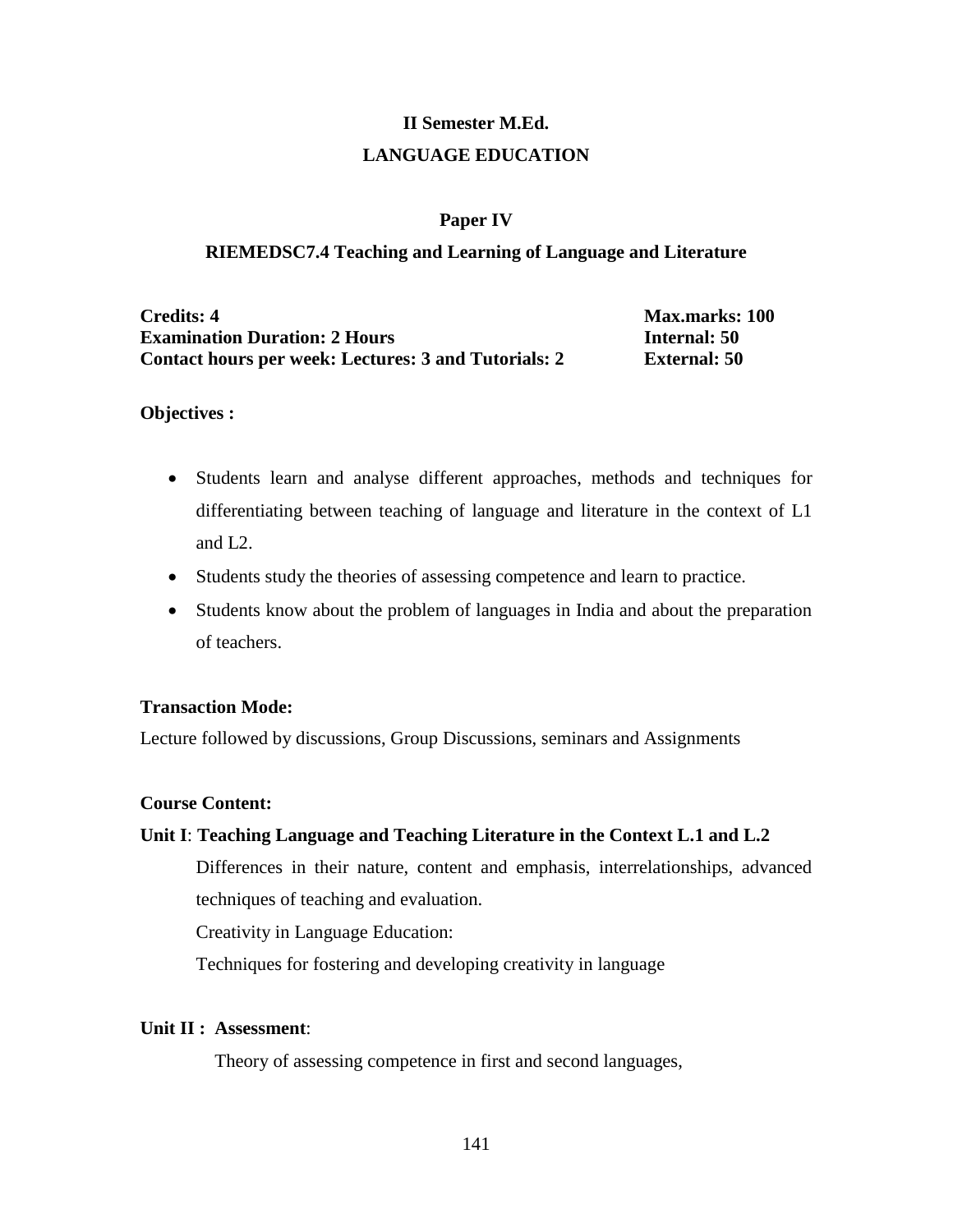Preparations and administration of various language testing instruments. Assessment of student's competence to analyse, critique and appreciate different genres – literary text.

#### **Unit III**: **Contextual Problem**

Multilingual/bilingual context of India.

Bilingual / multilingualism – critical issues and practices,

Second language teaching –theory and practice

Bilingual contour areas across the curriculum

Research on language development in bilingual environments

#### **Unit IV : Preparation of Language Teachers :**

Pre-service education, in-service education, site professional development Planning, inputs, truncation and evaluation

Distance mode based preparation of language teachers

Alternative course designs for preparing language teachers.

## **Sessional work:**

Seminar on L.1 and L.2 Literature learning and creativity

#### **References:**

- Jacob Ornstein, Programmed Instruction and Education Technology in Language Teaching Field – New Approaches to Old Problems, The Centre for Curriculum Development Inc, Philadelphia, 1971.
- W A Branett, Aspects of Language and Language Teaching, Cambridge University Press, London, 1969.
- D P Patta Nayak, Mlutilingualism and Mother Tongue Education, Oxford University, New Delhi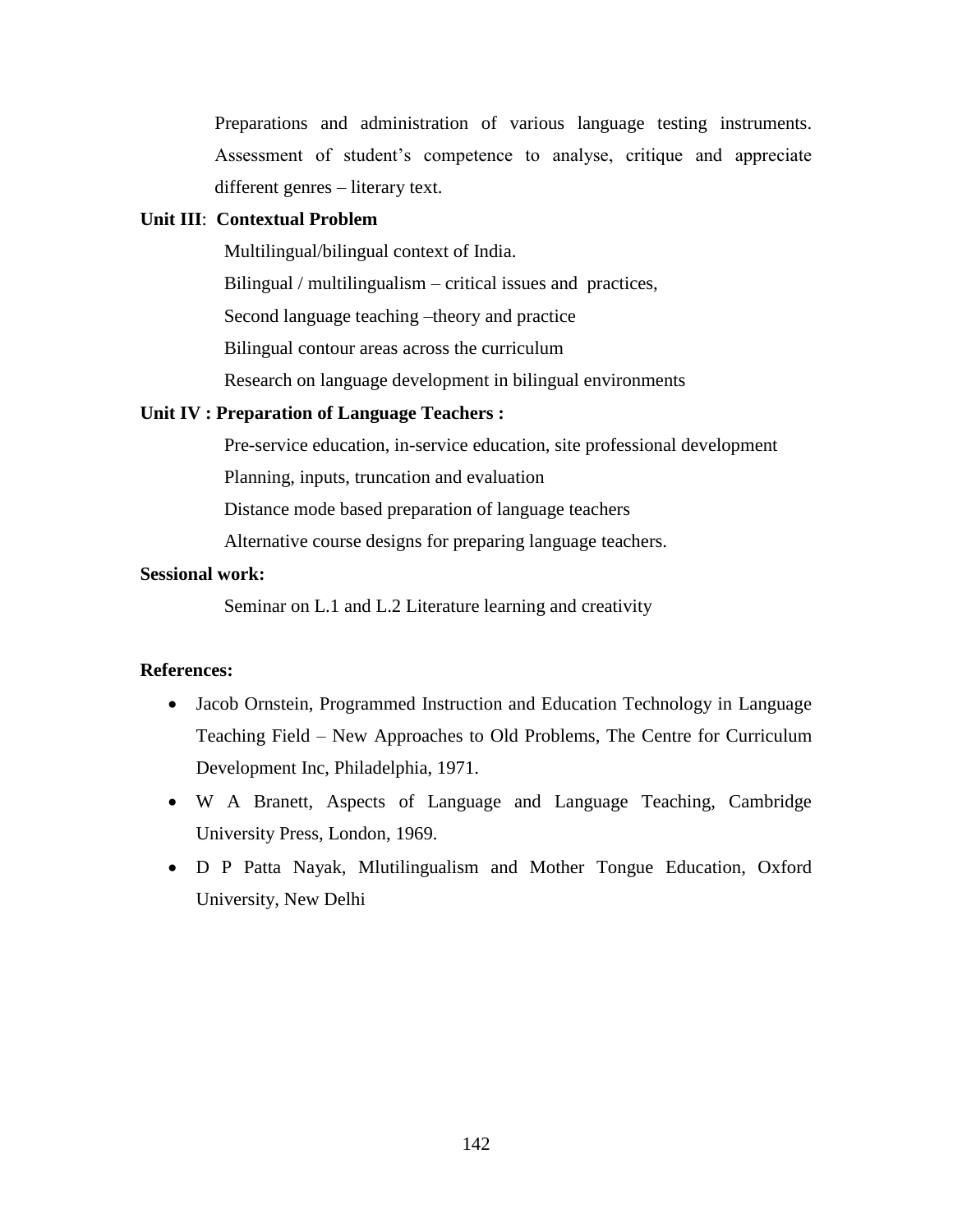# SELF STUDY OPEN ELECTIVES

# (Add-on Courses)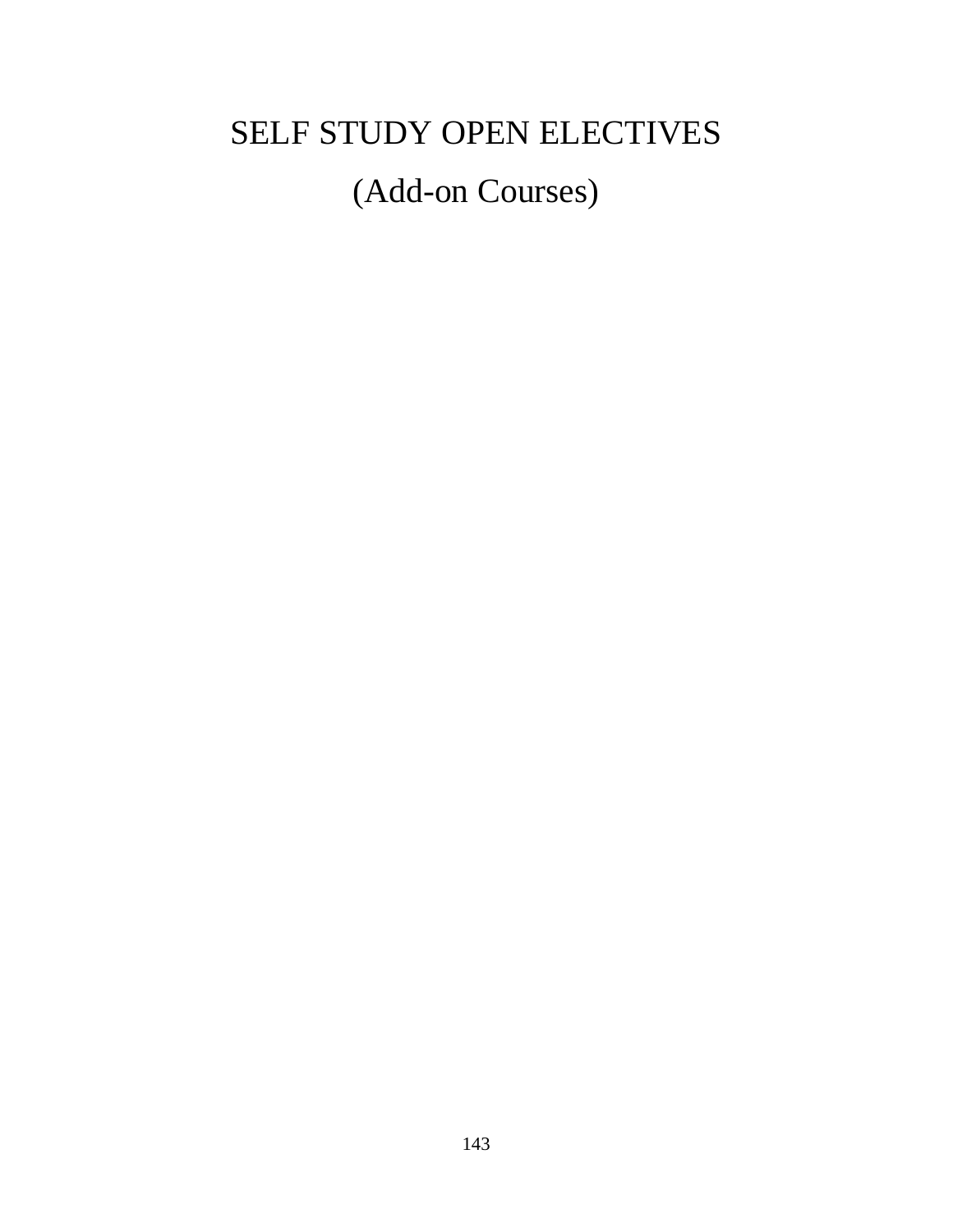## **II Semester**

## **RIEMEDOE1 Paper I - Mathematics Education**

#### **Examination Duration: 2 Hours Maximum Marks:100**

 **Internal: 50 External: 50**

## **Objectives**

On completion of this course students will be able to:

- appreciate the abstract nature of mathematics
- distinguish between the roles of Pure and Applied Mathematician
- develop the skill of solving real-life problems through mathematical modeling as an art
- develop the skill of using various methods of teaching Mathematics
- develop the an awareness towards the structure of Mathematics
- develop the skill of constructing test items
- adopt different strategies of evaluation
- highlight the significance of Mathematics Laboratory & Mathematics Club
- develop the skills required for Action Research in Mathematics
- develops positive attitude towards profession
- explores avenues of professional growth

## **Course Content**

## **Unit I: Nature, Objectives and Strategies of teaching Mathematics**

Abstractness of Mathematics; Distinction between Mathematics and Science; Distinction roles of Pure and Applied Mathematicians; Mathematization; Aesthetic aspect of Mathematics; Historical development of Mathematical concepts with some famous anecdotes such as Gauss, Ramanujan, etc.; Teaching of Mathematical Modeling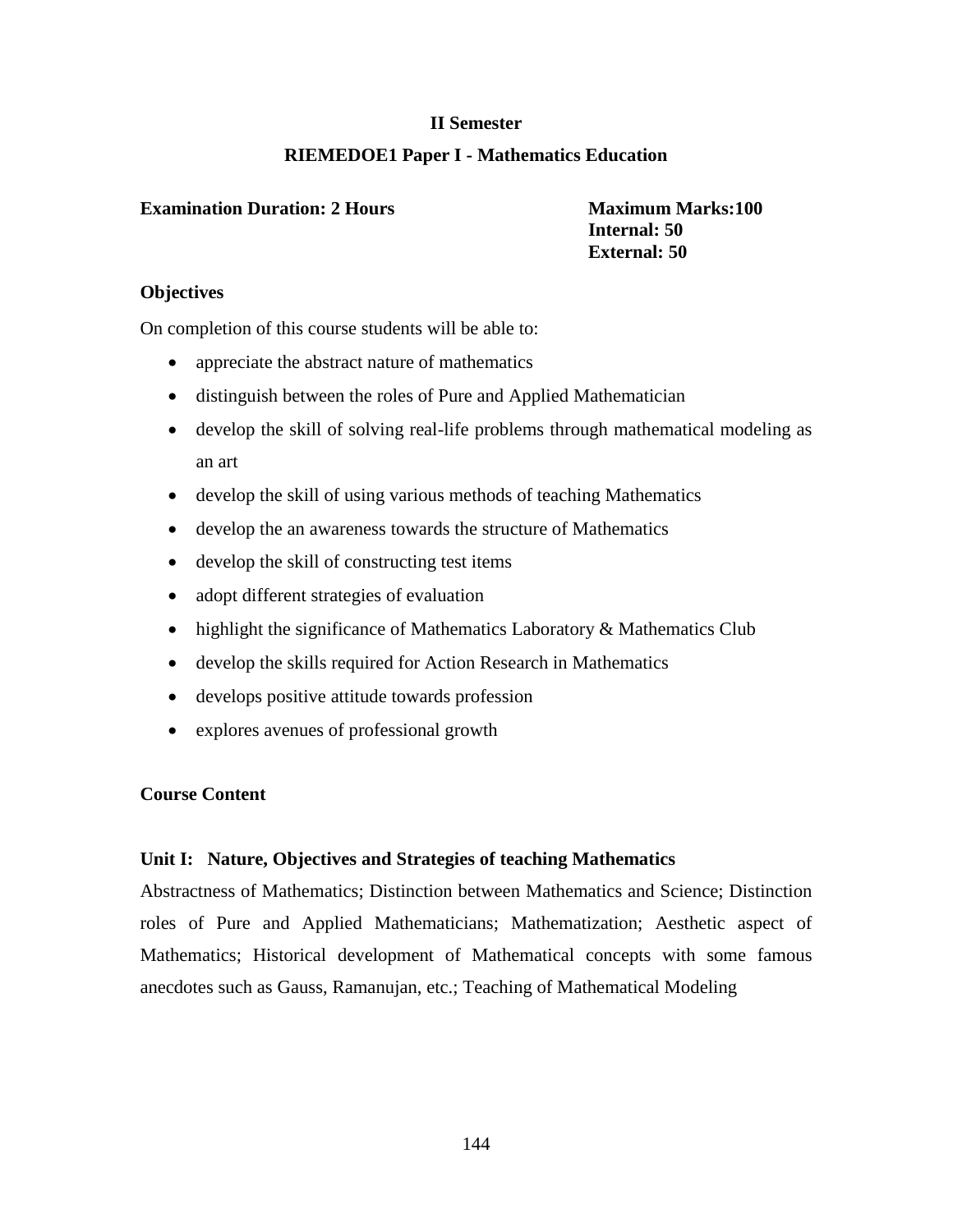**Aims and Objectives** of teaching Mathematics at various levels of school mathematics; Instructional objectives in teaching mathematics; **Methods of teaching Mathematics**-Inductive and Deductive methods, Analytic and Synthetic methods; Problem Solving Skills- stages in problem solving techniques to improve problem solving skills (Polya method); Competence based approach to teaching mathematics; constructivist approach in teaching of Mathematics; Computer based instructions;

#### **Unit II: Structure of Mathematics**

Undefined Terms and Axioms; Proofs and Verification in Mathematics and distinction between them; Types of Theorems such as Existence and Uniqueness theorems etc.; Types of Proofs- Direct proofs, Indirect proofs, Proof by Contradiction, Proof by Exhaustion, Proof by Mathematical Induction and distinction between Induction and Mathematical Induction; Role of Examples, Counter Examples and Non-examples in Mathematics; Conjectures; Scope and limitations of Intuition in Mathematics; Sets and Venn Diagrams as a representative of Mathematical properties and their relations

#### **Unit III: Evaluation in Mathematics**

Concept of Evaluation in Teaching- Learning process (Formative, Summative, Criterion, Diagnostic); Role of Evaluation in Teaching- Learning process; Types of mistakes in Mathematics, their identification and analysis with a purpose of preventing and remedial measures; Types of Test items in Mathematics - Long answer type, Short answer type, Very Short answer type and objective type; Construction of unit test (Blue print, construction of items, administration, scoring & interpretation);

#### **Unit IV: Professional development of Mathematics Teacher**

Research in Mathematics education (focusing on Problem-Solving Ability & diagnostic studies); Action Research in Mathematics; Use and preparation of teaching aids; Development of Mathematics Laboratory and Organizing Mathematics Club; Ethics of teaching profession; Need for recurrent education; Types of in-service programs; Role of mathematics teacher association; Professional growth- participation in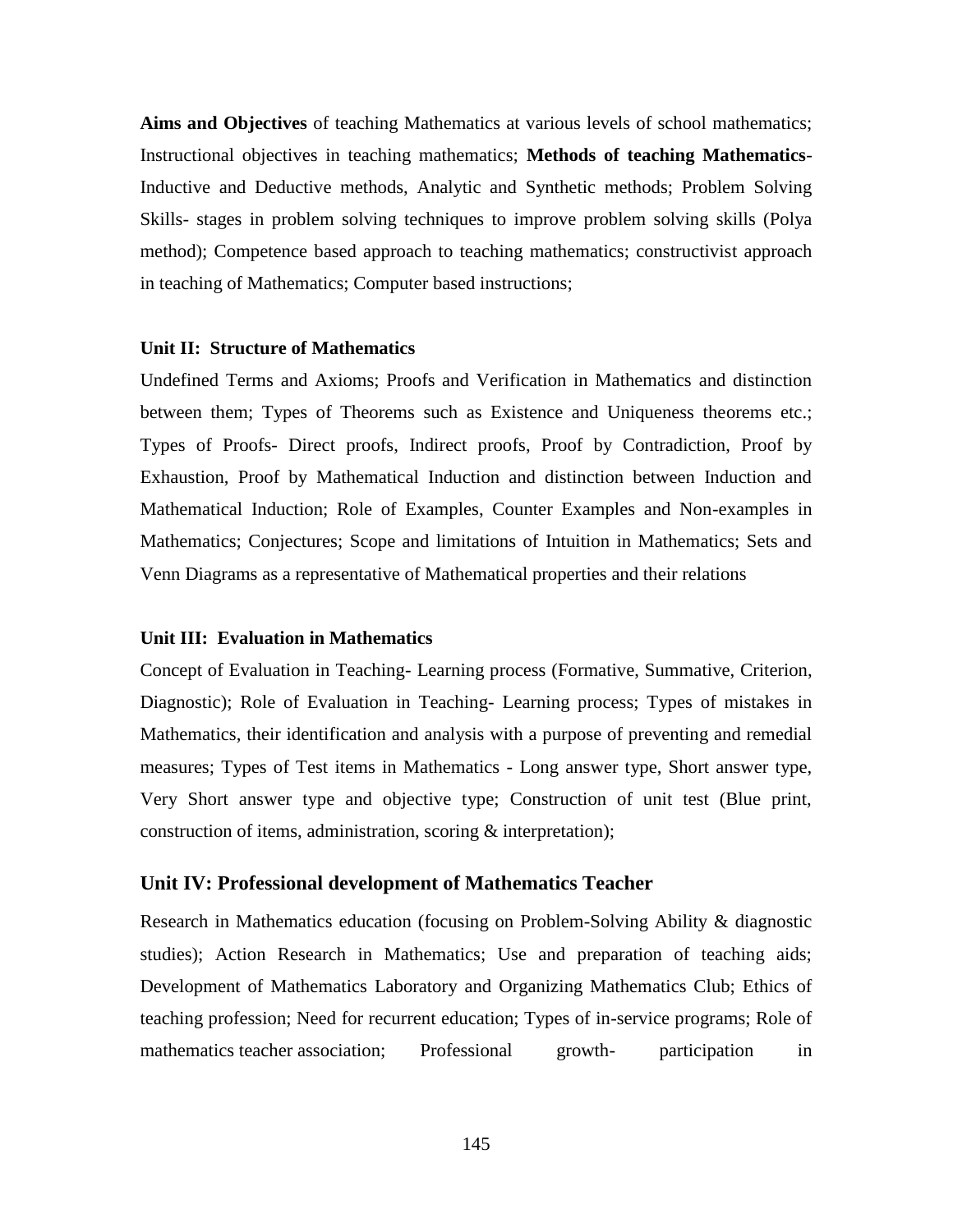seminars/orientation/conference/workshops; Professional forums and associations (online & Offline); Journals.

#### **Transaction Mode**

Lecture cum Discussion; Problem Solving Skills; Demonstration; Seminars; Group Discussion;

**Sessional Work:** The students may undertake any one of the following activities:

- Assignment on construction of Test items for a Unit
- Analysis of famous quotations on Mathematics
- Class Test
- Group puzzles activity
- Preparation  $&$  use of teaching aids
- Conducting mathematics Olympiads (school level)

- Alice F. Art and Eleanan Armaer Thomas*. Becoming a Reflective Mathematics Teacher*.
- Cooney T.J and Others (1975), *Dynamics of Teaching Secondary School Mathematics* Boston; Houghton Miffilin
- Gronlund, N.E., (1990) *Measurement and Evaluation in Teaching*. New York; Macmillan.
- Heimer, R.T. and Trueblood, C.R. (1970) *Strategies for Teaching Children Mathematics;Reading*. Massachusetts: Addison Wesley Publishing C
- NCERT, A Textbook of Content-cum-Methodology of Teaching Mathematics, New Delhi-16
- Polya, G (1957). *How to Solve it*.2<sup>nd</sup> edition, Garden City, N.Y.: Doubleday and Company.
- Polya, G *Mathematical Discovery on Understanding, Learning and Teaching Problem Solving.* John Wiley & Sons.
- Sawyer, W.W. *Mathematics in Theory and Practice*. Udhams Press Ltd, London.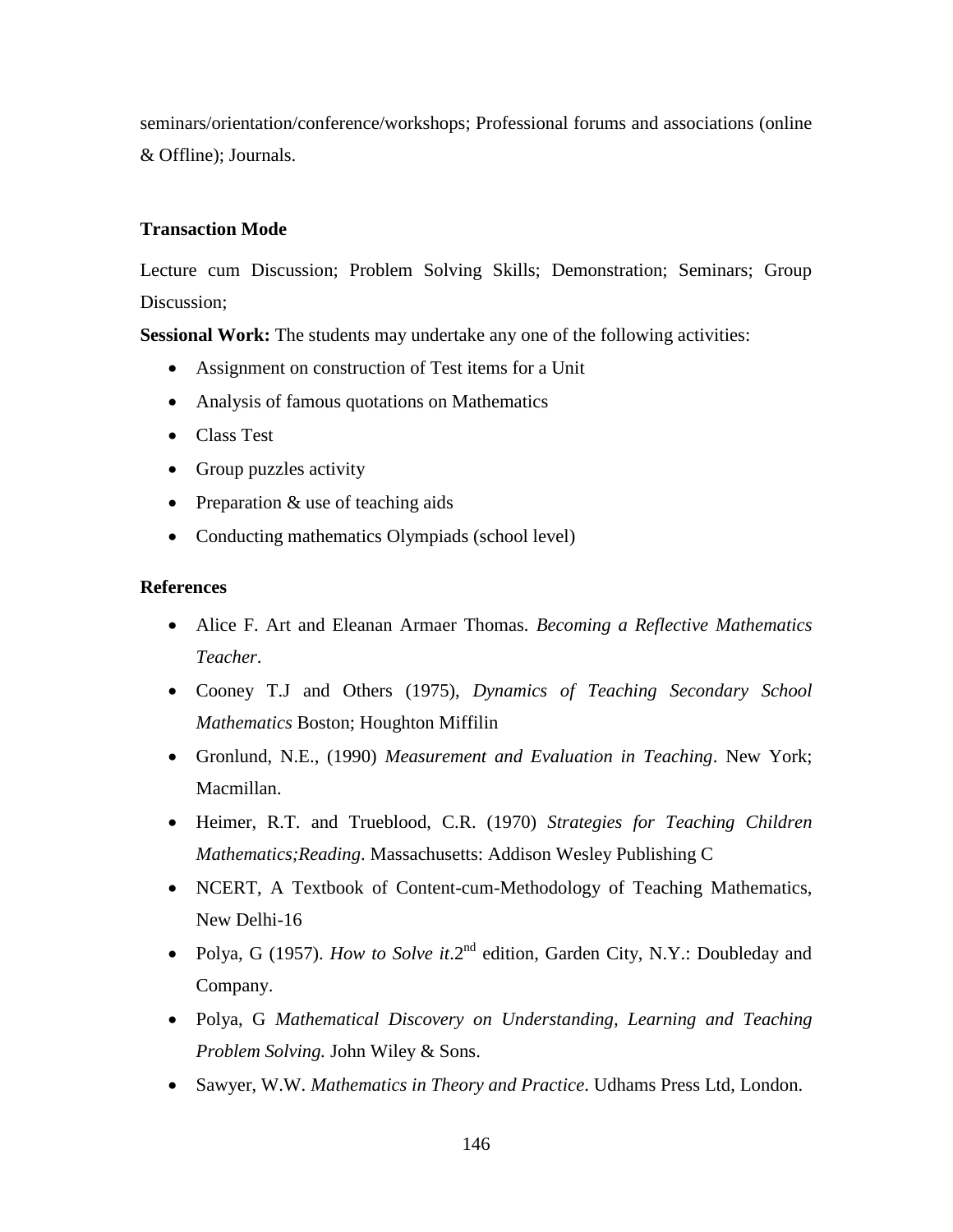# **RIEMEDOE2 Paper I - RESEARCH DATA ANALYSIS USING COMPUTER SOFTWARE**

#### **Examination Duration: 2 Hours Maximum Marks:100** *Maximum Marks:100*

 **Internal: 50 External: 50**

#### **Objectives**

After the completion of this course student will be able to

- access and prepare data.
- define data.
- label variables.
- develop skill in data transformation.
- identify and use the different steps for descriptive statistics.
- use the computer software for the calculation of bi-variate statistics.
- apply the computer software for the differential, relational and non parametric analysis and interpret the results.
- enrich the knowledge base to identify and make prediction using the computer output.
- develop the skill in use of appropriate statistical techniques
- develop the skill of drawing charts and scatter plots using computer software.
- instill confidence in using the statistical software.
- acquaint strong statistical base.
- analyse the differences in assumptions of different statistical techniques.
- interpret the statistical results accurately and appropriately.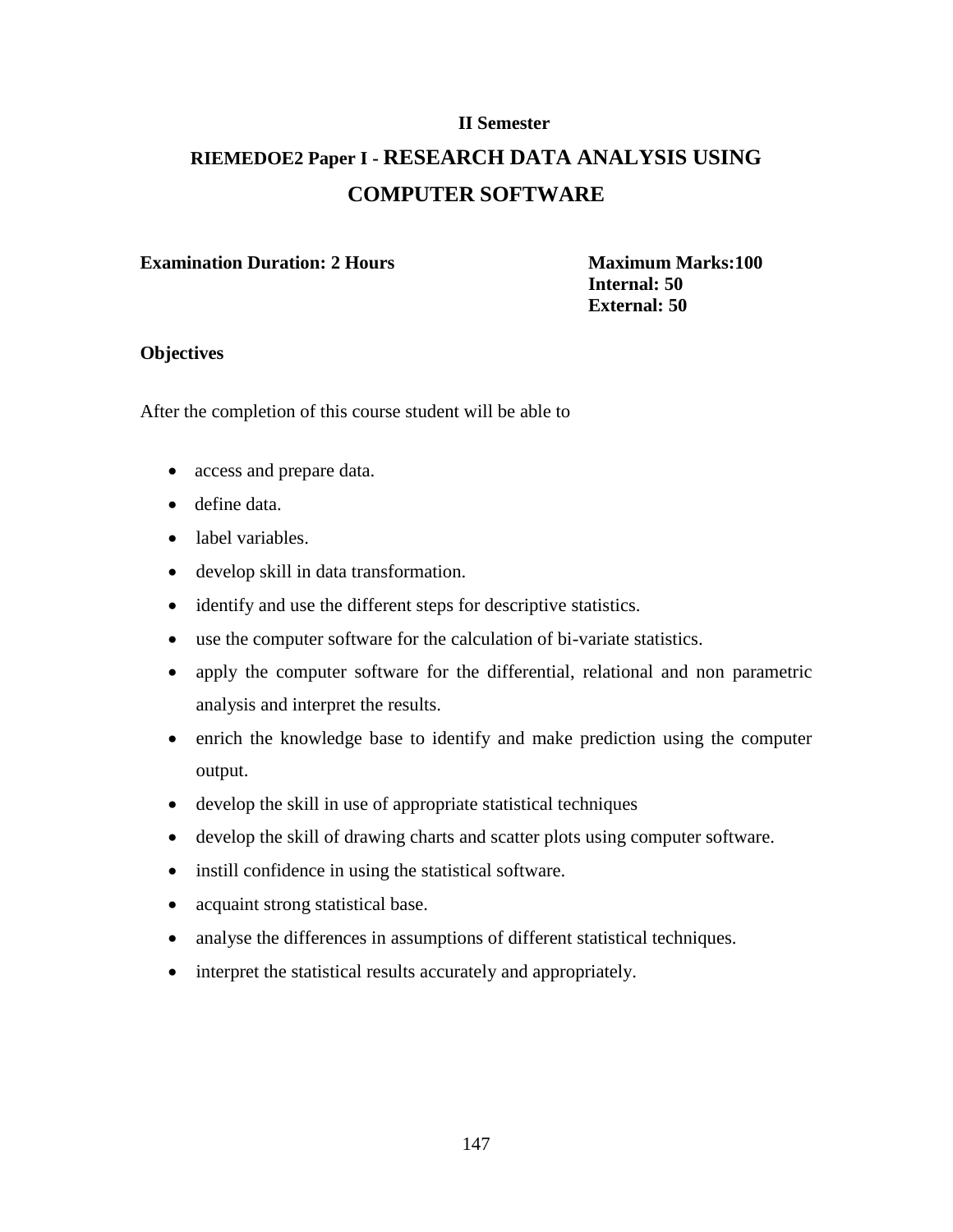# **Unit I: Data access, data preparation and Data Transformations**

- Excel interface
- Data editor
- Data import
- Define Variables Properties tool
- Identify Duplicate cases tool
- Copy Data Properties tool
- Compute new variables using arithmetic, Cross-case, date and time, logical, Missing-value, random-number, and Statistical or string functions
- Recode string or numeric values
- Recode values into consecutive integers
- Create conditional transformations
- Using "If" commands and other logical functions
- Data Transformation functions

# **Unit II: Descriptive statistics and Categorical charts**

- Cross tabulations
- Frequencies
- Descriptive
- Explore
- Bivariate correlation
- Partial correlation
- Graphical Representation: Bar Line Area Pie Box plot
- Scatter plots: Simple, grouped, scatter plot matrix Fit lines Dot charts
- Histograms: Multiple use charts

# **Unit III: Parametric Tests and Prediction for numerical outcomes**

• Means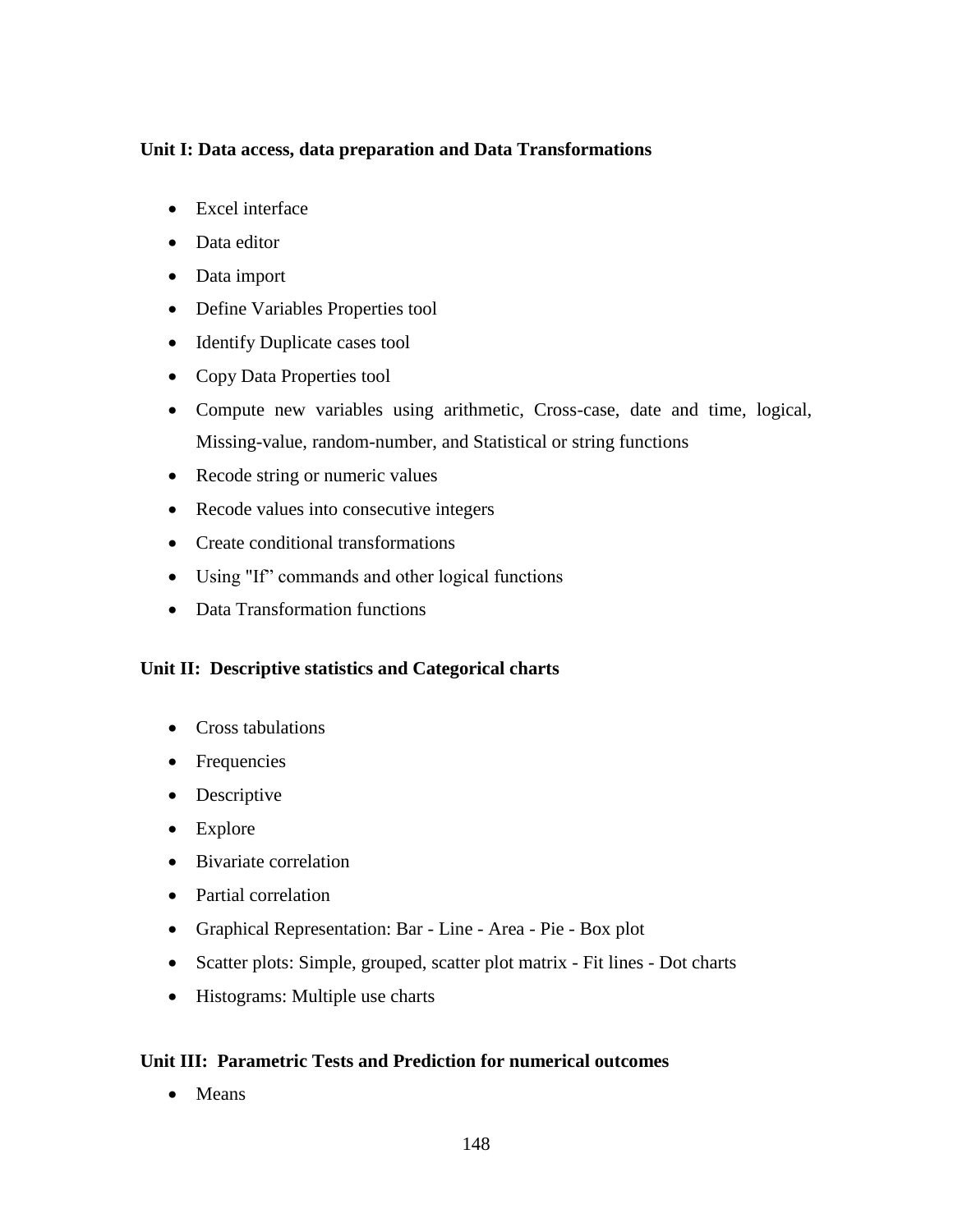- t- tests (Two-Sample Tests)
- Analysis of variance (ANOVA) One Way, Two Way and Three Way
- Linear regression
- Logistic Regression
- Principal components Analysis
- Factor analysis
- Cluster analysis K-Means Hierarchical
- Discriminant Analysis
- Reliability Analysis

#### **Unit IV: Non-Parametric tests**

- Tests for one sample
- Tests for two related samples
- Tests for two independent samples

(Chi-Square, Contingency, Kendall's Coefficient, Kendall's Tau, Sign Test, Runs Test, Sample K-S, Mann-Whitney U Test, Kruskal-Wallace One Way ANOVA, Friedman Two Way ANOVA, Wilcoxon Test, Rank Correlation).

#### **Practicum**

Each Unit has to be discussed/ taught with demonstration followed by student practical. At the end of the course a Report should be submitted by each students showing the evidence of practical done. The report has to be internally valued for the maximum of 40 marks. The theory examination (External) has to be valued for 60 marks.

#### **Note:**

1. The Research Data Analysis may be taught by using the statistical packages available to the college. To mention a few SPSS, STATISTICA, OPENSTAT4, NCSS, STATPAC, MINITAB, VISTA etc.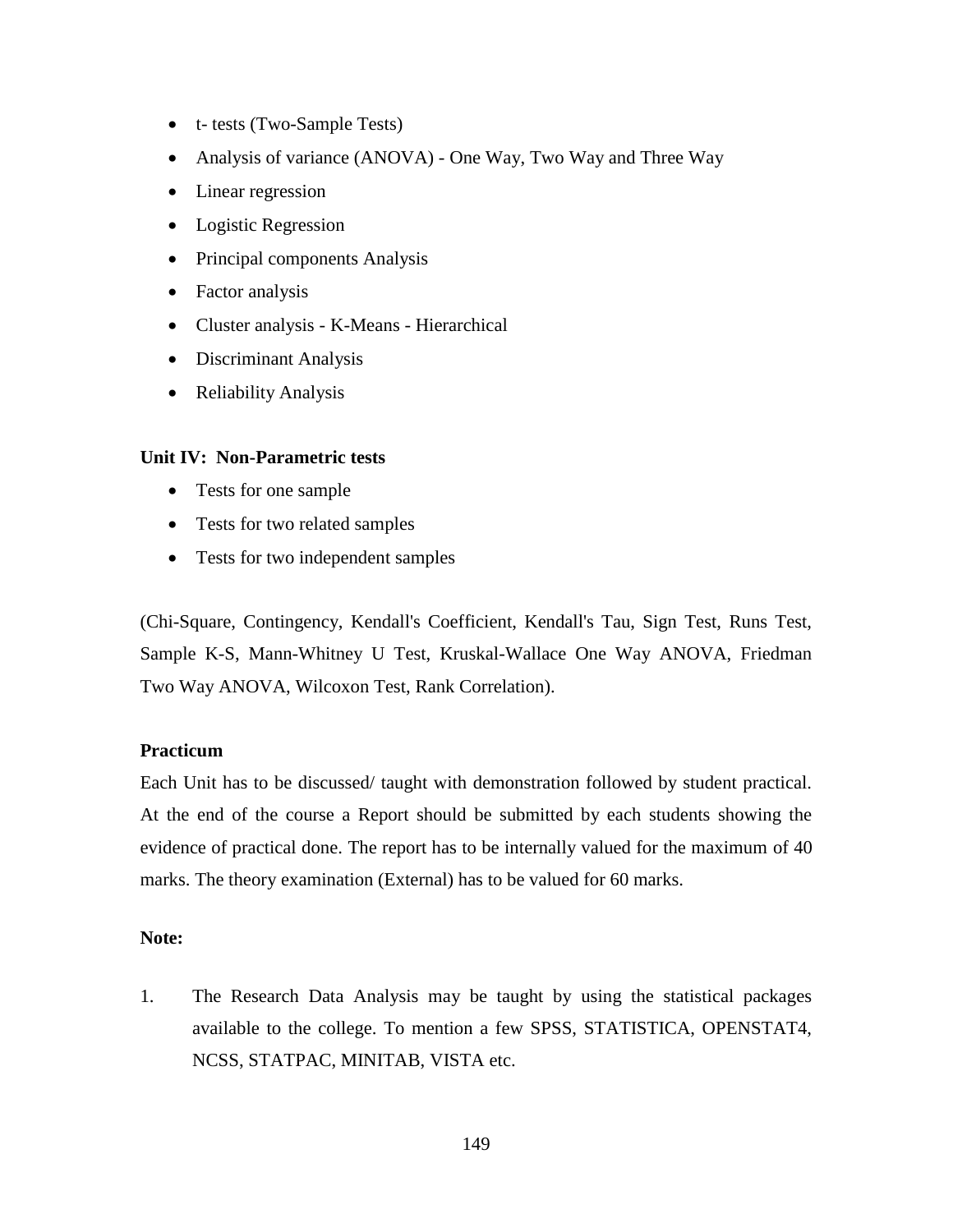- 2. Some of the free statistical packages can be downloaded from the website: [www.freestatistics.tk](http://www.freestatistics.tk/) or http://freestatistics. altervista.org/stat.php. The statistical package, OPENSTAT4 is one among them. This package is free for personal use. The operating manual and statistics book are also available free of cost. (Courtesy Prof. William G. Miller, Program originally developed by him, whose E-mail addressis: openstat@msn.com).
- 3. All the statistical packages have their own manual and Built-in Statistical Modules/ Tutorial Book for quick reference.

- Antonius, Rachad. (2003). Interpreting Quantitative Data with SPSS. New Delhi: Sage Publications India Pvt. Ltd
- Argyrous, George. (2005). Statistics for Research -with a Guide to SPSS. New Delhi: Sage Publications India Pvt. Ltd.
- Boslaugh, Sarah E. (2004). An Intermediate Guide to SPSS Programming Using Syntax for Data Management. New Delhi: Sage Publications India Pvt. Ltd
- Einspruch, Eric L. (2003). Next Steps with SPSS. New Delhi: Sage Publications India Pvt. Ltd
- Einspruch, Eric L. (2005). An Introductory Guide to SPSS for Windows. New Delhi: Sage Publications India Pvt. Ltd
- Elliott, Alan C. and Woodward, Wayne A. (2006). Statistical Analysis Quick Reference Guide Book - With SPSS Examples. New Delhi: Sage Publications India Pvt. Ltd
- Field, Andy. (2005). Discovering Statistics Using SPSS. New Delhi: Sage Publications India Pvt. Ltd.
- Fielding, Jane L. and Gilbert G N, (2006). Understanding Social Statistics. New Delhi: Sage Publications India Pyt. Ltd.
- Foster, Jeremy 1. Barkus, Emma and Yavorsky, Christian. (2006). Understanding and Social Statistics. New Delhi: Sage Publications India Pvt. Ltd.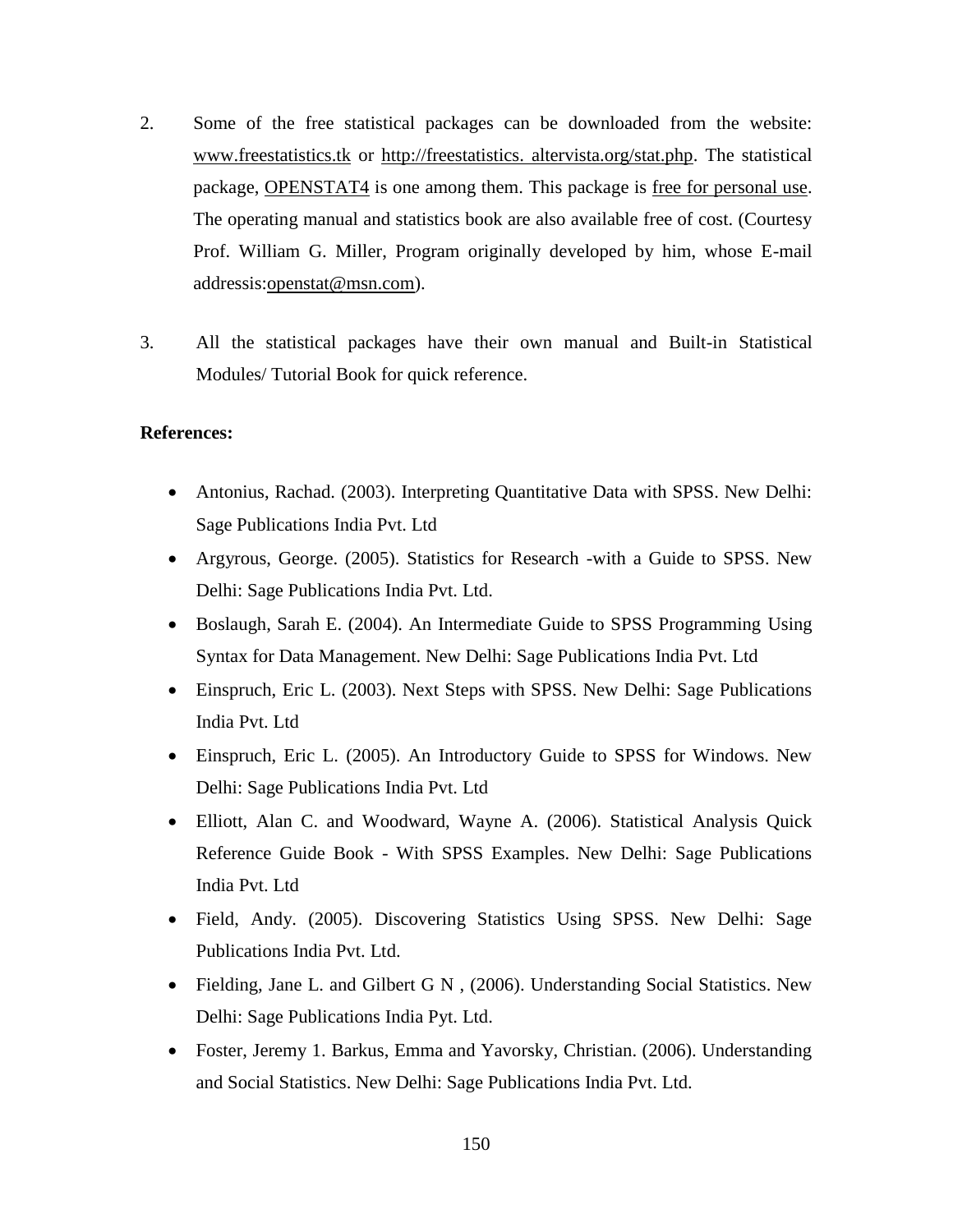- Foster, Jeremy J. (2001). Data Analysis Using SPSS for Windows Versions 8-10- A Beginner's Guide. New Delhi: Sage Publications India Pvt. Ltd
- Gaur, Ajai and Gaur, Sanjaya.S. (2006). Statistical Methods for Practice and Research -A Guide To Data Analysis Using SPSS. New Delhi: Sage Publications India Pvt. Ltd.
- Miller, William, G. (2006). Statistics and Measurement Using the Free Opens tat Package.
- Muijs, Daniel. (2004). Doing Quantitative Research in Education with SPSS. New Delhi: Sage Publications India Pvt. Ltd
- Puri, B.K. (2002). SPSS in Practice An Illustrated Guide. 2<sup>nd</sup> Edition. London: Arnold Publishers.
- Sirkin, Mark R (2005). Statistics for the Social Sciences. New Delhi: Sage Publications India Pvt. Ltd.
- Wagner, William E. (2006). Using SPSS for Social Statistics and Research Methods.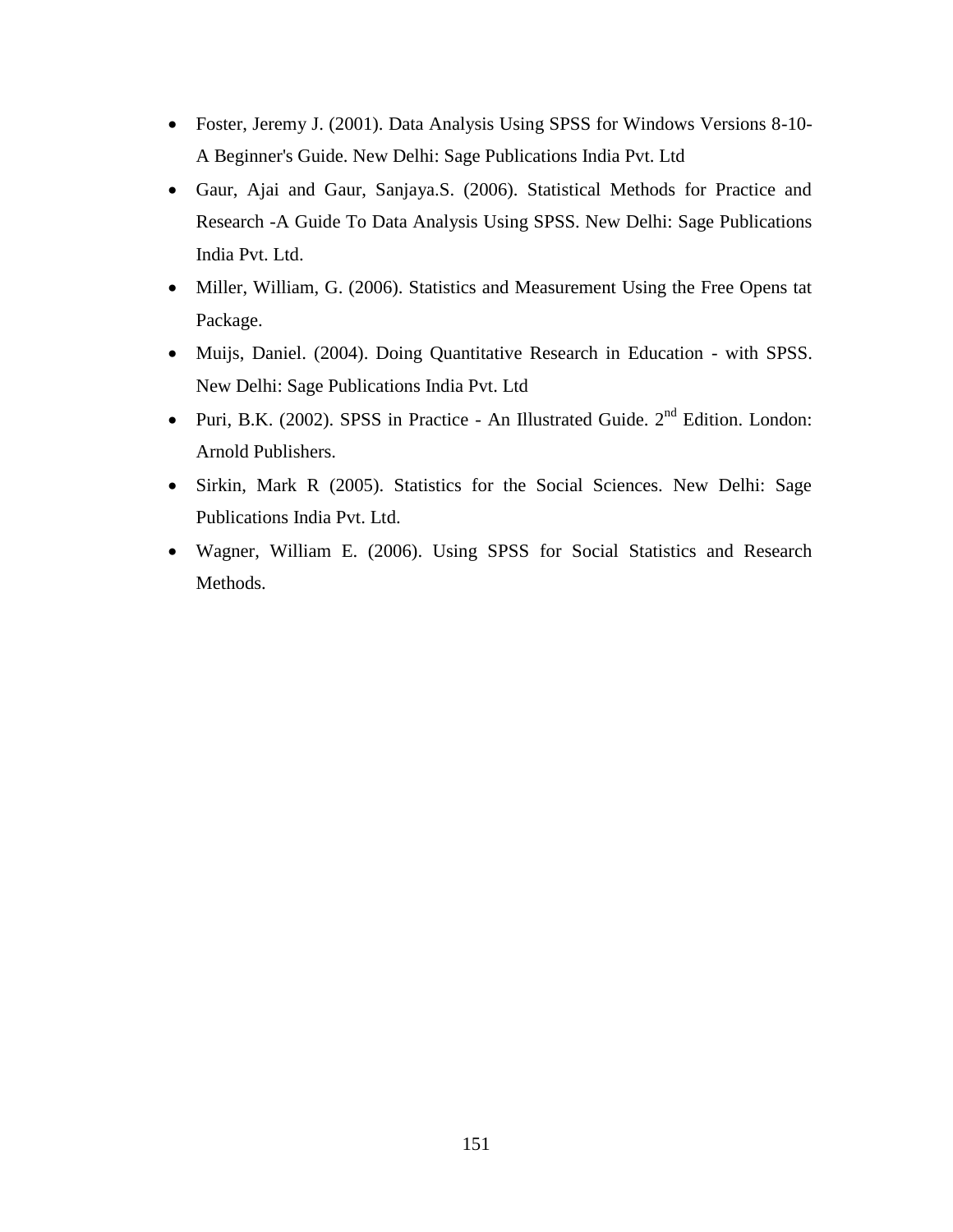# **RIEMEDOE4 Paper I – SOCIAL SCIENCE EDUCATION**

#### **Examination Duration: 2 Hours Maximum Marks:100**

 **Internal: 50 External: 50**

#### **Objectives**

- Develop an understanding of the meaning, nature, scope of social sciences and social science education
- Enabling to find out the distinction and overlap between social sciences, humanities and liberal arts
- Understand the role of various methods and approaches of teaching social sciences
- Employ appropriate techniques of curriculum transaction
- Effectively use different media, materials and resources for teaching social sciences
- Construct appropriate assessment tools for teaching social sciences and undertake evaluation

# **Course Content**

#### **Unit I : Conceptualisation of Social Science Education**

- Concept, nature, and scope of social sciences: social science or social sciences? prevailing approaches and the status attached to the social sciences;
- Epistemological frame proposed in educational policy documents and various national curriculum frameworks with special emphasis on the latest document
- Place of social sciences in school curriculum; aims and objectives of teaching social sciences at various stages of education
- Research perspectives in social sciences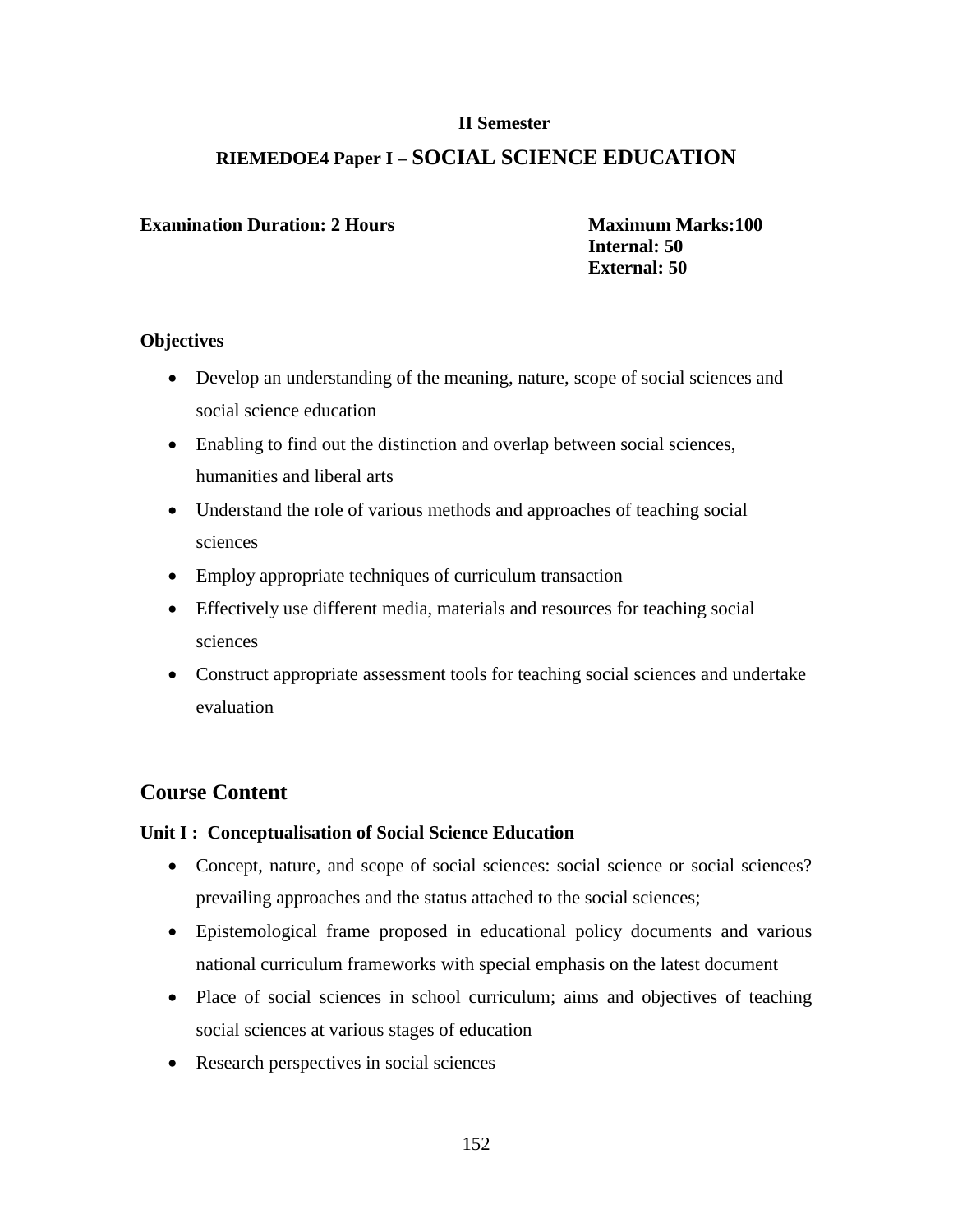#### **Unit II : Aspects of Social Science Curriculum and Pedagogy of Social Science**

- Approaches to planning, formulation and organisation of social science curriculum; social science curriculum at various stages of education;
- Development of curricular materials viz., textbooks, workbooks, teacher handbooks, teacher's education manuals, other content enrichment materials – their conceptualization and processes;
- Avenues for professional development of building higher order competencies among social science teachers;
- Critical appreciation of approaches to teaching social sciences behaviourist approach; constructivist approach; interdisciplinary approach, integrated approach; child-centred approach; environmental approach; the overlap between these approaches
- Critical appreciation of various teaching learning strategies viz., lecture method, project method, problem solving, role-play, dramatization, field visits and case studies;
- Critical appreciation of various learning strategies SQ3R (Survey, Questioning, Reading, Recite and Review), RAFT (Role, Audience, Format and Topic), Discussion and graphic organizers; cooperative learning

# **Unit III: Media, Materials and Resources for Teaching and Learning**

- Effective use of print media and audio visual materials for social science; integration of ICT (Information and Communication Technologies) in teachinglearning process of social science; development of teaching learning materials; workbook; activity book and self instructional materials.
- Effective utilization of resources for teaching; textbook and supplementary materials; literature and biographies, environment and community resources; low cost improvised teaching aids.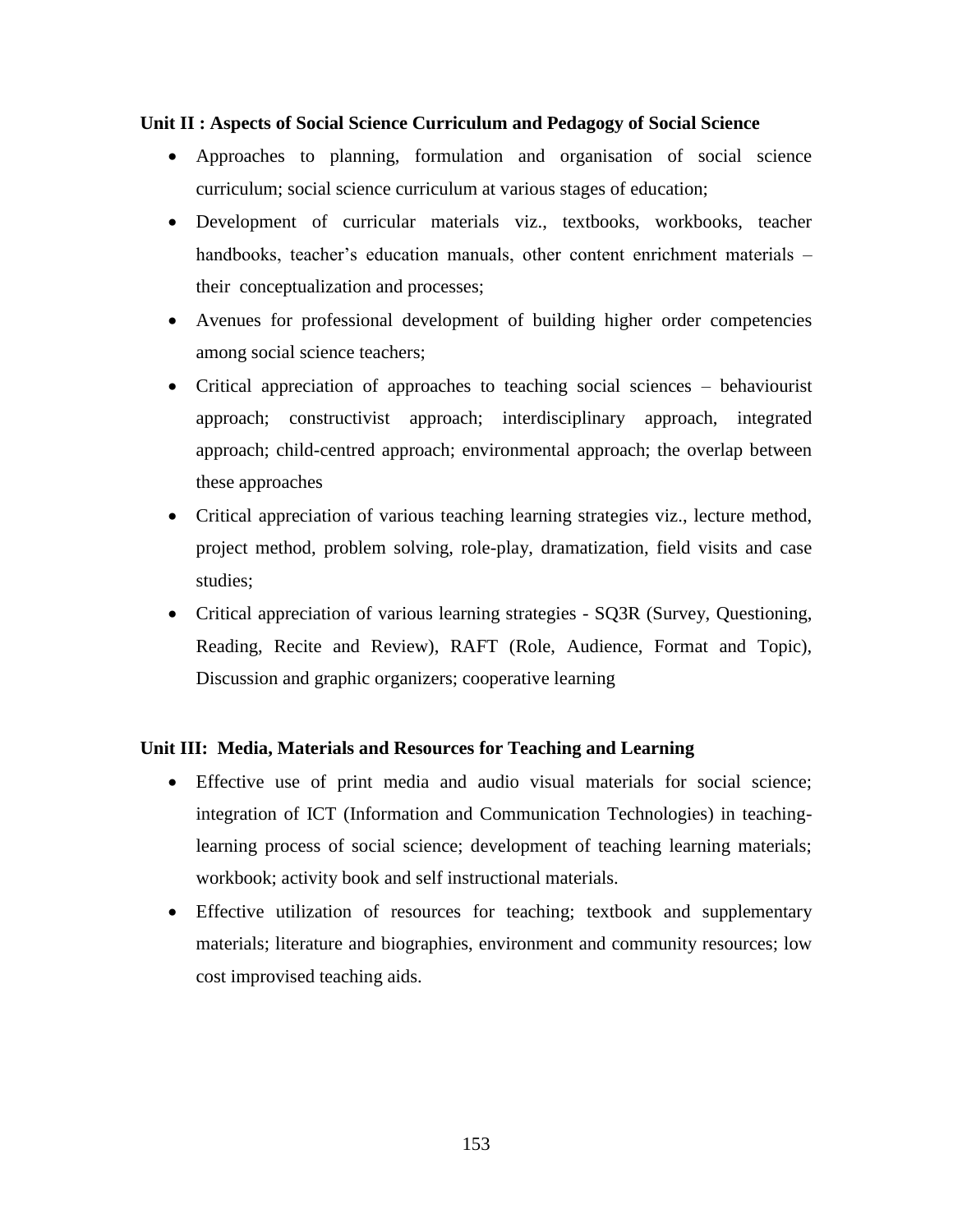#### **Unit IV : Evaluation in Social Science**

- Competency based evaluation, continuous and comprehensive evaluation; formative and summative evaluation, diagnostic test and remediation; Assessment tools; paper and pencil tests; construction of achievement test
- Alternative assessment: rubrics, portfolios and projects
- Typology of questions as related to different subject areas viz., History, Geography, Political Science, Economics etc.
- Undertaking research activities in social science identification of issues and methods.

#### **Transaction Mode**

Lecture cum Discussion, Problem Solving Skills, Demonstration, Playing, Seminars, Group Discussion, Panel discussion

#### **Sessional Work**

- Assignment / term paper on selected themes from the course and presentation
- Preparation and teaching two lessons using integrated approach
- Conducting a survey in the neighborhood and preparation of a brief report on the resources available for teaching social science and presentation
- Application of specific methods of teaching and learning during field experience
- Development of questions and achievement tests in social science subjects
- Organising goal oriented activities like quiz, mock-parliament, field trip, exhibitions and any other co-curricular activities in schools
- Analysis of a social science textbook

- Alan J Singer (2003), *Social Studies for Secondary Schools: Teaching to learn, learning to teach*, Lawrence Erlbaum Associates, Mahwah, New Jersey.
- Arora, GL (1988), Curriculum and Quality in Education, NCERT, New Delhi.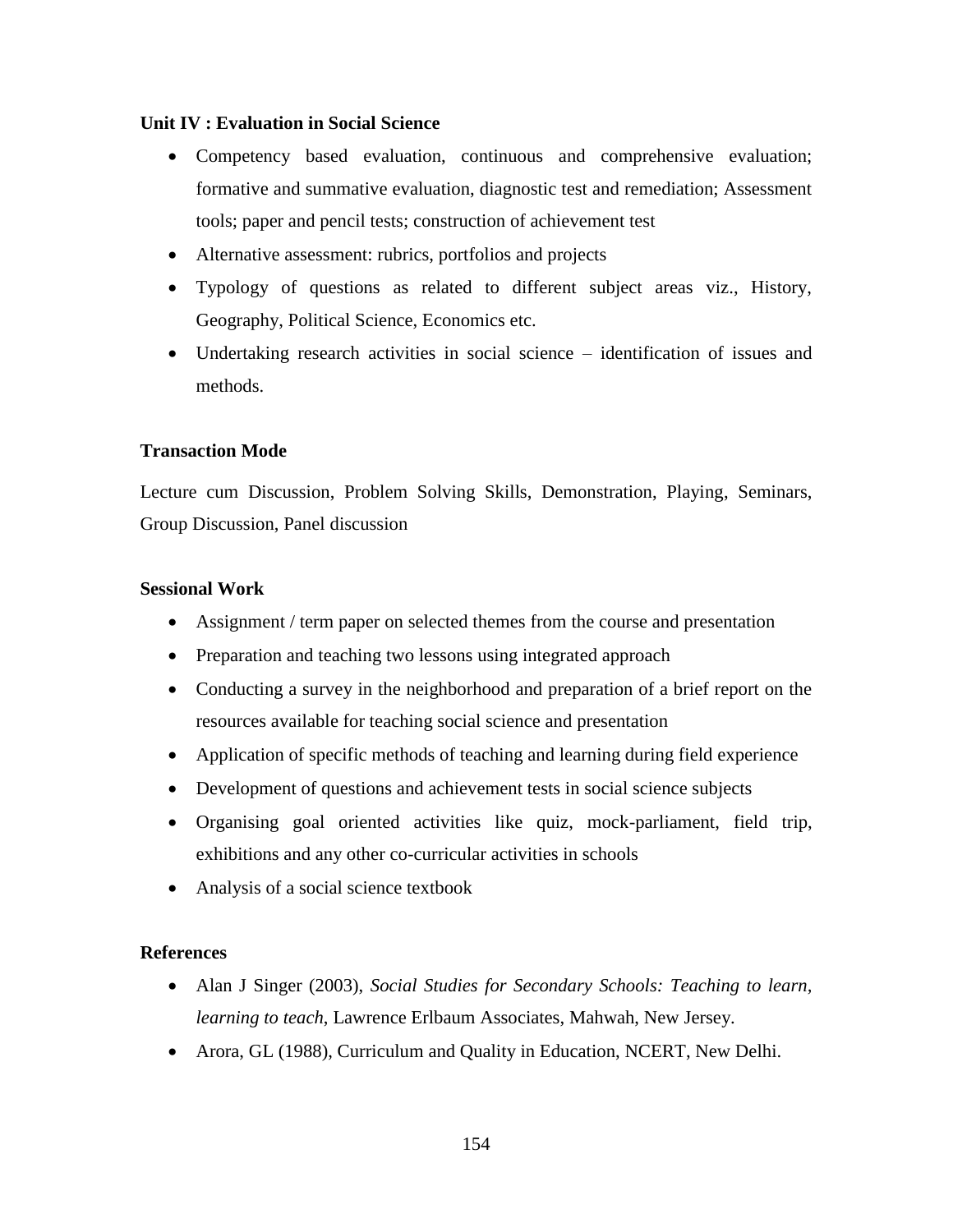- Ashley Kent, (2001) *Reflective Practice in Geography Teaching*, Paul Chapman Educational Publishing, Ltd.
- Avijit Pathak, (2002) Social Implications of Schooling: Knowledge, Pedagogy and Consciousness, Rainbow Publishers, New Delhi.
- Binning and Binning (1952), Teaching Social Studies in Secondary Schools, McGraw Hills, New York.
- David Lambert and David Balderstone (2000), Learning to Teach Geography in Secondary School: A Companion to School Experience, Routledge Falmer, London.
- Digumarti Bhaskara Rao (ed.), Techniques of Teaching Social Sciences, Sonali Publications, Delhi.
- Digumarti Bhaskara Rao and Ranga Rao (2007), Techniques of Teaching Economics, Sonali Publications, New Delhi.
- Ferris, J.Pamela (2003), Elementary and Middle School Social Studies: An Interdisciplinary instructional approach, McGraw Hills, New York.
- GOI (1993), Learning Without Burden: Report of the National Advisory Committee appointed by the Ministry of Human Resource Development, Department of Education, New Delhi.
- GOI (2005), Regulatory Mechanisms for Textbooks and Parallel Textbooks Taught in Schools Outside the Government System: A Report, Committee of the Central Advisory Board of Education, Ministry of Human Resource Development, New Delhi.
- Indian Economic Association Trust for Research and Development (1991), Teaching of Economics in India, Interest Publications, New Delhi.
- Jack Zevin, (2000) Social Studies for the twenty-first century: Methods and materials for teaching in Middle and secondary schools, Lawrence Erlbaum Associates, Mahwah, New Jersey.
- James Hemming (1953), Teaching of Social Studies in Secondary Schools, Longman Geen & Co, London.
- Krishna Kumar, (2002), *Prejudice and Pride*, Penguin Books India, Delhi.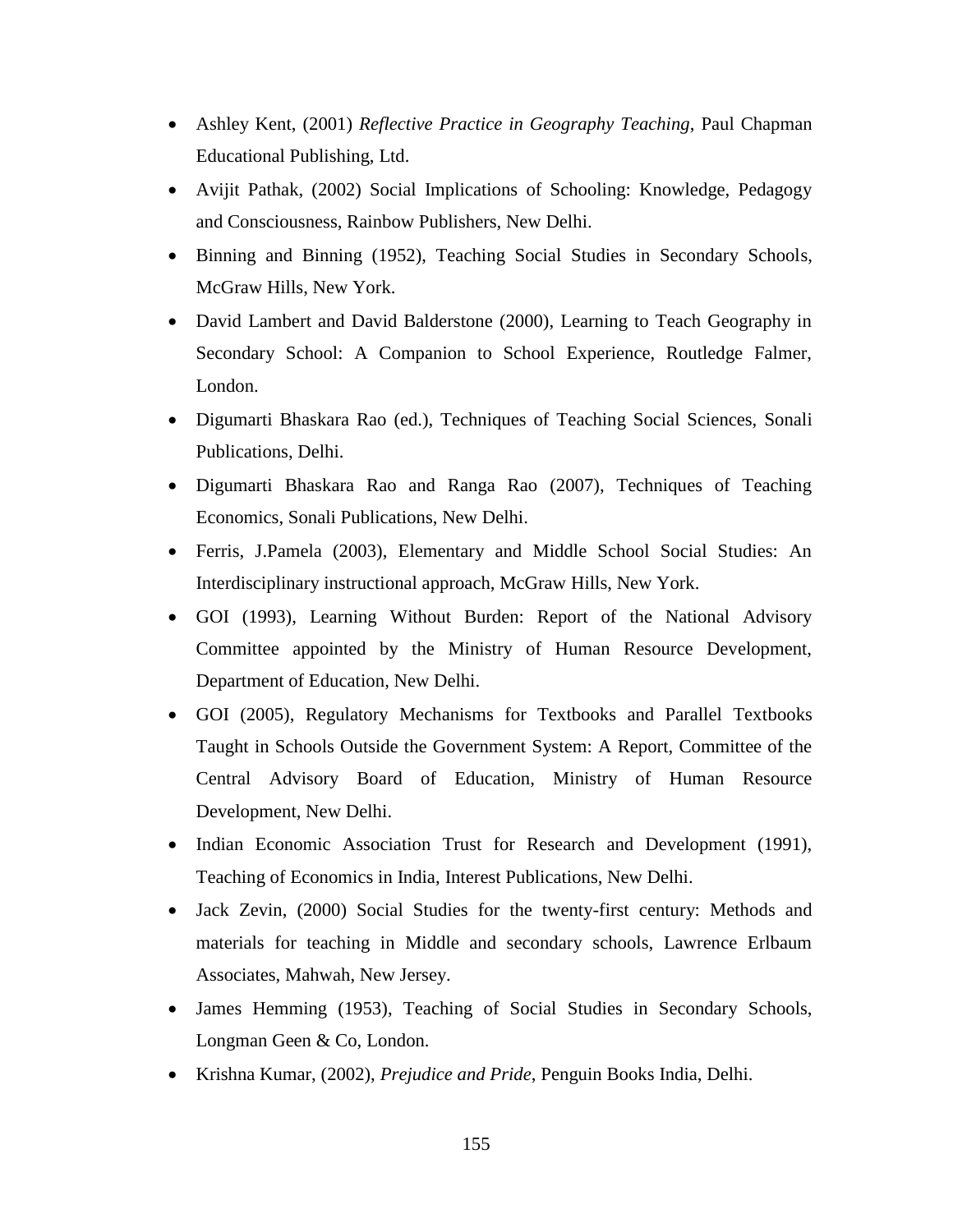- Maggie Smith (2002), Teaching Geography in Secondary Schools: A Reader, Routledge Falmer, London,
- NCERT (1972), Preparation and Evaluation of Textbooks in Geography: Principles and Procedures, National Council of Educational Research and Training, New Delhi.
- NCERT (1976), The Curriculum for the Ten-Year School: A Framework, Reprint Edition, National Council of Educational Research and Training, New Delhi.
- NCERT (1988), *National Curriculum for Elementary and Secondary Education: A Framework*, Revised Edition, National Council of Educational Research and Training, New Delhi.
- NCERT (2001), National Curriculum Framework for School Education, Reprint Edition, National Council of Educational Research and Training, New Delhi.
- NCERT (2005a) National Curriculum Framework Review 2005 National Focus Group Position Papers Vol.II, Systemic Reforms (Position Paper on Curriculum, Syllabus and Textbooks), National Council of Educational Research and Training, New Delhi.
- NCERT (2005a) National Curriculum Framework Review 2005 National Focus Group Position Paper on *Curriculum, Syllabus and Textbooks*, National Council of Educational Research and Training, New Delhi.
- NCERT (2005a) National Curriculum Framework Review 2005 National Focus Group Position Paper on *Teaching of Social Science*, National Council of Educational Research and Training, New Delhi.
- NCERT (2005b), *National Curriculum Framework 2005*, National Council of Educational Research and Training, New Delhi.
- NCERT (2006a), *Syllabi for Secondary and Higher Secondary Classes*, National Council of Educational Research and Training, New Delhi.
- NCERT (2006b), *Syllabus for Classes at the Elementary Level*, National Council of Educational Research and Training, New Delhi.
- Rajni Kumar, Anil Sethi and Shalini Sikka, (2005) *School Society and Nation: Popular Essays in Education*, Orient Longman, Delhi.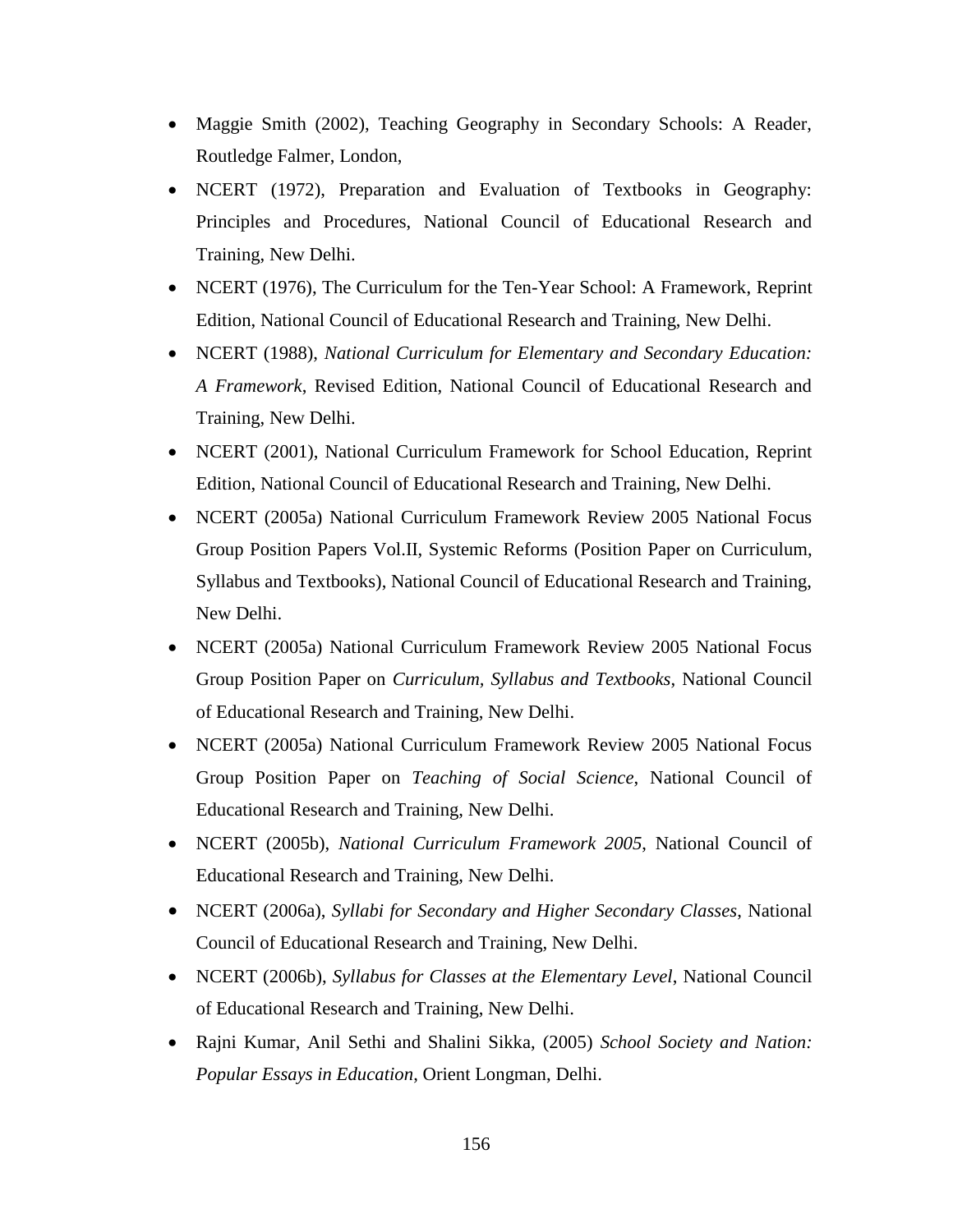Williams E. Becker, Michael Watts and Suzanne R. Becker (2006) Teaching Economics: More alternatives to chalk and Talk, Edward Elgar Publishing, Northampton, USA.

# **Journals**

- Economic and Political Weekly (published from Mumbai, India).
- Journal of Curriculum Studies (published by Routledge, United Kingdom)
- Journal of Economic Education (published from United States of America).
- Journal of Social Sciences Social Science Quarterly.
- Teaching of History (published from United Kingdom).

#### **Others**

- Encyclopaedia of the Social Sciences.
- Encyclopaedia Britannica

#### **Websites**

- [www.ncert.nic.in](http://www.ncert.nic.in/)
- [http://www.history.org.uk](http://www.history.org.uk/) (for accessing e-version of teaching history).
- [www.epw.in](http://www.epw.in/) (for accessing e-version of journal of economic and political weekly).
- [www.geographyteachingtoday.org.uk](http://www.geographyteachingtoday.org.uk/)
- <http://www.indiana.edu/~econed/> (for accessing e-version of journal of economic education).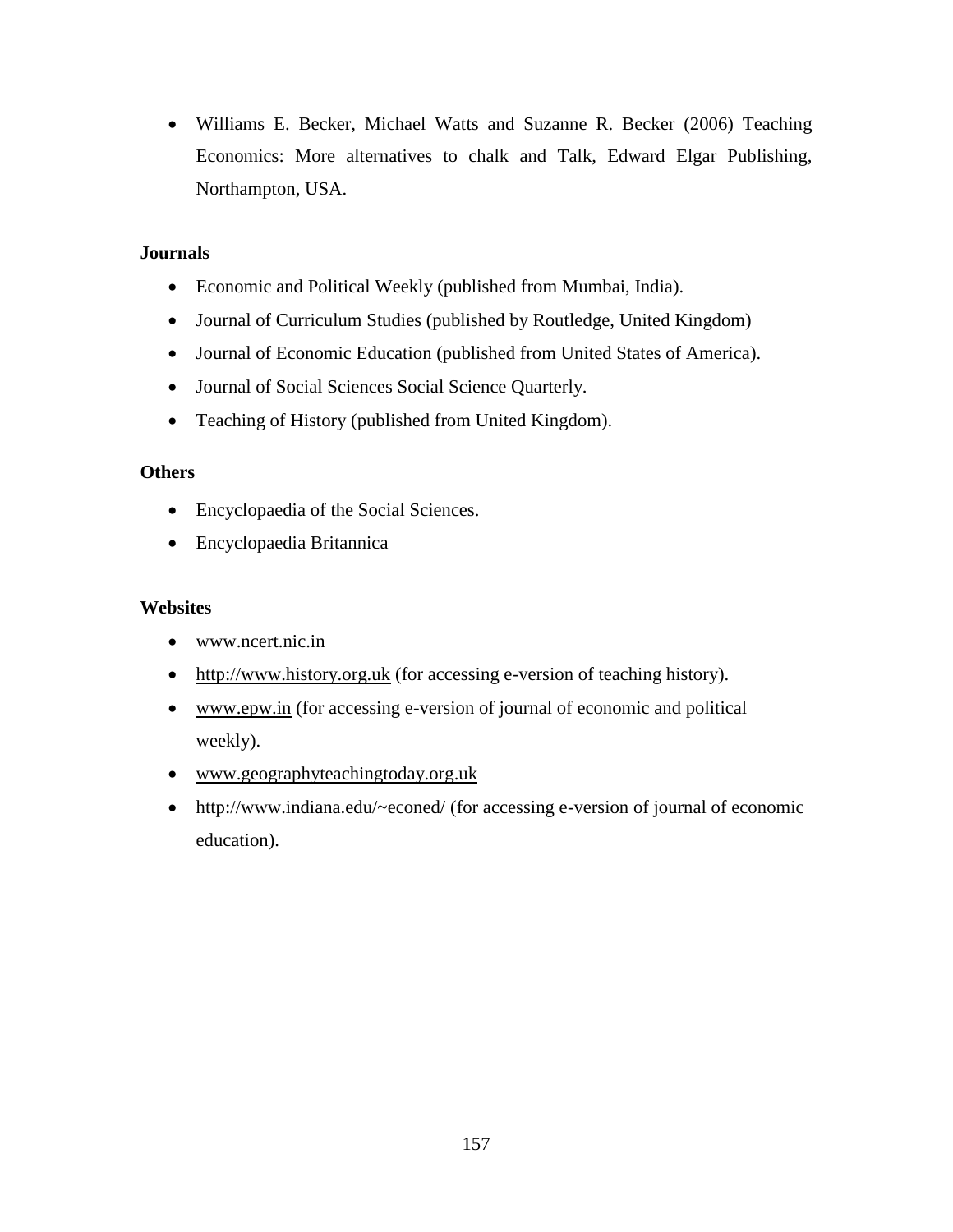# **RIEMEDOE3 Paper I – SCIENCE EDUCATION**

#### **Examination Duration: 2 Hours Maximum Marks: 100**

 **Internal: 50 External: 50**

#### **Objectives**

On completion of this course, the students will be able to:

- understand the nature of science as a dynamic, expanding body of knowledge and as a social endeavor;
- understand the difference and complementarity between Science and Technology;
- understand the need to evaluate curricula and evaluate the same on the basis of different validities;
- know about and critically study innovative curricular efforts in India and abroad;
- understand diversity of instructional materials, their role and the need for contextualization in science education;
- appreciate the role of co-curricular activities in science education;
- understand the Constructivist approach to science instruction;
- understand the role of assessment in the teaching –learning process in science;
- familiarize with new, innovative trends in assessment:
- analyze the issues in Science education pertaining to equity and access, gender, special groups and ethical aspects.

# **Course Content**

#### **Unit I : Epistemological bases of science and science education**

 Nature and structure of scientific knowledge: prepositional and procedural; Apriori and Aposteriori; sources of knowledge and their validity; Laws and theories; models and analogies in science; scientific explanation; scientific method; problems of induction; the Hypothetico-deduction approach in generating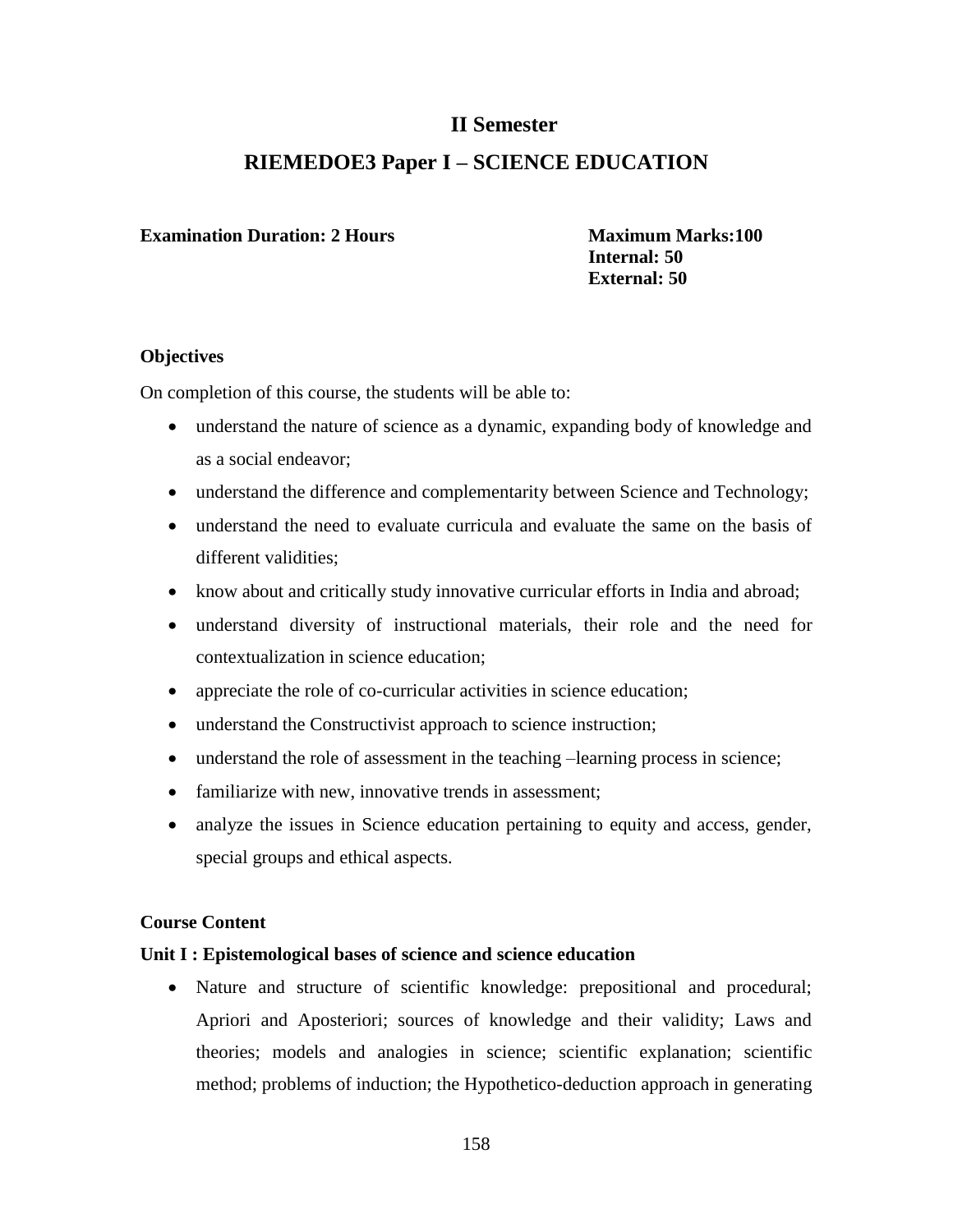scientific knowledge. Historical development of scientific knowledge: paradigms and paradigm shifts; scientific revolutions and scientific anomalies

 Consensus and structure of science education; implications of scientific models and theories to science education; the changing aims of science education; The place of science in the school curriculum.

# **Unit II : Implications of cognitive models and social and cultural perspectives in learning to science education**

- The development of child's thinking process: Piaget and Bruner, Vygotsky and Ausubel Von Glaserfeld's theories as the major contributions to constructivism in science education
- Meta cognition and learning of science
- The humanistic and cultural aspects of science and science education; critical pedagogy and its integration in science.
- science and technology literacy for all; science, peace and sustainable development; scientific attitude as a value

#### **Unit III: Learning Approaches and assessment in Science Learning**

- **Different types of constructivist approaches to science learning**: inquiry method, problem solving strategies, investigatory approach, guided discovery approach, inductive method, project based learning, Planning lesson formats; cooperative and collaborative learning, self learning and discussion strategies; role of experiments in science, integration of theories and experiments in science: use of multimedia and ICT in science education. use of concept and Vee maps; use of different approaches to develop scientific attitude and values; Metacognitive Strategies in science teaching
- **Assessment in Science Education** : Review and Critique of the traditional methods of assessment: Changing trends in assessment: from paper-pencil tests to authentic assessment: from single attribute to multidimensional assessment, from individual assessment to group assessment, from learning outcome to learning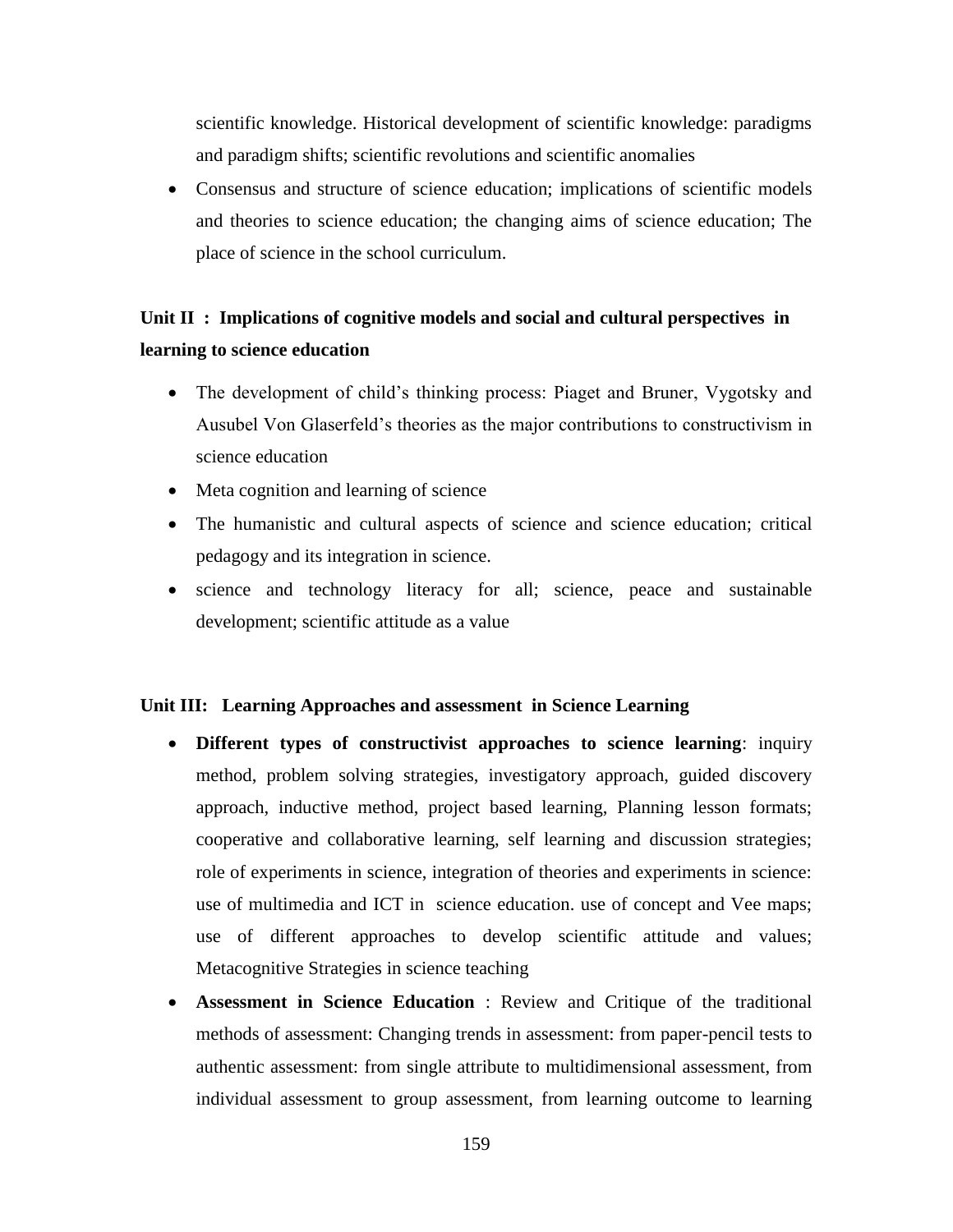experiences performance based assessment ;Assessment of affective measures in Science; Self-assessment and peer assessment. Portfolios: Planning and assessment of Portfolios in Science learning.. Assessment of Laboratory skills and procedural knowledge.

#### **Unit IV: curricular trends and research in science education**

- Trends in science education from the beginning of the nineteenth century to the present- at national and international level; a brief history of Science Education. Criteria of validity of science curriculum: content, cognitive, process, historical, environmental, ethical. Taxonomy for curriculum development in Science Education.
- Curriculum at different stages. Lessons from Curricular Innovations and interventions in India. Study of various curricular projects in science in the world.
- Instructional materials including textbook: contextualisation, criteria and concerns including all stakeholders in their development.
- Co-curricular activities and their role in Science Education, integrating cocurricular activities with science education.
- Research in science education in India and in other countries; implications of science education researches to classroom practices; vision of science education research-Policy perspectives

#### **Sessional Work:**

The students may undertake any one of the following activities:

- A critical study of any two discoveries selected from different areas of science to illustrate the importance of history of science, for example, Discovery of the electron; the development of electromagnetism; theory of evolution; Newtonian calculus and its importance to Physics; Thermodynamics.
- A critical study of a curricular project selected from any area of science (e.g. PSSC, BSCS, and Chemical Education Material Study Programme (CHEM), Nuffield, O and A level Curricula, NCERT etc.).
- Analysis of science textbooks of NCERT and states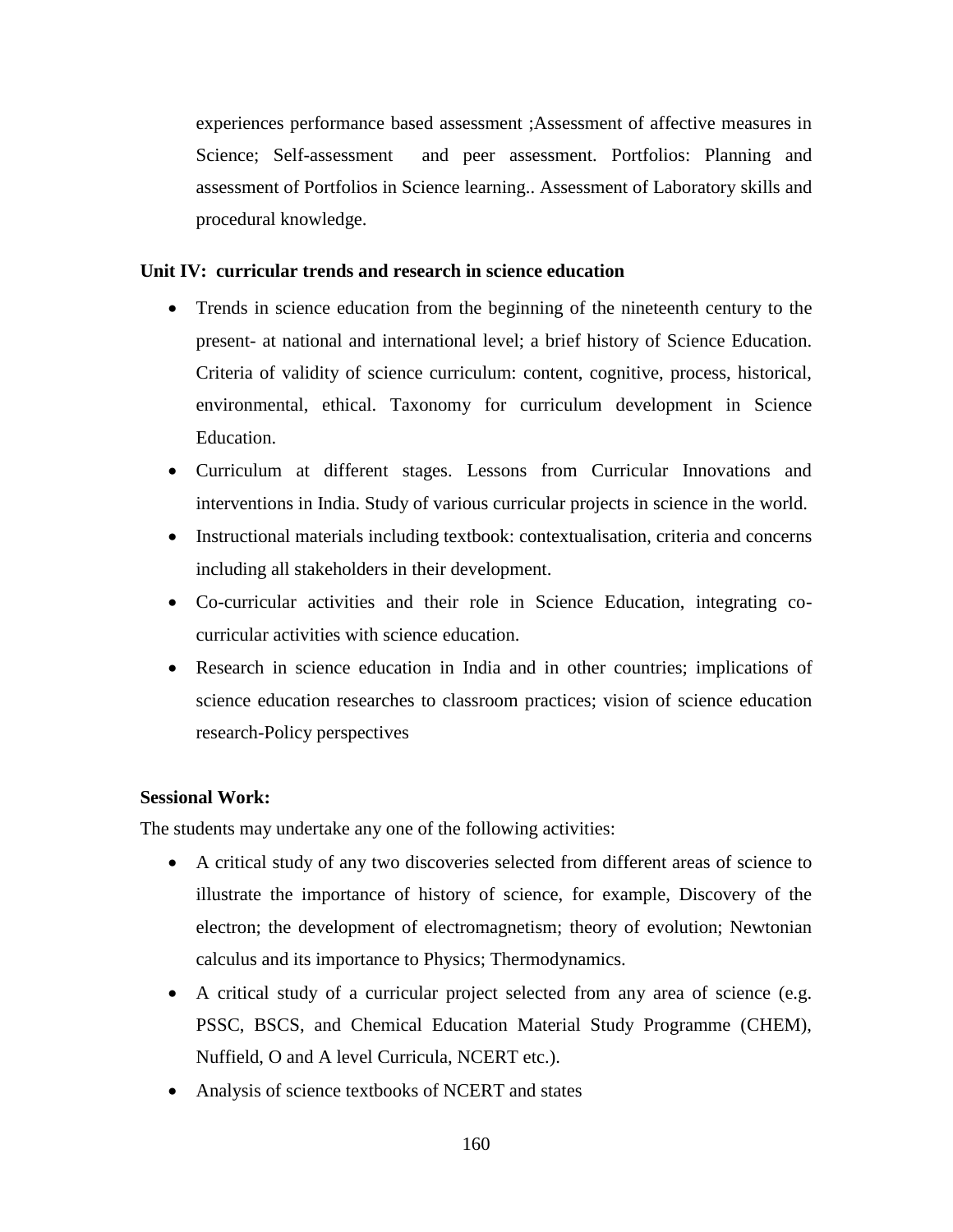- An action plan to adopt a curriculum to Indian condition based on a set of identified criteria.
- Designing constructivist based lesson plans and their presentation
- Review journals and periodicals to study the trend in science education research

- Alan J. McCormack. *Trends and Issues in Science curriculum in Science Curriculum Resource Handbook: A practical guide to k 12 science curriculum*. Kraus International Publications
- Black, P (1998). *Testing:FTriend or Foe? Theory and practice of Assessment and Testing*. Falmer Press, London.
- Carey, S. (1986). *Cognitive Science and Science Education*. American Psychologist. 41 (10), 1123-1130
- Chalmers, A. (1999). *What is the thing called Science*.3<sup>rd</sup> Ed.Open University Press, Bucking ham.
- Driver. R, Leach. J, Millar. R and Scott, P. (1996). *Young Peoples' Image of Science*. Open University Press, Buckingham.
- Gipps, C.V. (1994). *Beyond Testing*. Falmer Press, London.
- International Journal of Science Education; Taylor & Francis.
- Journal of Research in Science Teaching (Wiley-Blackwell).
- Kuhn, Thomas: the structure of scientific revolution
- Mathews, M (1994): science teaching: The role of history and philosophy of science
- Minkoff, E.C. and Pamela J. Baker (2004). *Biology Today: An issues Approach*. Garland Science New York pp. 1-32, Biology: Science and Ethics.
- Minkoff, E.C.& Baker, P.J. (2004). *Biology Today: An Issues Approach, garland science*. New York. Pp.1-32. Biology: Science & Ethics.
- NCERT, (2005). *'Focus Group Report' Teaching of Science* NCERT New Delhi.
- NCERT, *National Curriculum Framework* 2005, NCERT. New Delhi.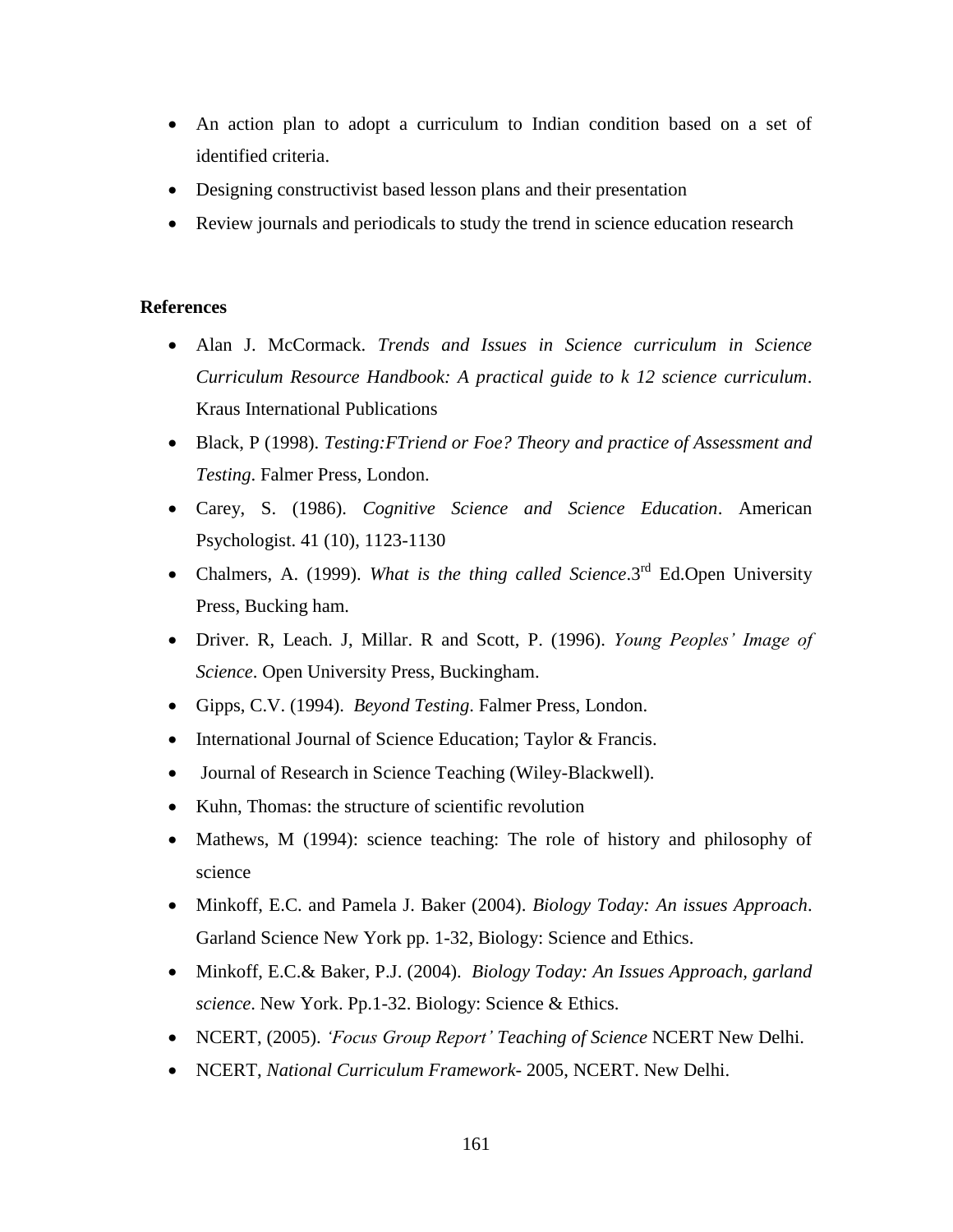- Novak, J.D. & Gowin, D.B. (1984). Learning how to learn; Cambridge University Press.
- Science & Children (NSTA's peer reviewed journal for elementary teachers).
- Science Teacher (NSTA's peer reviewed journal for secondary science teachers).
- Steve Alsop & Keith Hicks (2003). *Teaching Science*. Kogan Page India Private Limited.
- Sutton, C. (1992). *Words, Science and Learning*. Open University Press, Buckingham.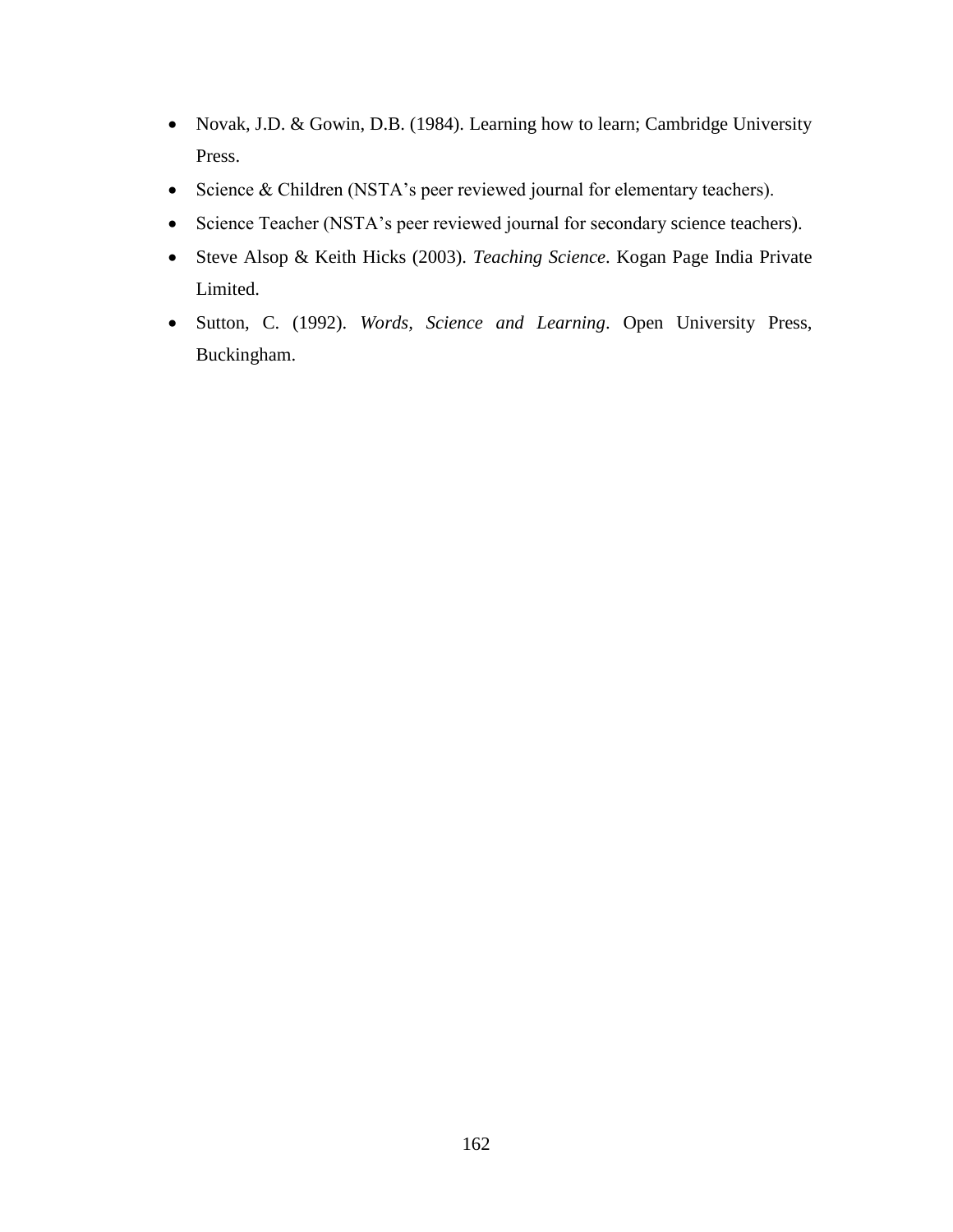# **RIEMEDOE5 Paper I – LANGUAGE EDUCATION**

#### **Examination Duration: 2 Hours Maximum Marks: 100**

 **Internal: 50 External: 50**

#### **Objectives**

On completion of the course students will be able to:

- gain an understanding of the nature, functions and the implications of planning for teaching language/languages
- understand about the psychology of language learning
- examine the pedagogy of language learning and language teaching.
- study and analyze different approaches, methods and techniques for differentiating between teaching language and teaching literature in the context of first language and second language
- examine various areas of research in language education
- survey various problems with respect to language learning: contextual, curriculum, teacher preparation related etc.
- identify and reflect on factors which shape language planning and policy

# **Course Content**

# **Unit I: Language Learning**

- Language acquisition: Factors affecting language learning and language acquisitions
- An over view of the field of language acquisition to develop a critical approach towards first (L.1) and second (L.2) languages and other languages (L.3) learning. Linguistic, psychological and social processes that underlie learning of languages and its use. Current research findings from the perspective of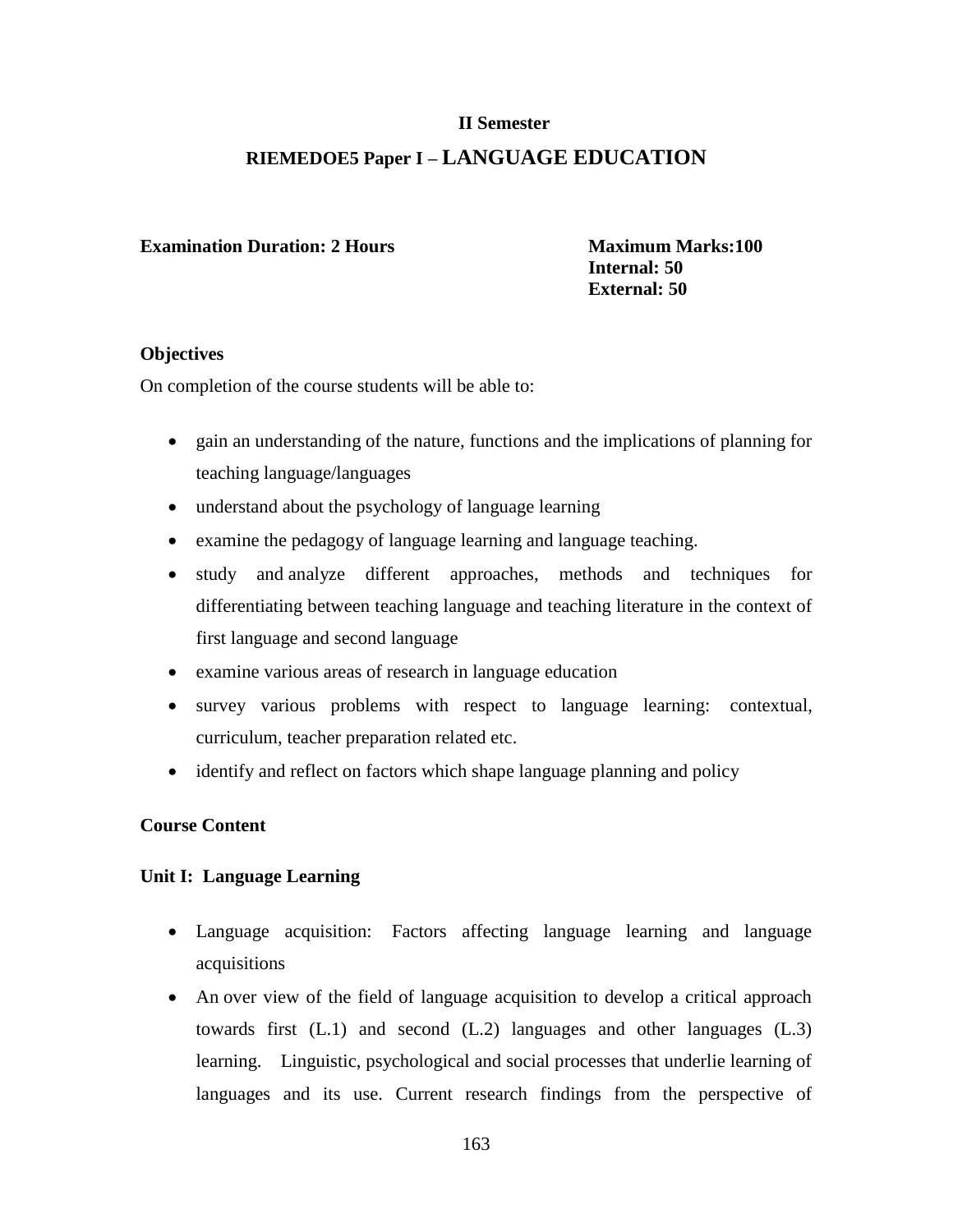professionals of the first and second language and other languages. Differences in objectives, instructional materials, evaluation, etc. in the first, second and other languages; Factors affecting the teaching of L.2 and L.3.

- Models of Language Acquisition: Introduction to language acquisition research. Critical examination of major hypotheses about the ways in which languages develop Chomsky-Language Acquisition Device, Piaget- Cognitive constructivism and Language, recent theorizing: intentionality; application of these theories to the development of methodologies for teaching. Discussions will include a range of languages. Models include a variety of approaches: corporabased, functionalist, generative, process based, socio-cultural, universals of language
- Developing the language curriculum and the syllabus: dimensions, factors that influence the curriculum, selection and grading of content, selecting the contexts for teaching and learning, transaction techniques and evaluation techniques
- Developing basic language skills and intermediate as well as advanced language skills that are level specific viz. primary, secondary and senior secondary
- Innovative techniques for teaching grammar, reading comprehension, written expression
- Modern Grammar: An examination of the principle features of the Grammar. The course draws upon traditional, structural, functional and transformational grammar with an emphasis on the pedagogical application of these in the teaching of language
- Discourse Analysis: theories of discourse analysis including speech acts, conversational maxims, conversational analysis, ethno-methodology, text analysis, and critical discourse analysis. Applications of these theories to areas of special interest including native speaker – non-native speaking interaction, non-native speaker conversation, classroom discourse and analysis of language in professional sittings
- Contrastive Discourse: Cross-cultural text organization from the native and nonnative reader's and writer's viewpoints. Various aspects of texts to be emphasized, including coherence and cohesions, and formal and cultural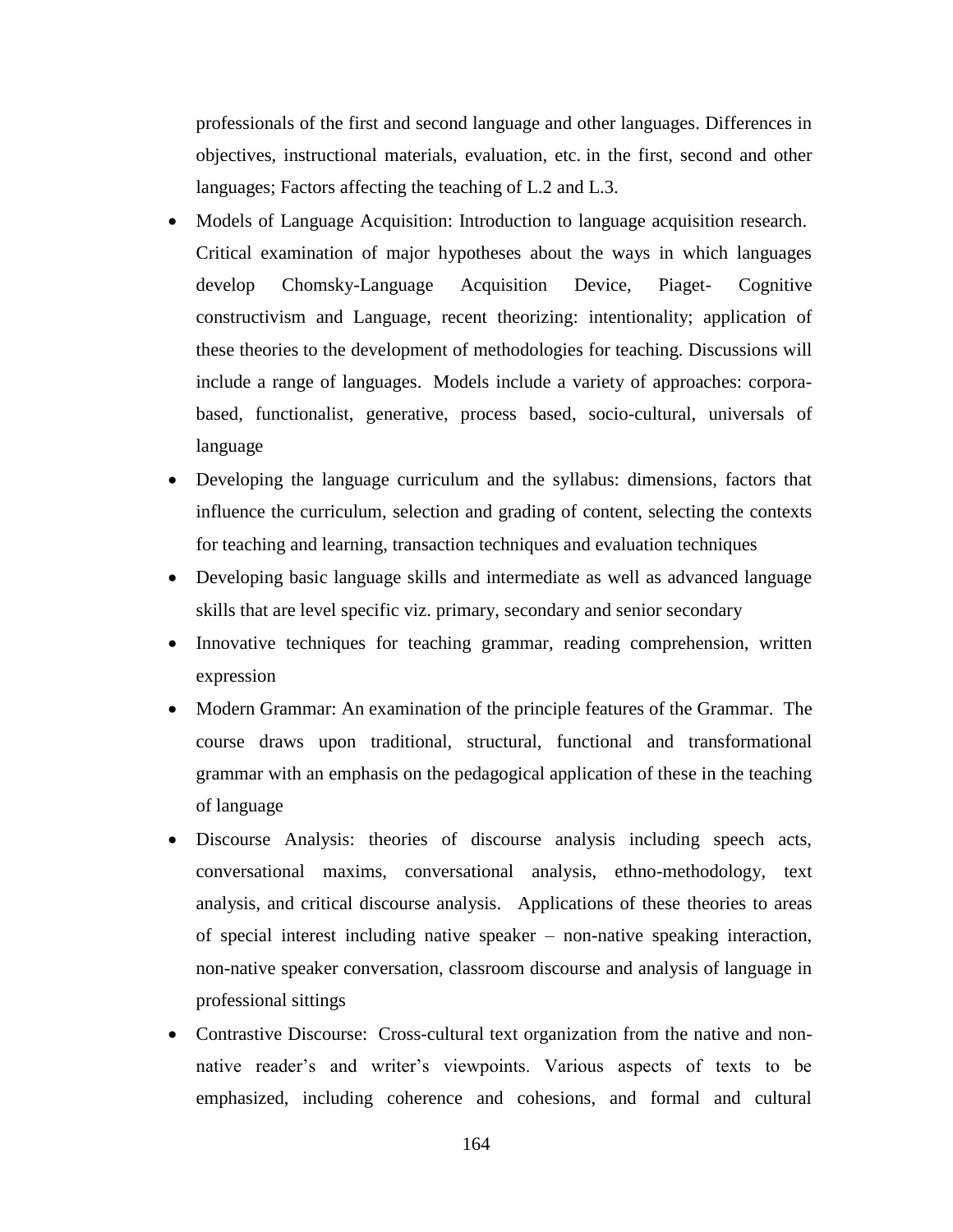schemata in genres such as expository writing, letters, news articles, and narratives

### **Unit II: Individualization of Language Learning**

- Need, techniques, viz. differential assignments, classroom tasks, personalized system of instruction
- Language Learning Technology: Theories of language learning underlying language learning technology. Current language learning technology for language learning, teaching, testing and research

# **Unit III: Teaching Language and Teaching Literature in the Context of L.1 and L.2**

- Differences in their nature, content and emphasis; interrelationships
- Techniques for fostering and developing creativity in language
- Assessment: Theory of assessing competence in first and second languages. Preparation and administration of various language testing instruments. Assessment of the student's competence to analyse, critique and appreciate the different genres – literary text
- Advanced techniques of teaching and evaluation

#### **Unit IV: Contextual Problems**

- Multilingual context of India and global languages.
- Constitutional provisions regarding language and education and their impact
- Reservation of minority and heritage languages.
- Three language formula original as well as modified and its present status.
- Medium of instruction controversy, recommendations in NPE 1968, 1986, 1992, National School Curriculum 2000 and NCF 2005.
- Issues in Curriculum Development in Multilingual Context of India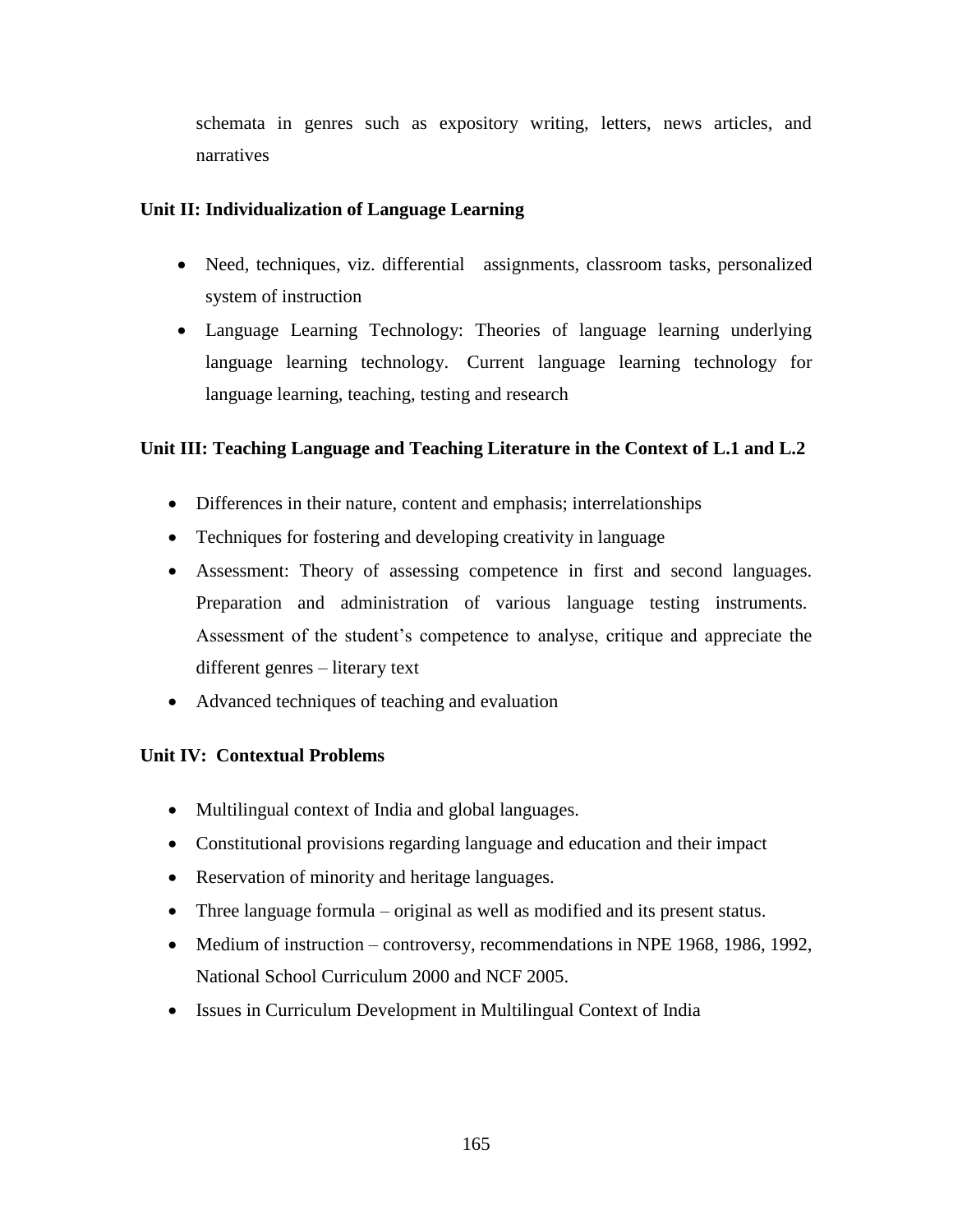#### **Transaction Mode**

Lecture cum discussion, hands on practice in language laboratory, self- study, visits to language teaching institutes, presentations in seminar and group discussions etc.

**Sessional Work:** The students may undertake any one of the following activities:

- A study of letters, news articles and narratives in the first language to study its organization in terms of both coherence and cohesion of content. Comparison with writings in English.
- Identification of minority languages within their states and discussion of government plans and policies for their preservation and development.
- Seminar on L.1 and L.2 research and theories

- Bennett, W.A. (1969). *Aspects of Language and Language Teaching*. Cambridge University Press: London.
- Braden, K (2006). *Task Based Language Education: From Theory to Practice*. Cambridge University Press.
- Britton, James (1973). *Language and Learning*. Penguin Books, England.
- Byrnes, Heidi (2006). *Advanced Language Learning: The Contribution of Halliday and Vygotsky*. Continuum International Publishing Group.
- Hodges and Rudolf (1972). *Language and Learning to Read – What language teachers should know about language*. Houghton Mifflin Co, Boston.
- Joyce and Banks (1971) *Teaching the Language Arts to Culturally Different Children*. Addison – Wesky, Pub Co., London.
- Krashen, Stephen (1988). *Second Language Acquisition and Second Language Learning*. Prentice Hall International.
- Martinovic, Tic (2004). *Discourse Across Languages and Cultures*. John Benjamins Publishing Company.